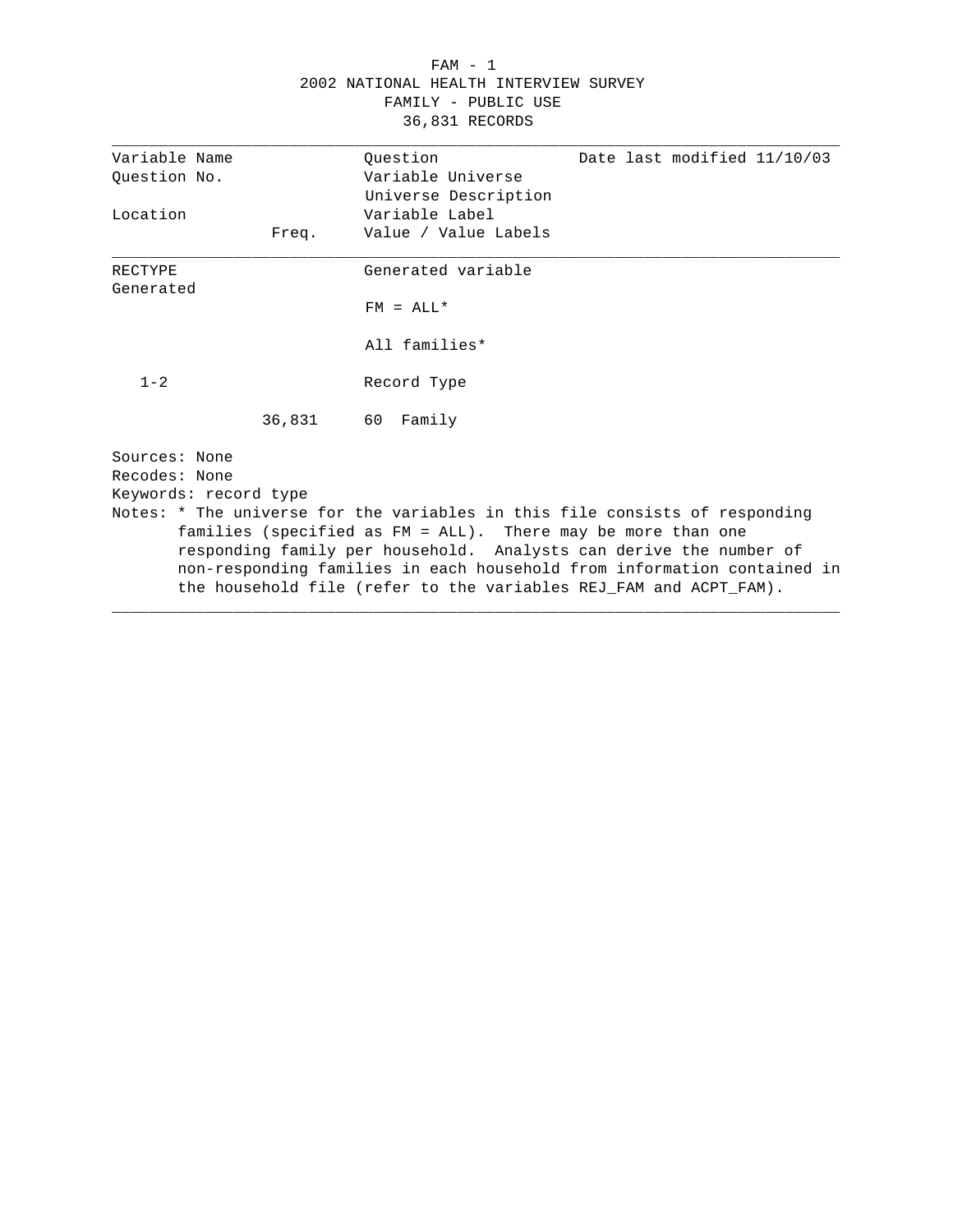|                                                                        |        | 2002 NATIONAL HEALTH INTERVIEW SURVEY<br>FAMILY - PUBLIC USE<br>36,831 RECORDS |                             |
|------------------------------------------------------------------------|--------|--------------------------------------------------------------------------------|-----------------------------|
| Variable Name<br>Question No.                                          |        | Question<br>Variable Universe<br>Universe Description                          | Date last modified 11/10/03 |
| Location                                                               | Freq.  | Variable Label<br>Value / Value Labels                                         |                             |
| SRVY_YR<br>Generated                                                   |        | Generated variable                                                             |                             |
|                                                                        |        | $FM = ALL$<br>All families                                                     |                             |
| $3 - 6$                                                                |        | Survey Year                                                                    |                             |
|                                                                        | 36,831 | 2002<br>2002                                                                   |                             |
| Sources: None<br>Recodes: None<br>Keywords: survey year<br>Notes: None |        |                                                                                |                             |
| HHX<br>Generated                                                       |        | Generated variable                                                             |                             |
|                                                                        |        | $FM = ALL$                                                                     |                             |
|                                                                        |        | All families                                                                   |                             |
| $7 - 12$                                                               |        | Household Serial Number                                                        |                             |
| Sources: None<br>Recodes: None<br>Keywords: household number           |        | Notes: Use this variable to identify individual households.                    |                             |

# FAM - 2 2002 NATIONAL HEALTH INTERVIEW SURVEY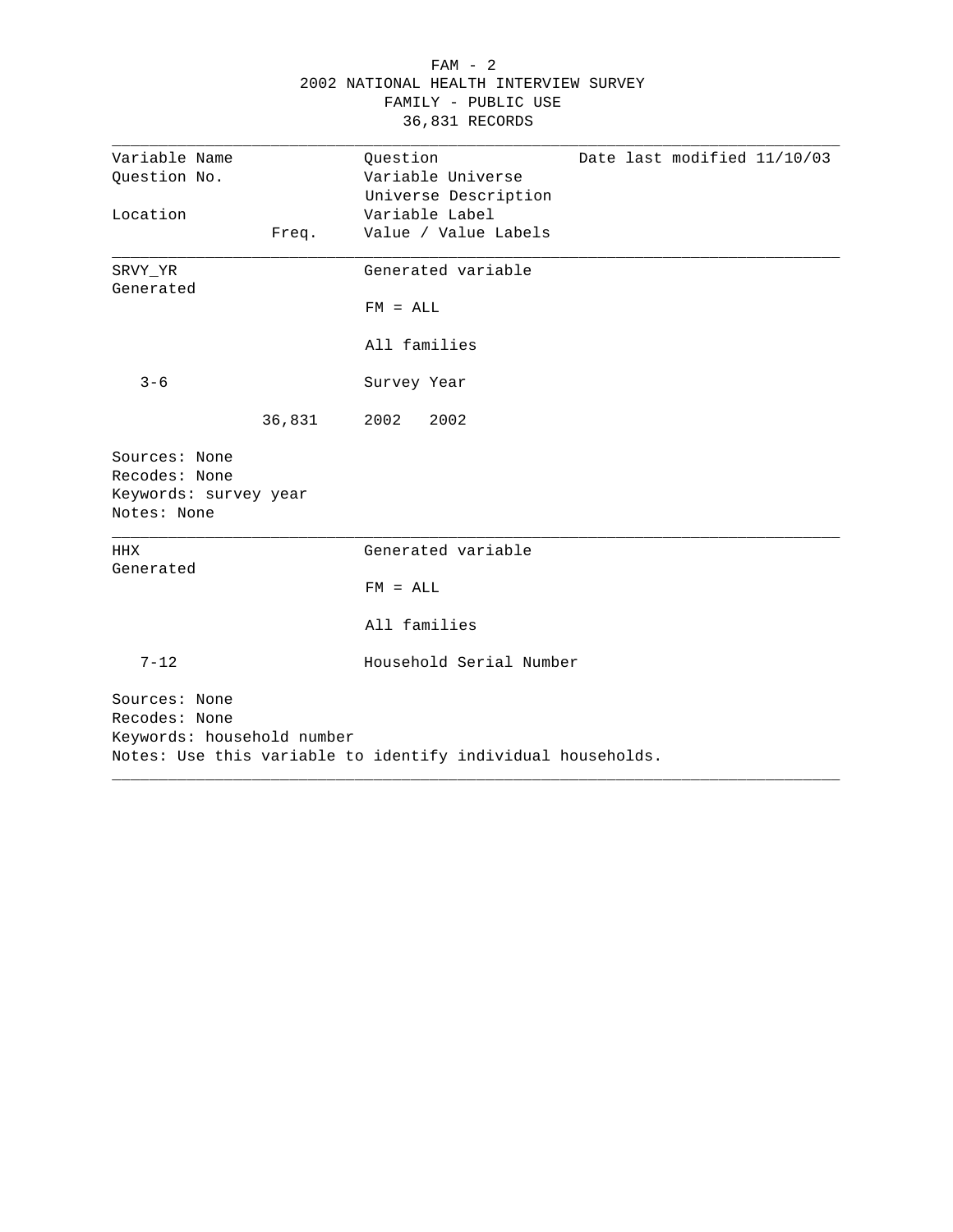|                                                       |        | $FAM - 3$                                                               |
|-------------------------------------------------------|--------|-------------------------------------------------------------------------|
|                                                       |        | 2002 NATIONAL HEALTH INTERVIEW SURVEY                                   |
|                                                       |        | FAMILY - PUBLIC USE                                                     |
|                                                       |        | 36,831 RECORDS                                                          |
|                                                       |        |                                                                         |
| Variable Name                                         |        | Date last modified 11/10/03<br>Question                                 |
| Question No.                                          |        | Variable Universe                                                       |
|                                                       |        | Universe Description                                                    |
| Location                                              |        | Variable Label                                                          |
|                                                       | Freq.  | Value / Value Labels                                                    |
| <b>FMX</b>                                            |        | Generated variable                                                      |
| Generated                                             |        |                                                                         |
|                                                       |        | $FM = ALL$                                                              |
|                                                       |        | All families                                                            |
| $13 - 14$                                             |        | Family Serial Number                                                    |
|                                                       | 36,831 | 01-08 Family number 1 thru 8                                            |
| Recodes: None<br>Keywords: family number<br>families. |        | Notes: Use this variable in combination with HHX to identify individual |
| INTV_QRT                                              |        | Generated variable                                                      |
| Generated                                             |        |                                                                         |
|                                                       |        | $FM = ALL$                                                              |
|                                                       |        | All families                                                            |
| 15                                                    |        | Interview Quarter                                                       |
|                                                       | 8,873  | 1 Quarter 1                                                             |
|                                                       | 9,756  | 2 Quarter 2                                                             |
|                                                       | 9,338  | 3 Quarter 3                                                             |
|                                                       | 8,864  | 4 Quarter 4                                                             |
| Sources: None                                         |        |                                                                         |
| Recodes: None                                         |        |                                                                         |
| Keywords: interview quarter                           |        |                                                                         |
|                                                       |        | Notes: This is a household-level variable.                              |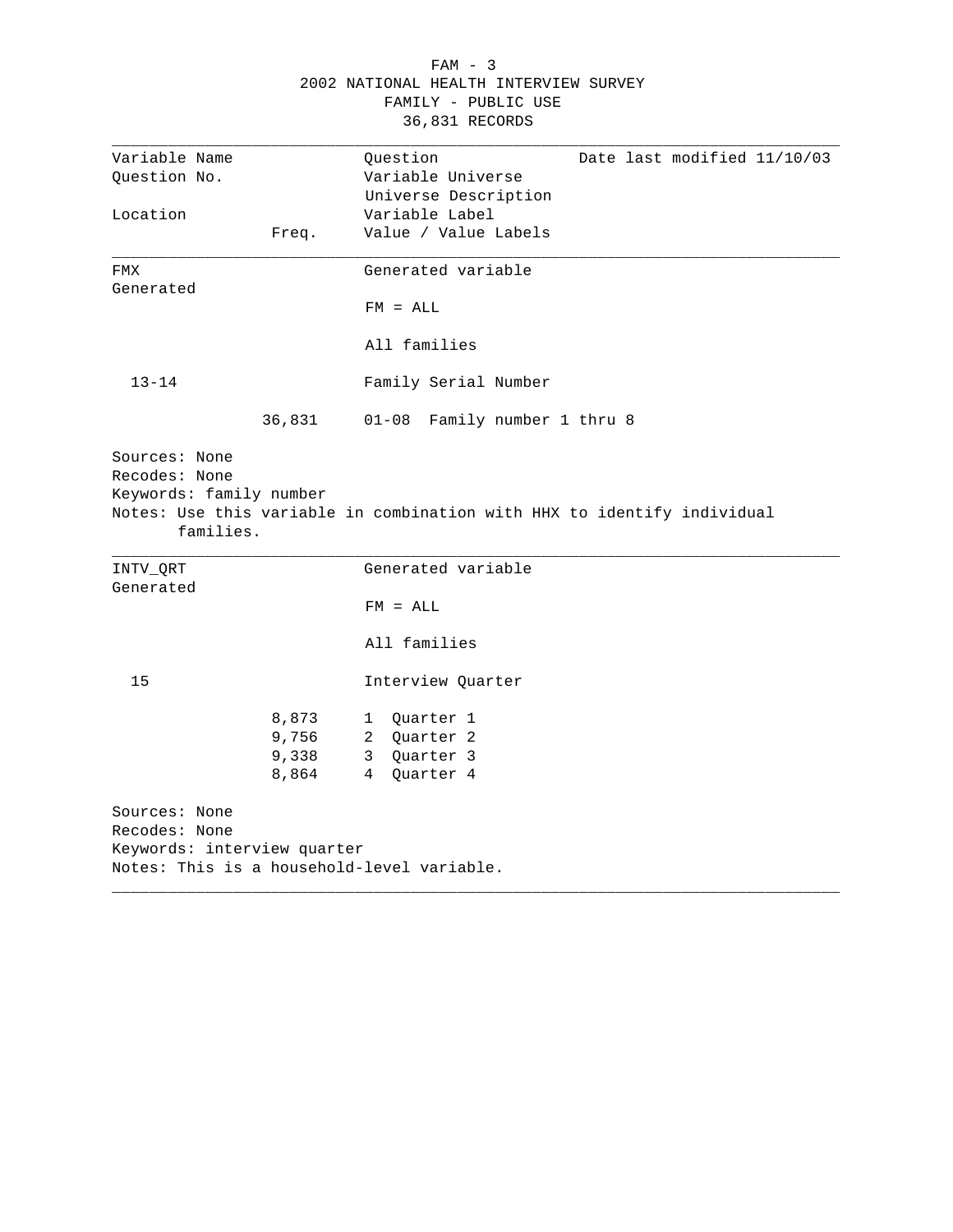|                                |       | FAMILY - PUBLIC USE<br>36,831 RECORDS                                                |  |
|--------------------------------|-------|--------------------------------------------------------------------------------------|--|
| Variable Name<br>Question No.  |       | Question<br>Date last modified 11/10/03<br>Variable Universe<br>Universe Description |  |
| Location                       | Freq. | Variable Label<br>Value / Value Labels                                               |  |
| ASSIGNWK<br>Generated          |       | Generated variable                                                                   |  |
|                                |       | $FM = A11$                                                                           |  |
|                                |       | All families                                                                         |  |
| $16 - 17$                      |       | Assignment Week                                                                      |  |
|                                | 1,639 | 01 Week 1                                                                            |  |
|                                | 823   | 02 Week 2                                                                            |  |
|                                | 2,485 | Week 3<br>03                                                                         |  |
|                                | 2,531 | Week 4<br>04                                                                         |  |
|                                | 3,342 | Week 5<br>05                                                                         |  |
|                                | 3,218 | Week 6<br>06                                                                         |  |
|                                | 3,359 | Week 7<br>07                                                                         |  |
|                                | 3,210 | Week 8<br>08                                                                         |  |
|                                | 3,239 | Week 9<br>09                                                                         |  |
|                                | 3,301 | Week 10<br>10 <sub>1</sub>                                                           |  |
|                                | 3,231 | Week 11<br>11                                                                        |  |
|                                | 3,300 | 12<br>Week 12                                                                        |  |
|                                | 3,153 | 13<br>Week 13                                                                        |  |
| Sources: None<br>Recodes: None |       |                                                                                      |  |
|                                |       | Keywords: assignment week; interview week                                            |  |
| Notes: None                    |       |                                                                                      |  |
|                                |       |                                                                                      |  |

# FAM - 4 2002 NATIONAL HEALTH INTERVIEW SURVEY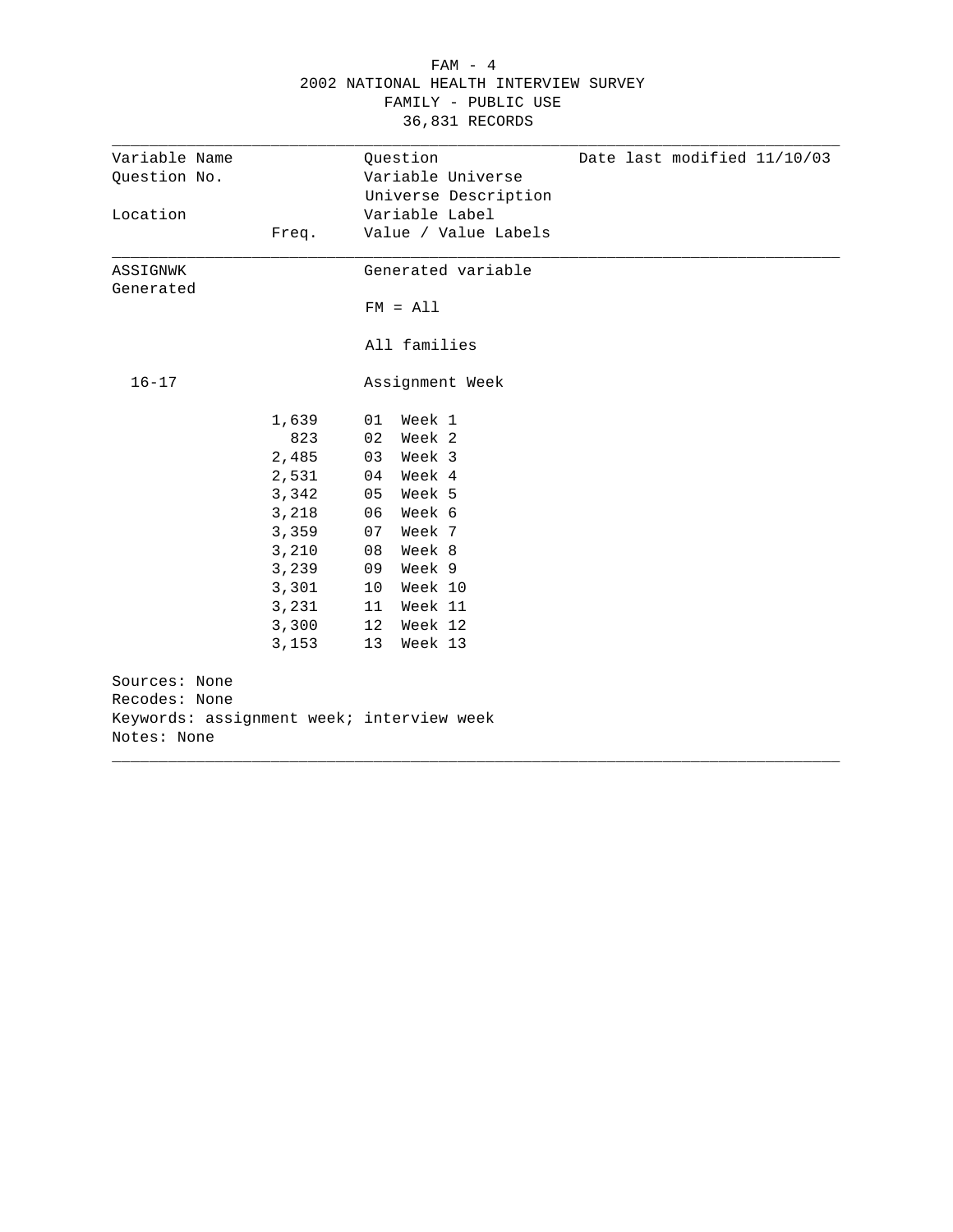|                        | FAMILY - PUBLIC USE<br>36,831 RECORDS                                                                                   |
|------------------------|-------------------------------------------------------------------------------------------------------------------------|
|                        |                                                                                                                         |
| Variable Name          | Date last modified 11/10/03<br>Ouestion                                                                                 |
| Question No.           | Variable Universe                                                                                                       |
|                        | Universe Description                                                                                                    |
| Location               | Variable Label                                                                                                          |
| Freq.                  | Value / Value Labels                                                                                                    |
| LIVORT                 | Enter appropriate type of housing unit.                                                                                 |
| Front Sec.             |                                                                                                                         |
|                        | $FM = A11$                                                                                                              |
|                        | All families                                                                                                            |
| $18 - 19$              | Type of Living Quarters                                                                                                 |
| 34,419                 | House, apartment, flat, condo<br>01                                                                                     |
| 17                     | 02<br>HU in nontransient hotel, motel                                                                                   |
| 4                      | 03<br>HU-permanent in transient hotel, motel                                                                            |
| 12                     | HU in rooming house<br>04                                                                                               |
| 1,790                  | 05<br>Mobile home/trailer w/no permanent rooms added                                                                    |
| 231                    | Mobile home/trailer w/1+ permanent rooms added<br>06                                                                    |
| 29                     | 07<br>HU not specified above                                                                                            |
| 41                     | 08<br>Quarters not HU in room or board house                                                                            |
| $\mathbf{1}$           | 09<br>Unit not permanent-transient hotel, motel                                                                         |
| 2                      | Unoccupied site for mobile home/trailer/tent<br>10                                                                      |
| 149                    | 11<br>Student quarters in college dormitory                                                                             |
| 128                    | 12<br>Group quarter unit not specified above                                                                            |
| 8                      | Not ascertained<br>98                                                                                                   |
| Sources: None          |                                                                                                                         |
| Recodes: None          |                                                                                                                         |
| Keywords: housing type |                                                                                                                         |
|                        | Notes: The interviewer answered this question, and it was asked at the                                                  |
|                        | household level. Housing unit is abbreviated as HU. Data for variable<br>came from the Front Section of the instrument. |
|                        |                                                                                                                         |

 FAM - 5 2002 NATIONAL HEALTH INTERVIEW SURVEY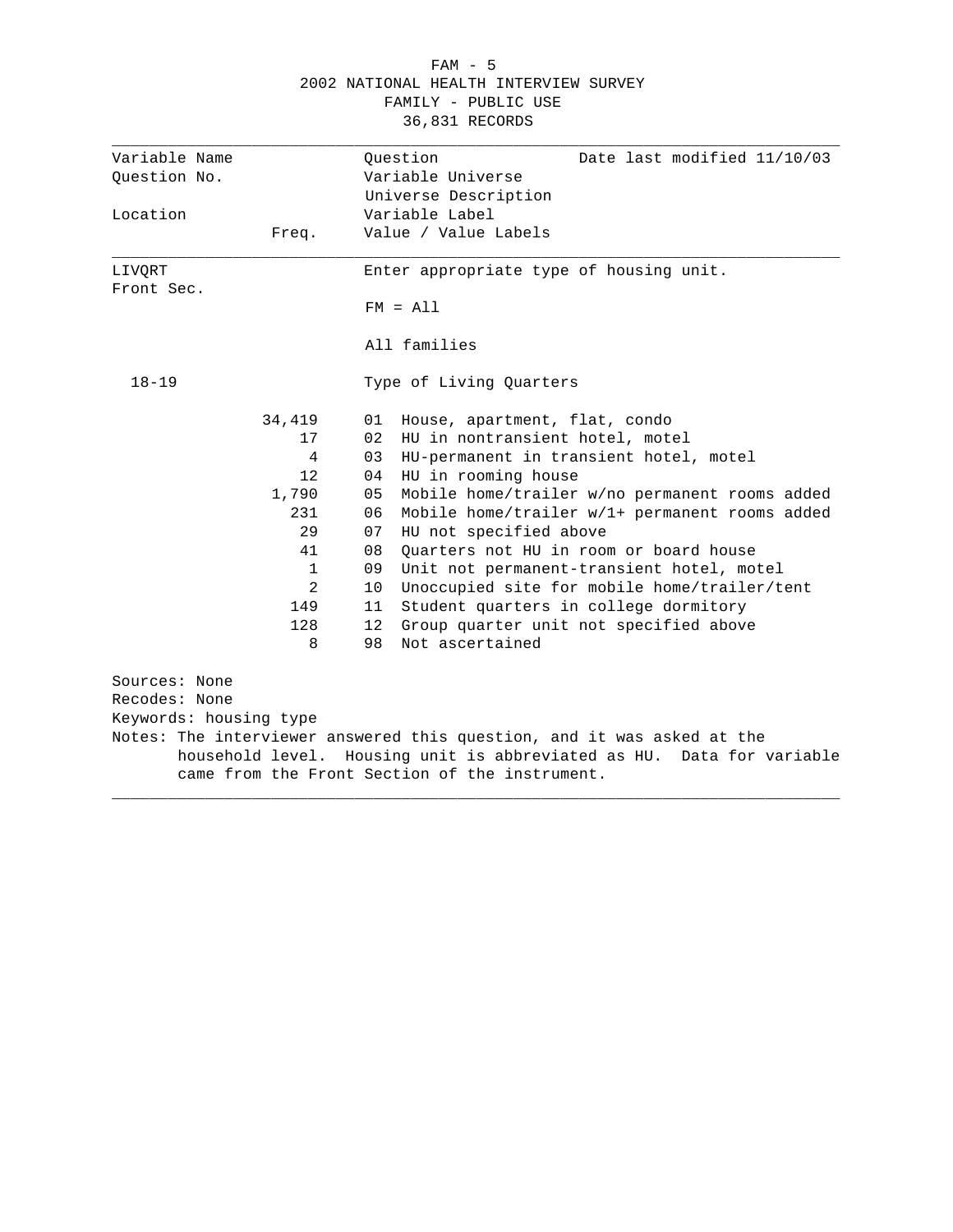| $FAM - 6$                             |  |
|---------------------------------------|--|
| 2002 NATIONAL HEALTH INTERVIEW SURVEY |  |
| FAMILY - PUBLIC USE                   |  |
| 36,831 RECORDS                        |  |

| Variable Name    |        | Date last modified 11/10/03<br>Ouestion                                      |
|------------------|--------|------------------------------------------------------------------------------|
| Question No.     |        | Variable Universe                                                            |
|                  |        | Universe Description                                                         |
| Location         |        | Variable Label                                                               |
|                  | Freq.  | Value / Value Labels                                                         |
| TELENUM          |        |                                                                              |
| Recode           |        |                                                                              |
|                  |        | $FM = ALL$                                                                   |
|                  |        | All families                                                                 |
| 20               |        | Supplied telephone number                                                    |
|                  | 32,763 | 1 Yes (gave phone number)                                                    |
|                  | 906    | No (no phone service)<br>2                                                   |
|                  | 1,697  | 7 Refused                                                                    |
|                  | 1,299  | 8 Not ascertained                                                            |
|                  | 166    | 9 Don't know                                                                 |
| Sources: TEL NUM |        |                                                                              |
| Recodes: None    |        |                                                                              |
|                  |        | Keywords: telephone number; working telephone                                |
|                  |        | Notes: This question was asked at the household level, and it resides in the |
|                  |        | Front Section of the instrument.                                             |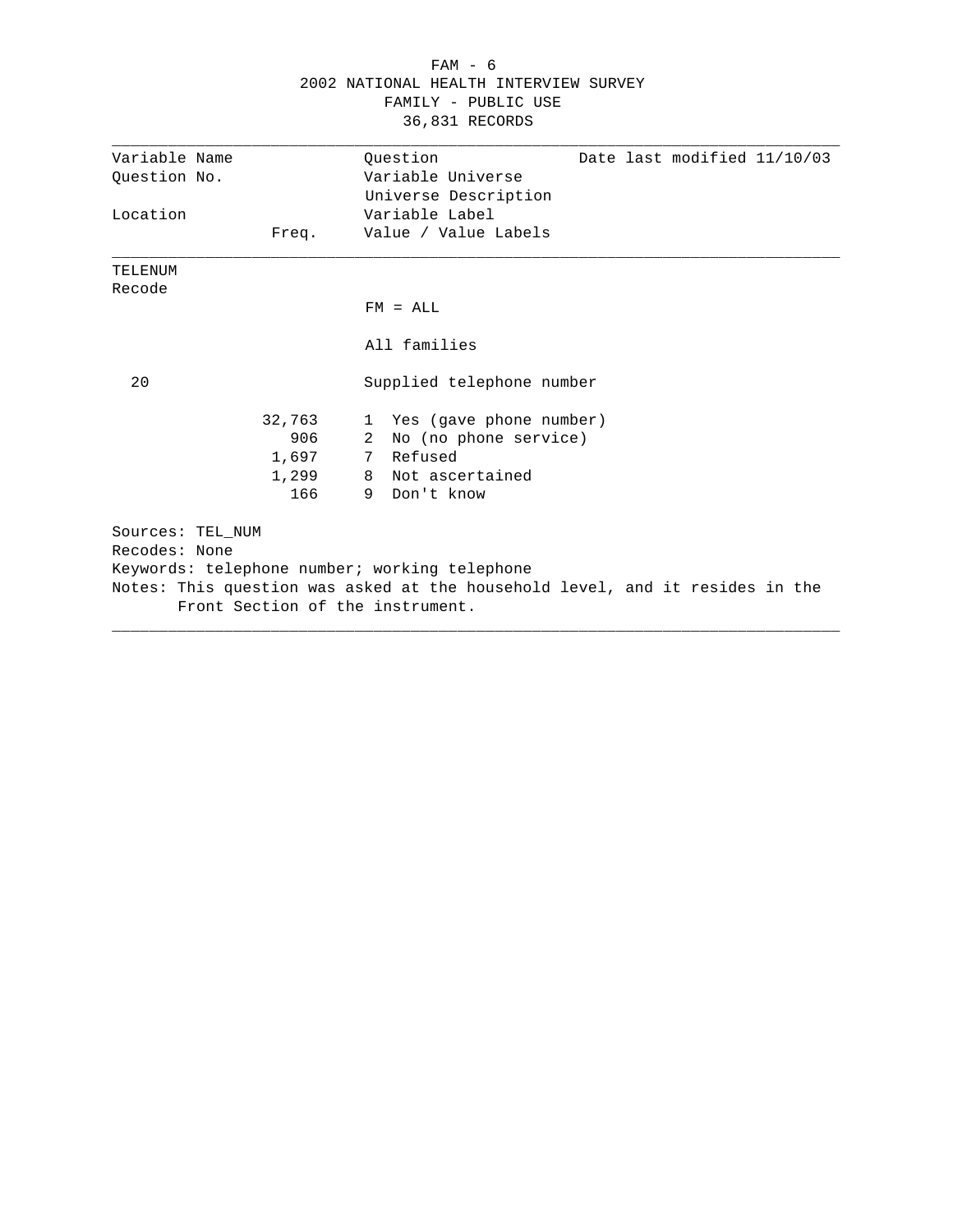## FAM - 7 2002 NATIONAL HEALTH INTERVIEW SURVEY FAMILY - PUBLIC USE 36,831 RECORDS

| Variable Name |        | Ouestion<br>Date last modified 11/10/03                                                                          |
|---------------|--------|------------------------------------------------------------------------------------------------------------------|
| Question No.  |        | Variable Universe                                                                                                |
|               |        | Universe Description                                                                                             |
| Location      |        | Variable Label                                                                                                   |
|               | Freq.  | Value / Value Labels                                                                                             |
| INSIDE        |        | Is there at least one telephone INSIDE your home<br>that is currently working?                                   |
| Front Sec.    |        |                                                                                                                  |
|               |        | $FM = ALL and TELENUM ne 2$                                                                                      |
|               |        | All families with phone service or Ref/NA/DK<br>regarding phone service                                          |
| 21            |        | Working phone inside home                                                                                        |
|               | 35,040 | Yes<br>1.                                                                                                        |
|               | 456    | 2<br>No                                                                                                          |
|               | 73     | 7 Refused                                                                                                        |
|               | 336    | 8 Not ascertained                                                                                                |
|               | 20     | Don't know<br>9                                                                                                  |
|               | 906    | <blank: in="" not="" universe=""></blank:>                                                                       |
| Sources: None |        |                                                                                                                  |
| Recodes: None |        |                                                                                                                  |
|               |        | Keywords: telephone number; working telephone                                                                    |
|               |        | Notes: This question was asked at the household level, and it resides in the<br>Front Section of the instrument. |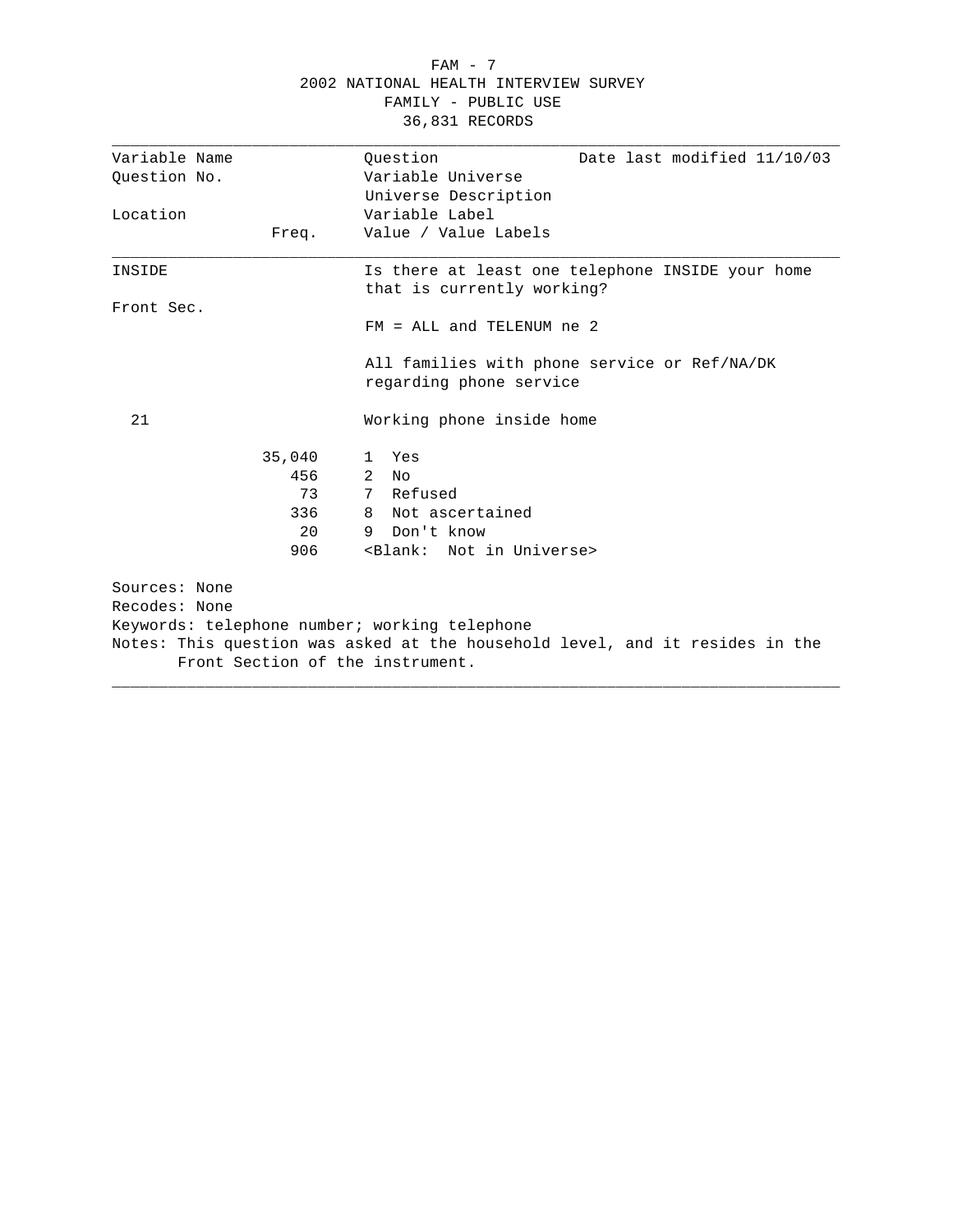# FAM - 8 2002 NATIONAL HEALTH INTERVIEW SURVEY FAMILY - PUBLIC USE 36,831 RECORDS

| Variable Name                  |                   | Ouestion                                              | Date last modified 11/10/03                                                    |
|--------------------------------|-------------------|-------------------------------------------------------|--------------------------------------------------------------------------------|
| Question No.                   |                   | Variable Universe                                     |                                                                                |
|                                |                   | Universe Description                                  |                                                                                |
| Location                       |                   | Variable Label                                        |                                                                                |
|                                | Freq.             | Value / Value Labels                                  |                                                                                |
| ACPT_FAM<br>Generated          |                   | Generated variable                                    |                                                                                |
|                                |                   | $HH = RESPONDING$                                     |                                                                                |
|                                |                   | Responding households                                 |                                                                                |
| $22 - 23$                      |                   | Number of families responding in HH                   |                                                                                |
|                                | 36,831            | $01 - 08$                                             |                                                                                |
|                                | household.        | Keywords: number of families; responding families     | Notes: This variable is a count of the number of families who responded in the |
| $REJ_FAM$<br>Generated         |                   | Generated variable                                    |                                                                                |
|                                |                   | $HH = RESPONDING$                                     |                                                                                |
|                                |                   | Responding households                                 |                                                                                |
| $24 - 25$                      |                   | Number of families not responding in HH               |                                                                                |
|                                | 36,831            | $00 - 07$                                             |                                                                                |
| Sources: None<br>Recodes: None | in the household. | Keywords: number of families; non-responding families | Notes: This variable is a count of the number of families who did not respond  |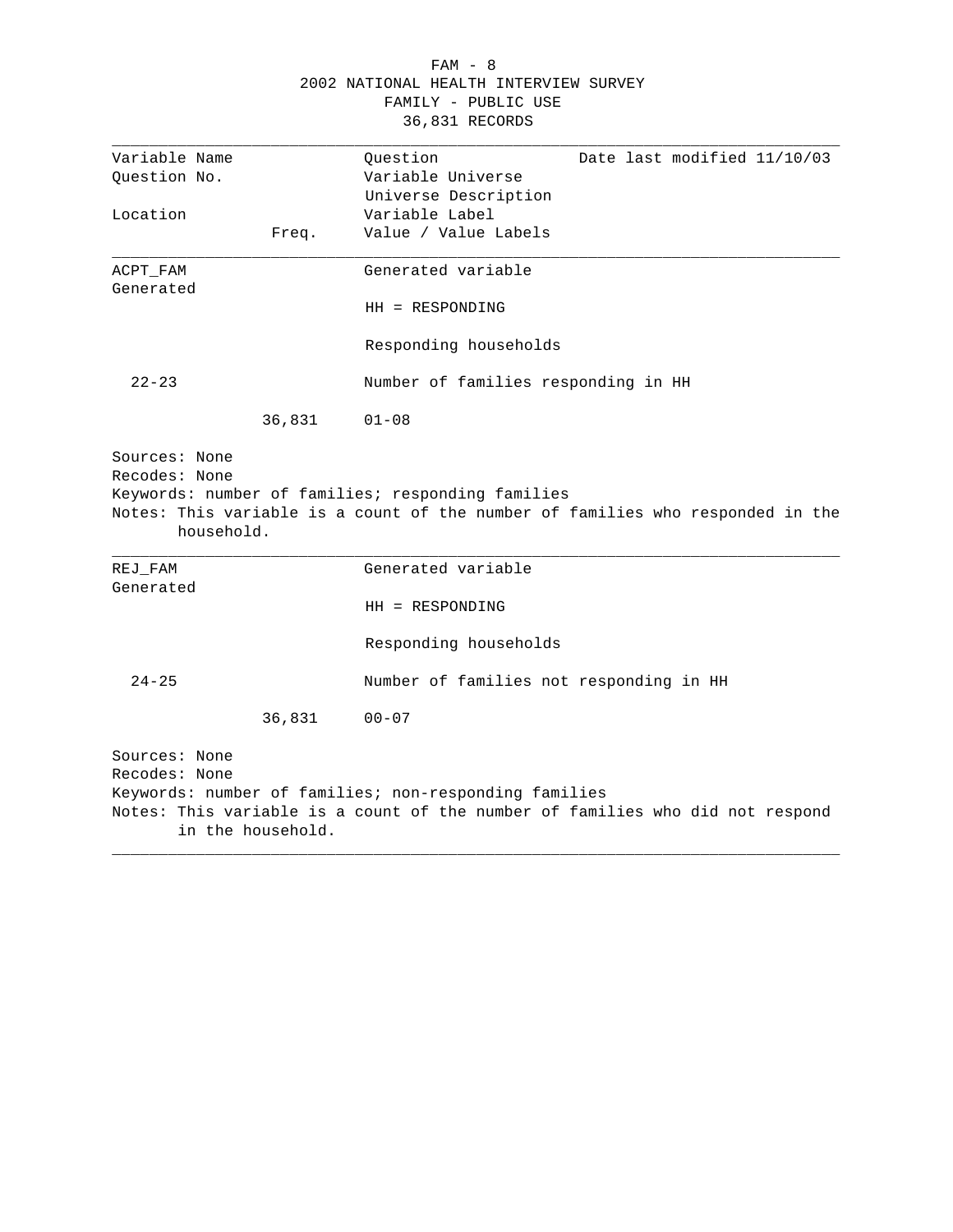|                                                                                    |                                     | 2002 NATIONAL HEALTH INTERVIEW SURVEY<br>FAMILY - PUBLIC USE<br>36,831 RECORDS                                                 |
|------------------------------------------------------------------------------------|-------------------------------------|--------------------------------------------------------------------------------------------------------------------------------|
| Variable Name<br>Ouestion No.<br>Location                                          | Freq.                               | Question<br>Date last modified 11/10/03<br>Variable Universe<br>Universe Description<br>Variable Label<br>Value / Value Labels |
| FM_SIZE<br>Generated                                                               |                                     | Generated variable<br>$FM = ALL$                                                                                               |
| $26 - 27$                                                                          |                                     | All families<br>Size of family                                                                                                 |
| Sources: None<br>Recodes: None<br>Keywords: size of family<br>Notes: None          |                                     |                                                                                                                                |
| LNG_INTV<br>Front Sec.                                                             |                                     | In which language was the interview conducted?<br>$FM = ALL$<br>All families                                                   |
| 28                                                                                 | 33,974<br>1,812<br>858<br>163<br>24 | Language of interview<br>English<br>1<br>2 Spanish<br>English and Spanish<br>3<br>Other<br>$4^{\circ}$<br>Not ascertained<br>8 |
| Sources: None<br>Recodes: None<br>Keywords: interview language<br>household level. |                                     | Notes: The interviewer answered this question, and it was asked at the                                                         |

FAM - 9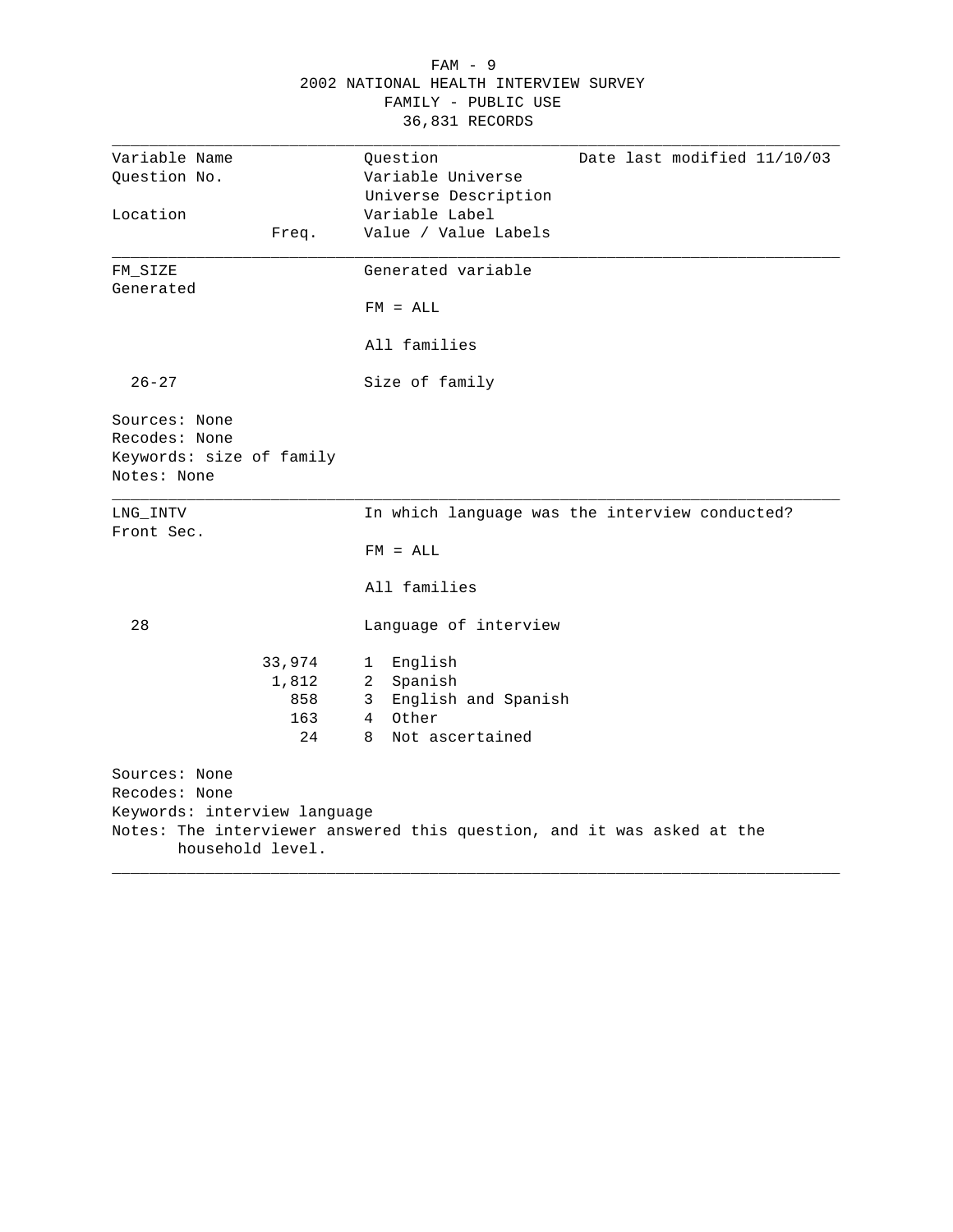|                                                                                                          |                                   | 2002 NATIONAL HEALTH INTERVIEW SURVEY<br>FAMILY - PUBLIC USE<br>36,831 RECORDS |                                                                                                                                                                                                                              |
|----------------------------------------------------------------------------------------------------------|-----------------------------------|--------------------------------------------------------------------------------|------------------------------------------------------------------------------------------------------------------------------------------------------------------------------------------------------------------------------|
| Variable Name<br>Question No.                                                                            |                                   | Question<br>Variable Universe                                                  | Date last modified 11/10/03                                                                                                                                                                                                  |
| Location                                                                                                 | Freq.                             | Universe Description<br>Variable Label<br>Value / Value Labels                 |                                                                                                                                                                                                                              |
| REGION<br>UCF                                                                                            |                                   |                                                                                |                                                                                                                                                                                                                              |
|                                                                                                          |                                   | $FM = ALL$                                                                     |                                                                                                                                                                                                                              |
|                                                                                                          |                                   | All families                                                                   |                                                                                                                                                                                                                              |
| 29                                                                                                       |                                   | Region                                                                         |                                                                                                                                                                                                                              |
|                                                                                                          | 6,648<br>8,315<br>13,485<br>8,383 | Northeast<br>1<br>Midwest<br>$\mathbf{2}$<br>3 South<br>$4 \quad$<br>West      |                                                                                                                                                                                                                              |
| Sources: None<br>Recodes: None<br>Keywords: united states; region<br>Notes: Data from Unit Control File. |                                   |                                                                                |                                                                                                                                                                                                                              |
| WTFA FAM<br>Generated                                                                                    |                                   | Generated variable                                                             |                                                                                                                                                                                                                              |
|                                                                                                          |                                   | $FM = ALL$                                                                     |                                                                                                                                                                                                                              |
|                                                                                                          |                                   | All families                                                                   |                                                                                                                                                                                                                              |
| $30 - 35$                                                                                                |                                   | Weight - Final Annual                                                          |                                                                                                                                                                                                                              |
| Sources: None<br>Recodes: None<br>Keywords: final weight; annual weight                                  | for more information.             |                                                                                | Notes: This weight should be used for most analyses at the family level when<br>using a full year of data. It is the person weight with the smallest<br>ratio adjustment within each family. See Survey Description Document |

# FAM - 10 2002 NATIONAL HEALTH INTERVIEW SURVEY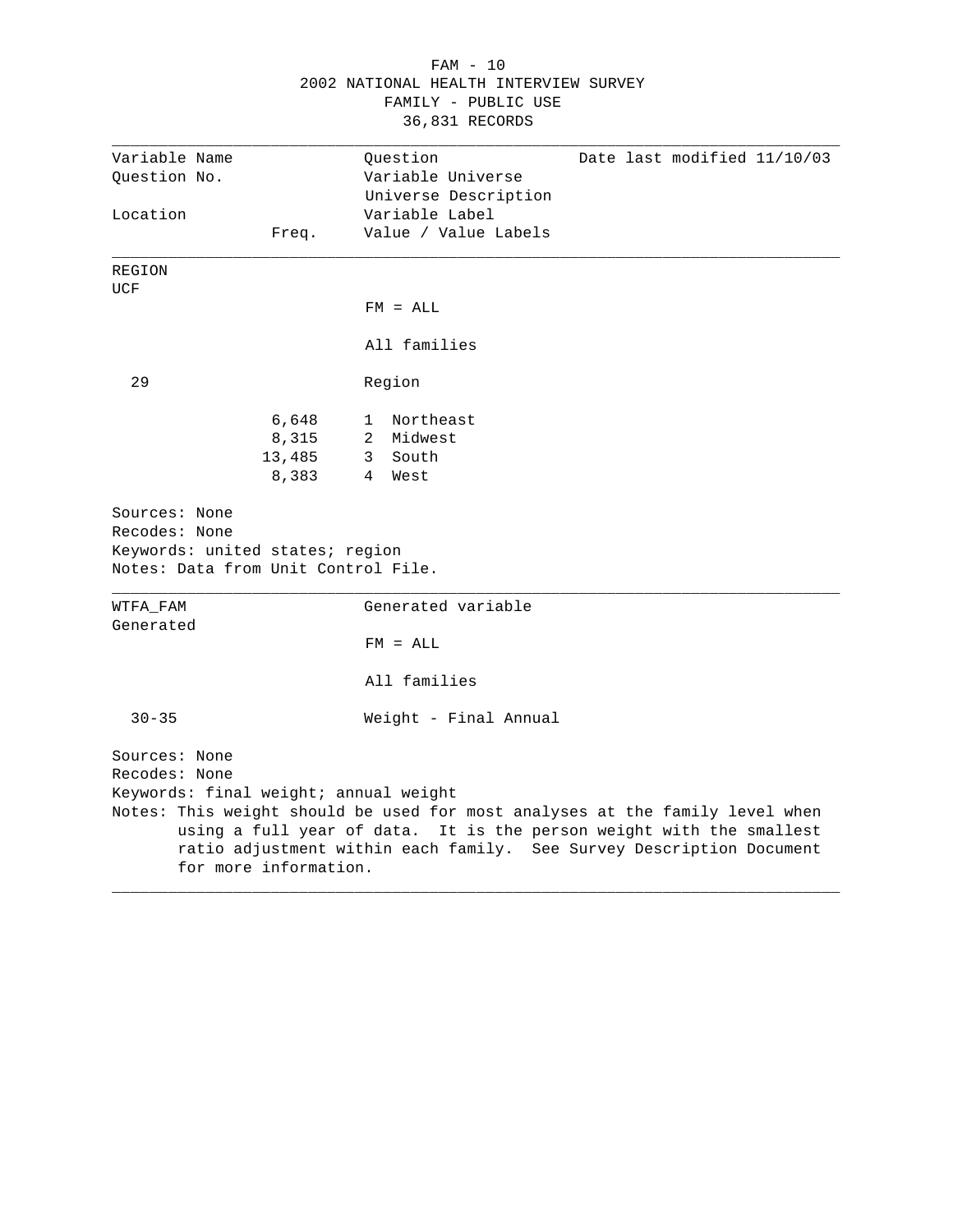|                                                                                          | $FAM - 11$<br>2002 NATIONAL HEALTH INTERVIEW SURVEY<br>FAMILY - PUBLIC USE<br>36,831 RECORDS |
|------------------------------------------------------------------------------------------|----------------------------------------------------------------------------------------------|
| Variable Name<br>Ouestion No.                                                            | Question<br>Date last modified 11/10/03<br>Variable Universe<br>Universe Description         |
| Location<br>Freq.                                                                        | Variable Label<br>Value / Value Labels                                                       |
| STRATUM<br>Generated                                                                     | Generated variable<br>$FM = ALL$<br>All families                                             |
| $36 - 38$                                                                                | Stratum for variance estimation                                                              |
| Sources: None<br>Recodes: None<br>Keywords: variance estimation<br>Description document. | Notes: Variable used in variance estimation; consult Appendix III in Survey                  |
| PSU<br>Generated                                                                         | Generated variable<br>$FM = ALL$                                                             |
|                                                                                          | All families                                                                                 |
| 39                                                                                       | PSU for variance estimation                                                                  |
| Sources: None<br>Recodes: None<br>Keywords: variance estimation<br>Description document. | Notes: Variable used in variance estimation; consult Appendix III in Survey                  |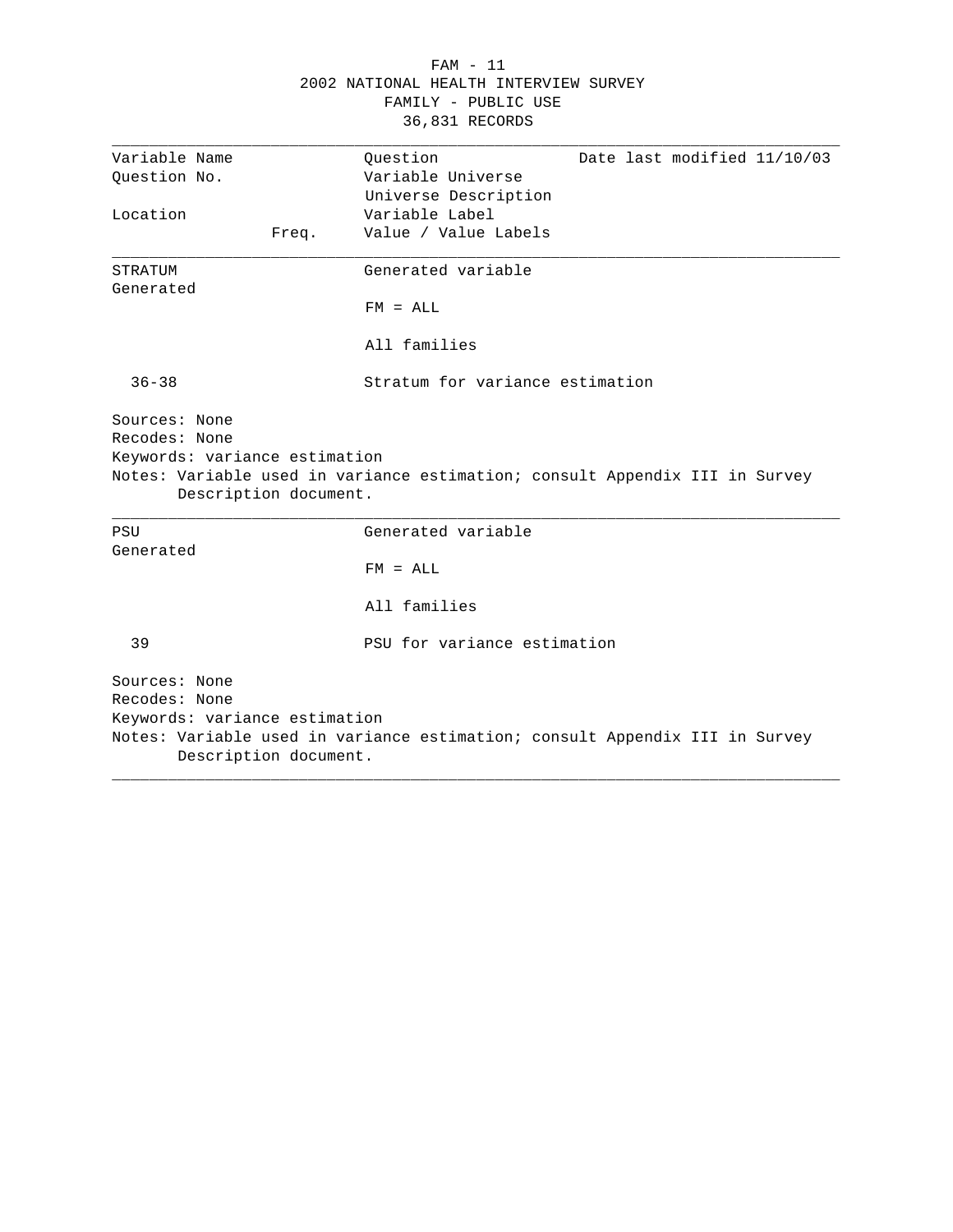### FAM - 12 2002 NATIONAL HEALTH INTERVIEW SURVEY FAMILY - PUBLIC USE 36,831 RECORDS

| Variable Name                                   | Ouestion<br>Date last modified 11/10/03                                                                                                                                                     |
|-------------------------------------------------|---------------------------------------------------------------------------------------------------------------------------------------------------------------------------------------------|
| Question No.                                    | Variable Universe                                                                                                                                                                           |
|                                                 | Universe Description                                                                                                                                                                        |
| Location                                        | Variable Label                                                                                                                                                                              |
| Freq.                                           | Value / Value Labels                                                                                                                                                                        |
| FCHLMYN                                         | Recode based on FHS.010: {Are/Is} (person <5 years<br>old) limited in the kind or amount of play<br>activities {he/she/they} can do because of a<br>physical, mental, or emotional problem? |
| FHS Recode                                      |                                                                                                                                                                                             |
|                                                 | $FM = 1 + member AGE It 5$                                                                                                                                                                  |
|                                                 | Families with children younger than 5 years                                                                                                                                                 |
| 40                                              | Any kids under age 5 in fam w/play lim?                                                                                                                                                     |
| 129                                             | Yes<br>1.                                                                                                                                                                                   |
| 5,371                                           | 2<br>No                                                                                                                                                                                     |
| 2                                               | 7 Refused                                                                                                                                                                                   |
| $\mathbf{1}$                                    | Not ascertained<br>8                                                                                                                                                                        |
| 1                                               | Don't know<br>9                                                                                                                                                                             |
| 31,327                                          | <blank: in="" not="" universe=""></blank:>                                                                                                                                                  |
| Sources: FLAPLYLM (FHS.005); PLAPLYLM (FHS.010) |                                                                                                                                                                                             |
| Recodes: None                                   |                                                                                                                                                                                             |
|                                                 | Keywords: activity limitation; limited in kind/amount play                                                                                                                                  |
| Notes: None                                     |                                                                                                                                                                                             |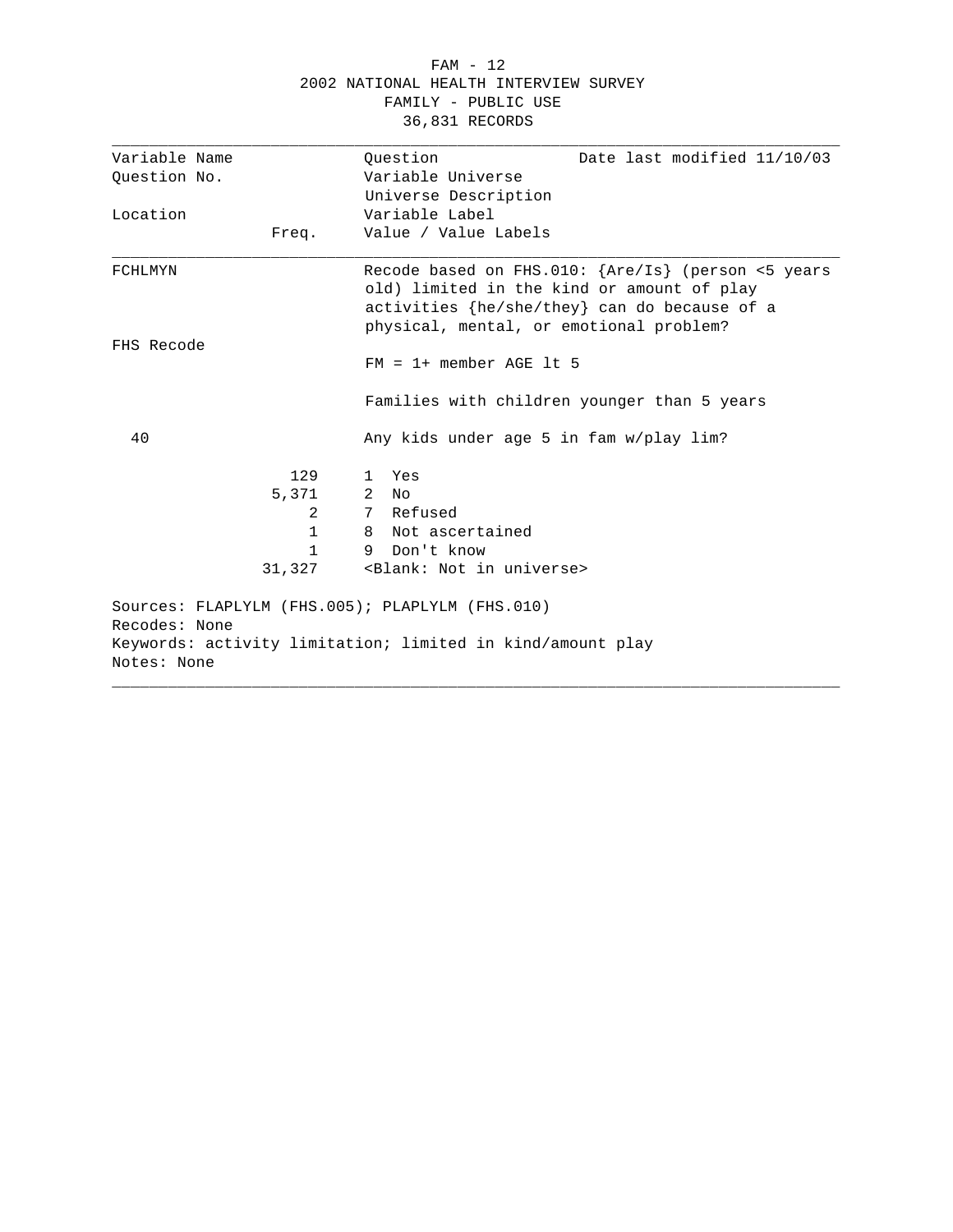#### FAM - 13 2002 NATIONAL HEALTH INTERVIEW SURVEY FAMILY - PUBLIC USE 36,831 RECORDS

| Variable Name                                                    |                                                                                                                                                                                               |
|------------------------------------------------------------------|-----------------------------------------------------------------------------------------------------------------------------------------------------------------------------------------------|
|                                                                  | Date last modified 11/10/03<br>Question                                                                                                                                                       |
| Ouestion No.                                                     | Variable Universe                                                                                                                                                                             |
|                                                                  | Universe Description                                                                                                                                                                          |
| Location                                                         | Variable Label                                                                                                                                                                                |
| Freq.                                                            | Value / Value Labels                                                                                                                                                                          |
| FCHLMCT                                                          | Recode based on FHS.010: {Are/Is} (person <5 years<br>old) limited in the kind or amount of play<br>activities ${he/she/they}$ can do because of a<br>physical, mental, or emotional problem? |
| FHS Recode                                                       | $FM = 1+$ member AGE 1t 5                                                                                                                                                                     |
|                                                                  | Families with children younger than 5 years                                                                                                                                                   |
| $41 - 42$                                                        | # kids under age 5 in fam w/play lim                                                                                                                                                          |
|                                                                  | 5,504 00-30 Number of children<br>31,327 <blank: in="" not="" universe=""></blank:>                                                                                                           |
| Sources: FLAPLYLM (FHS.005); PLAPLYLM (FHS.010)<br>Recodes: None |                                                                                                                                                                                               |
|                                                                  | Keywords: activity limitation; limited in kind/amount play                                                                                                                                    |
| Notes: None                                                      |                                                                                                                                                                                               |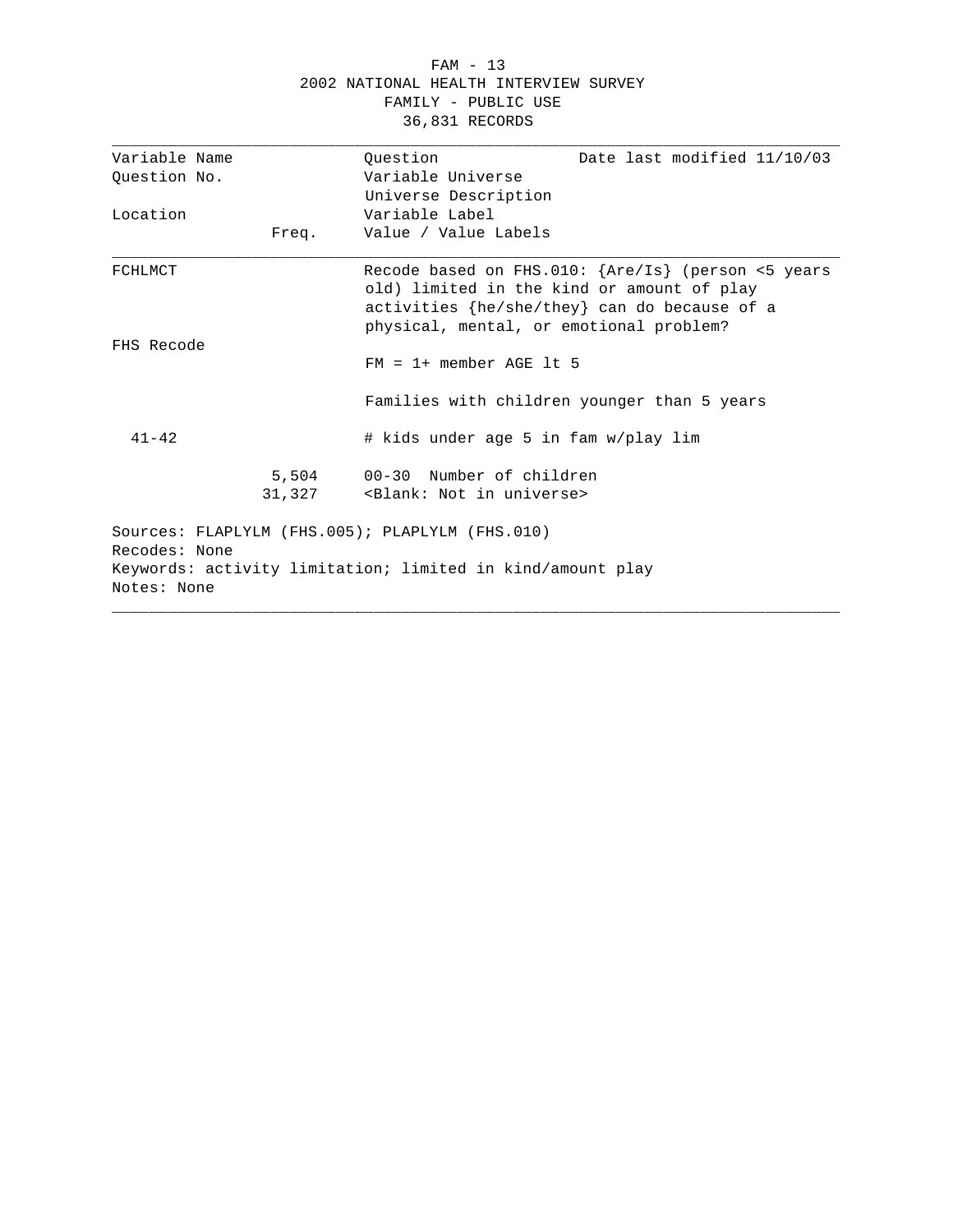### FAM - 14 2002 NATIONAL HEALTH INTERVIEW SURVEY FAMILY - PUBLIC USE 36,831 RECORDS

| Variable Name | Ouestion<br>Date last modified 11/10/03                  |
|---------------|----------------------------------------------------------|
| Ouestion No.  | Variable Universe                                        |
|               | Universe Description                                     |
| Location      | Variable Label                                           |
| Freq.         | Value / Value Labels                                     |
| FSPEDYN       | Recode based on FHS.060: Do any of the children          |
|               | under 18 in this family receive Special                  |
| FHS Recode    | Educational or Early Intervention Services?              |
|               | $FM = 1 + member AGE It 18$                              |
|               | Families with children younger than 18 years             |
| 43            | Any children in fam rec Spec Ed/EIS?                     |
| 1,266         | 1 Yes                                                    |
| 12,282        | $2$ No                                                   |
| 23            | 7 Refused                                                |
| $\mathbf{1}$  | 8 Not ascertained                                        |
| 27            | 9 Don't know                                             |
| 23,232        | <blank: in="" not="" universe=""></blank:>               |
|               | Sources: FSPEDEIS (FHS.050); PSPEDEIS (FHS.060)          |
| Recodes: None |                                                          |
| Notes: None   | Keywords: special education; early intervention services |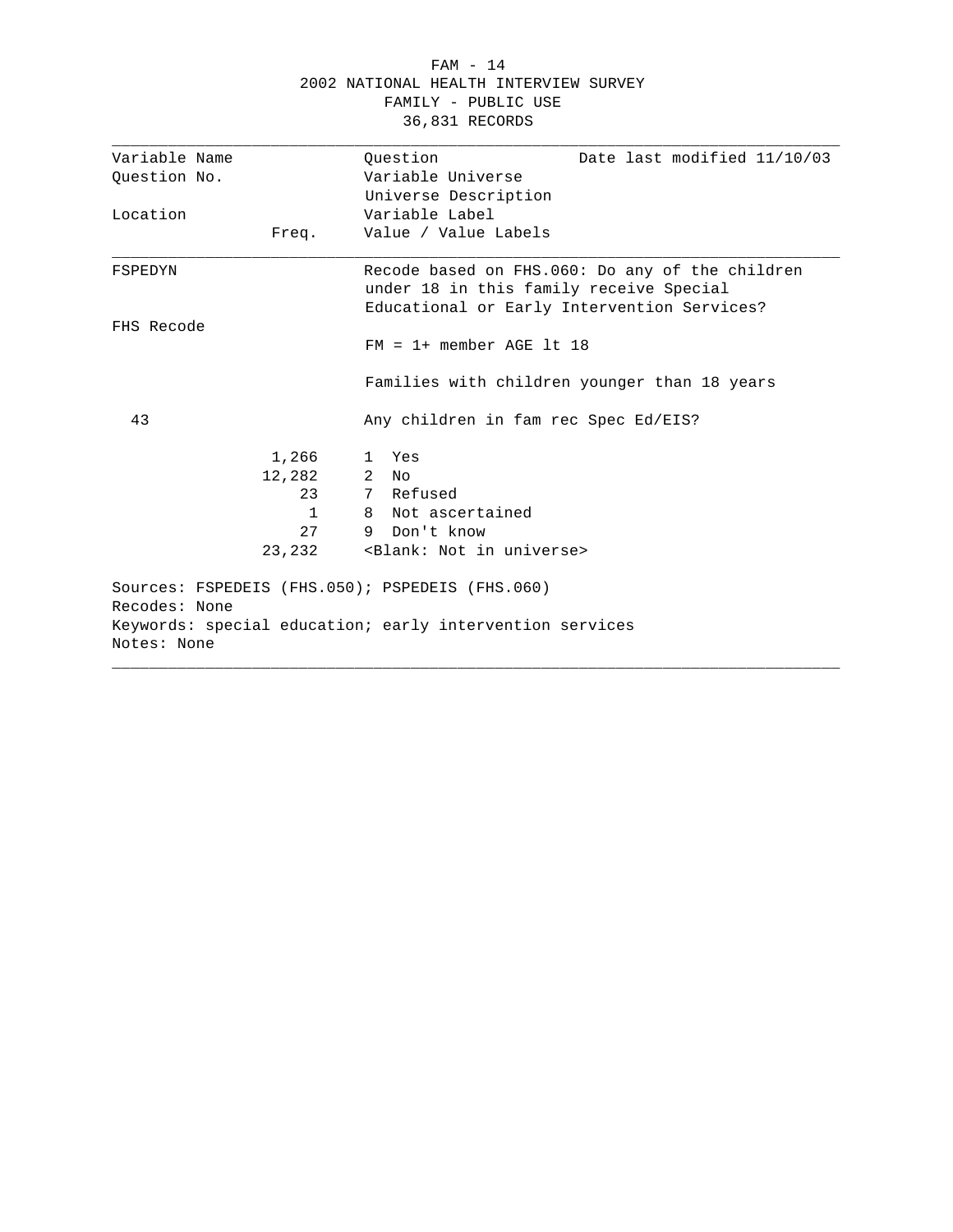#### FAM - 15 2002 NATIONAL HEALTH INTERVIEW SURVEY FAMILY - PUBLIC USE 36,831 RECORDS

| Variable Name                |        | Question<br>Date last modified 11/10/03                                                                                                                                                                                                      |
|------------------------------|--------|----------------------------------------------------------------------------------------------------------------------------------------------------------------------------------------------------------------------------------------------|
| Question No.                 |        | Variable Universe                                                                                                                                                                                                                            |
|                              |        | Universe Description                                                                                                                                                                                                                         |
| Location                     |        | Variable Label                                                                                                                                                                                                                               |
|                              | Freq.  | Value / Value Labels                                                                                                                                                                                                                         |
|                              |        |                                                                                                                                                                                                                                              |
| FSPEDCT                      |        | Recode based on FHS.060: Do any of the children                                                                                                                                                                                              |
|                              |        | under 18 in this family receive Special                                                                                                                                                                                                      |
|                              |        | Educational or Early Intervention Services?                                                                                                                                                                                                  |
| <b>FHS.050</b>               |        |                                                                                                                                                                                                                                              |
|                              |        | $FM = 1+$ member AGE 1t 18                                                                                                                                                                                                                   |
|                              |        | Families with children younger than 18 years                                                                                                                                                                                                 |
| $44 - 45$                    |        | # children in fam rec Spec Ed/EIS                                                                                                                                                                                                            |
|                              | 13,599 | 00-30 Number of children                                                                                                                                                                                                                     |
|                              | 23,232 | <blank: in="" not="" universe=""></blank:>                                                                                                                                                                                                   |
| Recodes: None<br>Notes: None |        | Sources: FSPEDEIS (FHS.050); PSPEDEIS (FHS.060)<br>Keywords: special education; early intervention services                                                                                                                                  |
| FLAADLYN                     |        | Recode based on FHS.080: Because of a physical,<br>mental, or emotional problem, {do/does} {person}<br>need the help of other persons with PERSONAL CARE<br>NEEDS, such as eating, bathing, dressing, or<br>getting around inside this home? |
| FHS Recode                   |        | $FM = A11$                                                                                                                                                                                                                                   |
|                              |        | All families                                                                                                                                                                                                                                 |
| 46                           |        | Does any fam member need help w/ADL?                                                                                                                                                                                                         |
|                              | 1,257  | 1 Yes                                                                                                                                                                                                                                        |
|                              | 35,563 | 2<br>No                                                                                                                                                                                                                                      |
|                              | 7      | 7<br>Refused                                                                                                                                                                                                                                 |
|                              | 0      | Not ascertained<br>8                                                                                                                                                                                                                         |
|                              | 4      | 9<br>Don't know                                                                                                                                                                                                                              |
| Recodes: None                |        | Sources: FLAADL (FHS.070); PLAADL (FHS.080)                                                                                                                                                                                                  |
|                              |        | Keywords: activity limitation; personal care needs; adl                                                                                                                                                                                      |
| Notes: None                  |        |                                                                                                                                                                                                                                              |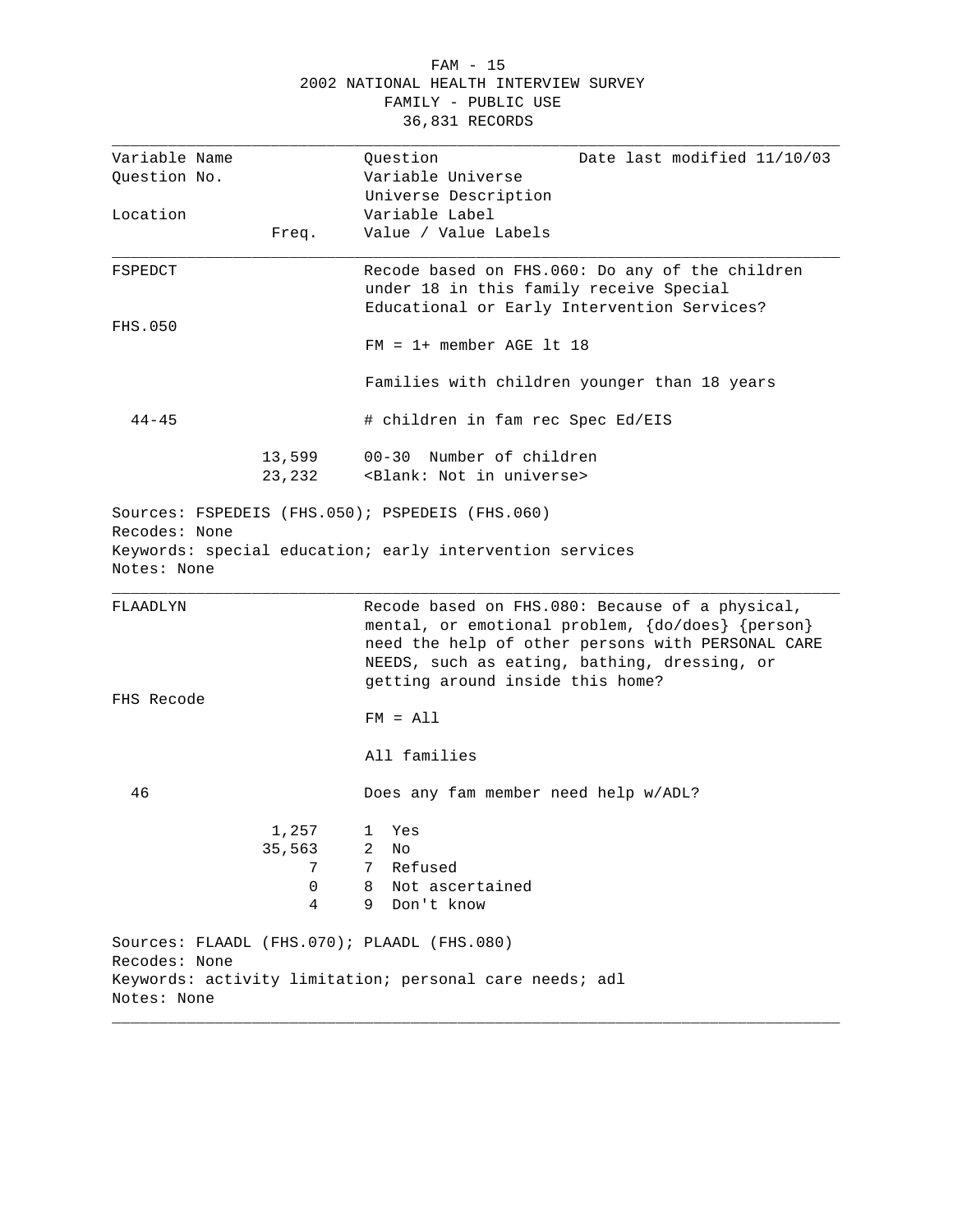### FAM - 16 2002 NATIONAL HEALTH INTERVIEW SURVEY FAMILY - PUBLIC USE 36,831 RECORDS

| Variable Name |       | Question                                                | Date last modified 11/10/03                                                                                                                                                                              |
|---------------|-------|---------------------------------------------------------|----------------------------------------------------------------------------------------------------------------------------------------------------------------------------------------------------------|
| Ouestion No.  |       | Variable Universe                                       |                                                                                                                                                                                                          |
|               |       | Universe Description                                    |                                                                                                                                                                                                          |
| Location      |       | Variable Label                                          |                                                                                                                                                                                                          |
|               | Freq. | Value / Value Labels                                    |                                                                                                                                                                                                          |
| FLAADLCT      |       | getting around inside this home?                        | Recode based on FHS.080: Because of a physical,<br>mental, or emotional problem, {do/does} {person}<br>need the help of other persons with PERSONAL CARE<br>NEEDS, such as eating, bathing, dressing, or |
| FHS Recode    |       |                                                         |                                                                                                                                                                                                          |
|               |       | $FM = A11$                                              |                                                                                                                                                                                                          |
|               |       | All families                                            |                                                                                                                                                                                                          |
| $47 - 48$     |       | # fam members needing help w/ADL                        |                                                                                                                                                                                                          |
|               |       | 36,831 00-30 Number of family members                   |                                                                                                                                                                                                          |
| Recodes: None |       | Sources: FLAADL (FHS.070); PLAADL (FHS.080)             |                                                                                                                                                                                                          |
|               |       | Keywords: activity limitation; personal care needs; adl |                                                                                                                                                                                                          |
| Notes: None   |       |                                                         |                                                                                                                                                                                                          |
|               |       |                                                         |                                                                                                                                                                                                          |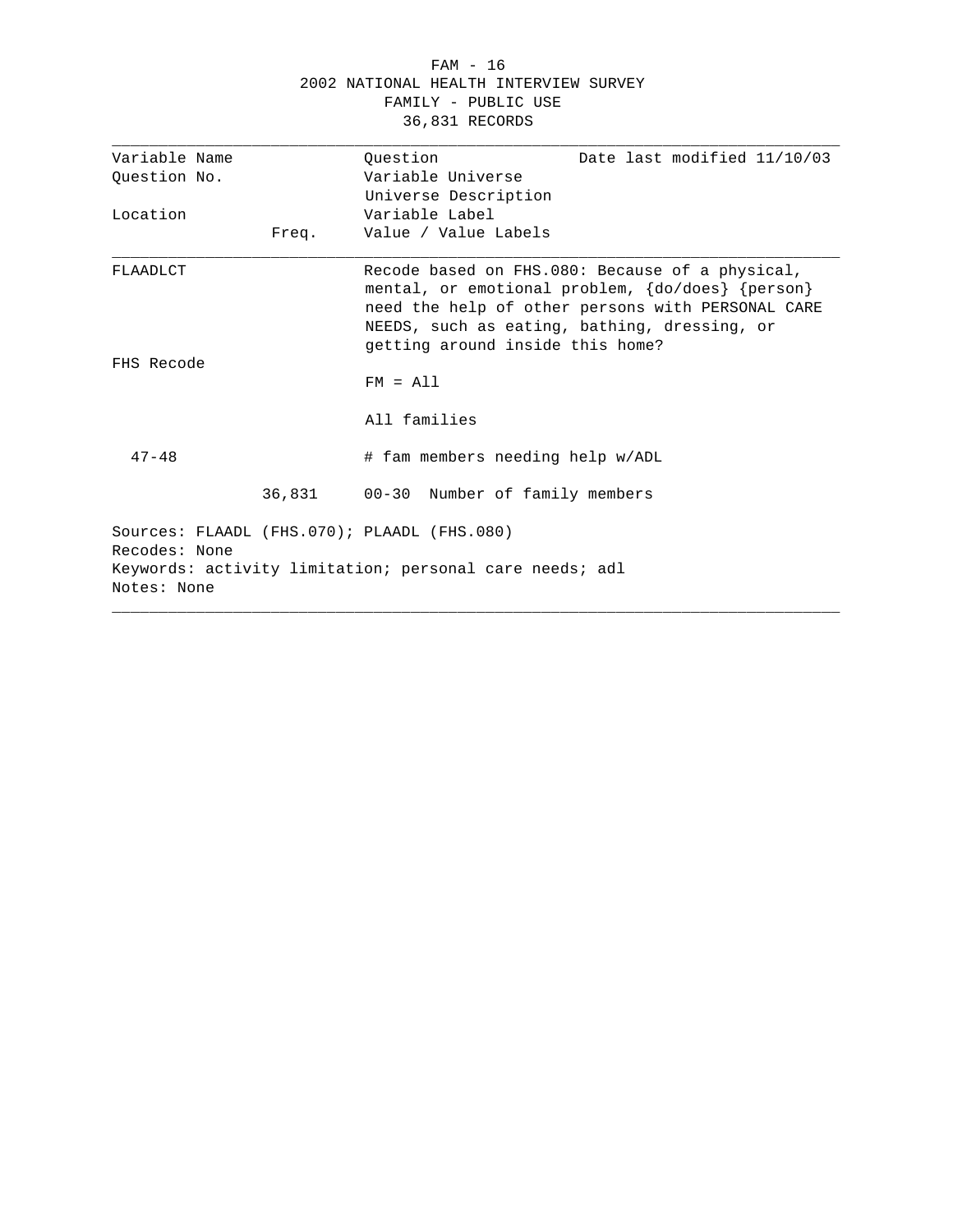#### FAM - 17 2002 NATIONAL HEALTH INTERVIEW SURVEY FAMILY - PUBLIC USE 36,831 RECORDS

| Variable Name                                                  | Ouestion<br>Date last modified 11/10/03                                                                                                                                                                                                                                                        |
|----------------------------------------------------------------|------------------------------------------------------------------------------------------------------------------------------------------------------------------------------------------------------------------------------------------------------------------------------------------------|
| Ouestion No.                                                   | Variable Universe                                                                                                                                                                                                                                                                              |
|                                                                | Universe Description                                                                                                                                                                                                                                                                           |
| Location                                                       | Variable Label                                                                                                                                                                                                                                                                                 |
| Freq.                                                          | Value / Value Labels                                                                                                                                                                                                                                                                           |
| FLIADLYN                                                       | Recode based on FHS.160: Because of a physical,<br>mental, or emotional problem, {do/does}<br>{you/anyone in the family} need the help of other<br>persons in handling ROUTINE NEEDS, such as<br>everyday household chores, doing necessary<br>business, shopping, or getting around for other |
| FHS Recode                                                     | purposes?                                                                                                                                                                                                                                                                                      |
|                                                                | $FM = 1 + member AGE$ qe 18                                                                                                                                                                                                                                                                    |
|                                                                | Families with members 18+ years                                                                                                                                                                                                                                                                |
| 49                                                             | Any fam member need help w/chores, etc.?                                                                                                                                                                                                                                                       |
| 2,359                                                          | Yes<br>$\mathbf{1}$                                                                                                                                                                                                                                                                            |
| 34,423                                                         | 2<br>N∩                                                                                                                                                                                                                                                                                        |
| 9                                                              | 7 Refused                                                                                                                                                                                                                                                                                      |
| 26                                                             | Not ascertained<br>8                                                                                                                                                                                                                                                                           |
| $\mathbf{1}$                                                   | Don't know<br>9                                                                                                                                                                                                                                                                                |
| 13                                                             | <blank: in="" not="" universe=""></blank:>                                                                                                                                                                                                                                                     |
| Sources: FLAIADL (FHS.150); PLAIADL (FHS.160)<br>Recodes: None |                                                                                                                                                                                                                                                                                                |
|                                                                | Keywords: activity limitation; need help; chores, shop; routine needs; IADLs                                                                                                                                                                                                                   |
| Notes: None                                                    |                                                                                                                                                                                                                                                                                                |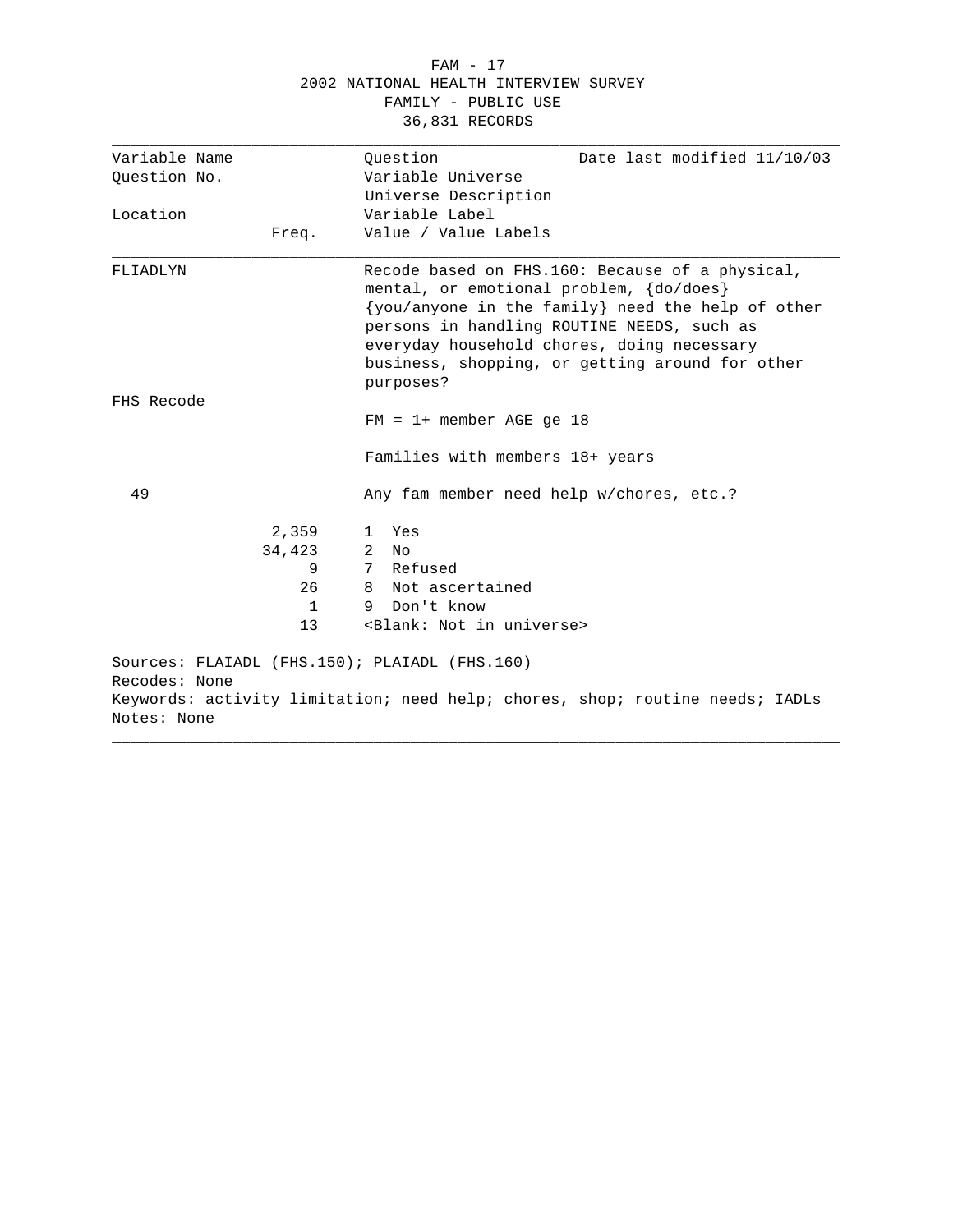#### FAM - 18 2002 NATIONAL HEALTH INTERVIEW SURVEY FAMILY - PUBLIC USE 36,831 RECORDS

| Variable Name                |              | Ouestion<br>Date last modified 11/10/03                                                                                                                                                                                                                                                                         |
|------------------------------|--------------|-----------------------------------------------------------------------------------------------------------------------------------------------------------------------------------------------------------------------------------------------------------------------------------------------------------------|
| Ouestion No.                 |              | Variable Universe                                                                                                                                                                                                                                                                                               |
|                              |              | Universe Description                                                                                                                                                                                                                                                                                            |
| Location                     |              | Variable Label                                                                                                                                                                                                                                                                                                  |
|                              | Freq.        | Value / Value Labels                                                                                                                                                                                                                                                                                            |
| FLIADLCT                     |              | Recode based on FHS.160: Because of a physical,<br>mental, or emotional problem, {do/does}<br>$\{you/anyone in the family\}$ need the help of other<br>persons in handling ROUTINE NEEDS, such as<br>everyday household chores, doing necessary<br>business, shopping, or getting around for other<br>purposes? |
| FHS Recode                   |              | $FM = 1 + member AGE$ qe 18                                                                                                                                                                                                                                                                                     |
|                              |              | Families with members 18+ years                                                                                                                                                                                                                                                                                 |
| $50 - 51$                    |              | # fam members need help w/chores, etc.                                                                                                                                                                                                                                                                          |
|                              | 36,818<br>13 | 00-30 Number of family members<br><blank: in="" not="" universe=""></blank:>                                                                                                                                                                                                                                    |
| Recodes: None<br>Notes: None |              | Sources: FLAIADL (FHS.150); PLAIADL (FHS.160)<br>Keywords: activity limitation; need help; chores, shop; routine needs; IADLs                                                                                                                                                                                   |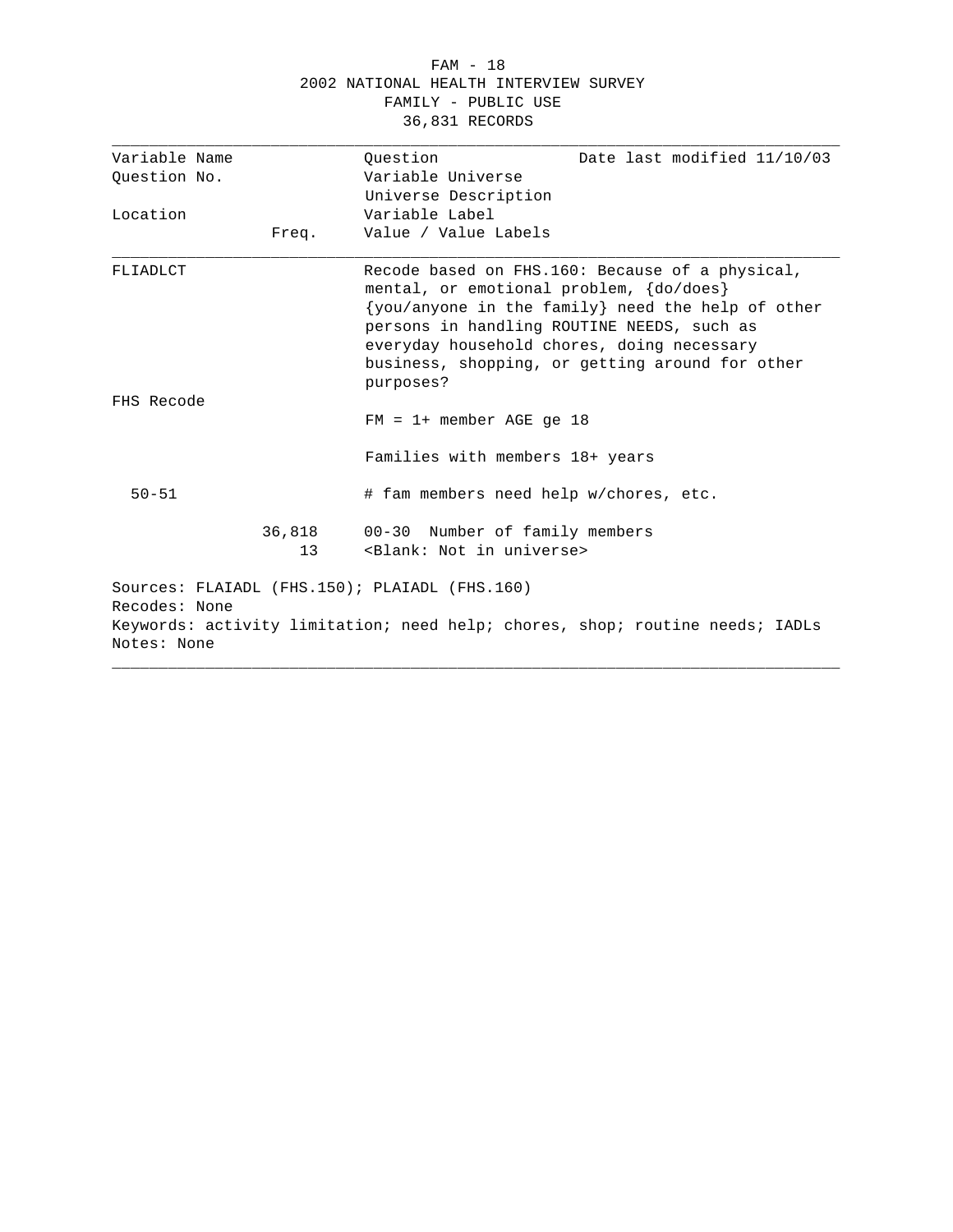#### FAM - 19 2002 NATIONAL HEALTH INTERVIEW SURVEY FAMILY - PUBLIC USE 36,831 RECORDS

| Variable Name | Question<br>Date last modified 11/10/03                                                                                                                                                                                                                                                                                                                                             |
|---------------|-------------------------------------------------------------------------------------------------------------------------------------------------------------------------------------------------------------------------------------------------------------------------------------------------------------------------------------------------------------------------------------|
| Ouestion No.  | Variable Universe                                                                                                                                                                                                                                                                                                                                                                   |
|               | Universe Description                                                                                                                                                                                                                                                                                                                                                                |
| Location      | Variable Label                                                                                                                                                                                                                                                                                                                                                                      |
| Freq.         | Value / Value Labels                                                                                                                                                                                                                                                                                                                                                                |
| FWKLIMYN      | Recode based on FHS.180 and FHS.200: Does a<br>physical, mental or emotional problem NOW keep<br>$\{you/anyone in the family (ages 18+) \} from working$<br>at a job or business? Are {you/any of these<br>family members (other than the persons mentioned) }<br>limited in the kind OR amount of work {you/they}<br>can do because of a physical, mental or emotional<br>problem? |
| FHS Recode    |                                                                                                                                                                                                                                                                                                                                                                                     |
|               | $FM = 1 + member AGE ge 18$                                                                                                                                                                                                                                                                                                                                                         |
|               | Families with members 18+ years                                                                                                                                                                                                                                                                                                                                                     |
| 52            | Anyone with work lim due to hith prob?                                                                                                                                                                                                                                                                                                                                              |
| 6,420         | Yes<br>$\mathbf{1}$                                                                                                                                                                                                                                                                                                                                                                 |
| 30,321        | 2<br>Nο                                                                                                                                                                                                                                                                                                                                                                             |
| 2.2           | Refused<br>7                                                                                                                                                                                                                                                                                                                                                                        |
| 31            | Not ascertained<br>8                                                                                                                                                                                                                                                                                                                                                                |
| 24            | Don't know<br>9                                                                                                                                                                                                                                                                                                                                                                     |
| 13            | <blank: in="" not="" universe=""></blank:>                                                                                                                                                                                                                                                                                                                                          |
| (FHS.200)     | Sources: FLAWKNOW (FHS.170); PLAWKNOW (FHS.180); FLAWKLIM (FHS.190); PLAWKLIM                                                                                                                                                                                                                                                                                                       |
| Recodes: None |                                                                                                                                                                                                                                                                                                                                                                                     |
|               | Keywords: activity limitation; limited kind/amount of work; unable to work                                                                                                                                                                                                                                                                                                          |
|               | Notes: Emancipated minors are not in the universe for the source questions.<br>Hence, a family consisting solely of 1+ emancipated minors is not in                                                                                                                                                                                                                                 |
|               | the universe for this variable.                                                                                                                                                                                                                                                                                                                                                     |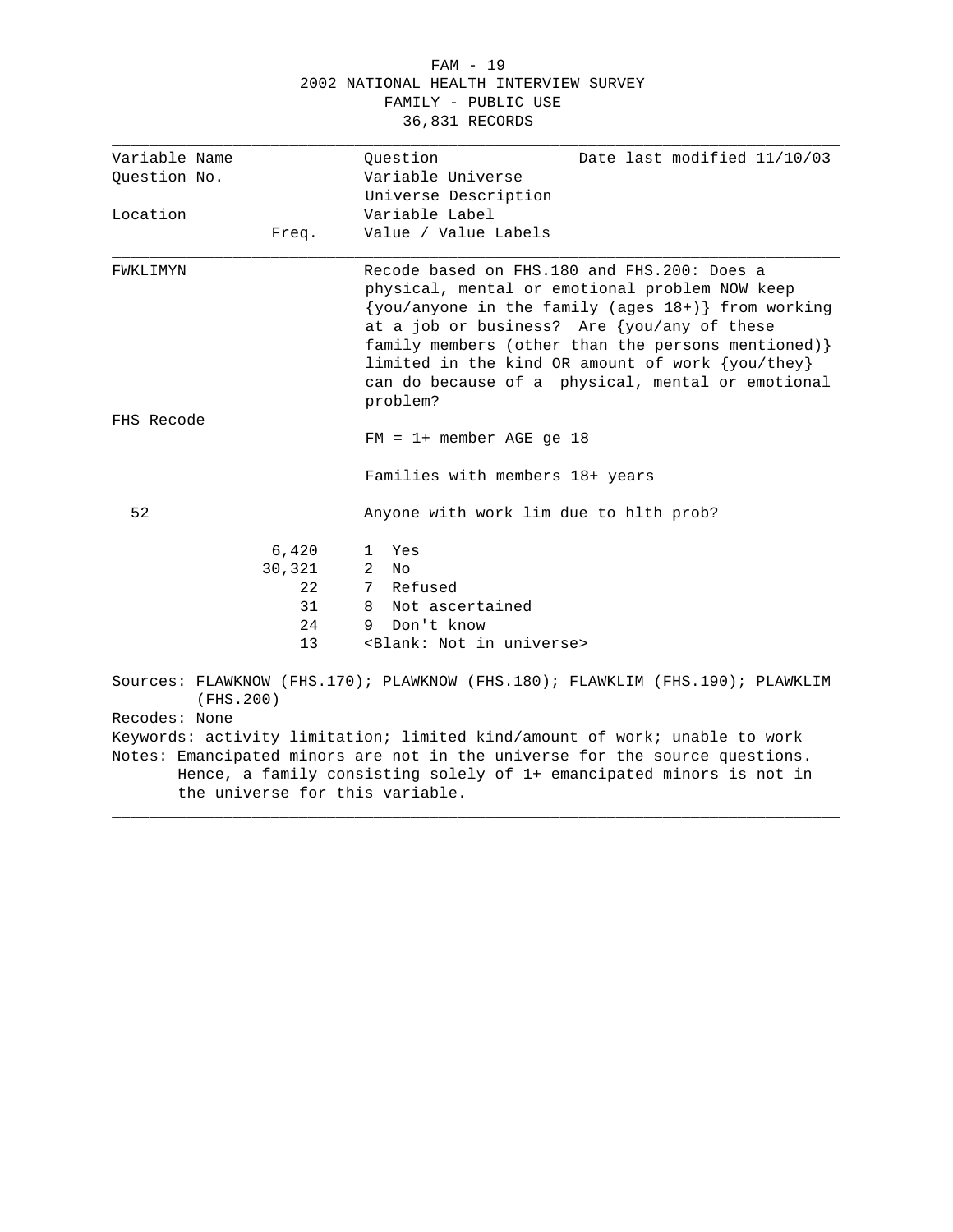## FAM - 20 2002 NATIONAL HEALTH INTERVIEW SURVEY FAMILY - PUBLIC USE 36,831 RECORDS

| Variable Name |              | Date last modified 11/10/03<br>Ouestion                                                                                                                                                                                                                                                                                                                                                           |
|---------------|--------------|---------------------------------------------------------------------------------------------------------------------------------------------------------------------------------------------------------------------------------------------------------------------------------------------------------------------------------------------------------------------------------------------------|
| Ouestion No.  |              | Variable Universe                                                                                                                                                                                                                                                                                                                                                                                 |
|               |              | Universe Description                                                                                                                                                                                                                                                                                                                                                                              |
| Location      |              | Variable Label                                                                                                                                                                                                                                                                                                                                                                                    |
|               | Freq.        | Value / Value Labels                                                                                                                                                                                                                                                                                                                                                                              |
| FWKLIMCT      |              | Recode based on FHS.180 and FHS.200: Does a<br>physical, mental or emotional problem NOW keep<br>$\{you/anyone in the family (ages 18+) \} from working$<br>at a job or business? Are $\{you/any$ of these<br>family members (other than the persons mentioned) }<br>limited in the kind OR amount of work $\{you/\text{they}\}$<br>can do because of a physical, mental or emotional<br>problem? |
| FHS Recode    |              | $FM = 1+$ member AGE qe $18+$                                                                                                                                                                                                                                                                                                                                                                     |
|               |              | Families with members 18+ years                                                                                                                                                                                                                                                                                                                                                                   |
| $53 - 54$     |              | # fam members w/ work lim (hlth)                                                                                                                                                                                                                                                                                                                                                                  |
|               | 36,818<br>13 | 00-30 Number of members<br><blank: in="" not="" universe=""></blank:>                                                                                                                                                                                                                                                                                                                             |
| (FHS.200)     |              | Sources: FLAWKNOW (FHS.170); PLAWKNOW (FHS.180); FLAWKLIM (FHS.190); PLAWKLIM                                                                                                                                                                                                                                                                                                                     |
| Recodes: None |              |                                                                                                                                                                                                                                                                                                                                                                                                   |
|               |              | Keywords: activity limitation; limited kind/amount of work; unable to work                                                                                                                                                                                                                                                                                                                        |
|               |              | Notes: Emancipated minors are not in the universe for the source questions.<br>Hence, a family consisting solely of 1+ emancipated minors is not in<br>the universe for this variable.                                                                                                                                                                                                            |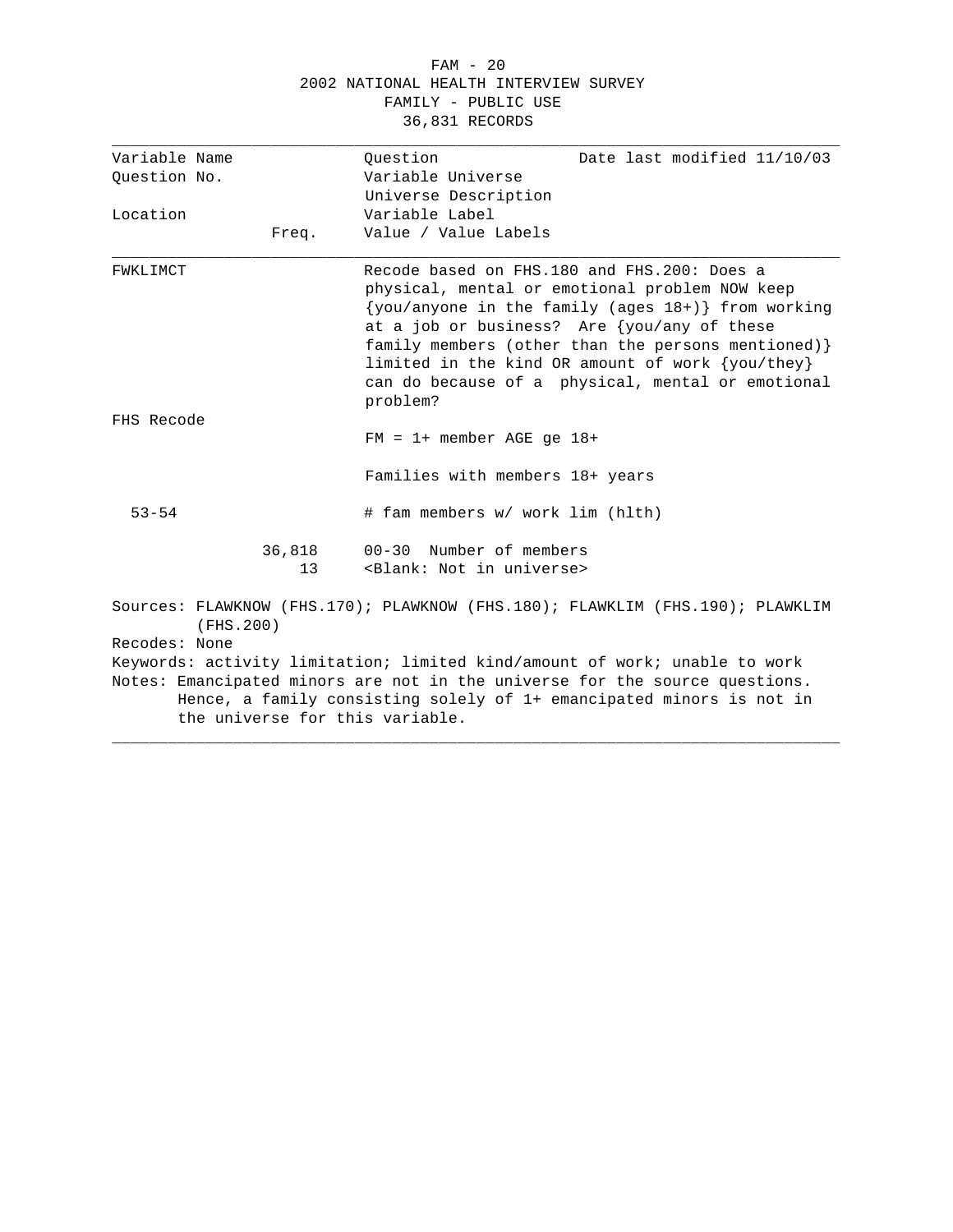|                                                                               | 2002 NATIONAL HEALTH INTERVIEW SURVEY<br>FAMILY - PUBLIC USE<br>36,831 RECORDS                                                                                   |
|-------------------------------------------------------------------------------|------------------------------------------------------------------------------------------------------------------------------------------------------------------|
| Variable Name                                                                 | Ouestion<br>Date last modified 11/10/03                                                                                                                          |
| Ouestion No.                                                                  | Variable Universe                                                                                                                                                |
|                                                                               | Universe Description                                                                                                                                             |
| Location                                                                      | Variable Label<br>Value / Value Labels                                                                                                                           |
| Freq.                                                                         |                                                                                                                                                                  |
| FWALKYN                                                                       | Recode based on FHS.220: Because of a health<br>problem, {do/does} {you/anyone in the family} have<br>difficulty walking without using any special<br>equipment? |
| FHS Recode                                                                    |                                                                                                                                                                  |
|                                                                               | $FM = A11$                                                                                                                                                       |
|                                                                               | All families                                                                                                                                                     |
| 55                                                                            | Any members have dif walking w/o equip?                                                                                                                          |
| 3,067                                                                         | 1 Yes                                                                                                                                                            |
| 33,734                                                                        | 2<br>N <sub>O</sub>                                                                                                                                              |
| 21                                                                            | 7 Refused                                                                                                                                                        |
| 0                                                                             | Not ascertained<br>8                                                                                                                                             |
| 9                                                                             | 9<br>Don't know                                                                                                                                                  |
| Sources: FLAWALK (FHS.210); PLAWALK (FHS.220)<br>Recodes: None<br>Notes: None | Keywords: activity limitation; difficulty walking without equipment                                                                                              |

FAM - 21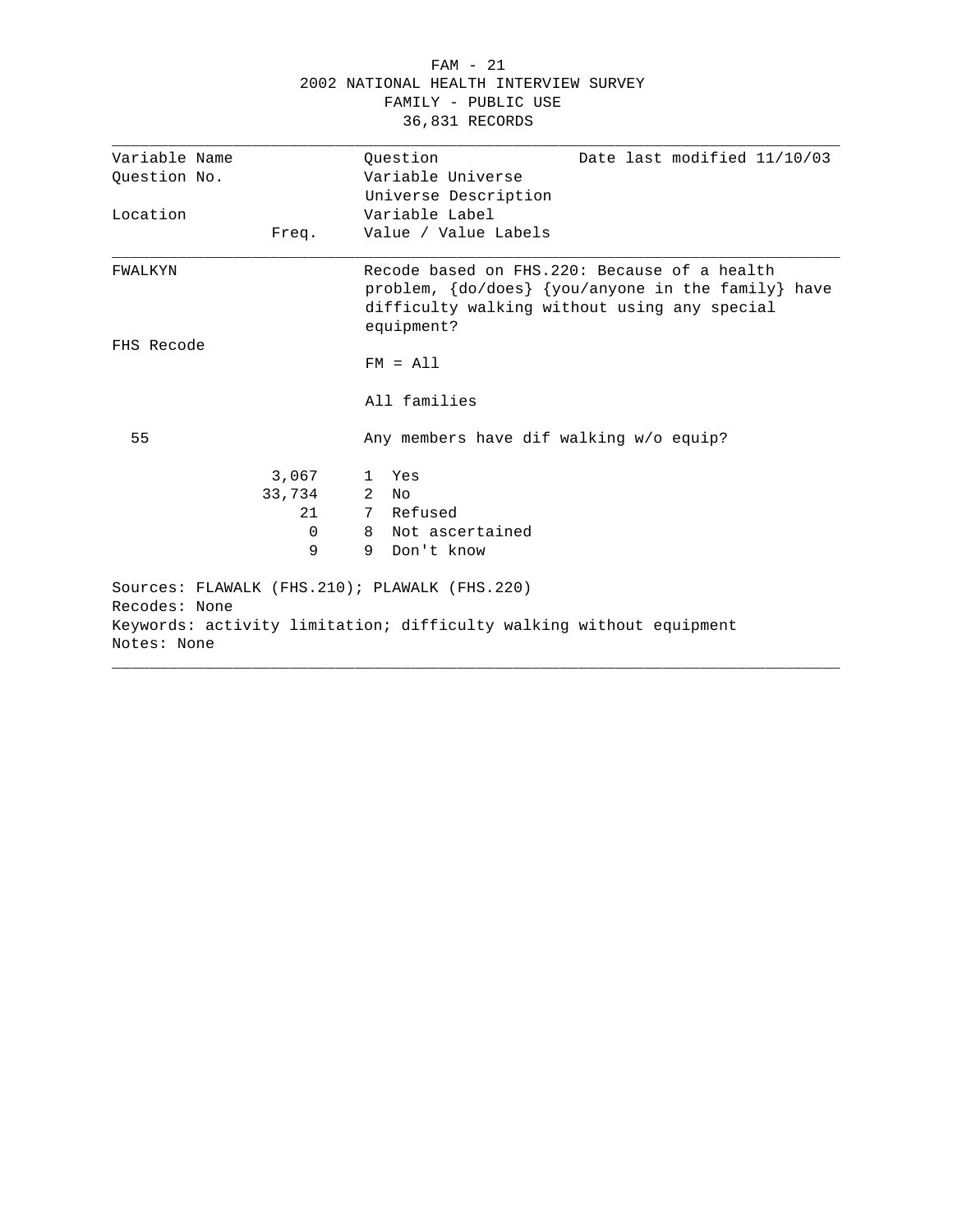| FAM - 22                              |  |
|---------------------------------------|--|
| 2002 NATIONAL HEALTH INTERVIEW SURVEY |  |
| FAMILY - PUBLIC USE                   |  |
| 36,831 RECORDS                        |  |

| Variable Name |        | Question<br>Date last modified 11/10/03                                                                                                                                  |
|---------------|--------|--------------------------------------------------------------------------------------------------------------------------------------------------------------------------|
| Question No.  |        | Variable Universe                                                                                                                                                        |
|               |        | Universe Description                                                                                                                                                     |
| Location      |        | Variable Label                                                                                                                                                           |
|               | Freq.  | Value / Value Labels                                                                                                                                                     |
| FWALKCT       |        | Recode based on FHS.220: Because of a health<br>problem, $\{do/does\}$ $\{you/anyone in the family\}$ have<br>difficulty walking without using any special<br>equipment? |
| FHS Recode    |        |                                                                                                                                                                          |
|               |        | $FM = A11$                                                                                                                                                               |
|               |        | All families                                                                                                                                                             |
| $56 - 57$     |        | # fam members having dif walk w/o equip                                                                                                                                  |
|               | 36,831 | 00-30 Number of family members                                                                                                                                           |
|               |        |                                                                                                                                                                          |
| Notes: None   |        |                                                                                                                                                                          |
| FREMEMYN      |        | Recode based on FHS.240: {Are/Is} {person} LIMITED<br>IN ANY WAY because of difficulty remembering or<br>because {you/they} experience periods of<br>confusion?          |
| FHS Recode    |        |                                                                                                                                                                          |
|               |        | $FM = A11$                                                                                                                                                               |
|               |        | All families                                                                                                                                                             |
| 58            |        | Any member limited by dif remembering?                                                                                                                                   |
|               | 1,795  | Yes<br>ı                                                                                                                                                                 |
|               | 34,978 | $\mathbf{2}$<br>No.                                                                                                                                                      |
|               | 26     | 7 Refused                                                                                                                                                                |
|               | 0      | Not ascertained<br>8                                                                                                                                                     |
|               | 32     | 9<br>Don't know                                                                                                                                                          |
|               |        | Sources: FLAREMEM (FHS.230); PLAREMEM (FHS.240)                                                                                                                          |
| Recodes: None |        |                                                                                                                                                                          |
|               |        | Keywords: activity limitation; difficulty remembering                                                                                                                    |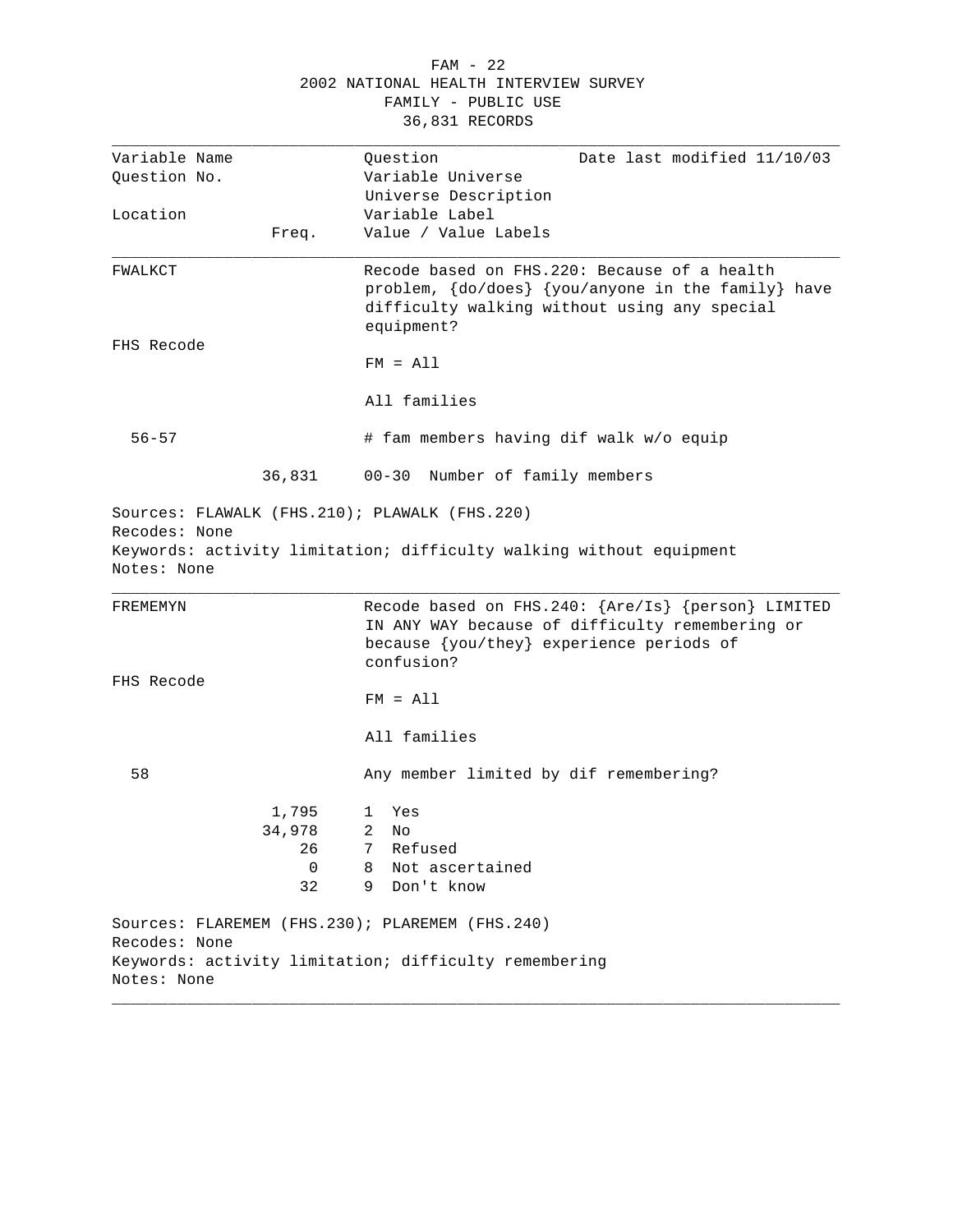|                              |        | 2002 NATIONAL HEALTH INTERVIEW SURVEY<br>FAMILY - PUBLIC USE<br>36,831 RECORDS                                                                                  |
|------------------------------|--------|-----------------------------------------------------------------------------------------------------------------------------------------------------------------|
| Variable Name                |        | Question<br>Date last modified 11/10/03                                                                                                                         |
| Question No.                 |        | Variable Universe                                                                                                                                               |
|                              |        | Universe Description                                                                                                                                            |
| Location                     |        | Variable Label                                                                                                                                                  |
|                              | Freq.  | Value / Value Labels                                                                                                                                            |
| FREMEMCT                     |        | Recode based on FHS.240: {Are/Is} {person} LIMITED<br>IN ANY WAY because of difficulty remembering or<br>because {you/they} experience periods of<br>confusion? |
| FHS Recode                   |        |                                                                                                                                                                 |
|                              |        | $FM = A11$                                                                                                                                                      |
|                              |        | All families                                                                                                                                                    |
| $59 - 60$                    |        | # fam members w/ dif remembering                                                                                                                                |
|                              | 36,831 | 00-30 Number of family members                                                                                                                                  |
| Recodes: None<br>Notes: None |        | Sources: FLAREMEM (FHS.230); PLAREMEM (FHS.240)<br>Keywords: activity limitation; difficulty remembering                                                        |
| FANYLYN                      |        | Recode based on FHS. 260: Are {person} LIMITED IN<br>ANY WAY in any activities because of physical,<br>mental or emotional problems?                            |
| FHS Recode                   |        |                                                                                                                                                                 |
|                              |        | $FM = A11$                                                                                                                                                      |
|                              |        | All families                                                                                                                                                    |
| 61                           |        | Is any fam member limited in ANY WAY?                                                                                                                           |
|                              | 9,368  | Yes<br>1                                                                                                                                                        |
|                              | 27,427 | 2<br>No                                                                                                                                                         |
|                              | 27     | Refused<br>7                                                                                                                                                    |
|                              | 1      | 8<br>Not ascertained                                                                                                                                            |
|                              | 8      | 9<br>Don't know                                                                                                                                                 |
|                              |        | Sources: FLIMANY (FHS.250); PLIMANY (FHS.260)                                                                                                                   |
| Recodes: None                |        |                                                                                                                                                                 |
|                              |        | Keywords: activity limitation; limited in any activities                                                                                                        |
| Notes: None                  |        |                                                                                                                                                                 |

FAM - 23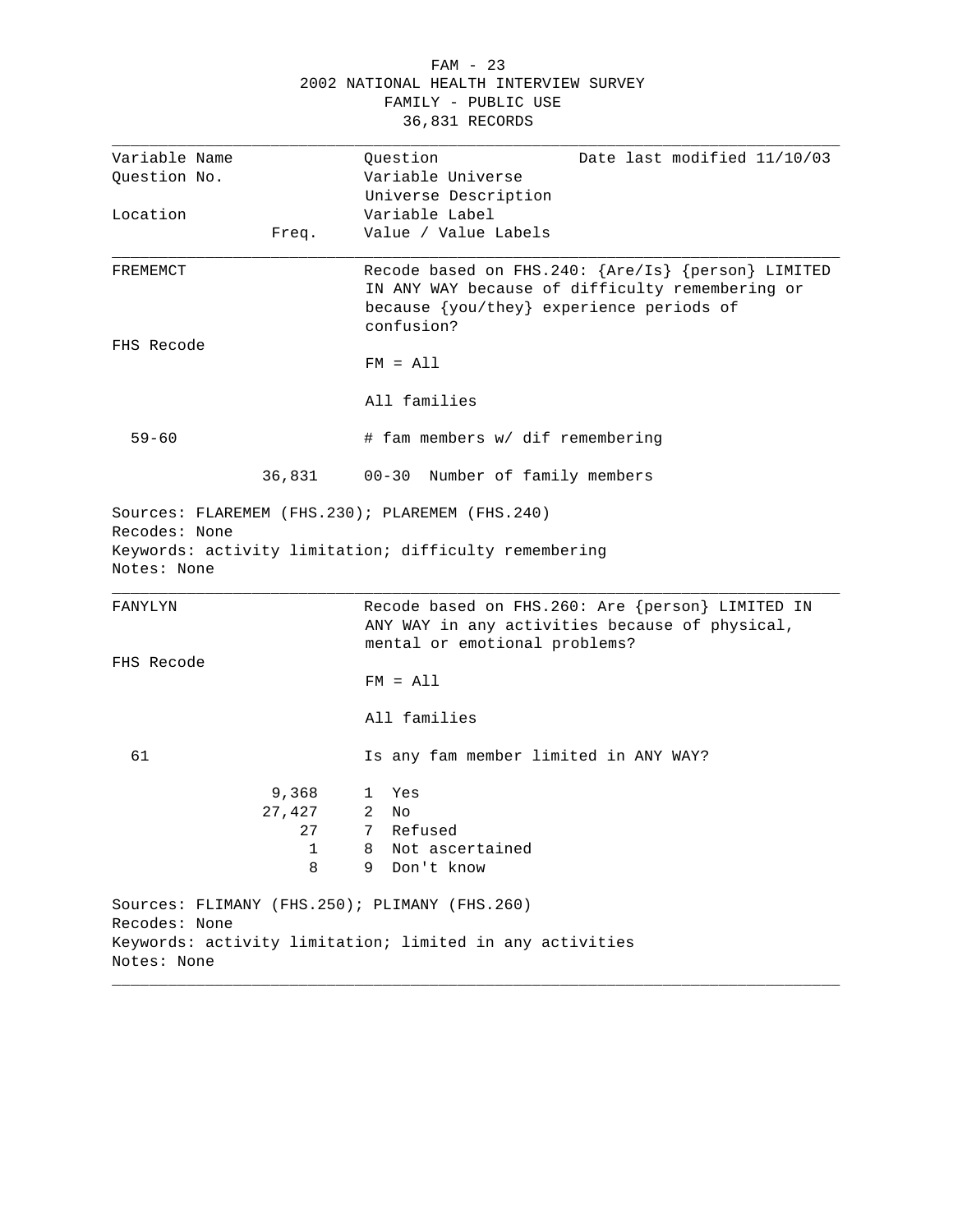|  |                                       | FAM - 24            |  |  |
|--|---------------------------------------|---------------------|--|--|
|  | 2002 NATIONAL HEALTH INTERVIEW SURVEY |                     |  |  |
|  |                                       | FAMILY - PUBLIC USE |  |  |
|  |                                       | 36,831 RECORDS      |  |  |

| Variable Name                |        | Question<br>Date last modified 11/10/03                                                                                             |
|------------------------------|--------|-------------------------------------------------------------------------------------------------------------------------------------|
| Question No.                 |        | Variable Universe                                                                                                                   |
|                              |        | Universe Description                                                                                                                |
| Location                     |        | Variable Label                                                                                                                      |
|                              | Freq.  | Value / Value Labels                                                                                                                |
| FANYLCT                      |        | Recode based on FHS.260: Are {person} LIMITED IN<br>ANY WAY in any activities because of physical,<br>mental or emotional problems? |
| FHS.260 (Re                  |        | $FM = A11$                                                                                                                          |
|                              |        | All families                                                                                                                        |
| $62 - 63$                    |        | Number of fam members w/ ANY limitation                                                                                             |
|                              | 36,831 | 00-30 Number of family members                                                                                                      |
|                              |        |                                                                                                                                     |
| Recodes: None<br>Notes: None |        | Sources: FLIMANY (FHS.250); PLIMANY (FHS.260)<br>Keywords: activity limitation; limited in any activities                           |
| FHSTATEX                     |        | Recode based on FHS.310: Would you say {subject's<br>name} health in general is excellent, very good,                               |
| FHS Recode                   |        | good, fair, or poor?<br>$FM = A11$                                                                                                  |
|                              |        | All families                                                                                                                        |
| $64 - 65$                    |        | # fam members in excellent health                                                                                                   |
|                              | 36,831 | 00-30 Number of family members                                                                                                      |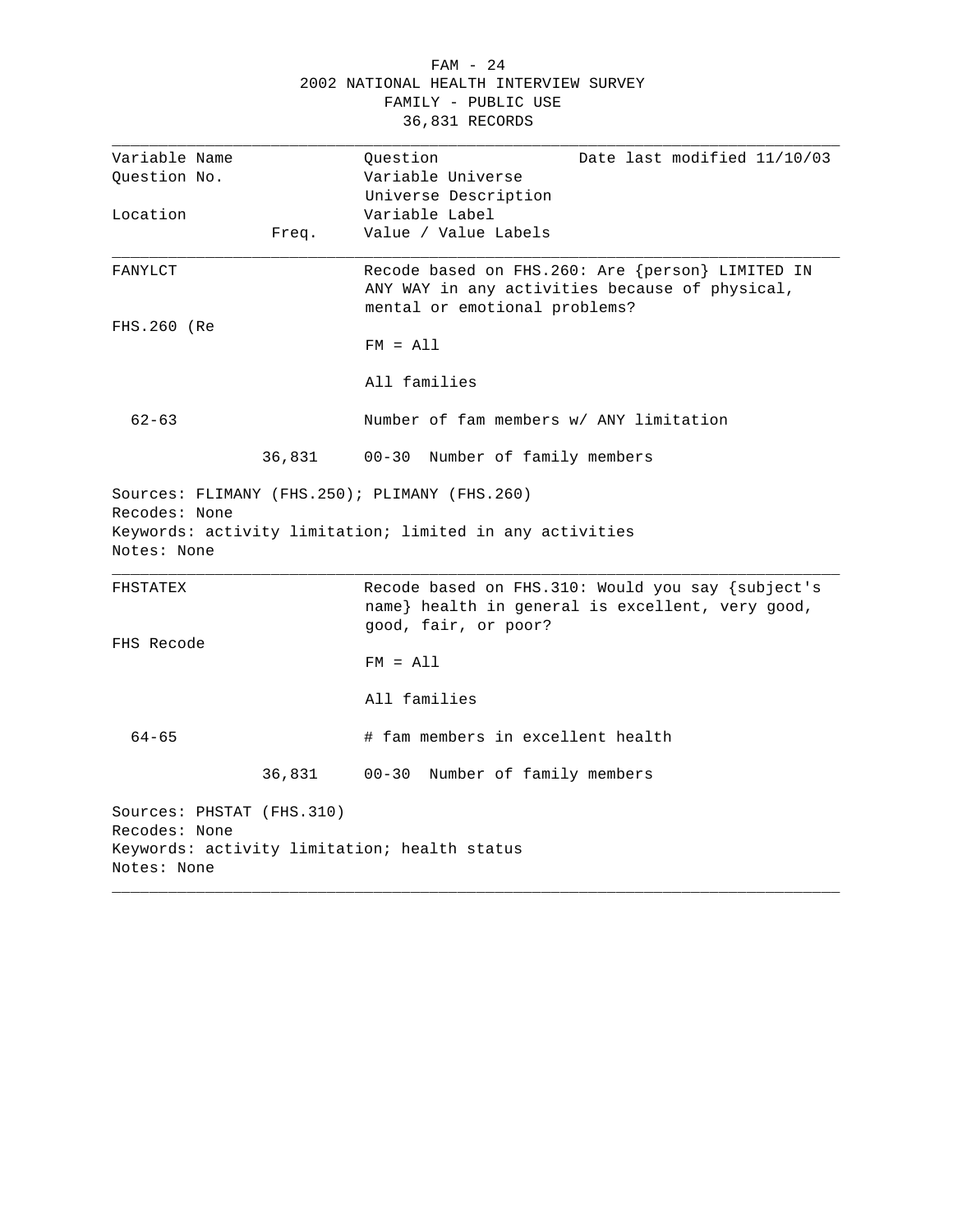|                                            |        | $FAM - 25$                                                                                                                    |
|--------------------------------------------|--------|-------------------------------------------------------------------------------------------------------------------------------|
|                                            |        | 2002 NATIONAL HEALTH INTERVIEW SURVEY                                                                                         |
|                                            |        | FAMILY - PUBLIC USE                                                                                                           |
|                                            |        | 36,831 RECORDS                                                                                                                |
| Variable Name                              |        | Ouestion<br>Date last modified 11/10/03                                                                                       |
| Question No.                               |        | Variable Universe                                                                                                             |
|                                            |        | Universe Description                                                                                                          |
| Location                                   |        | Variable Label                                                                                                                |
|                                            | Freq.  | Value / Value Labels                                                                                                          |
| FHSTATVG                                   |        | Recode based on FHS.310: Would you say {subject's<br>name} health in general is excellent, very good,<br>good, fair, or poor? |
| FHS Recode                                 |        |                                                                                                                               |
|                                            |        | $FM = A11$                                                                                                                    |
|                                            |        | All families                                                                                                                  |
| $66 - 67$                                  |        | # fam members in very good health                                                                                             |
|                                            | 36,831 | 00-30 Number of family members                                                                                                |
| Sources: PHSTAT (FHS.310)<br>Recodes: None |        |                                                                                                                               |
|                                            |        | Keywords: activity limitation; health status                                                                                  |
| Notes: None                                |        |                                                                                                                               |

FHSTATG Recode based on FHS.310: Would you say {subject's name} health in general is excellent, very good, good, fair, or poor? FHS Recode FM = All All families 68-69 # fam members in good health 36,831 00-30 Number of family members Sources: PHSTAT (FHS.310) Recodes: None Keywords: activity limitation; health status Notes: None \_\_\_\_\_\_\_\_\_\_\_\_\_\_\_\_\_\_\_\_\_\_\_\_\_\_\_\_\_\_\_\_\_\_\_\_\_\_\_\_\_\_\_\_\_\_\_\_\_\_\_\_\_\_\_\_\_\_\_\_\_\_\_\_\_\_\_\_\_\_\_\_\_\_\_\_\_\_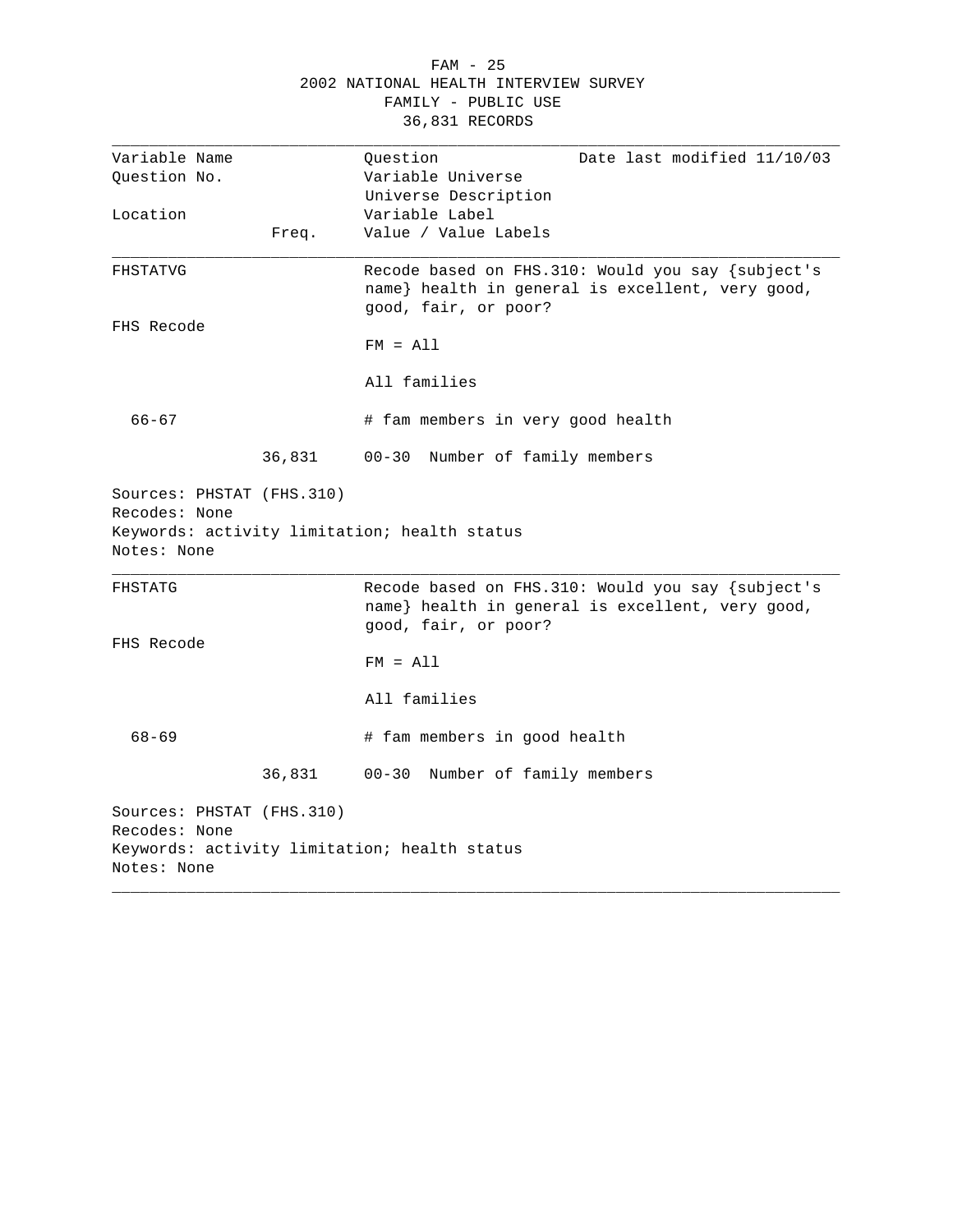|                           |        | $FAM - 26$                                         |
|---------------------------|--------|----------------------------------------------------|
|                           |        | 2002 NATIONAL HEALTH INTERVIEW SURVEY              |
|                           |        | FAMILY - PUBLIC USE                                |
|                           |        | 36,831 RECORDS                                     |
|                           |        |                                                    |
| Variable Name             |        | Question<br>Date last modified 11/10/03            |
| Question No.              |        | Variable Universe                                  |
|                           |        | Universe Description                               |
| Location                  |        | Variable Label                                     |
|                           | Freq.  | Value / Value Labels                               |
| FHSTATFR                  |        | Recode based on FHS. 310: Would you say {subject's |
|                           |        | name} health in general is excellent, very good,   |
|                           |        | good, fair, or poor?                               |
| FHS Recode                |        |                                                    |
|                           |        | $FM = A11$                                         |
|                           |        | All families                                       |
| $70 - 71$                 |        | # fam members in fair health                       |
|                           | 36,831 | $00 - 30$<br>Number of family members              |
|                           |        |                                                    |
| Sources: PHSTAT (FHS.310) |        |                                                    |
| Recodes: None             |        |                                                    |
|                           |        | Keywords: activity limitation; health status       |
| Notes: None               |        |                                                    |
| FHSTATPR                  |        | Recode based on FHS.310: Would you say {subject's  |
|                           |        | name} health in general is excellent, very good,   |
|                           |        | good, fair, or poor?                               |
| FHS Recode                |        |                                                    |
|                           |        | $FM = A11$                                         |
|                           |        |                                                    |
|                           |        | All families                                       |
|                           |        |                                                    |
| $72 - 73$                 |        | # fam members in poor health                       |
|                           |        |                                                    |
|                           | 36,831 | Number of family members<br>$00 - 30$              |
| Sources: PHSTAT (FHS.310) |        |                                                    |
| Recodes: None             |        |                                                    |

Rec Keywords: activity limitation; health status Notes: None \_\_\_\_\_\_\_\_\_\_\_\_\_\_\_\_\_\_\_\_\_\_\_\_\_\_\_\_\_\_\_\_\_\_\_\_\_\_\_\_\_\_\_\_\_\_\_\_\_\_\_\_\_\_\_\_\_\_\_\_\_\_\_\_\_\_\_\_\_\_\_\_\_\_\_\_\_\_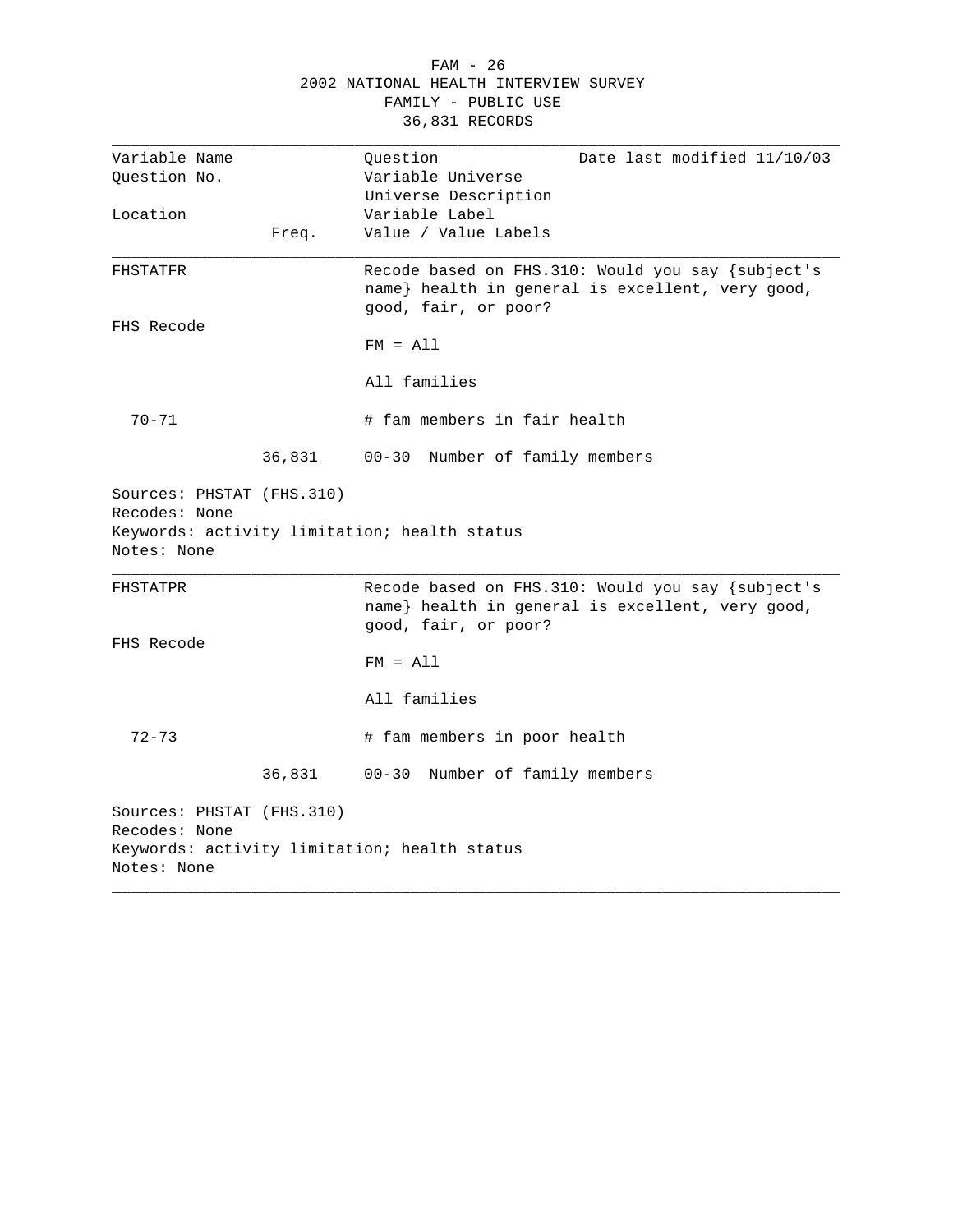| Variable Name<br>Question No.<br>Location<br>Freq.<br>FDMEDYN    | 2002 NATIONAL HEALTH INTERVIEW SURVEY<br>FAMILY - PUBLIC USE<br>36,831 RECORDS                                                                                                          |  |  |  |
|------------------------------------------------------------------|-----------------------------------------------------------------------------------------------------------------------------------------------------------------------------------------|--|--|--|
|                                                                  | Date last modified 11/10/03<br>Ouestion                                                                                                                                                 |  |  |  |
|                                                                  | Variable Universe                                                                                                                                                                       |  |  |  |
|                                                                  | Universe Description                                                                                                                                                                    |  |  |  |
|                                                                  | Variable Label                                                                                                                                                                          |  |  |  |
|                                                                  | Value / Value Labels                                                                                                                                                                    |  |  |  |
|                                                                  | Recode based on FAU.010: DURING THE PAST 12<br>MONTHS, has medical care been delayed for<br>{you/anyone in the family} because of worry about<br>the cost? (Do not include dental care) |  |  |  |
| FAU Recode                                                       |                                                                                                                                                                                         |  |  |  |
|                                                                  | $FM = A11$                                                                                                                                                                              |  |  |  |
|                                                                  | All families                                                                                                                                                                            |  |  |  |
| 74                                                               | Any fam member delay* med care, 12m?                                                                                                                                                    |  |  |  |
| 4,495                                                            | 1 Yes                                                                                                                                                                                   |  |  |  |
| 32,142                                                           | 2<br>N∩                                                                                                                                                                                 |  |  |  |
| 148                                                              | 7 Refused                                                                                                                                                                               |  |  |  |
| $\Omega$                                                         | 8 Not ascertained                                                                                                                                                                       |  |  |  |
| 46                                                               | Don't know<br>9.                                                                                                                                                                        |  |  |  |
| Sources: FDMED12M (FAU.010); PDMED12M (FAU.020)<br>Recodes: None |                                                                                                                                                                                         |  |  |  |
|                                                                  | Keywords: medical care; delayed care; expense; cost worry                                                                                                                               |  |  |  |
| Notes: * Delays occurring for reasons of cost.                   |                                                                                                                                                                                         |  |  |  |

FAM - 27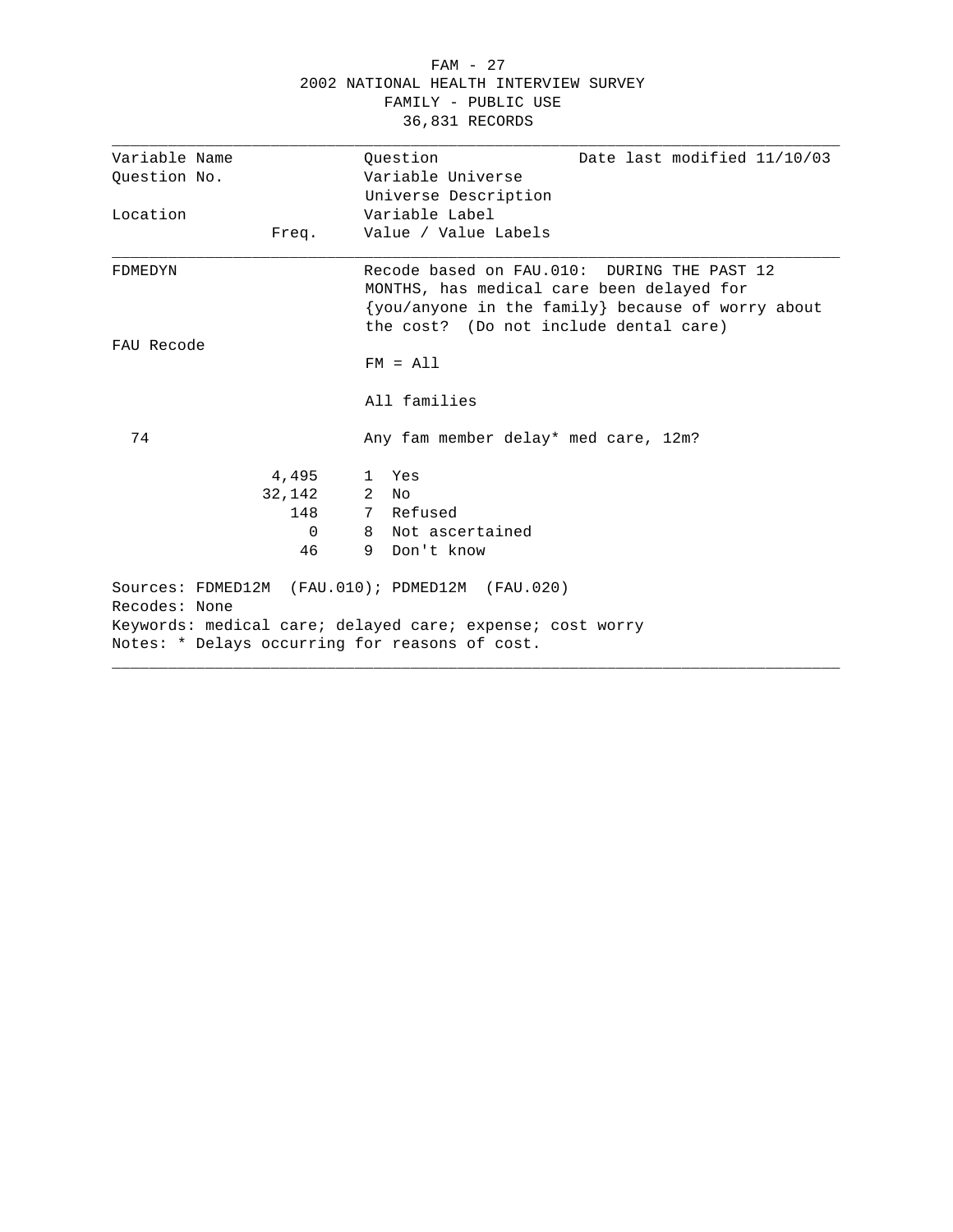### FAM - 28 2002 NATIONAL HEALTH INTERVIEW SURVEY FAMILY - PUBLIC USE 36,831 RECORDS

| Variable Name |                   | Question<br>Date last modified 11/10/03                                                                                                    |
|---------------|-------------------|--------------------------------------------------------------------------------------------------------------------------------------------|
| Question No.  |                   | Variable Universe                                                                                                                          |
|               |                   | Universe Description                                                                                                                       |
| Location      |                   | Variable Label                                                                                                                             |
|               | Freq.             | Value / Value Labels                                                                                                                       |
|               |                   |                                                                                                                                            |
| FDMEDCT       |                   | Recode based on FAU.010:<br>DURING THE PAST 12                                                                                             |
|               |                   | MONTHS, has medical care been delayed for                                                                                                  |
|               |                   | {you/anyone in the family} because of worry about                                                                                          |
|               |                   | the cost? (Do not include dental care)                                                                                                     |
| FAU Recode    |                   |                                                                                                                                            |
|               |                   | $FM = A11$                                                                                                                                 |
|               |                   | All families                                                                                                                               |
|               |                   |                                                                                                                                            |
| $75 - 76$     |                   | # fam mem for whom med care delayed* 12m                                                                                                   |
|               |                   |                                                                                                                                            |
|               | 36,831            | 00-30 Number of family members                                                                                                             |
|               | Sources: FDMED12M | (FAU.010); PDMED12M (FAU.020)                                                                                                              |
| Recodes: None |                   |                                                                                                                                            |
|               |                   |                                                                                                                                            |
|               |                   |                                                                                                                                            |
|               |                   | Keywords: medical care; delayed care; expense; cost worry<br>Notes: * Delays occurring for reasons of cost.                                |
|               |                   |                                                                                                                                            |
| FNMEDYN       |                   | Recode based on FAU.030:<br>DURING THE PAST 12                                                                                             |
|               |                   | MONTHS, was there any time when $\{you/s$ omeone in                                                                                        |
|               |                   | the family} needed medical care, but did not get                                                                                           |
|               |                   | it because {you/the family} couldn't afford it?                                                                                            |
| FAU Recode    |                   |                                                                                                                                            |
|               |                   | $AGE = All$                                                                                                                                |
|               |                   |                                                                                                                                            |
|               |                   | All families                                                                                                                               |
| 77            |                   | Any fam mem need+not get med care* 12m?                                                                                                    |
|               |                   |                                                                                                                                            |
|               | 3,428             | Yes<br>1                                                                                                                                   |
|               | 33,201            | $\overline{2}$<br>N∩                                                                                                                       |
|               | 146               | 7 Refused                                                                                                                                  |
|               | $\Omega$          | Not ascertained<br>8                                                                                                                       |
|               | 56                | 9<br>Don't know                                                                                                                            |
|               |                   |                                                                                                                                            |
|               | Sources: FNMED12M | (FAU.030); PNMED12M<br>(FAU.040)                                                                                                           |
| Recodes: None |                   |                                                                                                                                            |
|               |                   | Keywords: medical care; no care; expense; afford care                                                                                      |
|               |                   | Notes: * Family members not getting needed medical care due to costs.<br>Question sequence implies that dental care was excluded from this |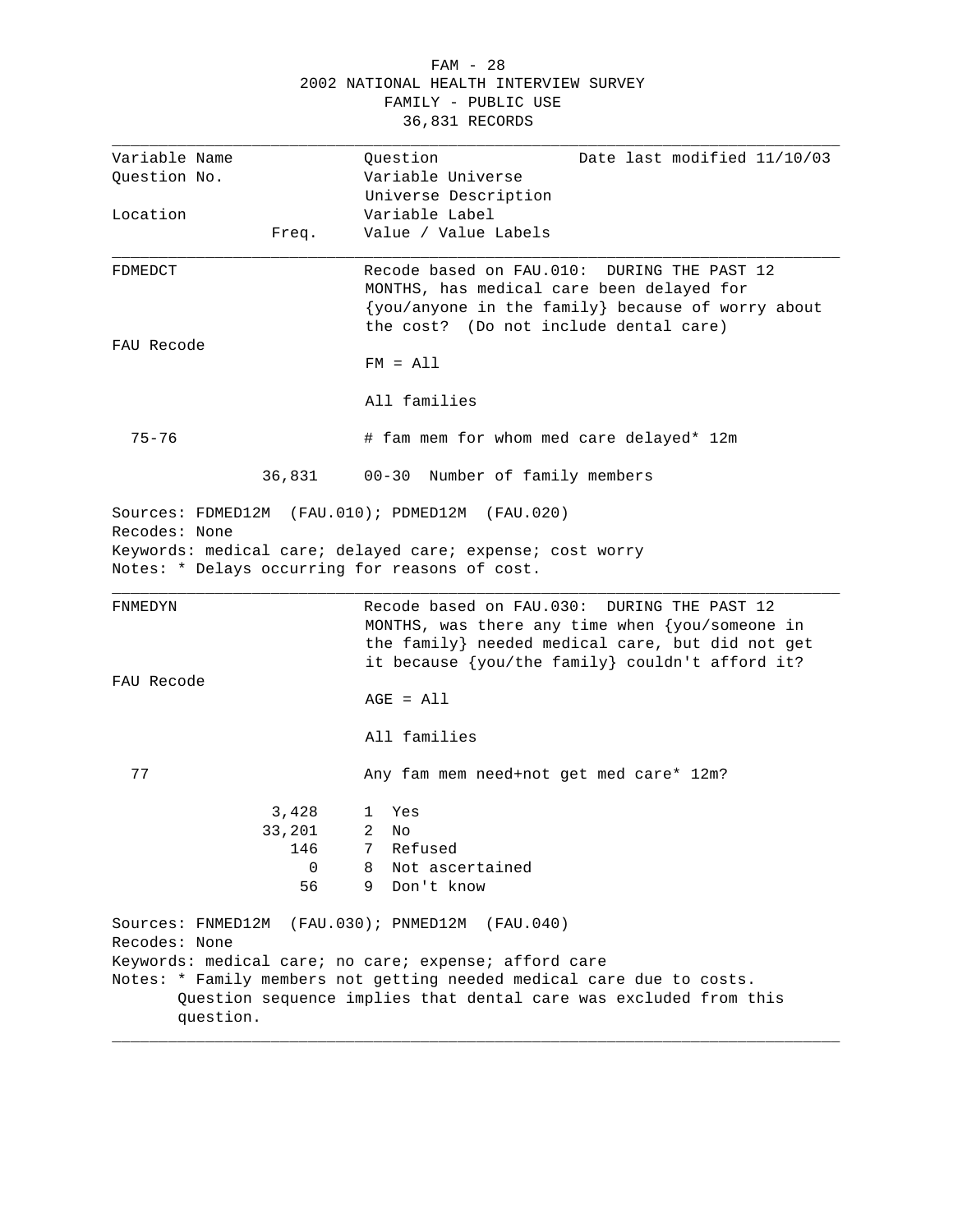#### FAM - 29 2002 NATIONAL HEALTH INTERVIEW SURVEY FAMILY - PUBLIC USE 36,831 RECORDS

| Variable Name |           | Date last modified 11/10/03<br>Ouestion                                                                                                                                                             |
|---------------|-----------|-----------------------------------------------------------------------------------------------------------------------------------------------------------------------------------------------------|
| Question No.  |           | Variable Universe                                                                                                                                                                                   |
|               |           | Universe Description                                                                                                                                                                                |
| Location      |           | Variable Label                                                                                                                                                                                      |
|               | Freq.     | Value / Value Labels                                                                                                                                                                                |
| FNMEDCT       |           | Recode based on FAU.030: DURING THE PAST 12<br>MONTHS, was there any time when $\{you/some\$<br>the family} needed medical care, but did not get<br>it because {you/the family} couldn't afford it? |
| FAU Recode    |           |                                                                                                                                                                                                     |
|               |           | $AGE = A11$                                                                                                                                                                                         |
|               |           | All families                                                                                                                                                                                        |
| $78 - 79$     |           | # fam members need+not get med care* 12m                                                                                                                                                            |
|               |           | 36,831 00-30 Number of family members                                                                                                                                                               |
| Recodes: None |           | Sources: FNMED12M (FAU.030); PNMED12M (FAU.040)                                                                                                                                                     |
|               |           | Keywords: medical care; no care; expense; afford care                                                                                                                                               |
|               | question. | Notes: * Family members not getting needed medical care due to costs.<br>Question sequence implies that dental care was excluded from this                                                          |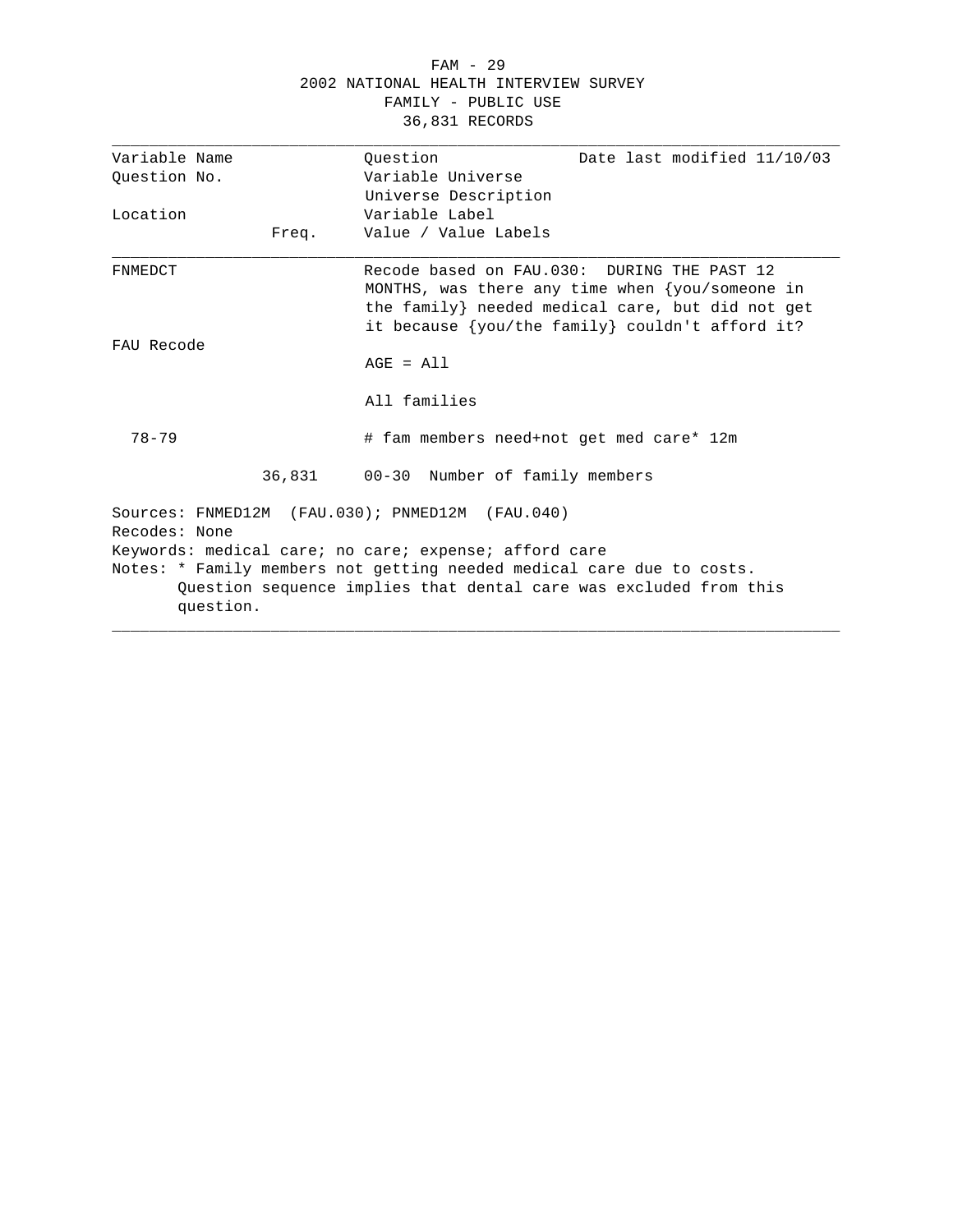#### FAM - 30 2002 NATIONAL HEALTH INTERVIEW SURVEY FAMILY - PUBLIC USE 36,831 RECORDS

| Variable Name                                                  | Ouestion<br>Date last modified 11/10/03                                                                                                                                                                                                                                                                      |  |
|----------------------------------------------------------------|--------------------------------------------------------------------------------------------------------------------------------------------------------------------------------------------------------------------------------------------------------------------------------------------------------------|--|
| Ouestion No.                                                   | Variable Universe                                                                                                                                                                                                                                                                                            |  |
|                                                                | Universe Description                                                                                                                                                                                                                                                                                         |  |
| Location                                                       | Variable Label                                                                                                                                                                                                                                                                                               |  |
| Freq.                                                          | Value / Value Labels                                                                                                                                                                                                                                                                                         |  |
| FHOSPYN                                                        | Recode based on FAU.050: DURING THE PAST 12<br>MONTHS, $\{were/was\}$ $\{you/anyone in the family\}$ a<br>patient in a hospital OVERNIGHT? (Do not include<br>an overnight stay in the emergency room.) Remember<br>to include any new mothers and/or babies who where<br>hospitalized for the baby's birth. |  |
| FAU Recode                                                     |                                                                                                                                                                                                                                                                                                              |  |
|                                                                | $FM = A11$                                                                                                                                                                                                                                                                                                   |  |
|                                                                | All families                                                                                                                                                                                                                                                                                                 |  |
| 80                                                             | Any fam member in hosp overnight, 12m?                                                                                                                                                                                                                                                                       |  |
| 6,464                                                          | 1 Yes                                                                                                                                                                                                                                                                                                        |  |
| 30,035                                                         | 2<br>No                                                                                                                                                                                                                                                                                                      |  |
| 247                                                            | 7 Refused                                                                                                                                                                                                                                                                                                    |  |
| $\Omega$                                                       | 8 Not ascertained                                                                                                                                                                                                                                                                                            |  |
| 85                                                             | 9 Don't know                                                                                                                                                                                                                                                                                                 |  |
| Sources: FHOSPYR (FAU.050); PHOSPYR (FAU.060)<br>Recodes: None |                                                                                                                                                                                                                                                                                                              |  |
| Notes: None                                                    | Keywords: medical care; hospital; overnight; hospital episodes                                                                                                                                                                                                                                               |  |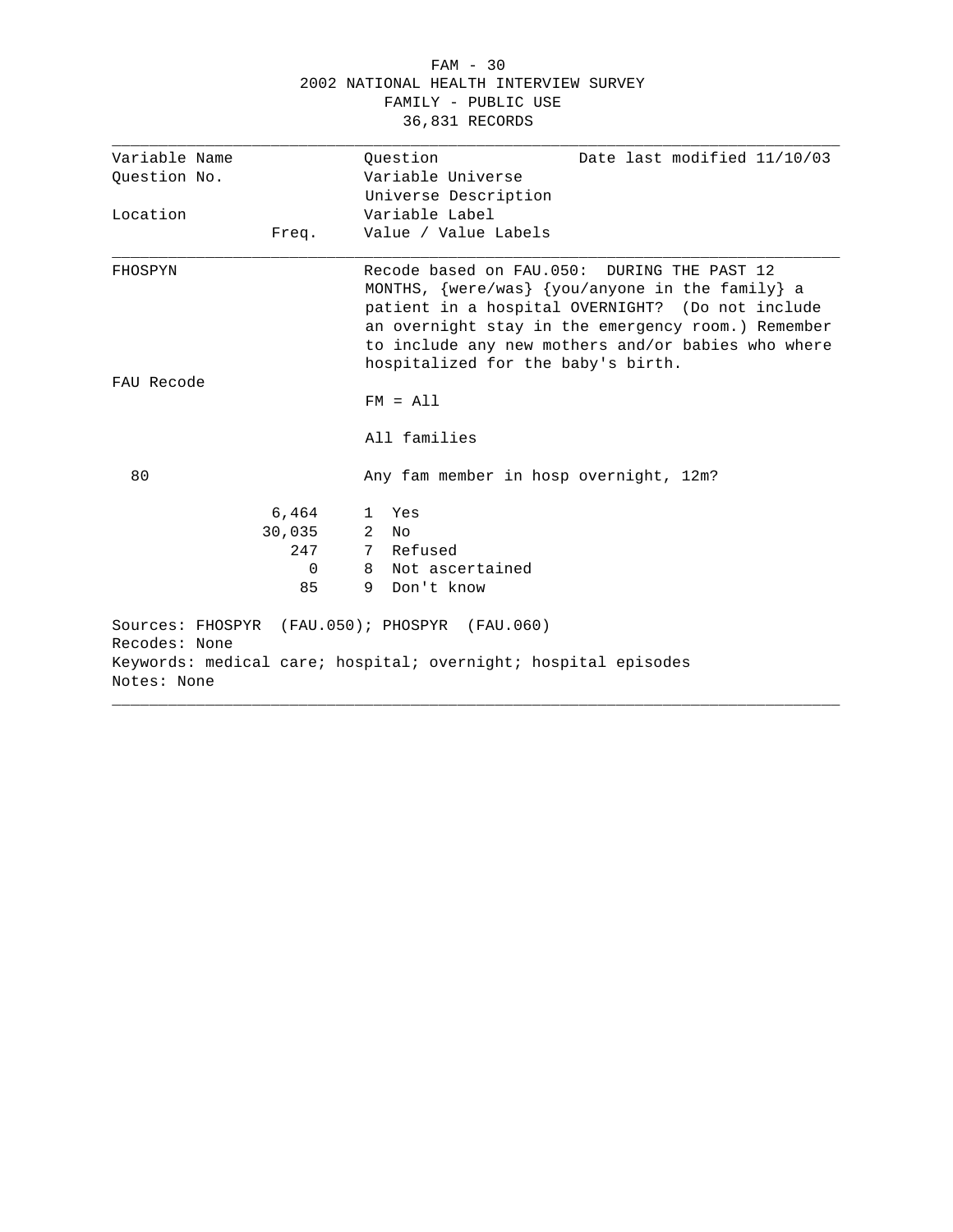#### FAM - 31 2002 NATIONAL HEALTH INTERVIEW SURVEY FAMILY - PUBLIC USE 36,831 RECORDS

| Variable Name                                 | Date last modified 11/10/03<br>Ouestion                                                                                                                                                                                                                                                                      |
|-----------------------------------------------|--------------------------------------------------------------------------------------------------------------------------------------------------------------------------------------------------------------------------------------------------------------------------------------------------------------|
| Question No.                                  | Variable Universe                                                                                                                                                                                                                                                                                            |
|                                               | Universe Description                                                                                                                                                                                                                                                                                         |
| Location                                      | Variable Label                                                                                                                                                                                                                                                                                               |
| Freq.                                         | Value / Value Labels                                                                                                                                                                                                                                                                                         |
| FHOSPCT                                       | Recode based on FAU.050: DURING THE PAST 12<br>MONTHS, $\{were/was\}$ $\{you/anyone in the family\}$ a<br>patient in a hospital OVERNIGHT? (Do not include<br>an overnight stay in the emergency room.) Remember<br>to include any new mothers and/or babies who where<br>hospitalized for the baby's birth. |
| FAU Recode                                    | $FM = A11$                                                                                                                                                                                                                                                                                                   |
|                                               | All families                                                                                                                                                                                                                                                                                                 |
| $81 - 82$                                     | # fam members in hosp overnight, 12m                                                                                                                                                                                                                                                                         |
|                                               | 36,831 00-30 Number of family members                                                                                                                                                                                                                                                                        |
| Sources: FHOSPYR (FAU.050); PHOSPYR (FAU.060) |                                                                                                                                                                                                                                                                                                              |
| Recodes: None                                 |                                                                                                                                                                                                                                                                                                              |
| Notes: None                                   | Keywords: medical care; hospital; overnight; hospital episodes                                                                                                                                                                                                                                               |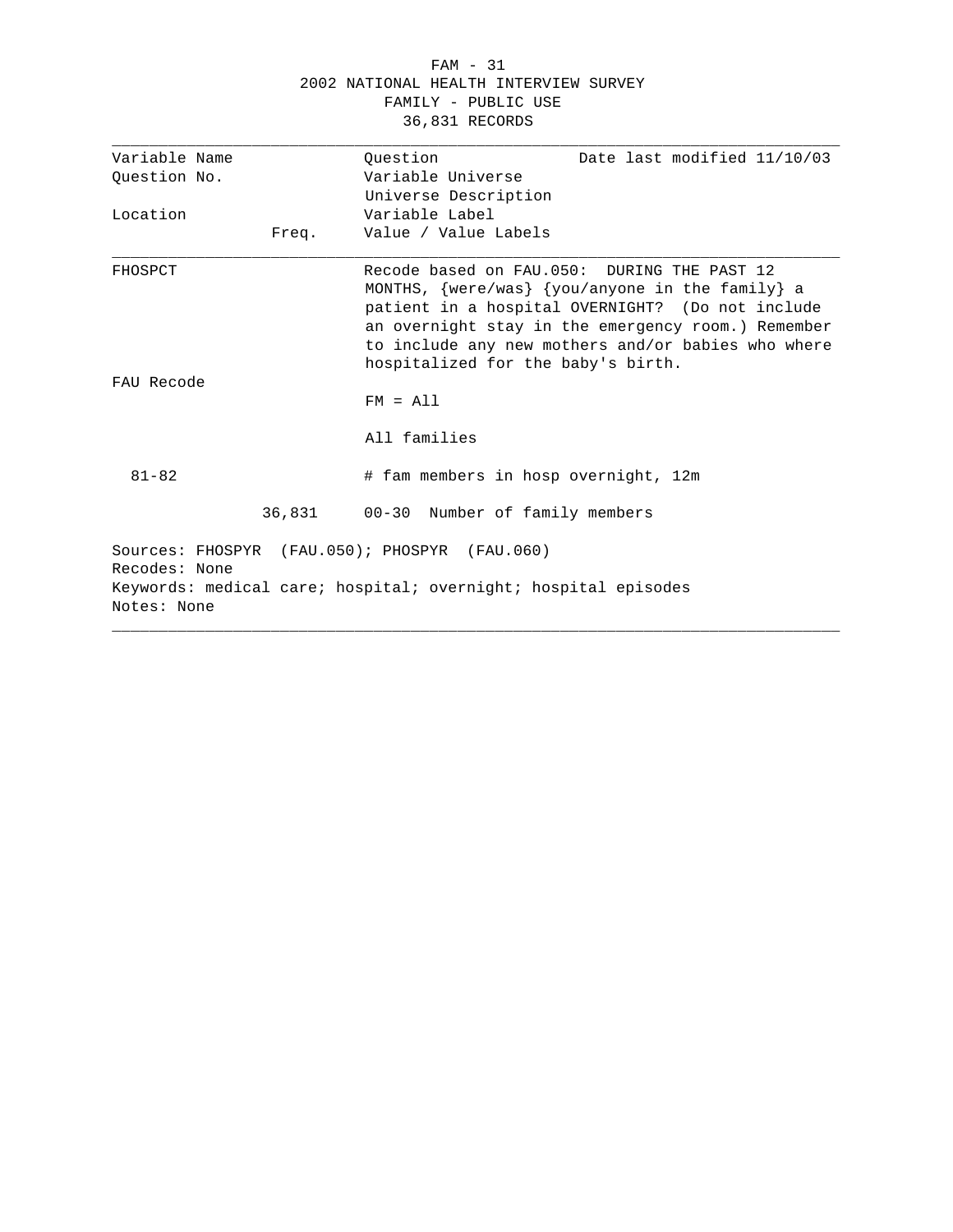|                                         |        | 2002 NATIONAL HEALTH INTERVIEW SURVEY<br>FAMILY - PUBLIC USE<br>36,831 RECORDS                                                                                                                                                                    |
|-----------------------------------------|--------|---------------------------------------------------------------------------------------------------------------------------------------------------------------------------------------------------------------------------------------------------|
| Variable Name                           |        | Date last modified 11/10/03<br>Ouestion<br>Variable Universe                                                                                                                                                                                      |
| Question No.                            |        | Universe Description                                                                                                                                                                                                                              |
| Location                                |        | Variable Label                                                                                                                                                                                                                                    |
|                                         | Freq.  | Value / Value Labels                                                                                                                                                                                                                              |
| FHCHMYN<br>FAU Recode                   |        | Recode based on FAU.120: During those 2 WEEKS, did<br>{you/anyone in the family} receive care AT HOME<br>from a nurse or other health care professional?<br>(Do not include dental care) [Exclude care<br>received while a patient in a hospital] |
|                                         |        | $FM = A11$                                                                                                                                                                                                                                        |
|                                         |        | All families                                                                                                                                                                                                                                      |
| 83                                      |        | Any fam member rec home care*, 2 wk?                                                                                                                                                                                                              |
|                                         | 582    | 1 Yes                                                                                                                                                                                                                                             |
|                                         | 36,064 | 2<br>Nο                                                                                                                                                                                                                                           |
|                                         | 156    | 7 Refused                                                                                                                                                                                                                                         |
|                                         | 0      | Not ascertained<br>8                                                                                                                                                                                                                              |
|                                         | 29     | Don't know<br>9                                                                                                                                                                                                                                   |
| Recodes: None                           |        | Sources: FHCHM2W (FAU.120); PHCHM2W (FAU.130)                                                                                                                                                                                                     |
| Keywords: home care; health care visits |        |                                                                                                                                                                                                                                                   |
|                                         |        | Notes: *Family members receiving home care from any health professional.                                                                                                                                                                          |
|                                         |        |                                                                                                                                                                                                                                                   |

FAM - 32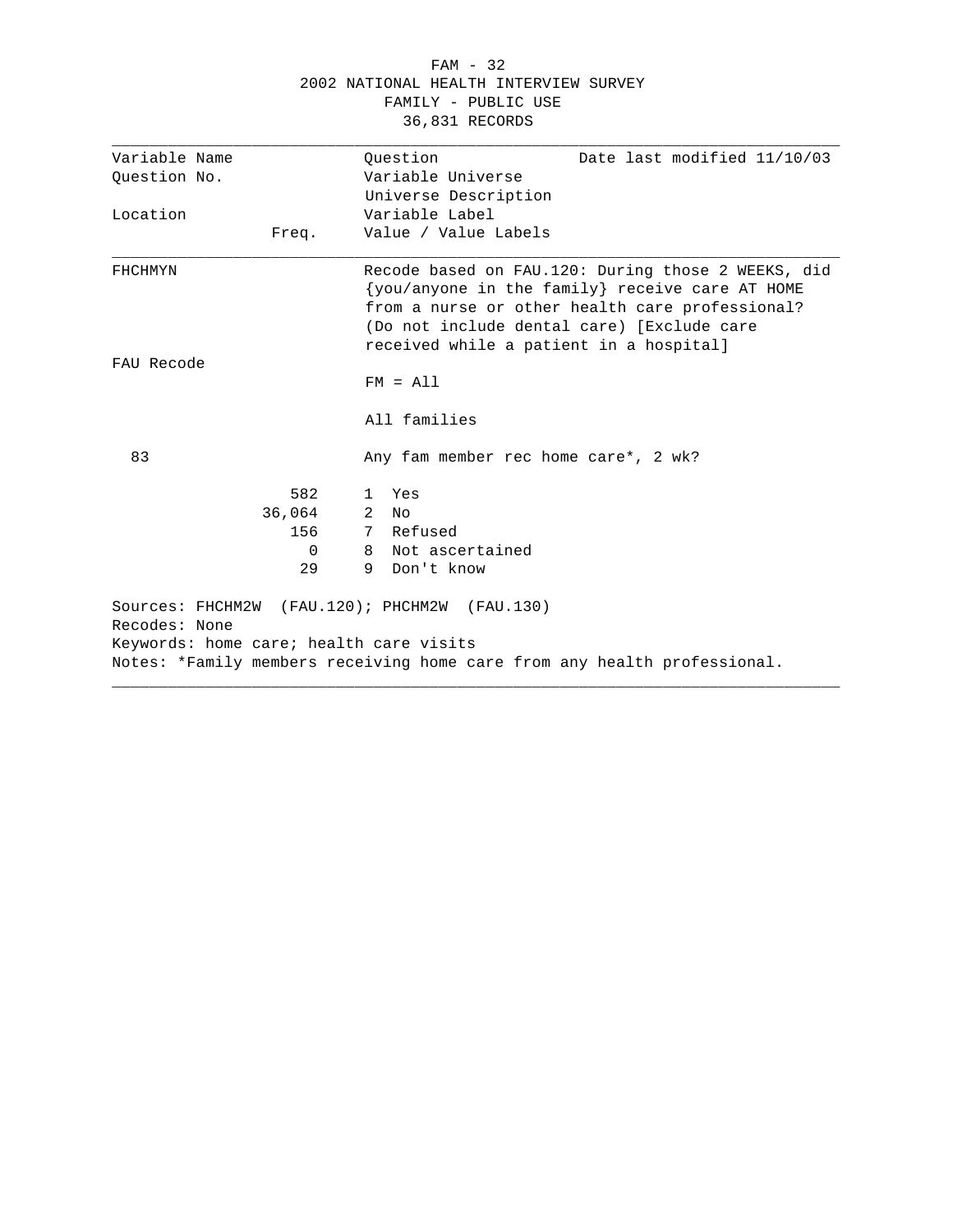### FAM - 33 2002 NATIONAL HEALTH INTERVIEW SURVEY FAMILY - PUBLIC USE 36,831 RECORDS

| Variable Name                           |       | Question                                      | Date last modified 11/10/03                                                                                                                                                                            |  |
|-----------------------------------------|-------|-----------------------------------------------|--------------------------------------------------------------------------------------------------------------------------------------------------------------------------------------------------------|--|
| Ouestion No.                            |       | Variable Universe                             |                                                                                                                                                                                                        |  |
|                                         |       | Universe Description                          |                                                                                                                                                                                                        |  |
| Location                                |       | Variable Label                                |                                                                                                                                                                                                        |  |
|                                         | Freq. | Value / Value Labels                          |                                                                                                                                                                                                        |  |
| FHCHMCT                                 |       | received while a patient in a hospital]       | Recode based on FAU.120: During those 2 WEEKS, did<br>{you/anyone in the family} receive care AT HOME<br>from a nurse or other health care professional?<br>(Do not include dental care) [Exclude care |  |
| FAU Recode                              |       |                                               |                                                                                                                                                                                                        |  |
|                                         |       | $FM = A11$                                    |                                                                                                                                                                                                        |  |
|                                         |       | All families                                  |                                                                                                                                                                                                        |  |
| $84 - 85$                               |       | # fam members rec home care*, 2 wk            |                                                                                                                                                                                                        |  |
|                                         |       | 36,831 00-30 Number of family members         |                                                                                                                                                                                                        |  |
| Recodes: None                           |       | Sources: FHCHM2W (FAU.120); PHCHM2W (FAU.130) |                                                                                                                                                                                                        |  |
| Keywords: home care; health care visits |       |                                               |                                                                                                                                                                                                        |  |
|                                         |       |                                               | Notes: *Family members receiving home care from any health professional.                                                                                                                               |  |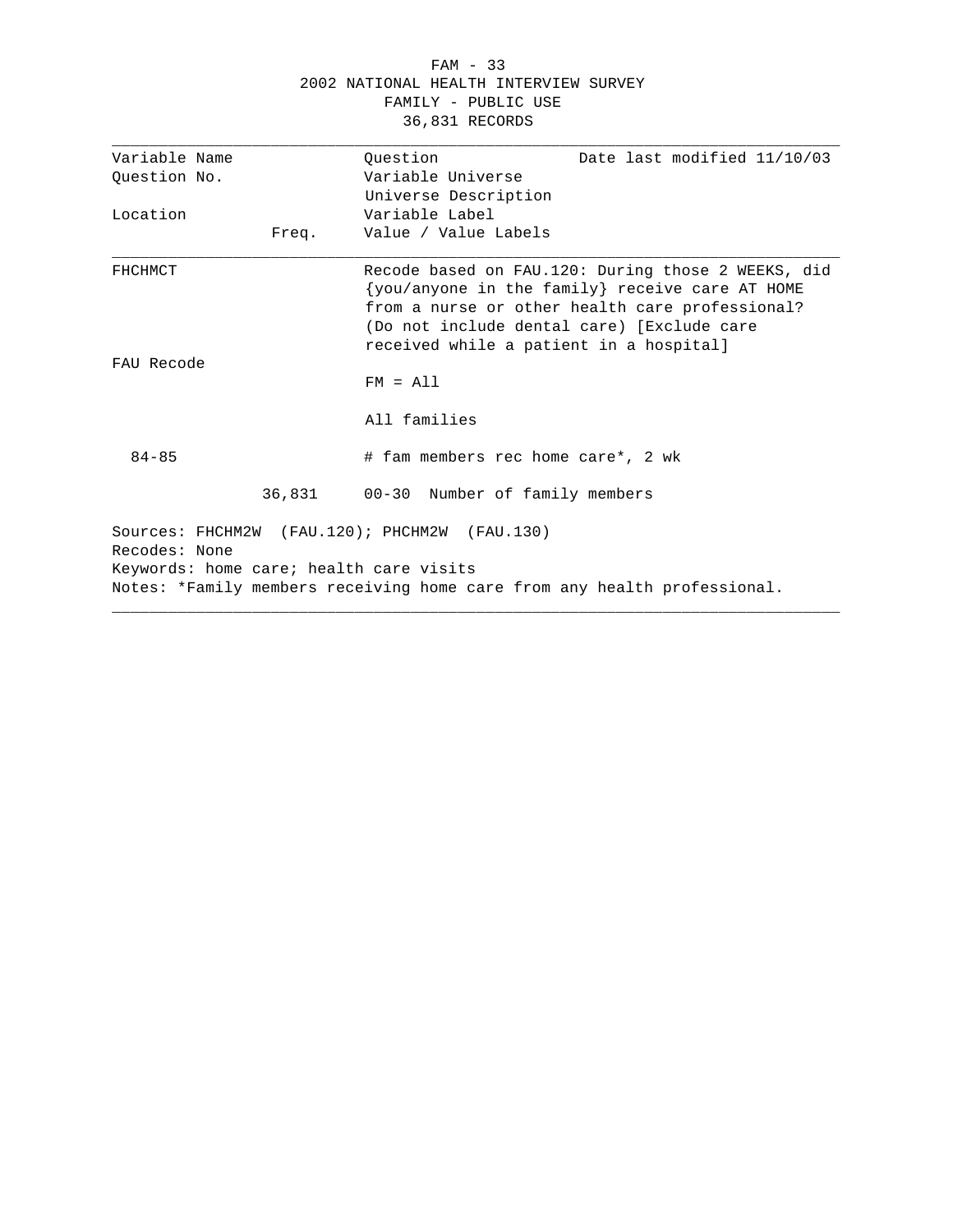#### FAM - 34 2002 NATIONAL HEALTH INTERVIEW SURVEY FAMILY - PUBLIC USE 36,831 RECORDS

| Variable Name                | Date last modified 11/10/03<br>Ouestion                                                                                                                         |
|------------------------------|-----------------------------------------------------------------------------------------------------------------------------------------------------------------|
| Ouestion No.                 | Variable Universe                                                                                                                                               |
|                              | Universe Description                                                                                                                                            |
| Location                     | Variable Label                                                                                                                                                  |
| Freq.                        | Value / Value Labels                                                                                                                                            |
| FHCPHRYN                     | Recode based on FAU.150: During those 2 WEEKS,<br>did {you/anyone in the family} get any medical<br>advice or test results over the PHONE from a                |
|                              | doctor, nurse, or other health care professional?<br>Do not include phone calls to make appointments,<br>for billing questions, or for prescription<br>refills. |
| FAU Recode                   |                                                                                                                                                                 |
|                              | $FM = A11$                                                                                                                                                      |
|                              | All families                                                                                                                                                    |
| 86                           | Any fam mem get adv/test results, 2wk?                                                                                                                          |
| 3,825                        | Yes<br>$\mathbf{1}$                                                                                                                                             |
| 32,661                       | 2<br>No                                                                                                                                                         |
| 215                          | Refused<br>7                                                                                                                                                    |
| $\mathbf 0$                  | Not ascertained<br>8                                                                                                                                            |
| 130                          | Don't know<br>9                                                                                                                                                 |
| Recodes: None                | Sources: FHCPH2W (FAU.150); PHCPH2WR (FAU.160)                                                                                                                  |
| contacts; test results       | Keywords: health care professional; phone calls for medical advice; telephone                                                                                   |
| excluded from this question. | Notes: Question sequence implies that phone calls for dental care were                                                                                          |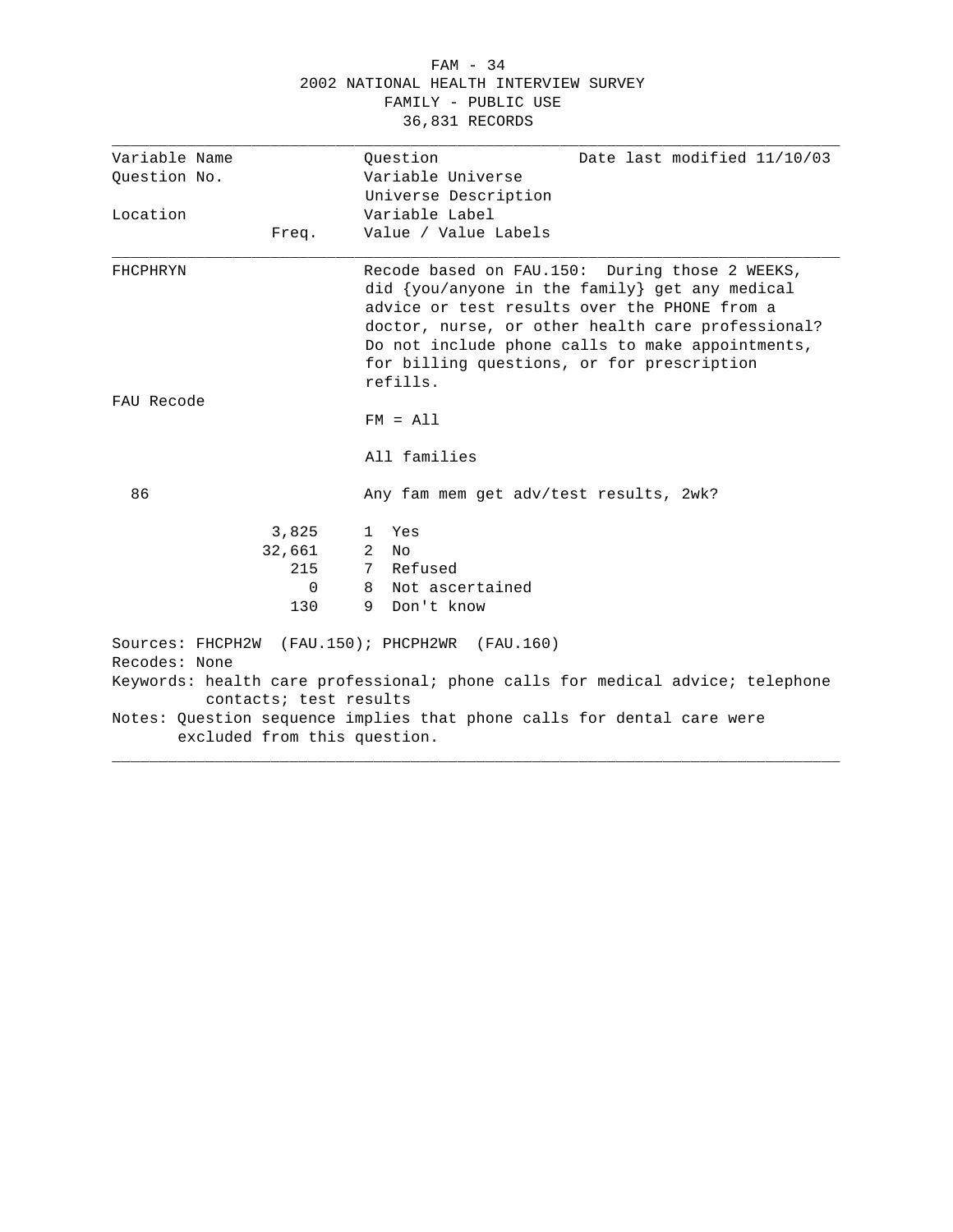#### FAM - 35 2002 NATIONAL HEALTH INTERVIEW SURVEY FAMILY - PUBLIC USE 36,831 RECORDS

| Variable Name |                              | Ouestion                                                               | Date last modified 11/10/03                                                                                                                                                                                                                                                                             |
|---------------|------------------------------|------------------------------------------------------------------------|---------------------------------------------------------------------------------------------------------------------------------------------------------------------------------------------------------------------------------------------------------------------------------------------------------|
| Question No.  |                              | Variable Universe                                                      |                                                                                                                                                                                                                                                                                                         |
|               |                              | Universe Description                                                   |                                                                                                                                                                                                                                                                                                         |
| Location      |                              | Variable Label                                                         |                                                                                                                                                                                                                                                                                                         |
|               | Freq.                        | Value / Value Labels                                                   |                                                                                                                                                                                                                                                                                                         |
| FHCPHRCT      |                              | refills.                                                               | Recode based on FAU.150: During those 2 WEEKS,<br>did {you/anyone in the family} get any medical<br>advice or test results over the PHONE from a<br>doctor, nurse, or other health care professional?<br>Do not include phone calls to make appointments,<br>for billing questions, or for prescription |
| FAU Recode    |                              |                                                                        |                                                                                                                                                                                                                                                                                                         |
|               |                              | $FM = A11$                                                             |                                                                                                                                                                                                                                                                                                         |
|               |                              | All families                                                           |                                                                                                                                                                                                                                                                                                         |
| $87 - 88$     |                              | # fam mem got adv/test results, 2 wk                                   |                                                                                                                                                                                                                                                                                                         |
|               | 36,831                       | 00-30 Number of family members                                         |                                                                                                                                                                                                                                                                                                         |
| Recodes: None |                              | Sources: FHCPH2W (FAU.150); PHCPH2WR (FAU.160)                         |                                                                                                                                                                                                                                                                                                         |
|               | contacts; test results       |                                                                        | Keywords: health care professional; phone calls for medical advice; telephone                                                                                                                                                                                                                           |
|               | excluded from this question. | Notes: Question sequence implies that phone calls for dental care were |                                                                                                                                                                                                                                                                                                         |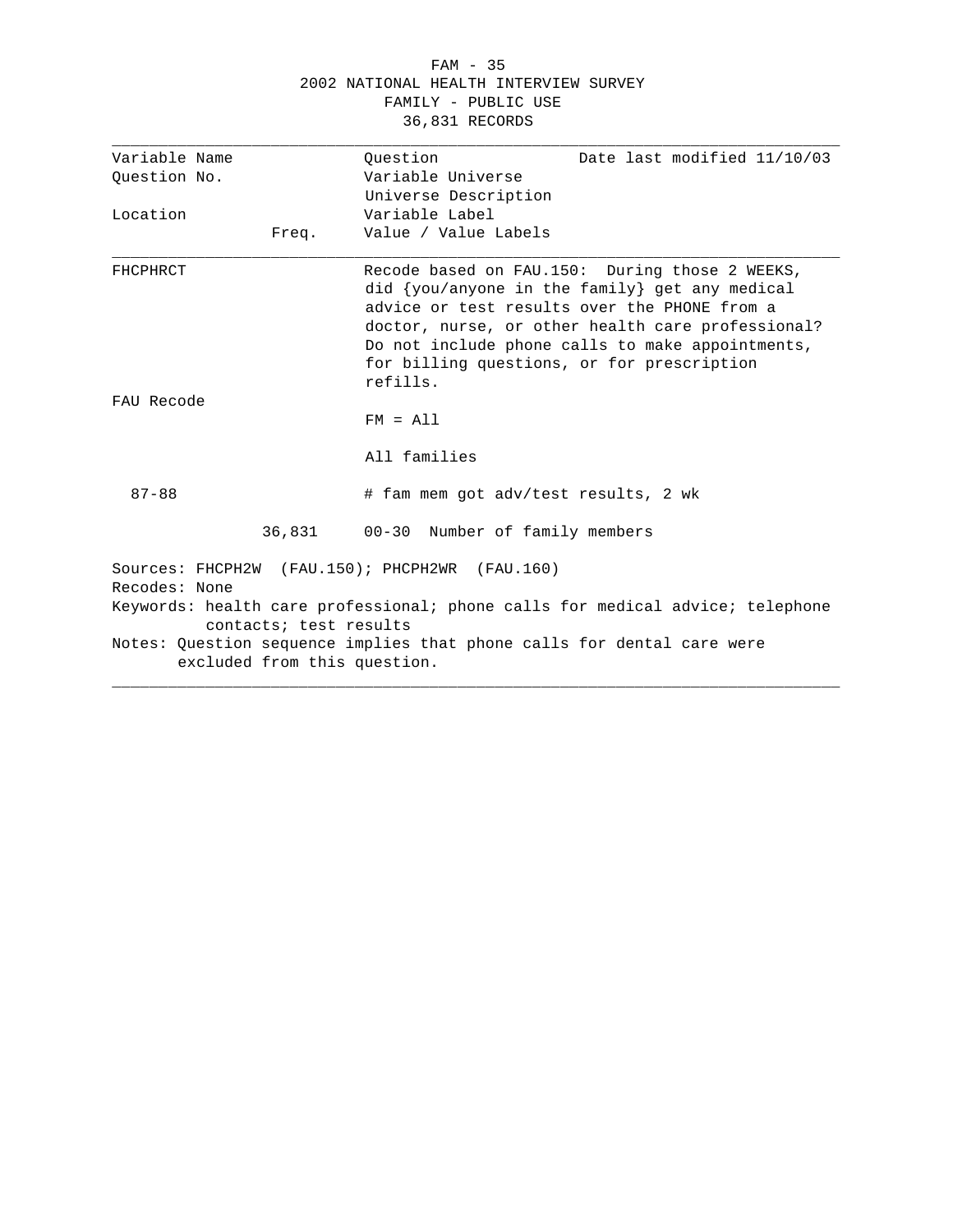#### FAM - 36 2002 NATIONAL HEALTH INTERVIEW SURVEY FAMILY - PUBLIC USE 36,831 RECORDS

| Variable Name |                     | Ouestion<br>Date last modified 11/10/03<br>Variable Universe                                                                                                                                                                                                                      |
|---------------|---------------------|-----------------------------------------------------------------------------------------------------------------------------------------------------------------------------------------------------------------------------------------------------------------------------------|
| Ouestion No.  |                     |                                                                                                                                                                                                                                                                                   |
|               |                     | Universe Description                                                                                                                                                                                                                                                              |
| Location      |                     | Variable Label                                                                                                                                                                                                                                                                    |
|               | Freq.               | Value / Value Labels                                                                                                                                                                                                                                                              |
| FHCDVYN       |                     | Recode based on FAU.180: During those 2 WEEKS,<br>did $\{you/anyone in the family\}$ see a doctor or<br>other health care professional at a doctor's<br>OFFICE, a clinic, an emergency room, or some other<br>place? (Do not include times during an overnight<br>hospital stay.) |
| FAU Recode    |                     |                                                                                                                                                                                                                                                                                   |
|               |                     | $FM = A11$                                                                                                                                                                                                                                                                        |
|               |                     | All families                                                                                                                                                                                                                                                                      |
| 89            |                     | Any fam mem have office visit, etc. 2 wk                                                                                                                                                                                                                                          |
|               | 11,847              | Yes<br>$\mathbf{1}$                                                                                                                                                                                                                                                               |
|               | 24,645              | 2<br>N∩                                                                                                                                                                                                                                                                           |
|               | 230                 | 7 Refused                                                                                                                                                                                                                                                                         |
|               | $\Omega$            | Not ascertained<br>8                                                                                                                                                                                                                                                              |
|               | 109                 | 9<br>Don't know                                                                                                                                                                                                                                                                   |
| Recodes: None |                     | Sources: FHCDV2W (FAU.180); PHCDV2W (FAU.190)                                                                                                                                                                                                                                     |
|               | emergency room      | Keywords: health care professional; doctor visit; appointment; office; clinic;                                                                                                                                                                                                    |
|               | from this question. | Notes: Question sequence implies that visits for dental care were excluded                                                                                                                                                                                                        |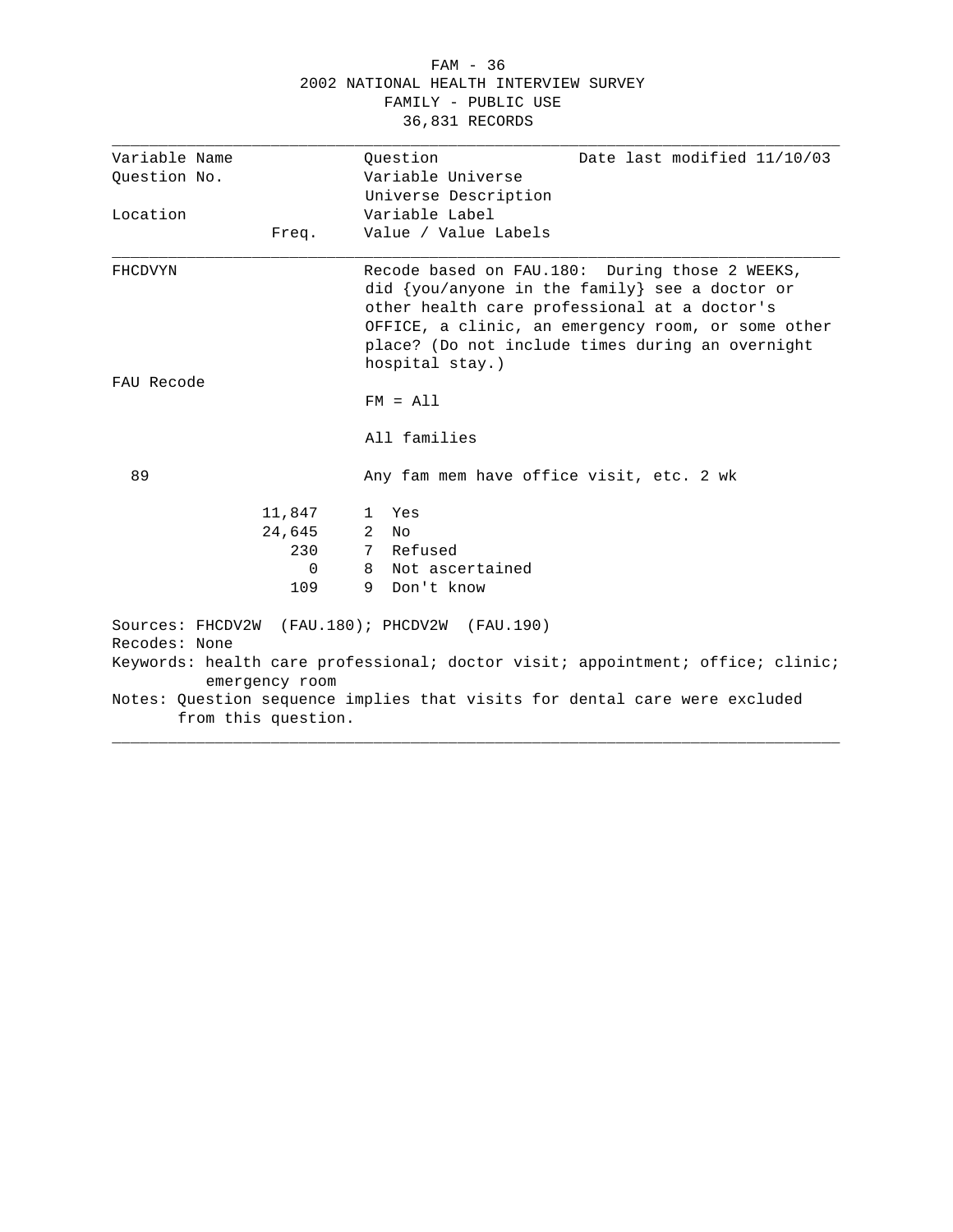#### FAM - 37 2002 NATIONAL HEALTH INTERVIEW SURVEY FAMILY - PUBLIC USE 36,831 RECORDS

| Variable Name  |                     | Ouestion<br>Date last modified 11/10/03                                                                                                                                                                                                                                       |
|----------------|---------------------|-------------------------------------------------------------------------------------------------------------------------------------------------------------------------------------------------------------------------------------------------------------------------------|
| Ouestion No.   |                     | Variable Universe                                                                                                                                                                                                                                                             |
|                |                     | Universe Description                                                                                                                                                                                                                                                          |
| Location       |                     | Variable Label                                                                                                                                                                                                                                                                |
|                | Freq.               | Value / Value Labels                                                                                                                                                                                                                                                          |
| <b>FHCDVCT</b> |                     | Recode based on FAU.180: During those 2 WEEKS,<br>did {you/anyone in the family} see a doctor or<br>other health care professional at a doctor's<br>OFFICE, a clinic, an emergency room, or some other<br>place? (Do not include times during an overnight<br>hospital stay.) |
| FAU Recode     |                     | $FM = A11$                                                                                                                                                                                                                                                                    |
|                |                     | All families                                                                                                                                                                                                                                                                  |
| $90 - 91$      |                     | # fam mem have office visit, etc. 2 wk                                                                                                                                                                                                                                        |
|                |                     | 36,831 00-30 Number of family members                                                                                                                                                                                                                                         |
| Recodes: None  |                     | Sources: FHCDV2W (FAU.180); PHCDV2W (FAU.190)                                                                                                                                                                                                                                 |
|                | emergency room      | Keywords: health care professional; doctor visit; appointment; office; clinic;                                                                                                                                                                                                |
|                | from this question. | Notes: Question sequence implies that visits for dental care were excluded                                                                                                                                                                                                    |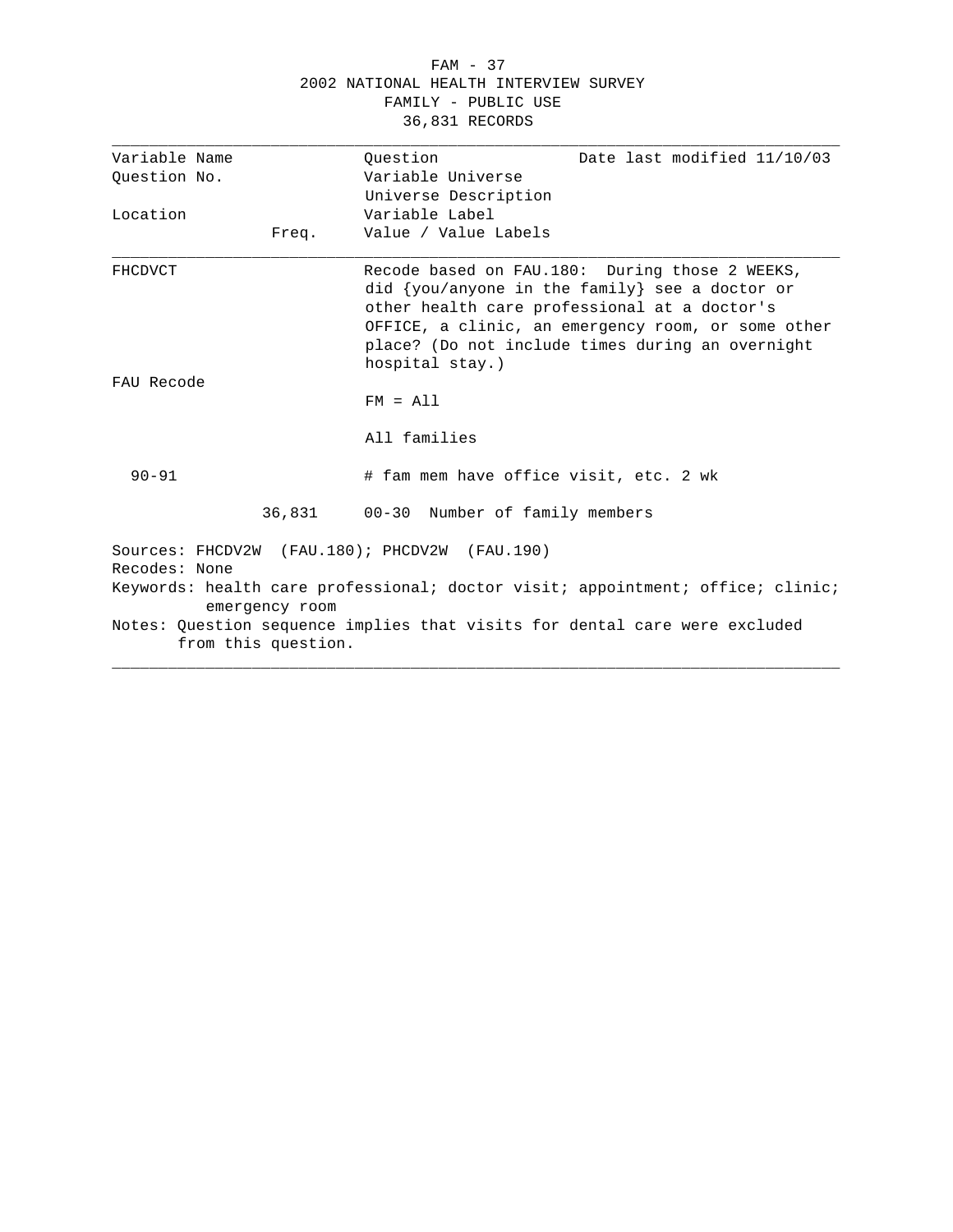|                                                                |                | 2002 NATIONAL HEALTH INTERVIEW SURVEY<br>FAMILY - PUBLIC USE<br>36,831 RECORDS                                                                                                             |
|----------------------------------------------------------------|----------------|--------------------------------------------------------------------------------------------------------------------------------------------------------------------------------------------|
| Variable Name<br>Question No.                                  |                | Ouestion<br>Date last modified 11/10/03<br>Variable Universe                                                                                                                               |
|                                                                |                | Universe Description                                                                                                                                                                       |
| Location                                                       |                | Variable Label                                                                                                                                                                             |
| Freq.                                                          |                | Value / Value Labels                                                                                                                                                                       |
| F10DVYN                                                        |                | Recode based on FAU.210: During the past 12<br>MONTHS, did {you/any member of the family} receive<br>care from doctors or other health care<br>professionals 10 or more times?             |
| FAU Recode                                                     |                |                                                                                                                                                                                            |
|                                                                |                | $FM = A11$                                                                                                                                                                                 |
|                                                                |                | All families                                                                                                                                                                               |
| 92                                                             |                | Any fam member rec care 10+ times, 12m?                                                                                                                                                    |
| 7,740                                                          |                | 1 Yes                                                                                                                                                                                      |
| 28,646                                                         | 2              | No                                                                                                                                                                                         |
|                                                                | 2.2.2          | 7 Refused                                                                                                                                                                                  |
|                                                                | $\Omega$<br>8. | Not ascertained                                                                                                                                                                            |
|                                                                | 223<br>9.      | Don't know                                                                                                                                                                                 |
| Sources: F10DVYR (FAU.210); P10DVYR (FAU.220)<br>Recodes: None |                |                                                                                                                                                                                            |
| clinic                                                         |                | Keywords: health care professional; doctor visit; doctor care; ER visits;                                                                                                                  |
|                                                                |                | Notes: The words "excluding telephone calls" were included in the dependent<br>person question "Who received care 10 or more times"; they were not<br>part of the family lead-in question. |

FAM - 38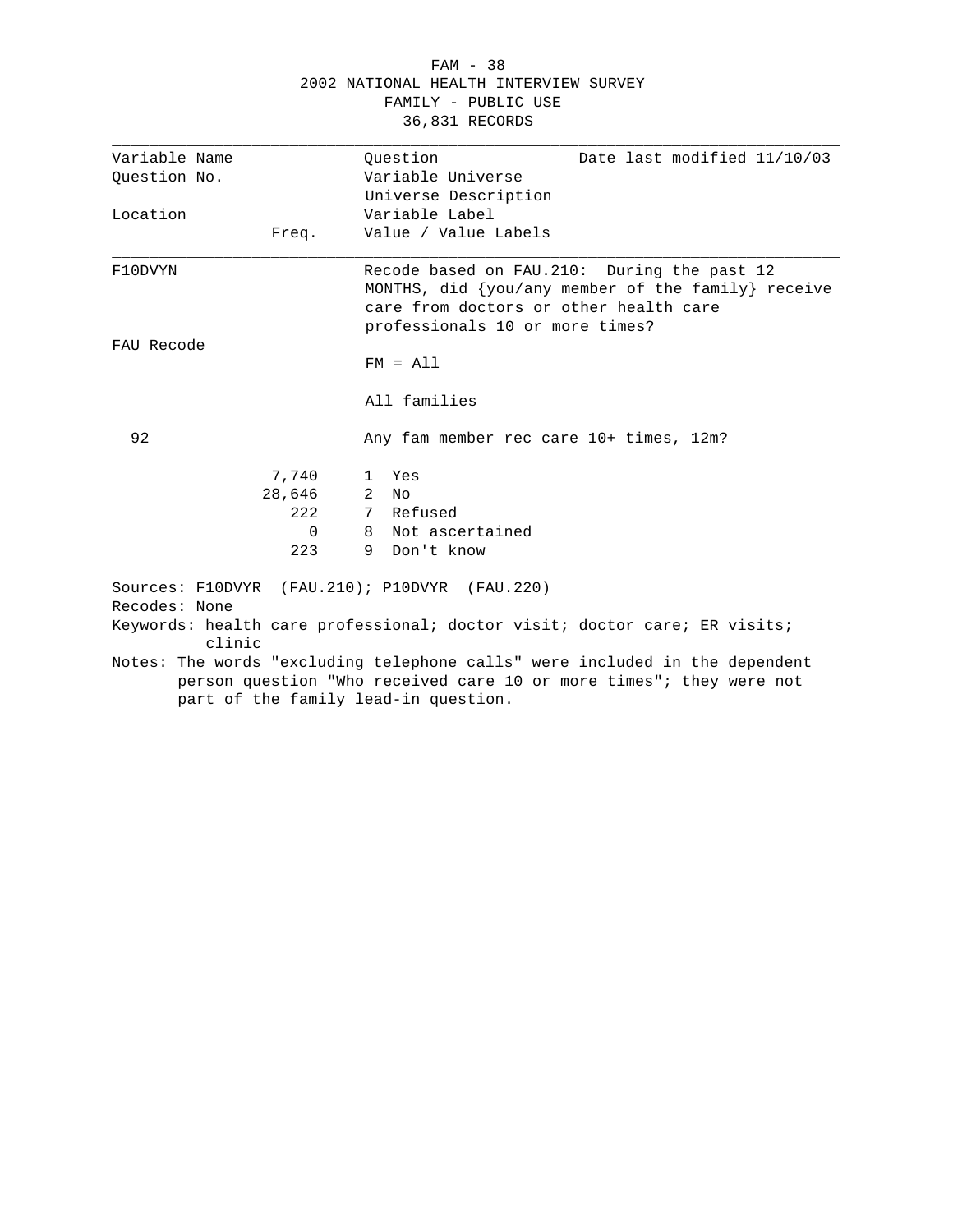#### FAM - 39 2002 NATIONAL HEALTH INTERVIEW SURVEY FAMILY - PUBLIC USE 36,831 RECORDS

| Variable Name |       | Ouestion                                                                                                                                                                                   |
|---------------|-------|--------------------------------------------------------------------------------------------------------------------------------------------------------------------------------------------|
| Ouestion No.  |       | Date last modified 11/10/03<br>Variable Universe                                                                                                                                           |
|               |       |                                                                                                                                                                                            |
|               |       | Universe Description<br>Variable Label                                                                                                                                                     |
| Location      |       |                                                                                                                                                                                            |
|               | Freq. | Value / Value Labels                                                                                                                                                                       |
| F10DVCT       |       | Recode based on FAU.210: During the past 12<br>MONTHS, did $\{you/any$ member of the family receive<br>care from doctors or other health care<br>professionals 10 or more times?           |
| FAU Recode    |       | $FM = A11$                                                                                                                                                                                 |
|               |       | All families                                                                                                                                                                               |
| $93 - 94$     |       | # fam members rec care 10+ times, 12m                                                                                                                                                      |
|               |       | 36,831 00-30 Number of family members                                                                                                                                                      |
| Recodes: None |       | Sources: F10DVYR (FAU.210); P10DVYR (FAU.220)                                                                                                                                              |
| clinic        |       | Keywords: health care professional; doctor visit; doctor care; ER visits;                                                                                                                  |
|               |       | Notes: The words "excluding telephone calls" were included in the dependent<br>person question "Who received care 10 or more times"; they were not<br>part of the family lead-in question. |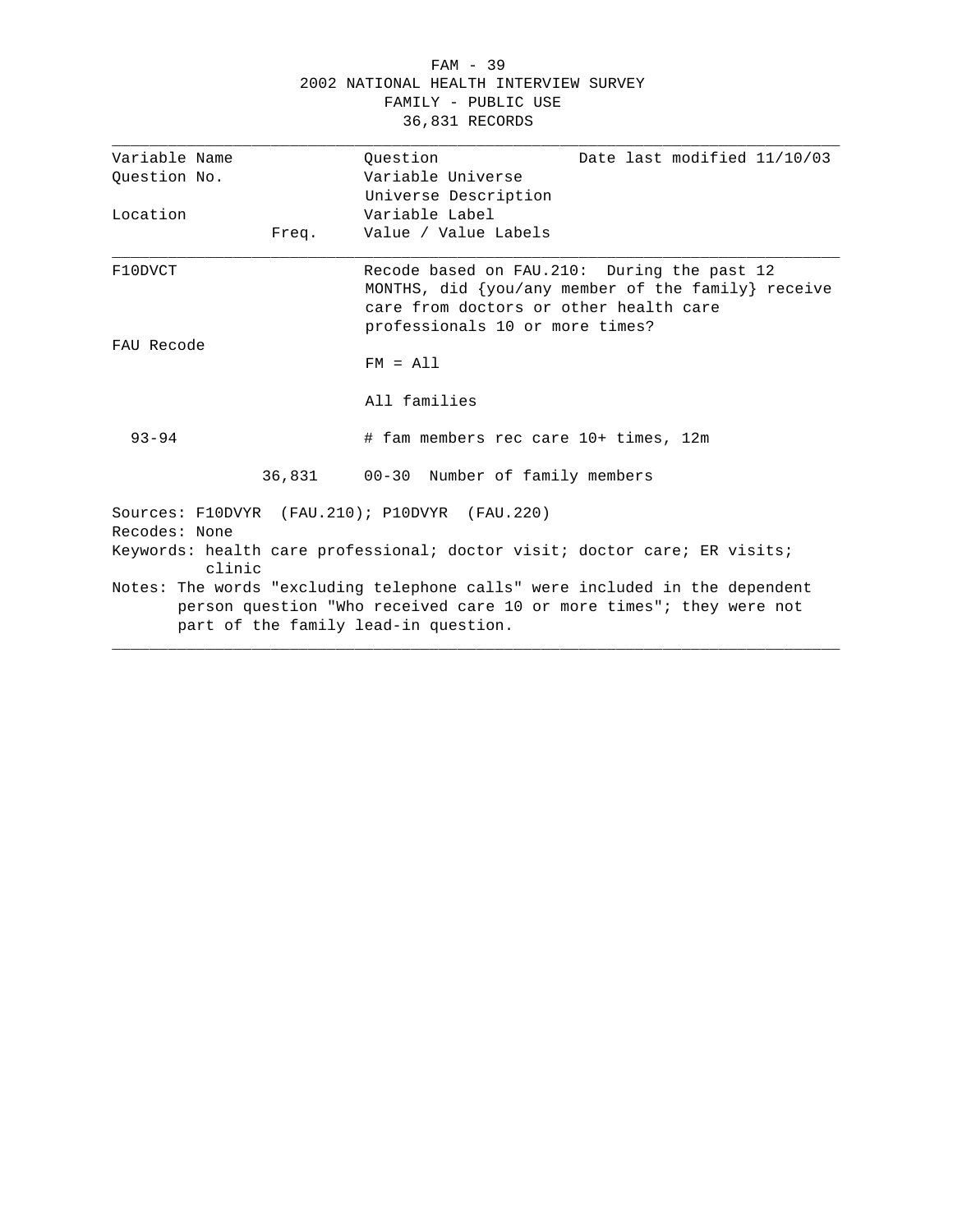# FAM - 40 2002 NATIONAL HEALTH INTERVIEW SURVEY FAMILY - PUBLIC USE 36,831 RECORDS

| Variable Name                       | Ouestion<br>Date last modified 11/10/03                                     |
|-------------------------------------|-----------------------------------------------------------------------------|
| Ouestion No.                        | Variable Universe                                                           |
|                                     | Universe Description                                                        |
| Location                            | Variable Label                                                              |
| Freq.                               | Value / Value Labels                                                        |
|                                     |                                                                             |
| FHICOVYN                            | Recode                                                                      |
| FHI Recodes                         |                                                                             |
|                                     | $FM = A11$                                                                  |
|                                     | All families                                                                |
|                                     |                                                                             |
| 95                                  | Any fam member have hlth ins coverage?                                      |
| 32,799                              | Yes<br>$\mathbb{1}$                                                         |
| 3,759                               | 2<br>N <sub>O</sub>                                                         |
| 197                                 | 7 Refused                                                                   |
| 20                                  | 8 Not ascertained                                                           |
| 56                                  | Don't know<br>9                                                             |
|                                     |                                                                             |
| Recodes: None                       | Sources: MEDICARE; MEDICAID; PRIVATE; CHIP; MILITARY; OTHERPUB; OTHERGOV    |
| Keywords: health insurance coverage |                                                                             |
|                                     | Notes: Beginning in 1999, the Children's Health Insurance Program (CHIP) is |
|                                     | included as a coverage type. Indian Health Service (IHS) is excluded.       |
|                                     | This recode is based on recodes created in the FHI section of the           |
|                                     | Person file, hence, it does not have a source question. Analysts            |
|                                     | interested in more information about these recodes should refer to the      |
|                                     |                                                                             |
|                                     | FHI section of the Person file documentation, and the FHI section of        |
| the Survey Description document.    |                                                                             |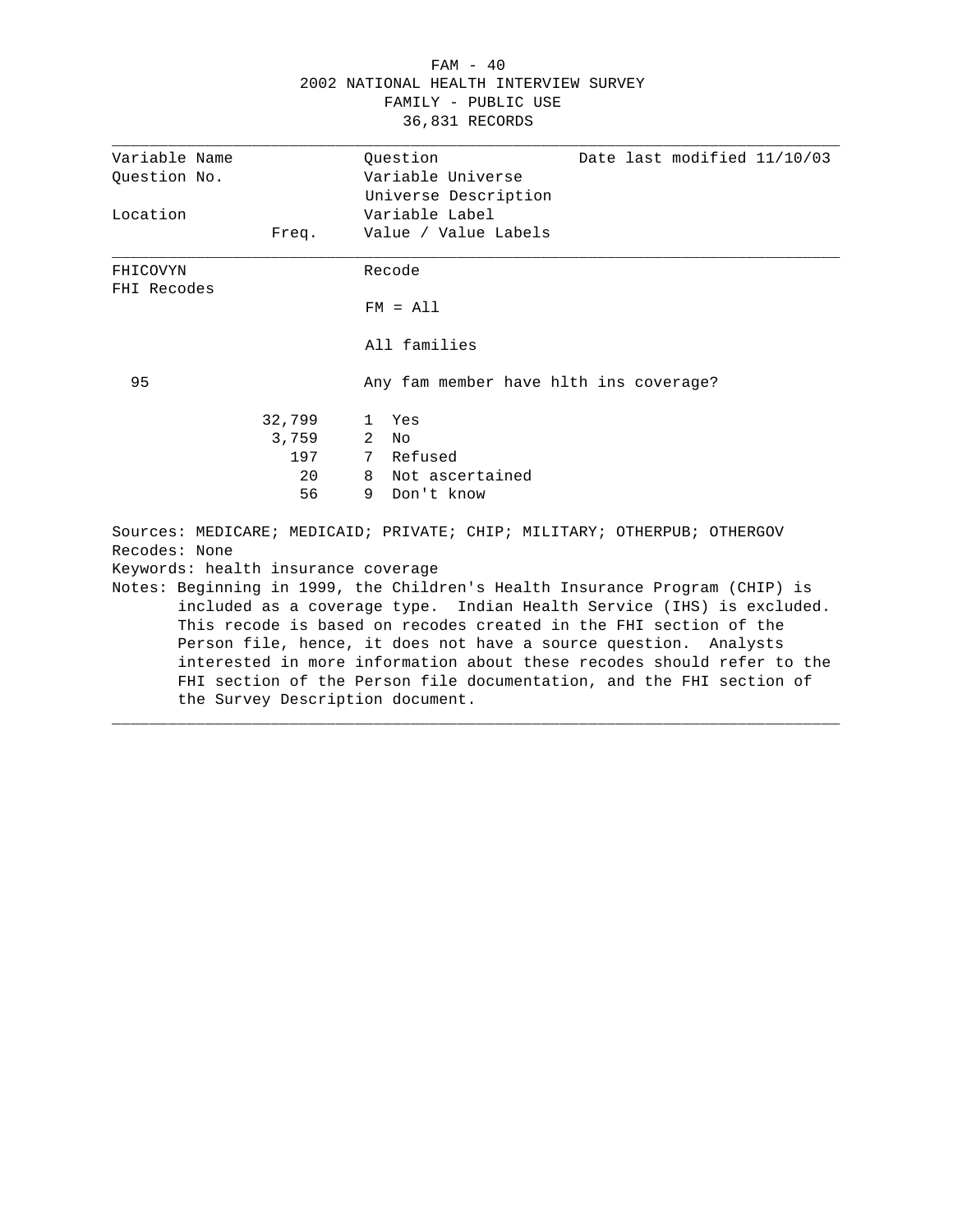# FAM - 41 2002 NATIONAL HEALTH INTERVIEW SURVEY FAMILY - PUBLIC USE 36,831 RECORDS

| Variable Name          |                                     | Ouestion                             | Date last modified 11/10/03                                                                                                                                                                                                                                                                                                                                                                                                                     |
|------------------------|-------------------------------------|--------------------------------------|-------------------------------------------------------------------------------------------------------------------------------------------------------------------------------------------------------------------------------------------------------------------------------------------------------------------------------------------------------------------------------------------------------------------------------------------------|
| Ouestion No.           |                                     | Variable Universe                    |                                                                                                                                                                                                                                                                                                                                                                                                                                                 |
|                        |                                     | Universe Description                 |                                                                                                                                                                                                                                                                                                                                                                                                                                                 |
| Location               |                                     | Variable Label                       |                                                                                                                                                                                                                                                                                                                                                                                                                                                 |
|                        | Freq.                               | Value / Value Labels                 |                                                                                                                                                                                                                                                                                                                                                                                                                                                 |
| FHICOVCT<br>FHI Recode |                                     | Recode                               |                                                                                                                                                                                                                                                                                                                                                                                                                                                 |
|                        |                                     | $FM = A11$                           |                                                                                                                                                                                                                                                                                                                                                                                                                                                 |
|                        |                                     | All families                         |                                                                                                                                                                                                                                                                                                                                                                                                                                                 |
| $96 - 97$              |                                     | # fam members with hlth ins coverage |                                                                                                                                                                                                                                                                                                                                                                                                                                                 |
|                        | 36,831                              | 00-30 Number of family members       |                                                                                                                                                                                                                                                                                                                                                                                                                                                 |
| Recodes: None          |                                     |                                      | Sources: MEDICARE; MEDICAID; PRIVATE; CHIP; MILITARY; OTHERPUB; OTHERGOV                                                                                                                                                                                                                                                                                                                                                                        |
|                        | Keywords: health insurance coverage |                                      |                                                                                                                                                                                                                                                                                                                                                                                                                                                 |
|                        | the Survey Description document.    |                                      | Notes: Beginning in 1999, the Children's Health Insurance Program (CHIP) is<br>included as a coverage type. Indian Health Service (IHS) is excluded.<br>This recode is based on recodes created in the FHI section of the<br>Person file, hence, it does not have a source question. Analysts<br>interested in more information about these recodes should refer to the<br>FHI section of the Person file documentation, and the FHI section of |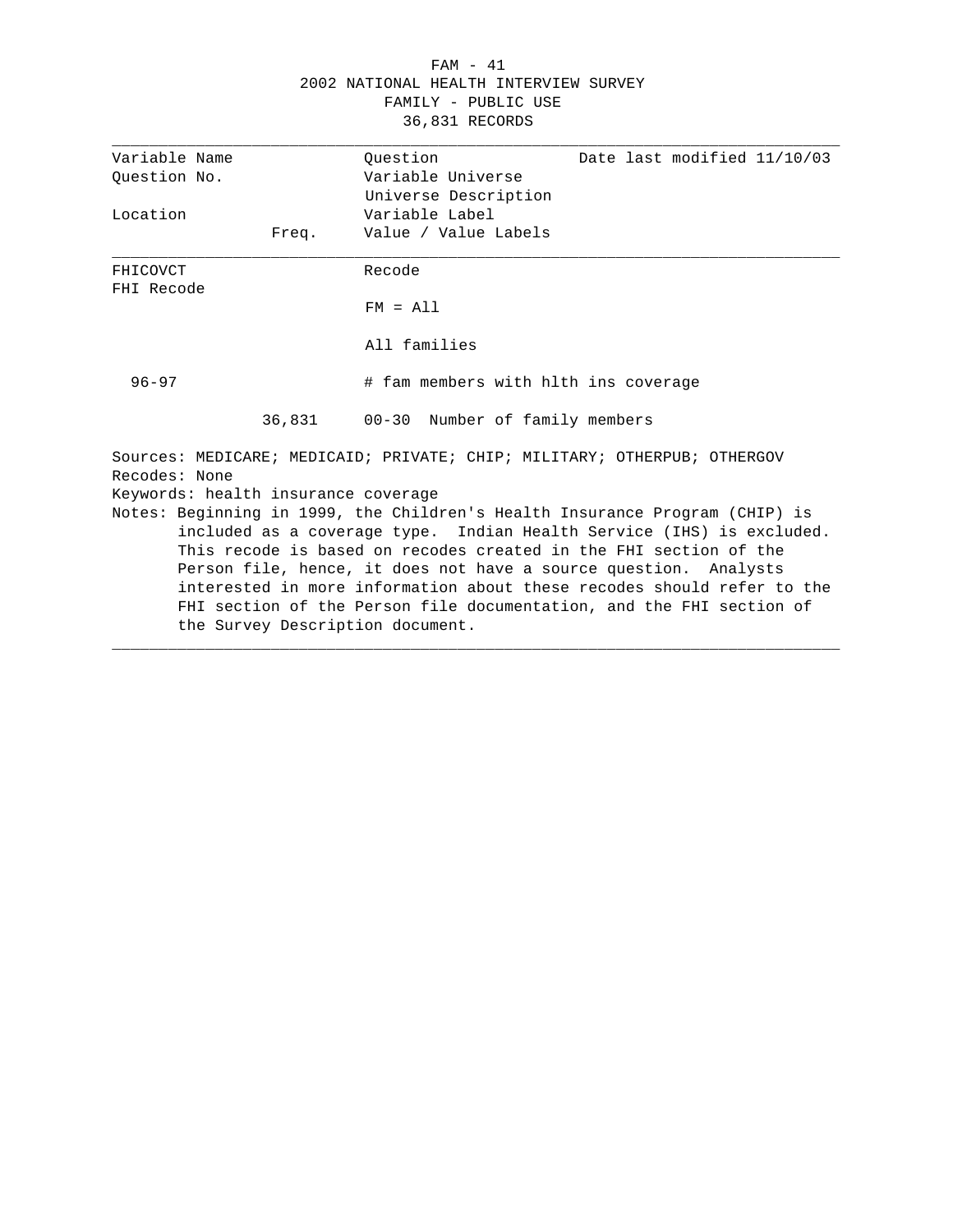# FAM - 42 2002 NATIONAL HEALTH INTERVIEW SURVEY FAMILY - PUBLIC USE 36,831 RECORDS

| Variable Name          |       | Ouestion<br>Date last modified 11/10/03                                      |
|------------------------|-------|------------------------------------------------------------------------------|
| Ouestion No.           |       | Variable Universe                                                            |
|                        |       | Universe Description                                                         |
| Location               |       | Variable Label                                                               |
|                        | Freq. | Value / Value Labels                                                         |
| FHIPRVCT<br>FHI Recode |       | Recode                                                                       |
|                        |       | $FM = A11$                                                                   |
|                        |       | All families                                                                 |
| $98 - 99$              |       | # fam members w/ PRIVATE hlth ins                                            |
|                        |       | 36,831 00-30 Number of family members                                        |
| Sources: PRIVATE       |       |                                                                              |
| Recodes: None          |       |                                                                              |
|                        |       | Keywords: health insurance coverage; private                                 |
|                        |       | Notes: This recode is based on the recode PRIVATE created in the FHI section |
|                        |       | of the Person file, hence, it does not have a source question.               |
|                        |       | Analysts interested in more information about this recode should refer       |
|                        |       | to the FHI section of the Person file documentation, and the FHI             |
|                        |       | section of the Survey Description document.                                  |
|                        |       |                                                                              |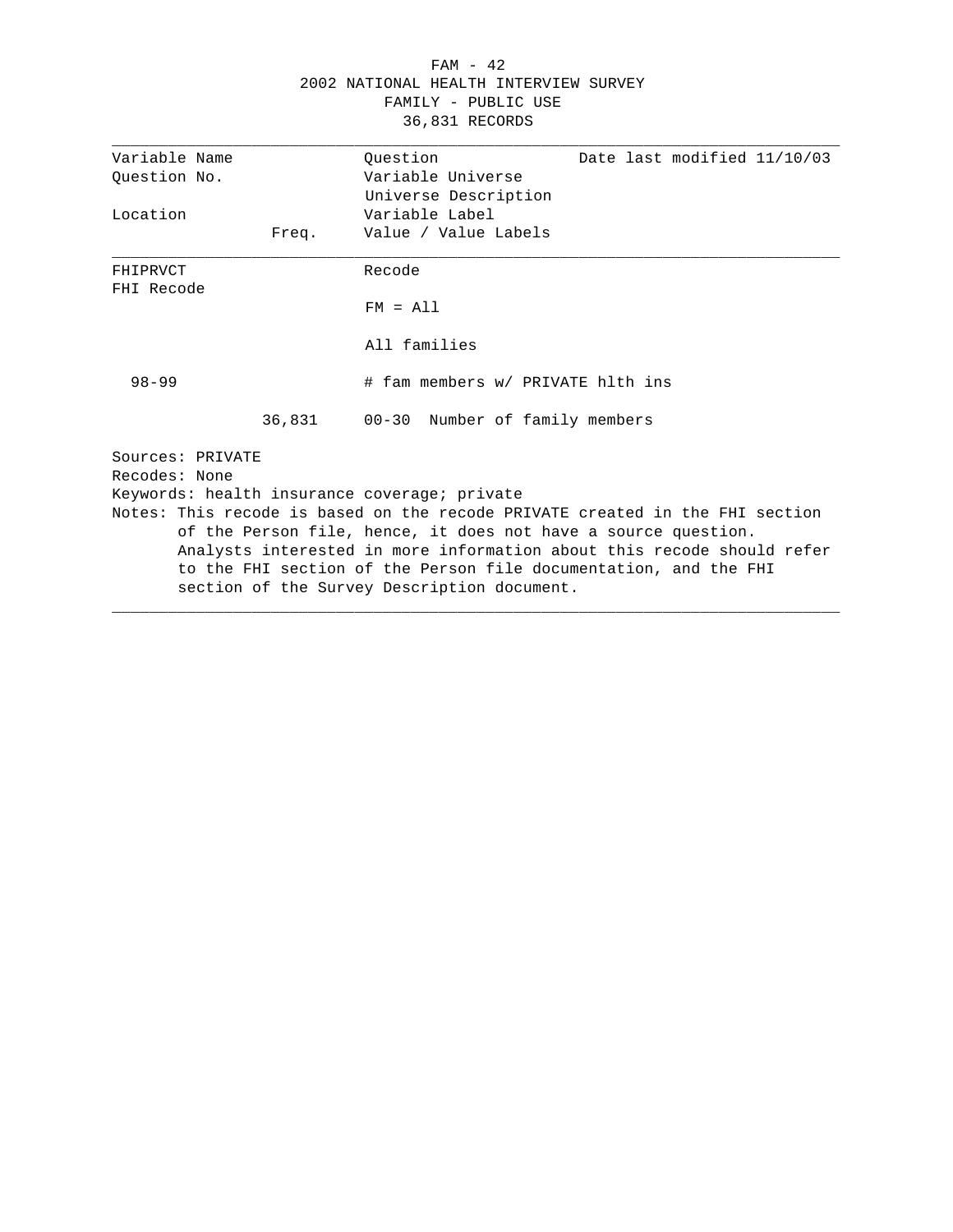# FAM - 43 2002 NATIONAL HEALTH INTERVIEW SURVEY FAMILY - PUBLIC USE 36,831 RECORDS

|                        | Variable Name   |        | Ouestion<br>Date last modified 11/10/03                                     |
|------------------------|-----------------|--------|-----------------------------------------------------------------------------|
| Question No.           |                 |        | Variable Universe                                                           |
|                        |                 |        | Universe Description                                                        |
| Location               |                 |        | Variable Label                                                              |
|                        |                 | Freq.  | Value / Value Labels                                                        |
| FHISINCT<br>FHI Recode |                 |        | Recode                                                                      |
|                        |                 |        | $FM = A11$                                                                  |
|                        |                 |        | All families                                                                |
| $100 - 101$            |                 |        | # fam members w/ SINGLE service plans                                       |
|                        |                 | 36,831 | 00-30 Number of family members                                              |
|                        | Sources: SINGLE |        |                                                                             |
|                        | Recodes: None   |        |                                                                             |
|                        |                 |        | Keywords: health insurance coverage; single service plans                   |
|                        |                 |        | Notes: Single service plan information is collected beginning in 1999. This |
|                        |                 |        | recode is based on the recode SINGLE created in the FHI section of the      |
|                        |                 |        | Person file, hence, it does not have a source question. Analysts            |
|                        |                 |        | interested in more information about this recode should refer to the        |
|                        |                 |        | FHI section of the Person file documentation, and the FHI section of        |
|                        |                 |        | the Survey Description document.                                            |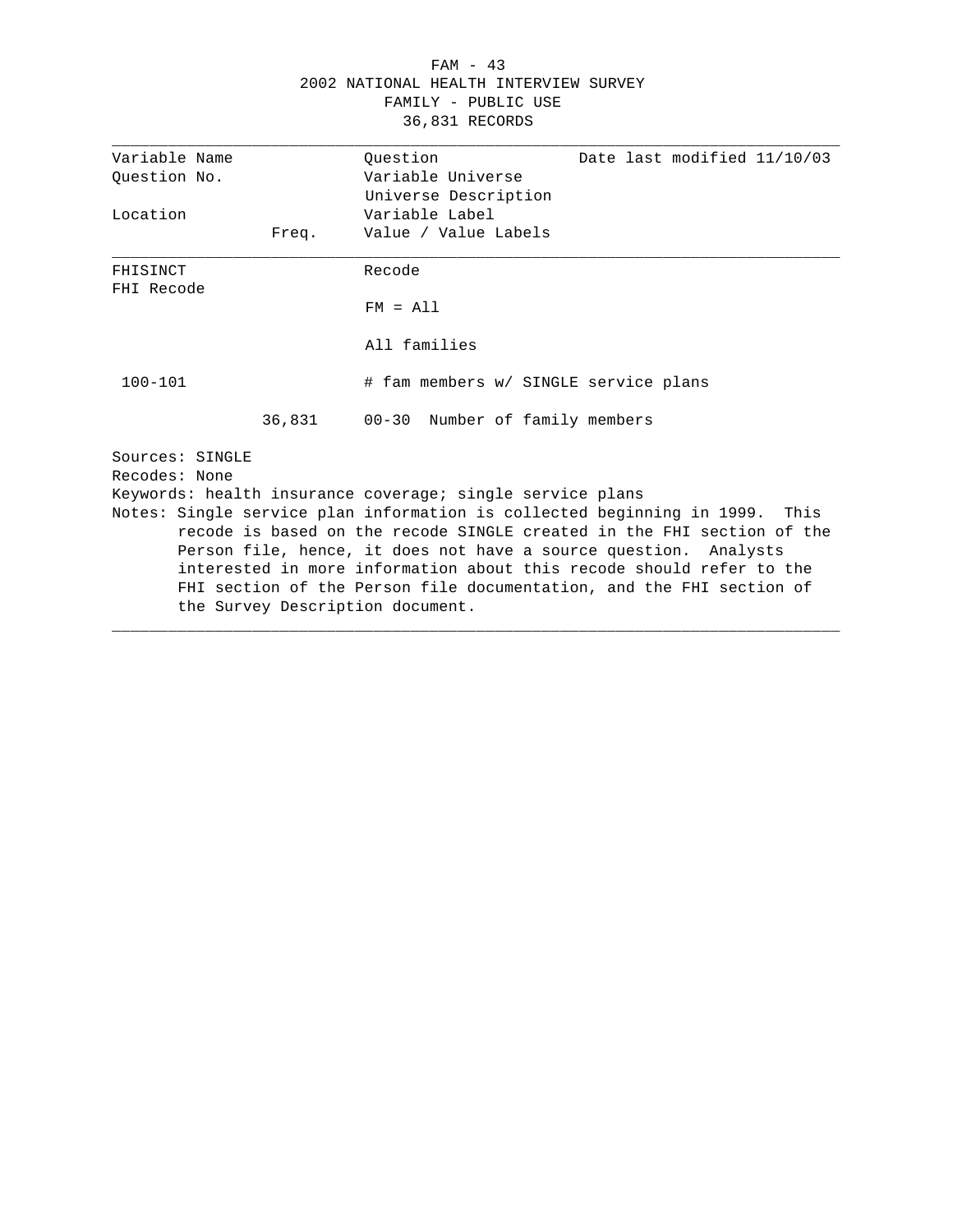# FAM - 44 2002 NATIONAL HEALTH INTERVIEW SURVEY FAMILY - PUBLIC USE 36,831 RECORDS

| Variable Name     |       | Ouestion                                                       | Date last modified 11/10/03                                                   |
|-------------------|-------|----------------------------------------------------------------|-------------------------------------------------------------------------------|
| Ouestion No.      |       | Variable Universe                                              |                                                                               |
|                   |       | Universe Description                                           |                                                                               |
| Location          |       | Variable Label                                                 |                                                                               |
|                   | Freq. | Value / Value Labels                                           |                                                                               |
| FHICARCT          |       | Recode                                                         |                                                                               |
| FHI Recode        |       |                                                                |                                                                               |
|                   |       | $FM = A11$                                                     |                                                                               |
|                   |       | All families                                                   |                                                                               |
| $102 - 103$       |       | # fam members w/ MEDICARE hlth ins                             |                                                                               |
|                   |       | 36,831 00-30 Number of family members                          |                                                                               |
| Sources: MEDICARE |       |                                                                |                                                                               |
| Recodes: None     |       |                                                                |                                                                               |
|                   |       | Keywords: health insurance coverage; medicare                  |                                                                               |
|                   |       |                                                                | Notes: This recode is based on the recode MEDICARE created in the FHI section |
|                   |       | of the Person file, hence, it does not have a source question. |                                                                               |
|                   |       |                                                                | Analysts interested in more information about this recode should refer        |
|                   |       |                                                                | to the FHI section of the Person file documentation, and the FHI              |
|                   |       | section of the Survey Description document.                    |                                                                               |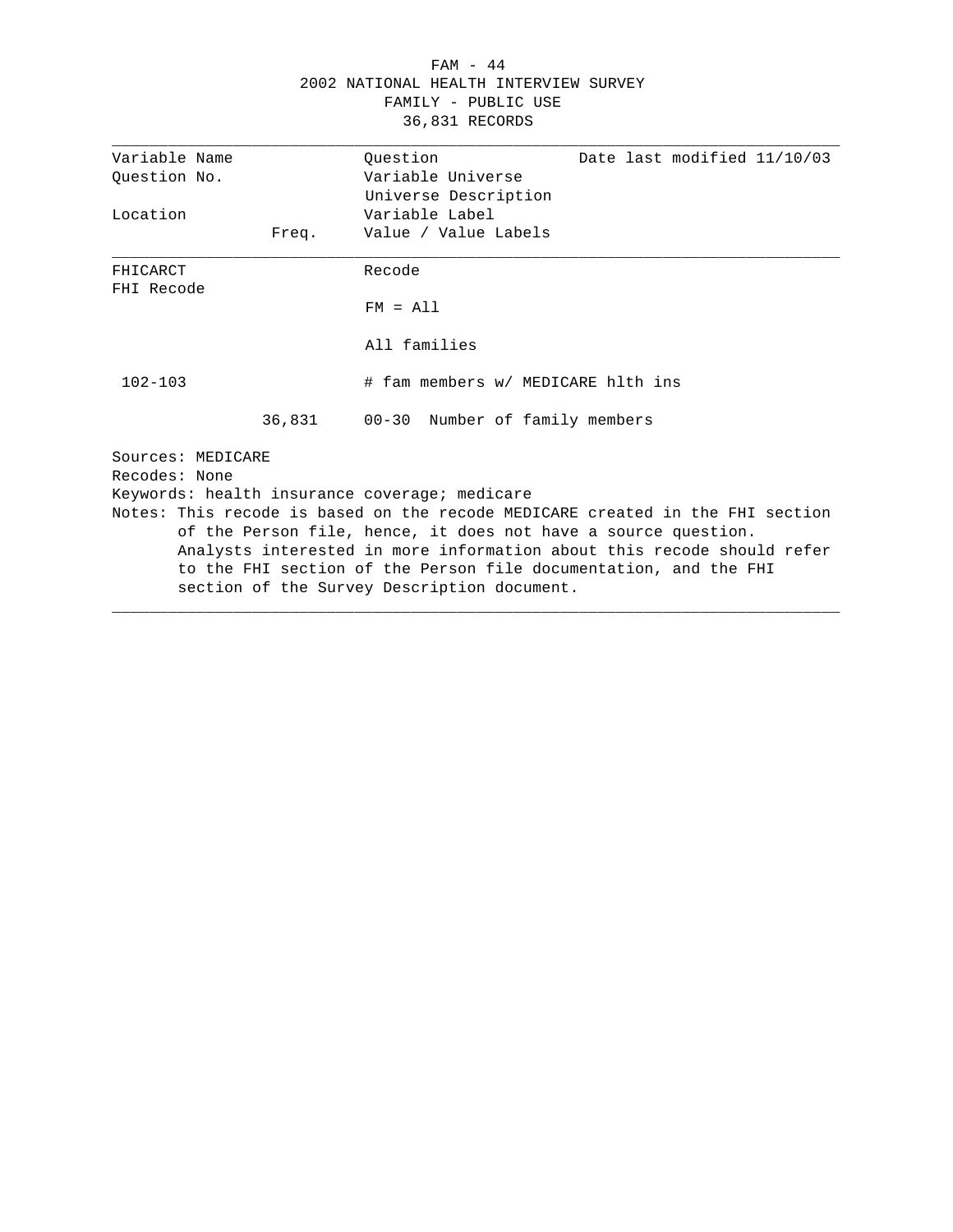# FAM - 45 2002 NATIONAL HEALTH INTERVIEW SURVEY FAMILY - PUBLIC USE 36,831 RECORDS

| Variable Name     |       | Ouestion                                                       | Date last modified 11/10/03                                                   |
|-------------------|-------|----------------------------------------------------------------|-------------------------------------------------------------------------------|
| Ouestion No.      |       | Variable Universe                                              |                                                                               |
|                   |       | Universe Description                                           |                                                                               |
| Location          |       | Variable Label                                                 |                                                                               |
|                   | Freq. | Value / Value Labels                                           |                                                                               |
| FHICADCT          |       | Recode                                                         |                                                                               |
| FHI Recode        |       |                                                                |                                                                               |
|                   |       | $FM = A11$                                                     |                                                                               |
|                   |       | All families                                                   |                                                                               |
| $104 - 105$       |       | # fam members w/ MEDICAID hlth ins                             |                                                                               |
|                   |       | 36,831 00-30 Number of family members                          |                                                                               |
| Sources: MEDICAID |       |                                                                |                                                                               |
| Recodes: None     |       |                                                                |                                                                               |
|                   |       | Keywords: health insurance coverage; medicaid                  |                                                                               |
|                   |       |                                                                | Notes: This recode is based on the recode MEDICAID created in the FHI section |
|                   |       | of the Person file, hence, it does not have a source question. |                                                                               |
|                   |       |                                                                | Analysts interested in more information about this recode should refer        |
|                   |       |                                                                | to the FHI section of the Person file documentation, and the FHI              |
|                   |       | section of the Survey Description document.                    |                                                                               |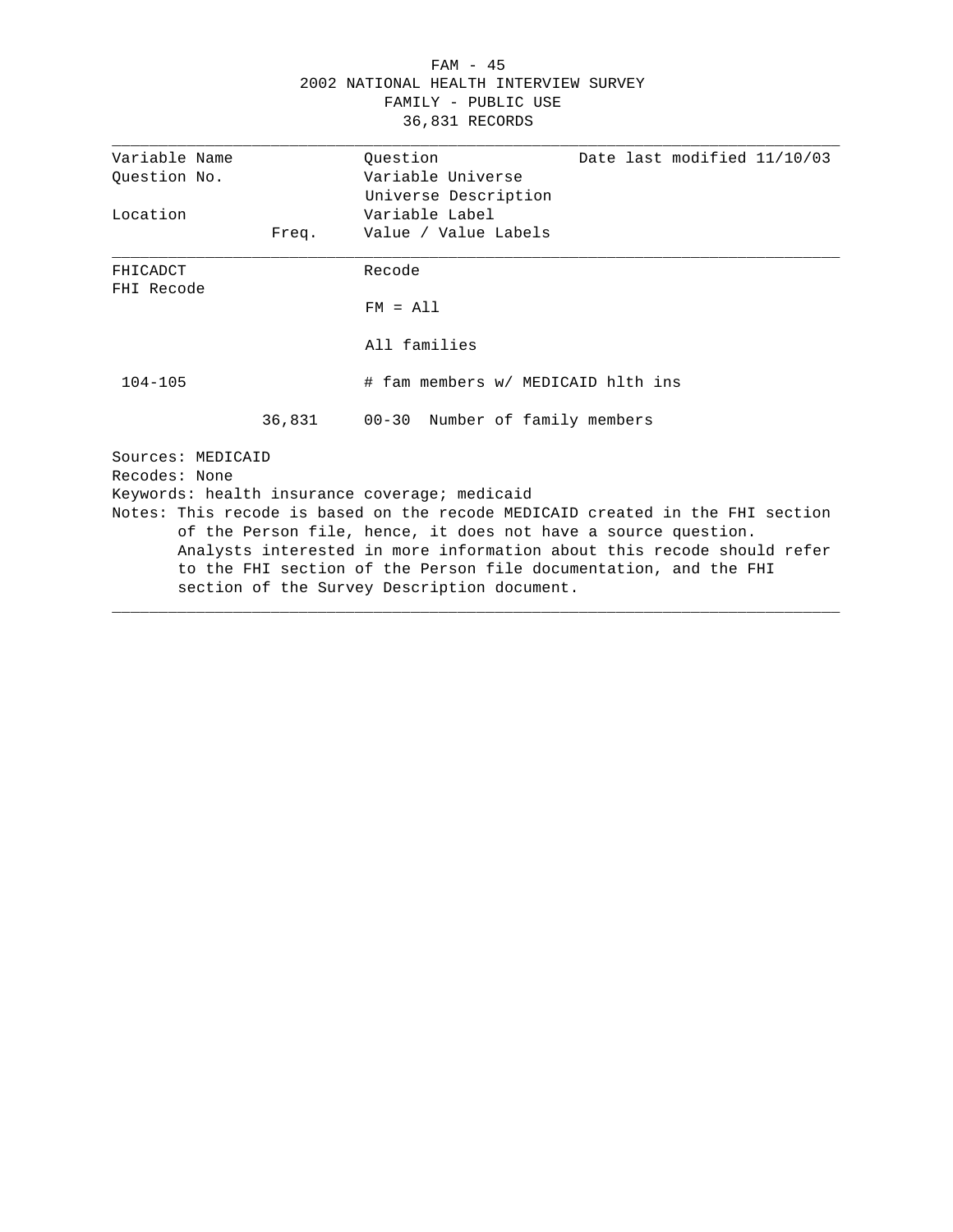# FAM - 46 2002 NATIONAL HEALTH INTERVIEW SURVEY FAMILY - PUBLIC USE 36,831 RECORDS

| Variable Name |       |                                                                              |
|---------------|-------|------------------------------------------------------------------------------|
|               |       | Ouestion<br>Date last modified 11/10/03                                      |
| Ouestion No.  |       | Variable Universe                                                            |
|               |       | Universe Description                                                         |
| Location      |       | Variable Label                                                               |
|               | Freq. | Value / Value Labels                                                         |
| FHICHPCT      |       | Recode                                                                       |
| FHI Recode    |       |                                                                              |
|               |       | $FM = A11$                                                                   |
|               |       | All families                                                                 |
| $106 - 107$   |       | # fam members w/ CHIP hlth ins                                               |
|               |       | 36,831 00-30 Number of family members                                        |
| Sources: CHIP |       |                                                                              |
| Recodes: None |       |                                                                              |
|               |       | Keywords: health insurance coverage; CHIP                                    |
|               |       | Notes: This recode is based on the CHIP recode created in the FHI section of |
|               |       | the Person file, hence, it does not have a source question. Analysts         |
|               |       | interested in more information about this recode should refer to the         |
|               |       | FHI section of the Person file documentation, and the FHI section of         |
|               |       | the Survey Description document.                                             |
|               |       |                                                                              |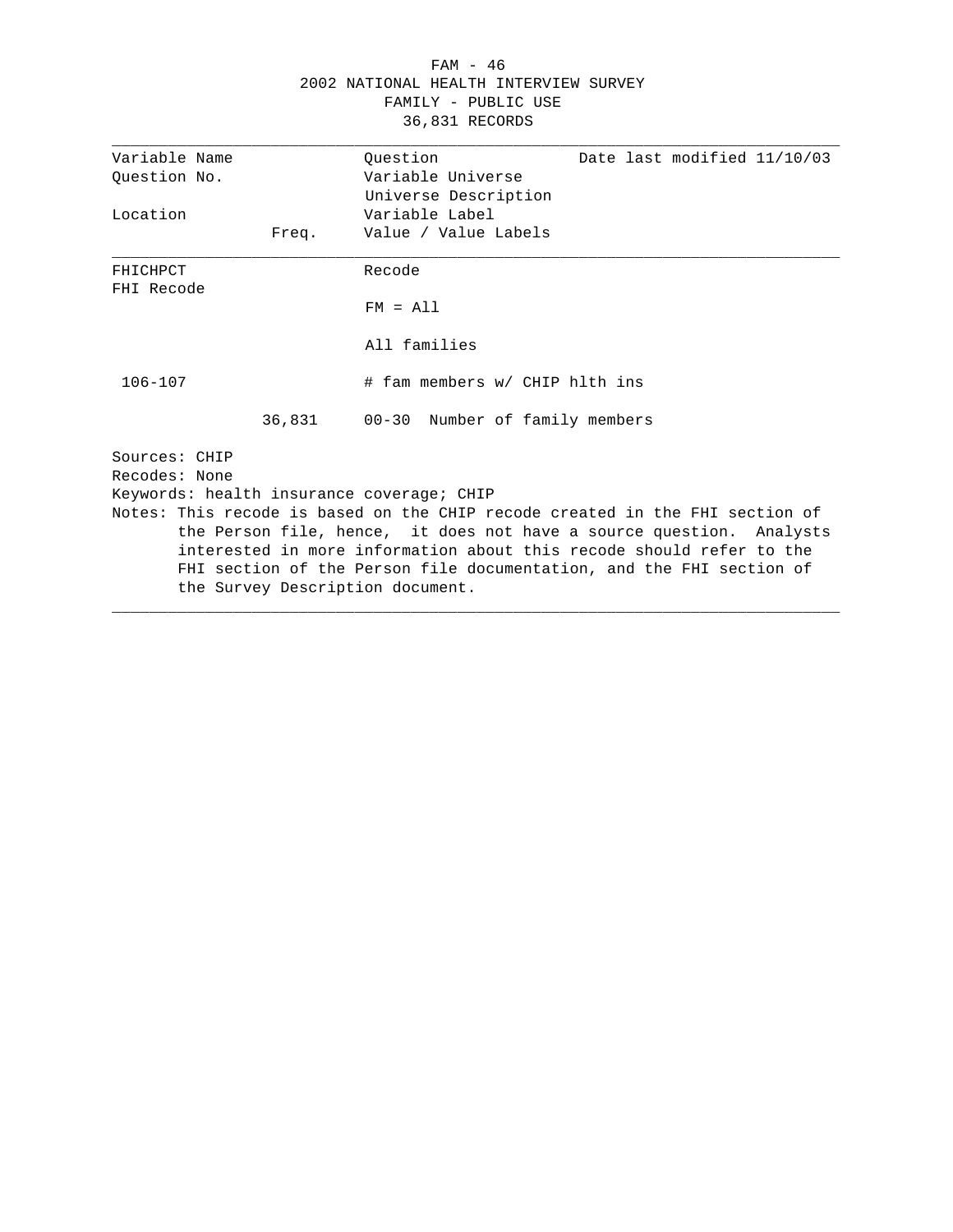# FAM - 47 2002 NATIONAL HEALTH INTERVIEW SURVEY FAMILY - PUBLIC USE 36,831 RECORDS

| Variable Name     |       | Ouestion                                                                                                        | Date last modified 11/10/03                                                   |
|-------------------|-------|-----------------------------------------------------------------------------------------------------------------|-------------------------------------------------------------------------------|
| Ouestion No.      |       | Variable Universe                                                                                               |                                                                               |
|                   |       | Universe Description                                                                                            |                                                                               |
| Location          |       | Variable Label                                                                                                  |                                                                               |
|                   | Freq. | Value / Value Labels                                                                                            |                                                                               |
| FHIMILCT          |       | Recode                                                                                                          |                                                                               |
| FHI Recode        |       | $FM = A11$                                                                                                      |                                                                               |
|                   |       | All families                                                                                                    |                                                                               |
| $108 - 109$       |       | # fam members w/ MILITARY hlth ins                                                                              |                                                                               |
|                   |       | 36,831 00-30 Number of family members                                                                           |                                                                               |
| Sources: MILITARY |       |                                                                                                                 |                                                                               |
| Recodes: None     |       |                                                                                                                 |                                                                               |
|                   |       | Keywords: health insurance coverage; military                                                                   |                                                                               |
|                   |       |                                                                                                                 | Notes: This recode is based on the recode MILITARY created in the FHI section |
|                   |       | of the Person file, hence, it does not have a source question.                                                  |                                                                               |
|                   |       |                                                                                                                 | Analysts interested in more information about this recode should refer        |
|                   |       | to the FHI section of the Person file documentation, and the FHI<br>section of the Survey Description document. |                                                                               |
|                   |       |                                                                                                                 |                                                                               |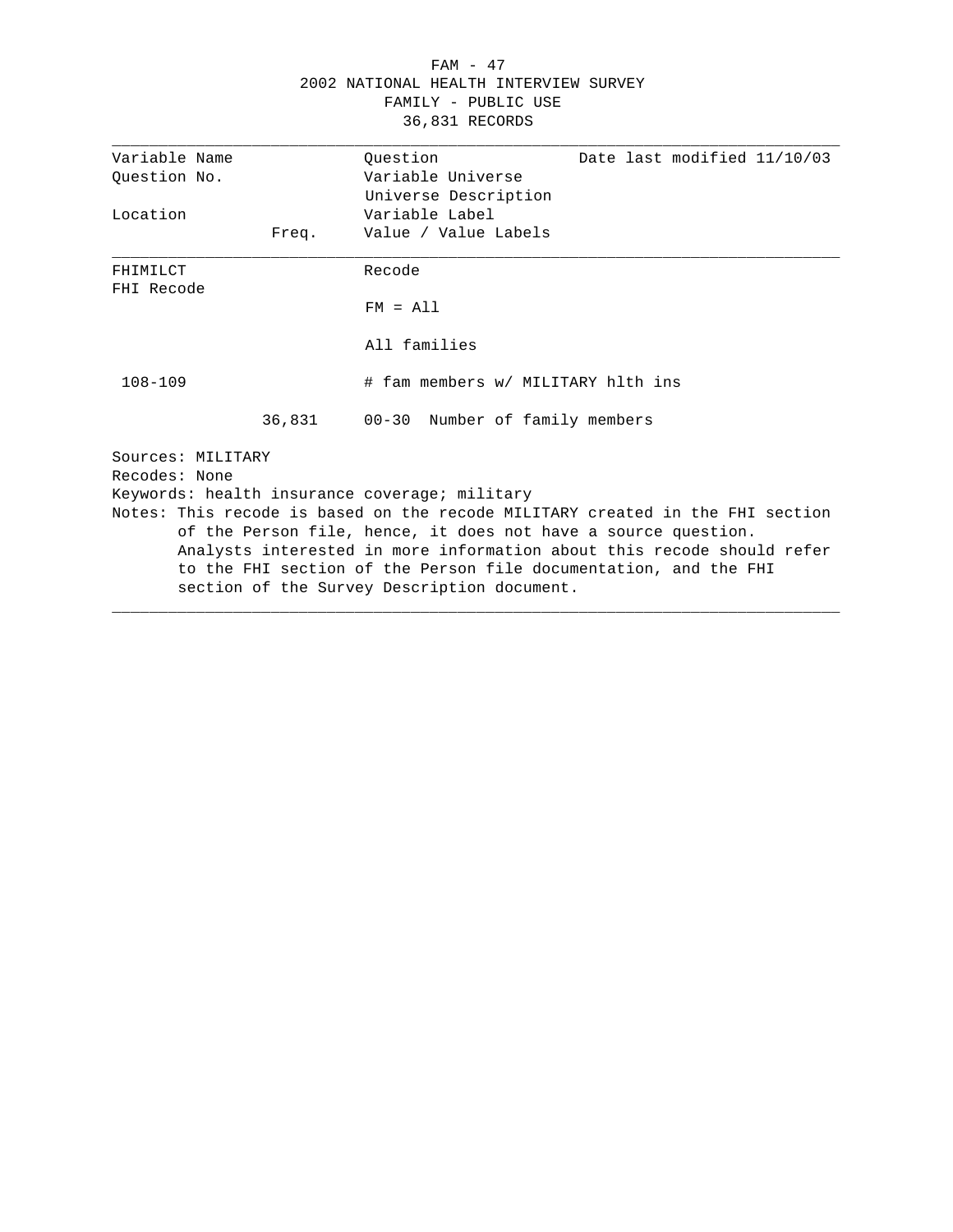# FAM - 48 2002 NATIONAL HEALTH INTERVIEW SURVEY FAMILY - PUBLIC USE 36,831 RECORDS

| Variable Name |       | Ouestion<br>Date last modified 11/10/03                                     |
|---------------|-------|-----------------------------------------------------------------------------|
| Ouestion No.  |       | Variable Universe                                                           |
|               |       | Universe Description                                                        |
| Location      |       | Variable Label                                                              |
|               | Freq. | Value / Value Labels                                                        |
| FHIIHSCT      |       | Recode                                                                      |
| FHI Recode    |       |                                                                             |
|               |       | $FM = A11$                                                                  |
|               |       | All families                                                                |
| $110 - 111$   |       | # fam members w/ IHS hlth ins                                               |
|               |       | 36,831 00-30 Number of family members                                       |
| Sources: IHS  |       |                                                                             |
| Recodes: None |       |                                                                             |
|               |       | Keywords: health insurance coverage; indian health service                  |
|               |       | Notes: This recode is based on the recode IHS created in the FHI section of |
|               |       | the Person file, hence, it does not have a source question. Analysts        |
|               |       | interested in more information about this recode should refer to the        |
|               |       | FHI section of the Person file documentation, and the FHI section of        |
|               |       | the Survey Description document.                                            |
|               |       |                                                                             |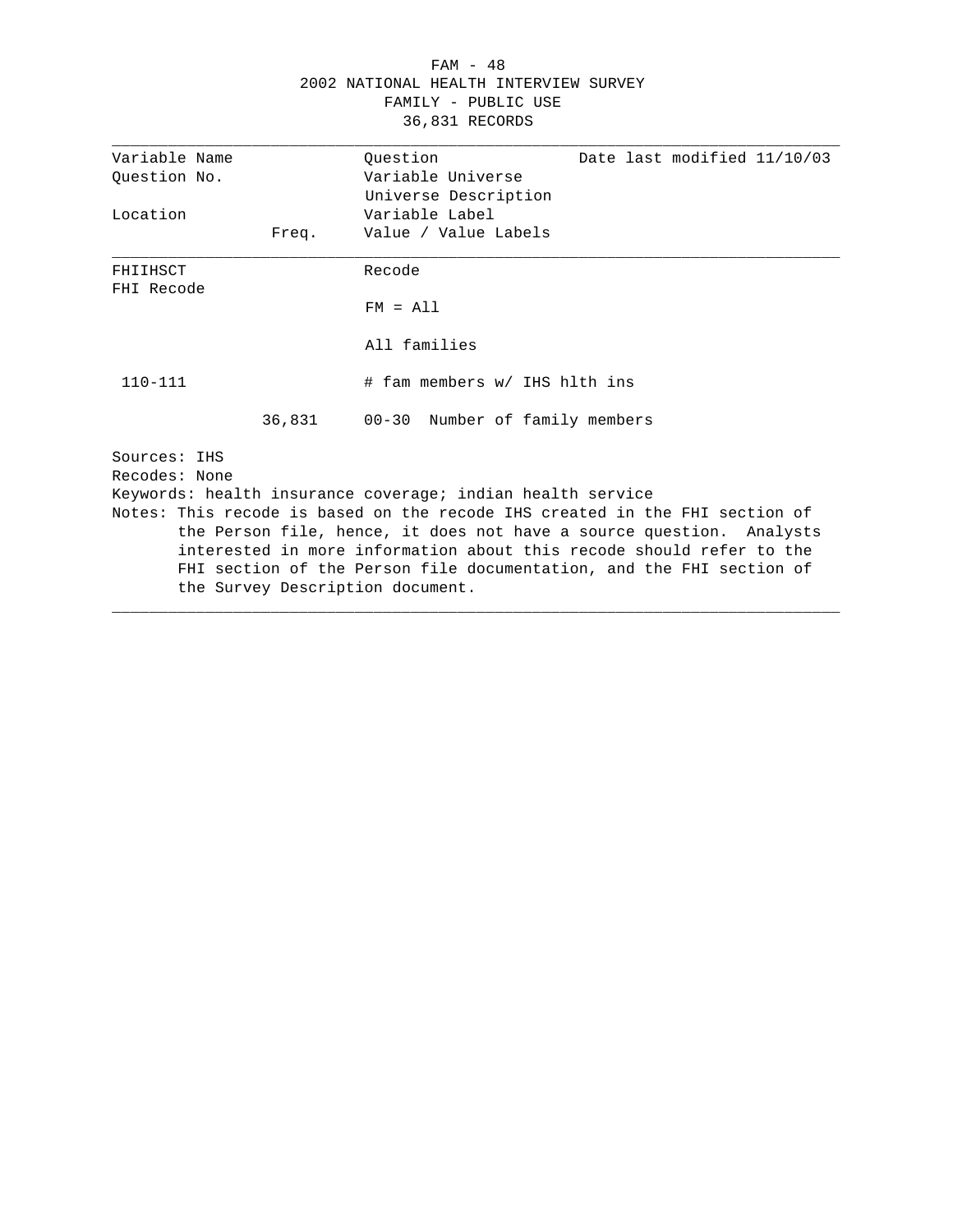# FAM - 49 2002 NATIONAL HEALTH INTERVIEW SURVEY FAMILY - PUBLIC USE 36,831 RECORDS

| Variable Name     |       | Ouestion                                                         | Date last modified 11/10/03                                                   |
|-------------------|-------|------------------------------------------------------------------|-------------------------------------------------------------------------------|
| Ouestion No.      |       | Variable Universe                                                |                                                                               |
|                   |       | Universe Description                                             |                                                                               |
| Location          |       | Variable Label                                                   |                                                                               |
|                   | Freq. | Value / Value Labels                                             |                                                                               |
| FHIPUBCT          |       | Recode                                                           |                                                                               |
| FHI Recode        |       |                                                                  |                                                                               |
|                   |       | $FM = A11$                                                       |                                                                               |
|                   |       | All families                                                     |                                                                               |
| $112 - 113$       |       | # fam members w/ oth state-spon hlth ins                         |                                                                               |
|                   |       | 36,831 00-30 Number of family members                            |                                                                               |
| Sources: OTHERPUB |       |                                                                  |                                                                               |
| Recodes: None     |       |                                                                  |                                                                               |
|                   |       | Keywords: health insurance coverage; state-sponsored health plan |                                                                               |
|                   |       |                                                                  | Notes: This recode is based on the recode OTHERPUB created in the FHI section |
|                   |       | of the Person file, hence, it does not have a source question.   |                                                                               |
|                   |       |                                                                  | Analysts interested in more information about this recode should refer        |
|                   |       | to the FHI section of the Person file documentation, and the FHI |                                                                               |
|                   |       | section of the Survey Description document.                      |                                                                               |
|                   |       |                                                                  |                                                                               |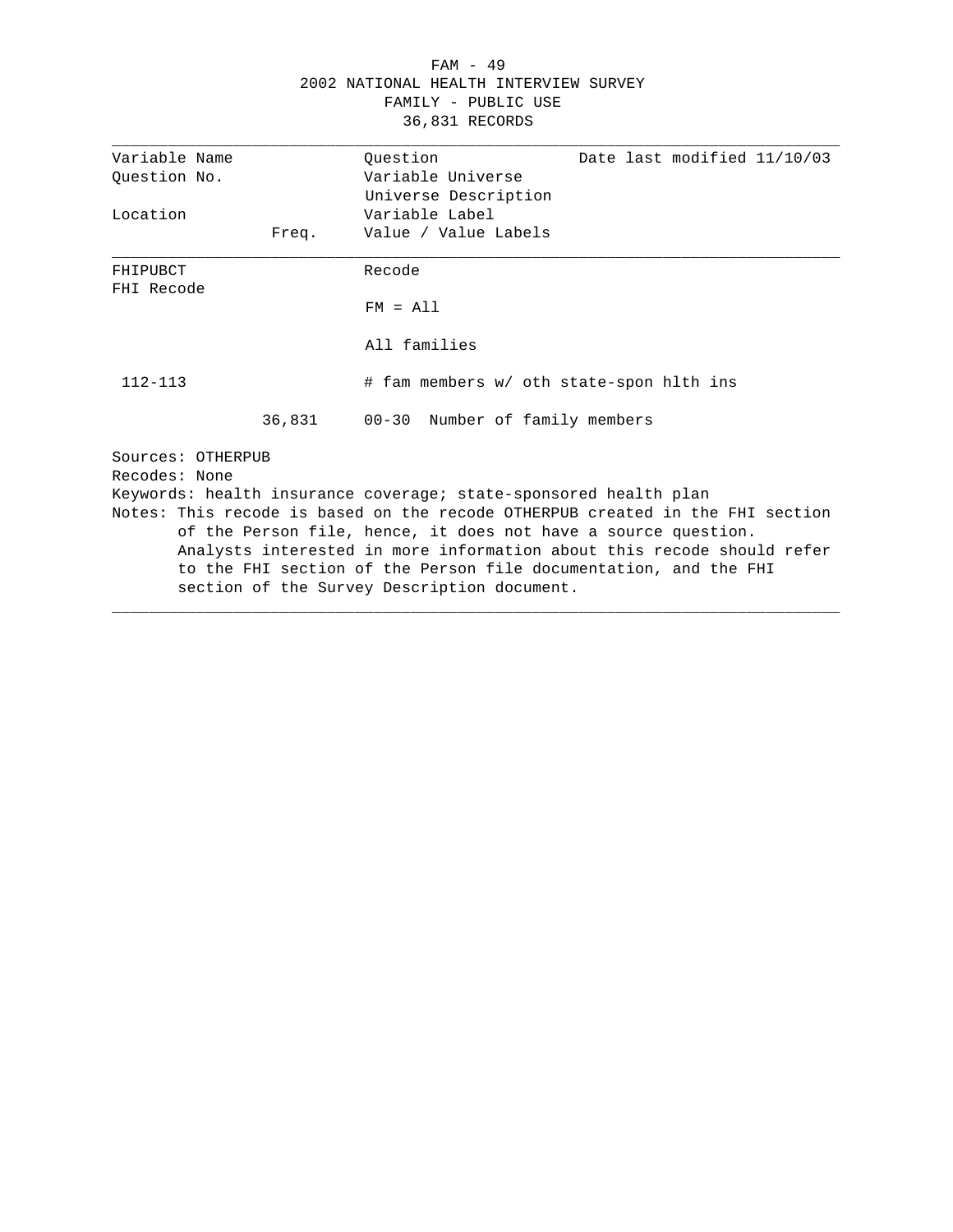# FAM - 50 2002 NATIONAL HEALTH INTERVIEW SURVEY FAMILY - PUBLIC USE 36,831 RECORDS

| Variable Name     |       | Ouestion<br>Date last modified 11/10/03                                       |
|-------------------|-------|-------------------------------------------------------------------------------|
| Ouestion No.      |       | Variable Universe                                                             |
|                   |       | Universe Description                                                          |
| Location          |       | Variable Label                                                                |
|                   | Freq. | Value / Value Labels                                                          |
| FHIOGVCT          |       | Recode                                                                        |
| FHI Recode        |       |                                                                               |
|                   |       | $FM = A11$                                                                    |
|                   |       | All families                                                                  |
| $114 - 115$       |       | # fam members w/ other govt hlth ins                                          |
|                   |       | 36,831 00-30 Number of family members                                         |
| Sources: OTHERGOV |       |                                                                               |
| Recodes: None     |       |                                                                               |
|                   |       | Keywords: health insurance coverage; government health plan                   |
|                   |       | Notes: This recode is based on the recode OTHERGOV created in the FHI section |
|                   |       | of the Person file, hence, it does not have a source question.                |
|                   |       | Analysts interested in more information about this recode should refer        |
|                   |       | to the FHI section of the Person file documentation, and the FHI              |
|                   |       | section of the Survey Description document.                                   |
|                   |       |                                                                               |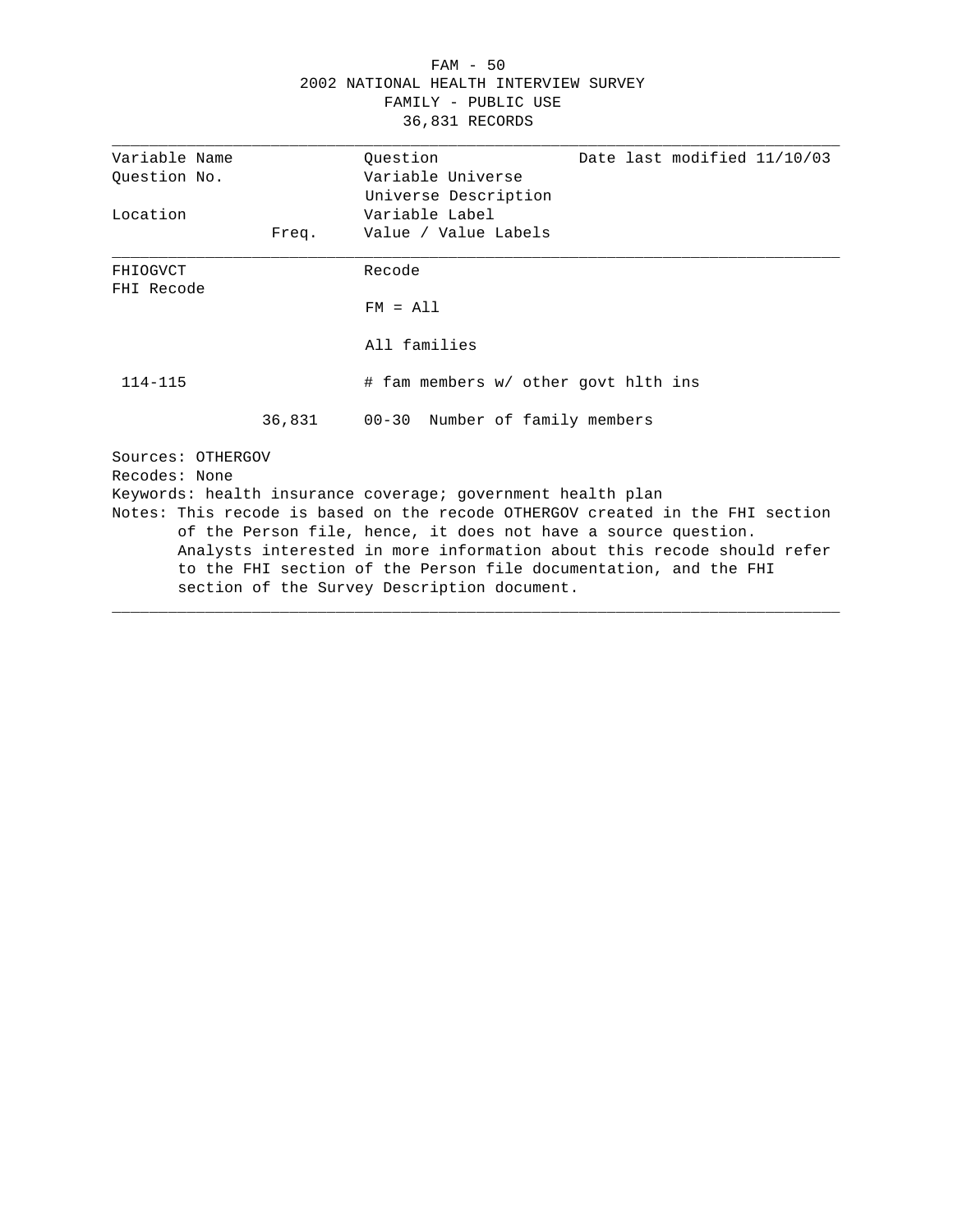#### FAM - 51 2002 NATIONAL HEALTH INTERVIEW SURVEY FAMILY - PUBLIC USE 36,831 RECORDS

| Variable Name                           |           | Date last modified 11/10/03                           |
|-----------------------------------------|-----------|-------------------------------------------------------|
| Ouestion No.                            |           | Ouestion<br>Variable Universe                         |
|                                         |           | Universe Description                                  |
| Location                                |           | Variable Label                                        |
|                                         |           | Value / Value Labels                                  |
|                                         | Freq.     |                                                       |
| FHICOST                                 |           | Recode based on FHI.320: During the PAST 12           |
|                                         |           | MONTHS, about how much did {you/your family} spend    |
|                                         |           | for medical care, including dental care? DO NOT       |
|                                         |           | include the cost of health insurance premiums,        |
|                                         |           | over the counter remedies, or any costs for which     |
|                                         |           | you expect to be reimbursed.                          |
| FHI Recode                              |           |                                                       |
|                                         |           | $FM = A11$                                            |
|                                         |           | All families                                          |
| 116                                     |           | Cost of fam med/dental care, past 12 m                |
|                                         | 4,145     | Zero<br>0                                             |
|                                         | 16,228    | 1 Less than \$500                                     |
|                                         | 9,904     | $2$ \$500-\$1,999                                     |
|                                         | 2,398     | $3$ \$2,000-\$2,999                                   |
|                                         | 1,280     | $4$ \$3,000-\$4,999                                   |
|                                         | 1,108     | 5 \$5,000 or more                                     |
|                                         | 641       | 7 Refused                                             |
|                                         | 0         | Not ascertained<br>8                                  |
|                                         | 1,127     | 9 Don't Know                                          |
| Sources: HCSPFYR                        | (FHI.320) |                                                       |
| Recodes: None                           |           |                                                       |
| Notes: Excludes health insurance costs. |           | Keywords: health care expenses; medical; dental; cost |
|                                         |           |                                                       |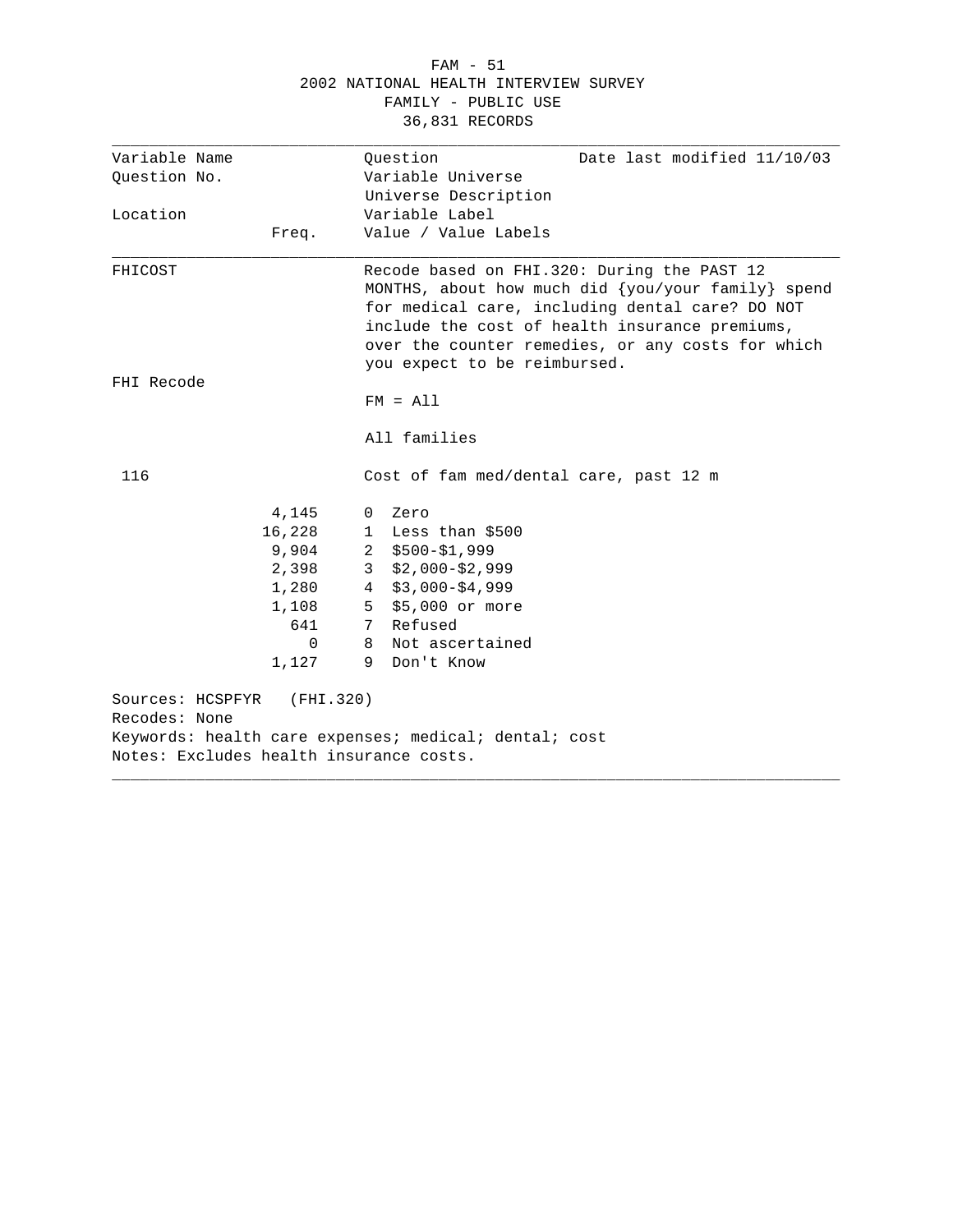#### FAM - 52 2002 NATIONAL HEALTH INTERVIEW SURVEY FAMILY - PUBLIC USE 36,831 RECORDS

| Variable Name                                                               |                             | Ouestion                                          | Date last modified 11/10/03                           |  |
|-----------------------------------------------------------------------------|-----------------------------|---------------------------------------------------|-------------------------------------------------------|--|
| Ouestion No.                                                                |                             | Variable Universe                                 |                                                       |  |
|                                                                             |                             | Universe Description                              |                                                       |  |
| Location                                                                    |                             | Variable Label                                    |                                                       |  |
|                                                                             | Freq.                       | Value / Value Labels                              |                                                       |  |
| FHDSTCT                                                                     |                             |                                                   | Recode based on $FSD.006$ : (Is {subject name} now    |  |
|                                                                             |                             |                                                   | attending Head Start?) and $FSD.007$ (Has $\{subject$ |  |
|                                                                             |                             | name} ever attended Head Start?)                  |                                                       |  |
| FSD Recode                                                                  |                             |                                                   |                                                       |  |
|                                                                             |                             | $FM = 1+$ member AGE $\leq 17$                    |                                                       |  |
|                                                                             |                             |                                                   | All families with children 17 years and younger       |  |
| $117 - 118$                                                                 |                             | # of children le 17 in Head Start                 |                                                       |  |
|                                                                             |                             | 13,599 00-30 Number of children                   |                                                       |  |
|                                                                             |                             | 23,232 <blank: in="" not="" universe=""></blank:> |                                                       |  |
|                                                                             |                             | Sources: HEADST (FSD.006); HEADSTEV (FSD.007)     |                                                       |  |
| Recodes: None                                                               |                             |                                                   |                                                       |  |
| Keywords: attending head start                                              |                             |                                                   |                                                       |  |
| Notes: This includes current or ever attendance in Head Start (among family |                             |                                                   |                                                       |  |
|                                                                             | members aged 17 and under). |                                                   |                                                       |  |
|                                                                             |                             |                                                   |                                                       |  |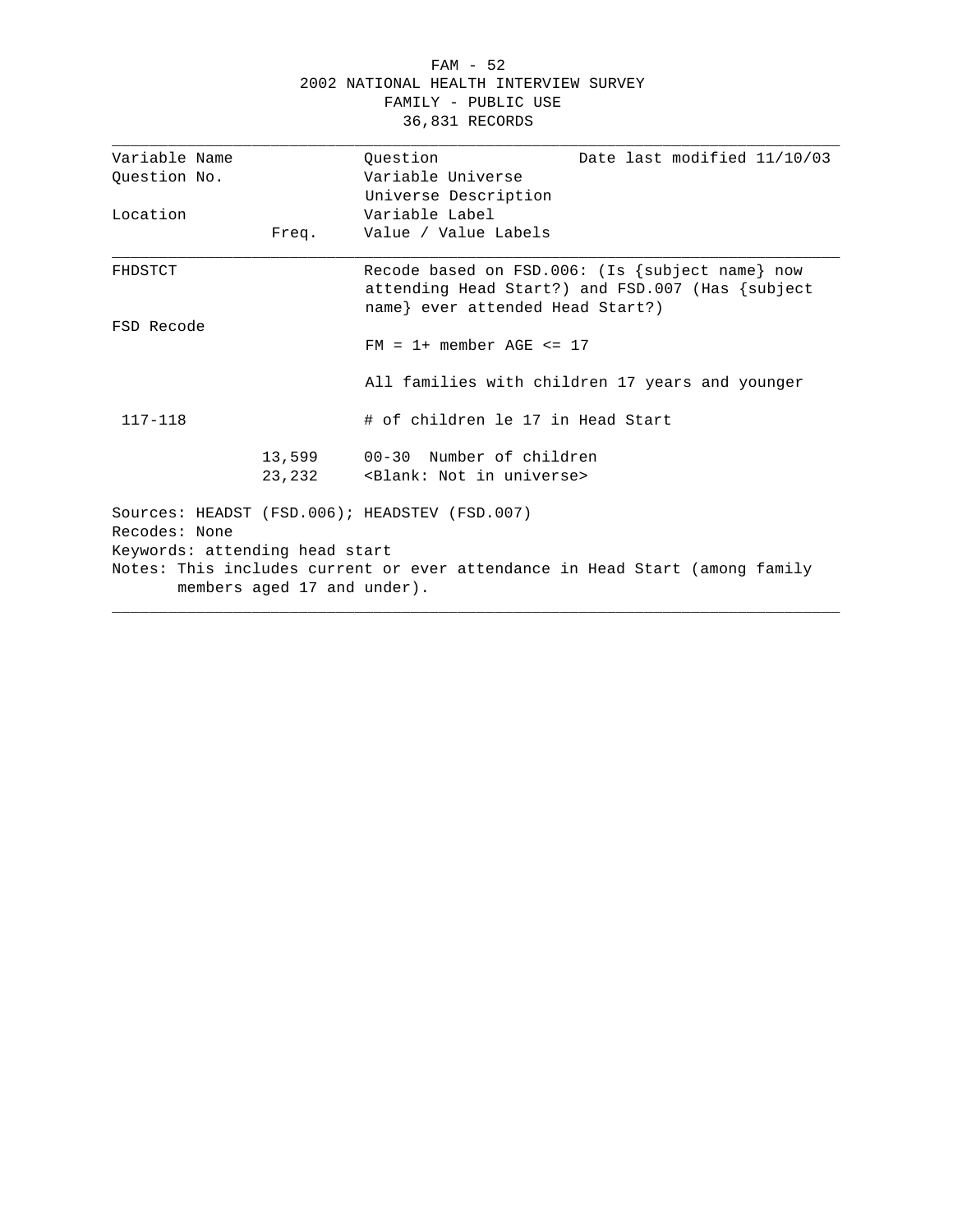#### FAM - 53 2002 NATIONAL HEALTH INTERVIEW SURVEY FAMILY - PUBLIC USE 36,831 RECORDS

| Variable Name                                                                                                                                                                                                                                | Ouestion<br>Date last modified 11/10/03                                                                                                                                                                                                                                                                       |  |
|----------------------------------------------------------------------------------------------------------------------------------------------------------------------------------------------------------------------------------------------|---------------------------------------------------------------------------------------------------------------------------------------------------------------------------------------------------------------------------------------------------------------------------------------------------------------|--|
| Ouestion No.                                                                                                                                                                                                                                 | Variable Universe                                                                                                                                                                                                                                                                                             |  |
|                                                                                                                                                                                                                                              | Universe Description                                                                                                                                                                                                                                                                                          |  |
| Location                                                                                                                                                                                                                                     | Variable Label                                                                                                                                                                                                                                                                                                |  |
| Freq.                                                                                                                                                                                                                                        | Value / Value Labels                                                                                                                                                                                                                                                                                          |  |
| FDGLWCT1                                                                                                                                                                                                                                     | Recode based on FSD.050: Which of the following<br>{were/was} {person} doing LAST WEEK? Working for<br>pay at a job or business; with a job or business<br>but not at work; looking for work; working, but<br>not for pay, at a job or business; not working at<br>a job or business and not looking for work |  |
| FSD Recode                                                                                                                                                                                                                                   | $FM = 1+$ member $AGE = 18+$                                                                                                                                                                                                                                                                                  |  |
|                                                                                                                                                                                                                                              | All families with members aged 18 and over                                                                                                                                                                                                                                                                    |  |
| $119 - 120$                                                                                                                                                                                                                                  | # fam members working last week                                                                                                                                                                                                                                                                               |  |
| 36,818<br>13                                                                                                                                                                                                                                 | $00-30$ Number of fam members<br><blank: in="" not="" universe=""></blank:>                                                                                                                                                                                                                                   |  |
| Sources: DOINGLW1 (FSD.050)<br>Recodes: None<br>Keywords: working; not working                                                                                                                                                               |                                                                                                                                                                                                                                                                                                               |  |
| Notes: Editing procedures have reconciled data inconsistencies for sample<br>adults only; no such corrections are possible for non-sample adults.<br>Persons with a "1", "2", or "4" on DOINGLW1 were considered to be<br>working last week. |                                                                                                                                                                                                                                                                                                               |  |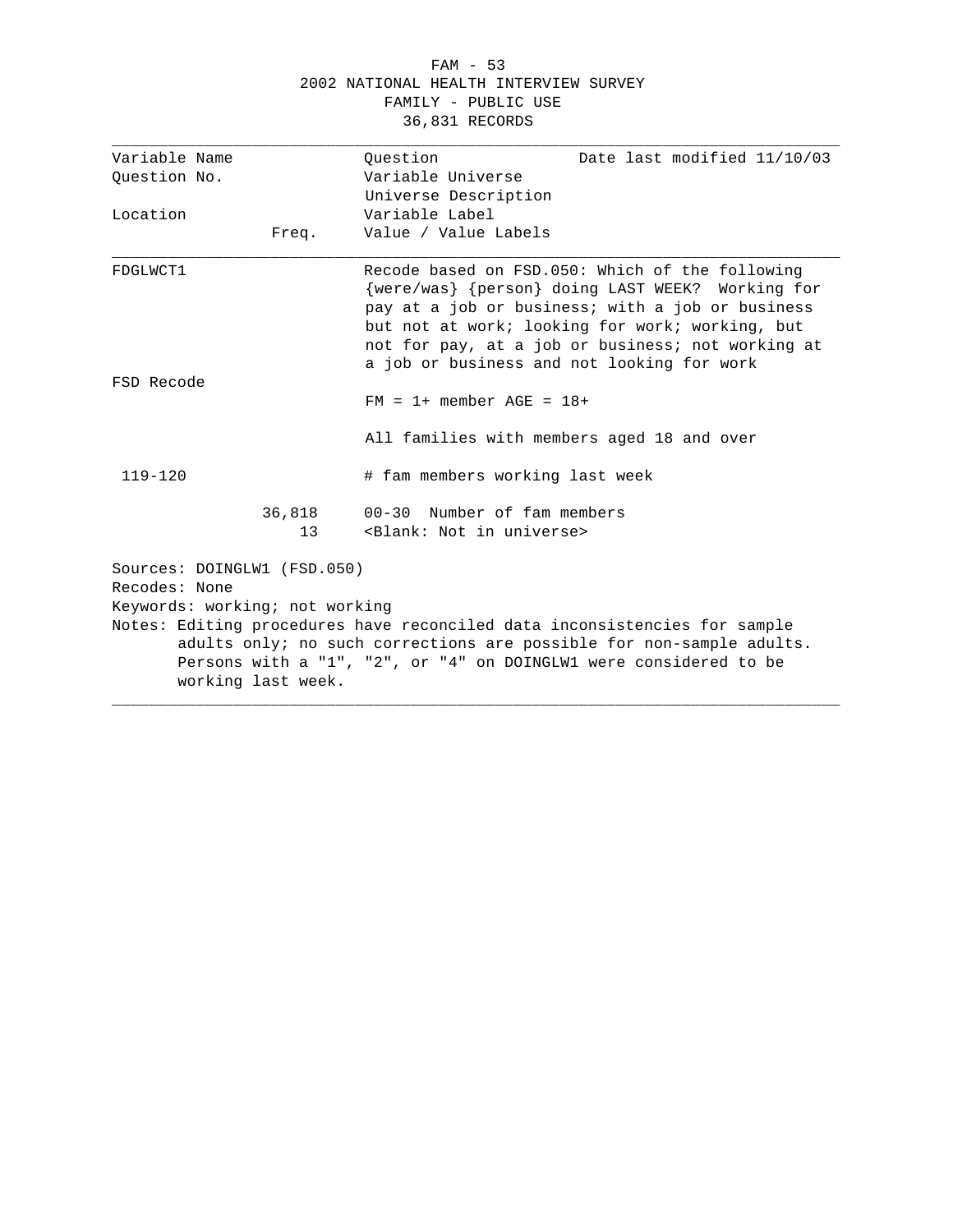#### FAM - 54 2002 NATIONAL HEALTH INTERVIEW SURVEY FAMILY - PUBLIC USE 36,831 RECORDS

| Variable Name                                                                                                                                               |                                                               | Ouestion<br>Date last modified 11/10/03                                                                                                                                                                                                                                                                       |
|-------------------------------------------------------------------------------------------------------------------------------------------------------------|---------------------------------------------------------------|---------------------------------------------------------------------------------------------------------------------------------------------------------------------------------------------------------------------------------------------------------------------------------------------------------------|
| Ouestion No.                                                                                                                                                |                                                               | Variable Universe                                                                                                                                                                                                                                                                                             |
|                                                                                                                                                             |                                                               | Universe Description                                                                                                                                                                                                                                                                                          |
| Location                                                                                                                                                    |                                                               | Variable Label                                                                                                                                                                                                                                                                                                |
|                                                                                                                                                             | Freq.                                                         | Value / Value Labels                                                                                                                                                                                                                                                                                          |
| FDGLWCT2                                                                                                                                                    |                                                               | Recode based on FSD.050: Which of the following<br>{were/was} {person} doing LAST WEEK? Working for<br>pay at a job or business; with a job or business<br>but not at work; looking for work; working, but<br>not for pay, at a job or business; not working at<br>a job or business and not looking for work |
| FSD Recode                                                                                                                                                  |                                                               | $FM = 1 + member AGE = 18 +$                                                                                                                                                                                                                                                                                  |
|                                                                                                                                                             |                                                               | All families with members aged 18 and over                                                                                                                                                                                                                                                                    |
| $121 - 122$                                                                                                                                                 |                                                               | # fam members looking for work last week                                                                                                                                                                                                                                                                      |
|                                                                                                                                                             | 36,818<br>13                                                  | 00-30 Number of fam members<br><blank: in="" not="" universe=""></blank:>                                                                                                                                                                                                                                     |
| Recodes: None                                                                                                                                               | Sources: DOINGLW1 (FSD.050)<br>Keywords: working; not working | Notes: Editing procedures have reconciled data inconsistencies for sample                                                                                                                                                                                                                                     |
| adults only; no such corrections are possible for non-sample adults.<br>Persons with a "3" on DOINGLW1 were considered to be looking for work<br>last week. |                                                               |                                                                                                                                                                                                                                                                                                               |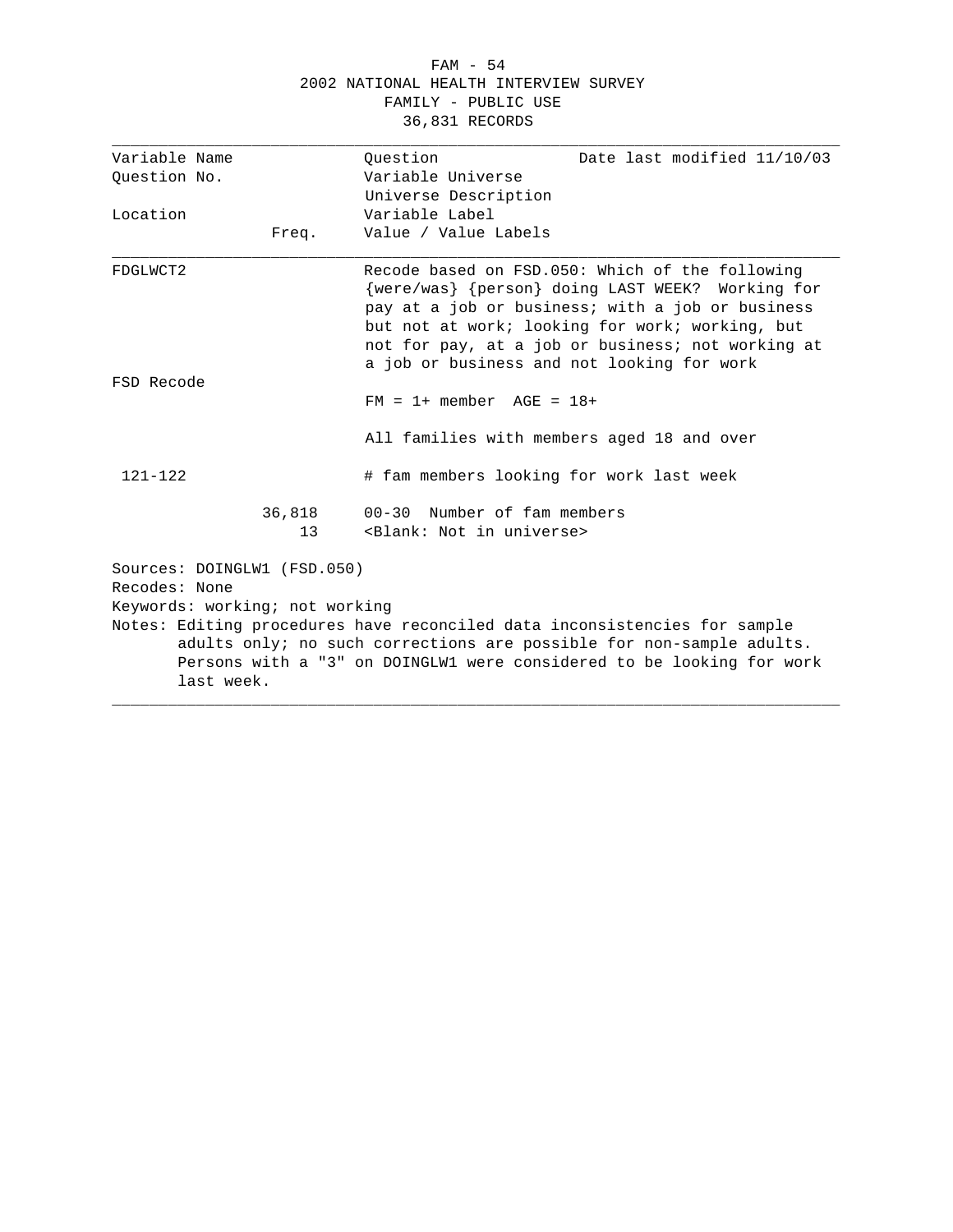#### FAM - 55 2002 NATIONAL HEALTH INTERVIEW SURVEY FAMILY - PUBLIC USE 36,831 RECORDS

| Variable Name             |                      | Ouestion<br>Date last modified 11/10/03                                                                                                                                                                                                                                          |
|---------------------------|----------------------|----------------------------------------------------------------------------------------------------------------------------------------------------------------------------------------------------------------------------------------------------------------------------------|
| Ouestion No.              |                      | Variable Universe                                                                                                                                                                                                                                                                |
|                           |                      | Universe Description                                                                                                                                                                                                                                                             |
| Location                  |                      | Variable Label                                                                                                                                                                                                                                                                   |
|                           | Freq.                | Value / Value Labels                                                                                                                                                                                                                                                             |
| FWRKLWCT                  |                      | Recode based on FSD.070: How many hours did<br>{person} work LAST WEEK at ALL jobs or businesses?                                                                                                                                                                                |
| FSD Recode                |                      |                                                                                                                                                                                                                                                                                  |
|                           |                      | $FM = 1+$ member AGE = 18+ and [DOINGLW1 = 1, 4 or<br>WHYNOWRK1 = $04-06$ ]                                                                                                                                                                                                      |
|                           |                      | All families with members aged 18 and over who<br>were: working for pay at a job or business last<br>week; working, but not for pay, at a job or<br>business; on a planned vacation from work; on<br>family or maternity leave; temporarily unable to<br>work for health reasons |
| $123 - 124$               |                      | # fam members work full time last week                                                                                                                                                                                                                                           |
|                           | 27,437<br>9,394      | 00-30 Number of fam members<br><blank: in="" not="" universe=""></blank:>                                                                                                                                                                                                        |
| Sources: WRKHRS (FSD.070) |                      |                                                                                                                                                                                                                                                                                  |
| Recodes: None             |                      |                                                                                                                                                                                                                                                                                  |
|                           |                      | Keywords: working; full time; hours worked                                                                                                                                                                                                                                       |
|                           | full-time employees. | Notes: Family members who worked 35 hours or more (last week) are considered                                                                                                                                                                                                     |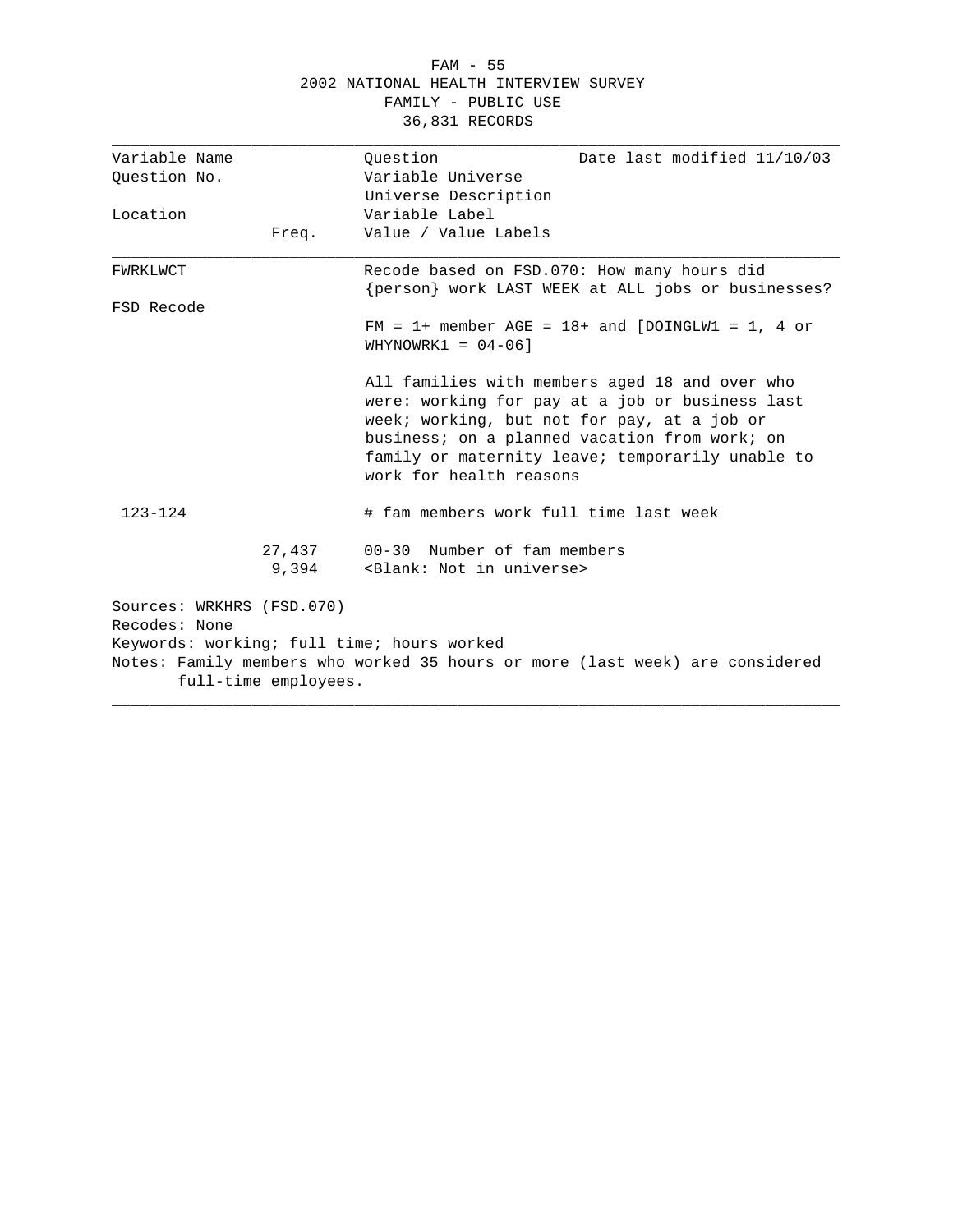#### FAM - 56 2002 NATIONAL HEALTH INTERVIEW SURVEY FAMILY - PUBLIC USE 36,831 RECORDS

| Variable Name                  |        | Ouestion<br>Date last modified 11/10/03                                                                                                                                                                                  |
|--------------------------------|--------|--------------------------------------------------------------------------------------------------------------------------------------------------------------------------------------------------------------------------|
| Question No.                   |        | Variable Universe                                                                                                                                                                                                        |
|                                |        | Universe Description                                                                                                                                                                                                     |
| Location                       |        | Variable Label                                                                                                                                                                                                           |
|                                | Freq.  | Value / Value Labels                                                                                                                                                                                                     |
| FSALYN                         |        | Recode based on FIN.030: Did {you/any family<br>members 18 and older}receive income in {last<br>year} from Wages and Salaries?                                                                                           |
| FIN Recode                     |        |                                                                                                                                                                                                                          |
|                                |        | $FM = 1+$ member $AGE = 18+$                                                                                                                                                                                             |
|                                |        | All families with members 18+ years                                                                                                                                                                                      |
| 125                            |        | Any fam member rec inc from wages/sal?                                                                                                                                                                                   |
|                                | 27,448 | Yes<br>$\mathbf{1}$                                                                                                                                                                                                      |
|                                | 8,558  | $\overline{2}$<br>No                                                                                                                                                                                                     |
|                                | 494    | 7 Refused                                                                                                                                                                                                                |
|                                | 269    | 8 Not ascertained                                                                                                                                                                                                        |
|                                | 49     | 9 Don't know                                                                                                                                                                                                             |
|                                | 13     | <blank: in="" not="" universe=""></blank:>                                                                                                                                                                               |
| Recodes: None                  |        | Sources: FSAL (FIN.030); PSAL (FIN.040)                                                                                                                                                                                  |
| Keywords: income; wage; salary |        |                                                                                                                                                                                                                          |
|                                |        | Notes: Emancipated minors are not in the universe for the source question.<br>Hence, a family consisting solely of 1+ emancipated minors is not in<br>the universe for this variable, or the counter variable following. |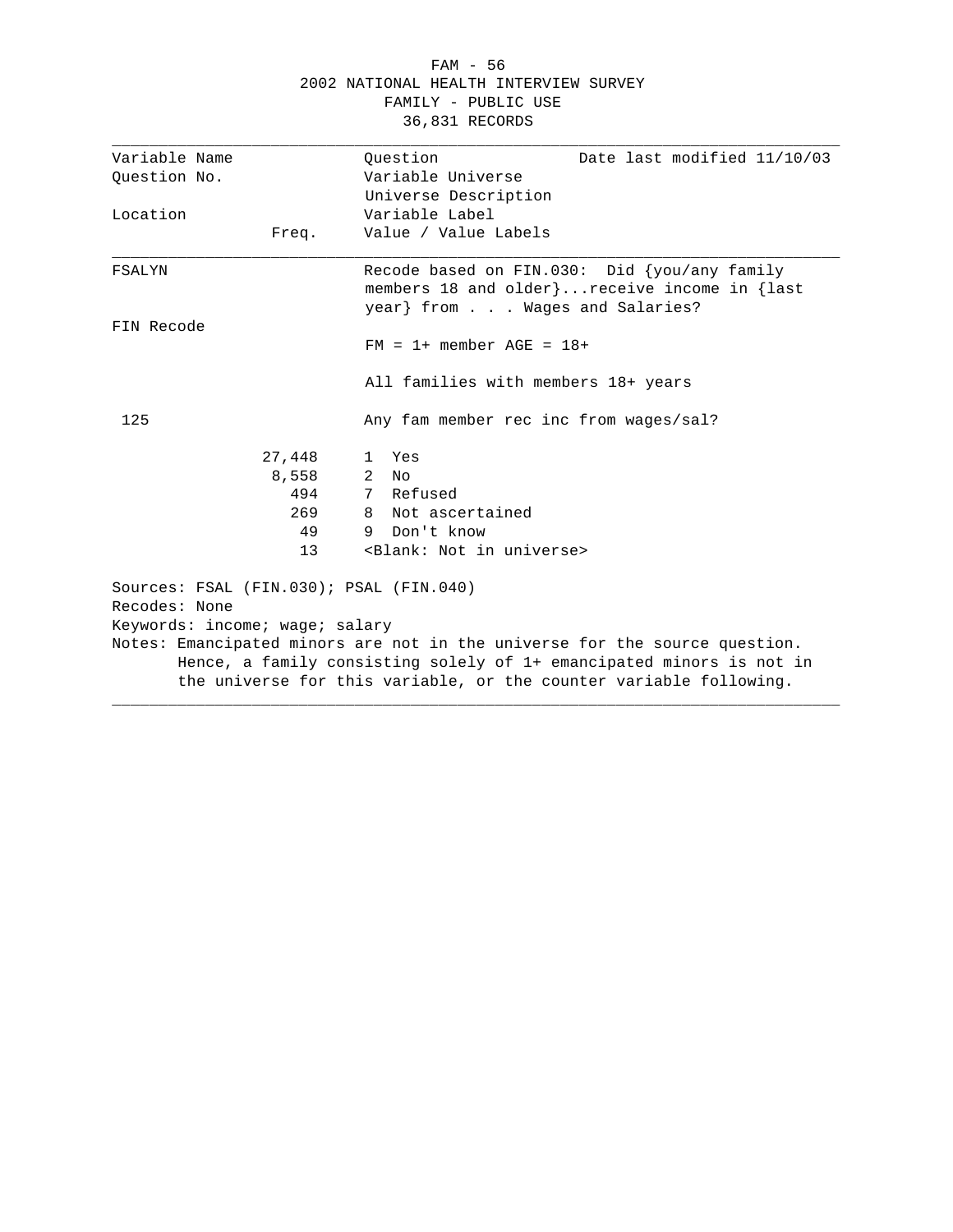#### FAM - 57 2002 NATIONAL HEALTH INTERVIEW SURVEY FAMILY - PUBLIC USE 36,831 RECORDS

| Variable Name<br>Question No.                                                              |                                           | Question<br>Date last modified 11/10/03<br>Variable Universe                                                                                                                                                                                                                  |
|--------------------------------------------------------------------------------------------|-------------------------------------------|-------------------------------------------------------------------------------------------------------------------------------------------------------------------------------------------------------------------------------------------------------------------------------|
| Location                                                                                   |                                           | Universe Description<br>Variable Label                                                                                                                                                                                                                                        |
|                                                                                            | Freq.                                     | Value / Value Labels                                                                                                                                                                                                                                                          |
| FSALCT                                                                                     |                                           | Recode based on FIN.030: Did {you/any family<br>members 18 and older}receive income in {last<br>year} from Wages and Salaries?                                                                                                                                                |
| FIN Recode                                                                                 |                                           | $FM = 1+$ member $AGE = 18+$                                                                                                                                                                                                                                                  |
|                                                                                            |                                           | All families with members 18+ years                                                                                                                                                                                                                                           |
| 126-127                                                                                    |                                           | # fam members rec inc from wage/sal                                                                                                                                                                                                                                           |
|                                                                                            | 36,818<br>13                              | 00-30 Number of family members<br><blank: in="" not="" universe=""></blank:>                                                                                                                                                                                                  |
| Sources: FSAL (FIN.030); PSAL (FIN.040)<br>Recodes: None<br>Keywords: income; wage; salary |                                           |                                                                                                                                                                                                                                                                               |
| Notes: See note for FSALYN (above).                                                        |                                           |                                                                                                                                                                                                                                                                               |
| FSEINCYN                                                                                   |                                           | Recode based on FIN.050: Did {you/any family<br>members 18 and older} receive income<br>fromself-employment including business and farm<br>income?                                                                                                                            |
| FIN Recode                                                                                 |                                           | $FM = 1 + member AGE = 18 +$                                                                                                                                                                                                                                                  |
|                                                                                            |                                           | All families with members 18+ years                                                                                                                                                                                                                                           |
| 128                                                                                        |                                           | Any fam member rec inc from self-emp?                                                                                                                                                                                                                                         |
|                                                                                            | 4,727<br>31,098<br>627<br>288<br>78<br>13 | Yes<br>$\mathbf{1}$<br>2 $NO$<br>Refused<br>7<br>Not ascertained<br>8<br>Don't know<br>9<br><blank: in="" not="" universe=""></blank:>                                                                                                                                        |
| Recodes: None                                                                              |                                           | Sources: FSEINC (FIN.050); PSEINC (FIN.060)                                                                                                                                                                                                                                   |
|                                                                                            |                                           | Keywords: income; self-employment; business; farm<br>Notes: Emancipated minors are not in the universe for the source question.<br>Hence, a family consisting solely of 1+ emancipated minors is not in<br>the universe for this variable, or the counter variable following. |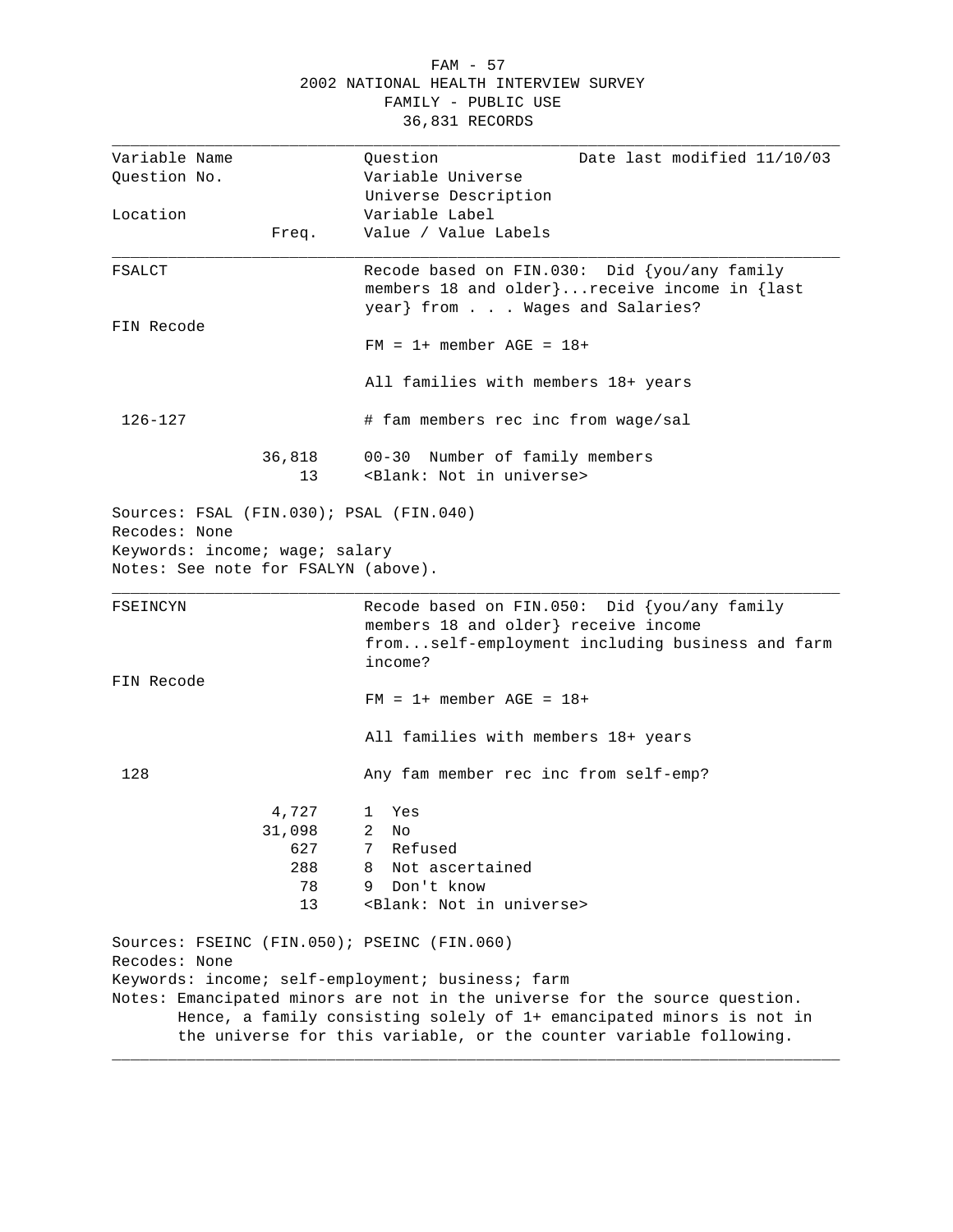|  |                                       | FAM - 58            |  |  |
|--|---------------------------------------|---------------------|--|--|
|  | 2002 NATIONAL HEALTH INTERVIEW SURVEY |                     |  |  |
|  |                                       | FAMILY - PUBLIC USE |  |  |
|  |                                       | 36,831 RECORDS      |  |  |

| Variable Name                         |        | Date last modified 11/10/03<br>Ouestion                                                                                                               |
|---------------------------------------|--------|-------------------------------------------------------------------------------------------------------------------------------------------------------|
| Ouestion No.                          |        | Variable Universe                                                                                                                                     |
|                                       |        | Universe Description                                                                                                                                  |
| Location                              |        | Variable Label                                                                                                                                        |
|                                       | Freq.  | Value / Value Labels                                                                                                                                  |
| FSEINCCT                              |        | Recode based on FIN.050: Did $\{you/any family$<br>members 18 and older} receive income<br>fromself-employment including business and farm<br>income? |
| FIN Recode                            |        |                                                                                                                                                       |
|                                       |        | $AGE = All$                                                                                                                                           |
|                                       |        | $FM = 1+$ member $AGE = 18+$                                                                                                                          |
| $129 - 130$                           |        | # fam members rec inc from self-emp                                                                                                                   |
|                                       | 36,818 | 00-30 Number of family members                                                                                                                        |
|                                       | 13     | <blank: in="" not="" universe=""></blank:>                                                                                                            |
| Recodes: None                         |        | Sources: FSEINC (FIN.050); PSEINC (FIN.060)                                                                                                           |
|                                       |        | Keywords: income; self-employment; business; farm                                                                                                     |
| Notes: See note for FSEINCYN (above). |        |                                                                                                                                                       |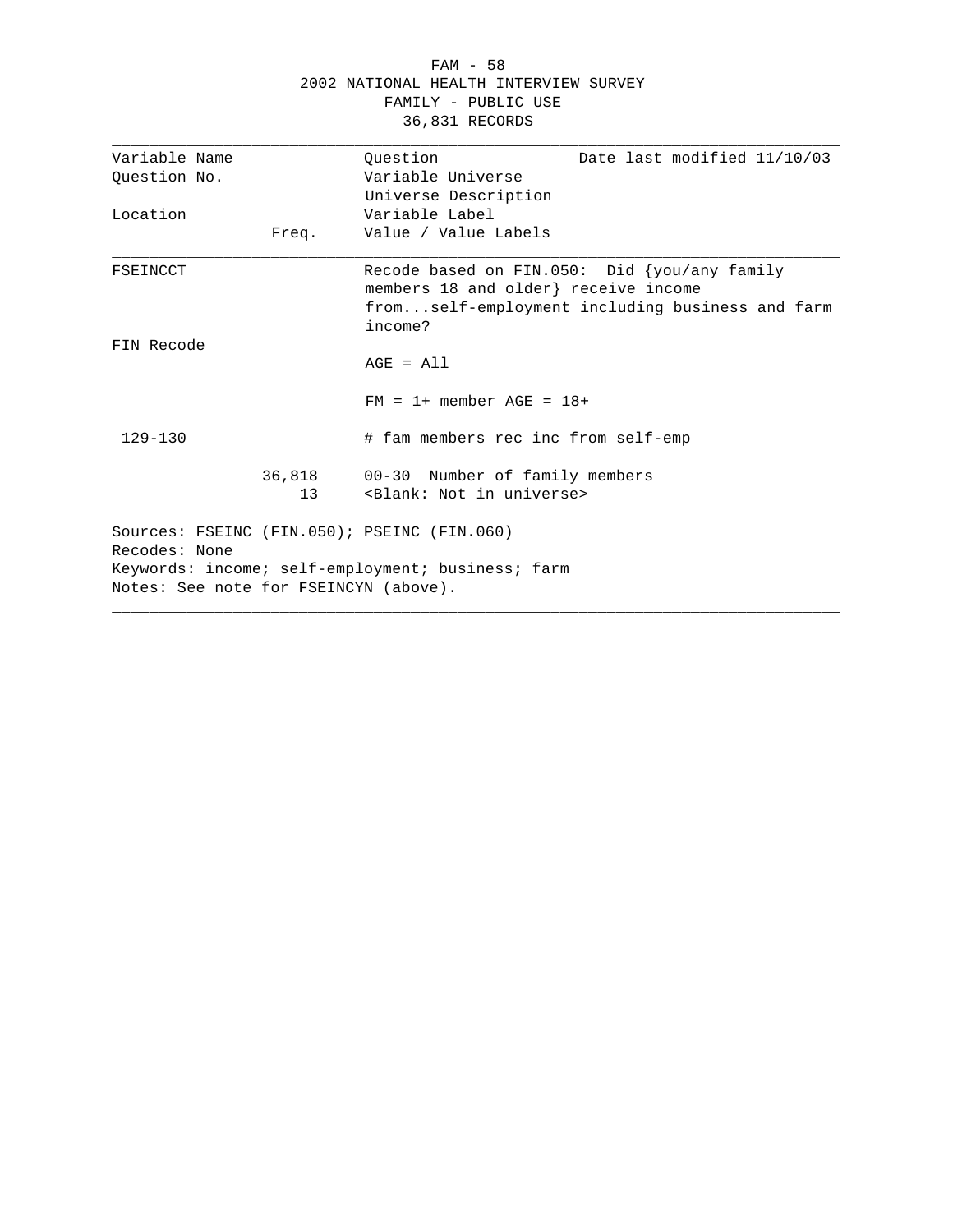| 2002 NATIONAL HEALTH INTERVIEW SURVEY |        |                                                                                                                                                    |  |  |
|---------------------------------------|--------|----------------------------------------------------------------------------------------------------------------------------------------------------|--|--|
|                                       |        | FAMILY - PUBLIC USE                                                                                                                                |  |  |
|                                       |        | 36,831 RECORDS                                                                                                                                     |  |  |
| Variable Name                         |        | Ouestion<br>Date last modified 11/10/03                                                                                                            |  |  |
| Question No.                          |        | Variable Universe                                                                                                                                  |  |  |
|                                       |        | Universe Description                                                                                                                               |  |  |
| Location                              |        | Variable Label                                                                                                                                     |  |  |
|                                       | Freq.  | Value / Value Labels                                                                                                                               |  |  |
| FSSRRYN                               |        | Recode based on FIN.070: Did {you/any family<br>members living here} receive income in (last year)<br>from Social Security or Railroad Retirement? |  |  |
| FIN Recode                            |        |                                                                                                                                                    |  |  |
|                                       |        | $FM = A11$                                                                                                                                         |  |  |
|                                       |        | All families                                                                                                                                       |  |  |
| 131                                   |        | Any fam member rec Soc Sec or RR ret?                                                                                                              |  |  |
|                                       | 9,132  | 1 Yes                                                                                                                                              |  |  |
|                                       | 26,670 | $2$ No                                                                                                                                             |  |  |
|                                       | 632    | 7 Refused                                                                                                                                          |  |  |
|                                       | 308    | 8 Not ascertained                                                                                                                                  |  |  |
|                                       | 89     | 9 Don't know                                                                                                                                       |  |  |
| Recodes: None                         |        | Sources: FSSRR (FIN.070); PSSRR (FIN.080)<br>Keywords: income; social security; railroad retirement; pensions                                      |  |  |
| Notes: None                           |        |                                                                                                                                                    |  |  |

FAM - 59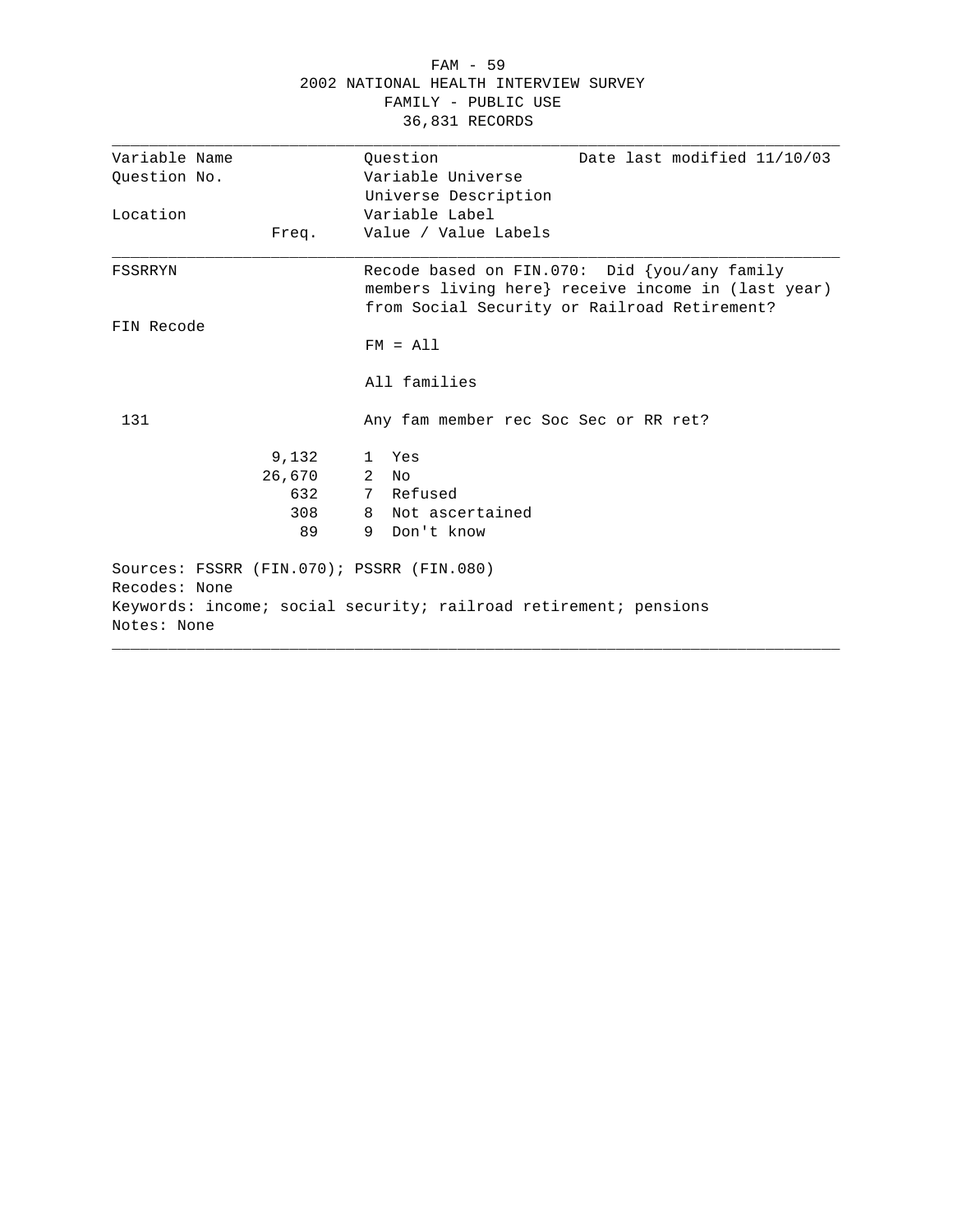| FAM - 60                              |  |
|---------------------------------------|--|
| 2002 NATIONAL HEALTH INTERVIEW SURVEY |  |
| FAMILY - PUBLIC USE                   |  |
| 36,831 RECORDS                        |  |

| Variable Name                |                                        | Question<br>Date last modified 11/10/03                                                                                                                                     |
|------------------------------|----------------------------------------|-----------------------------------------------------------------------------------------------------------------------------------------------------------------------------|
| Question No.                 |                                        | Variable Universe                                                                                                                                                           |
|                              |                                        | Universe Description                                                                                                                                                        |
| Location                     |                                        | Variable Label                                                                                                                                                              |
|                              | Freq.                                  | Value / Value Labels                                                                                                                                                        |
| FSSRRCT                      |                                        | Recode based on FIN.070: Did {you/any family<br>members living here} receive income in (last year)<br>from Social Security or Railroad Retirement?                          |
| FIN Recode                   |                                        |                                                                                                                                                                             |
|                              |                                        | $FM = A11$                                                                                                                                                                  |
|                              |                                        | All families                                                                                                                                                                |
| 132-133                      |                                        | # fam members rec Soc Sec or RR ret                                                                                                                                         |
|                              | 36,831                                 | 00-30 Number of family members                                                                                                                                              |
| Recodes: None<br>Notes: None |                                        | Sources: FSSRR (FIN.070); PSSRR (FIN.080)<br>Keywords: income; social security; railroad retirement; pensions                                                               |
| FPENSYN                      |                                        | Recode based on FIN.090: Did {you/any family<br>members living here} receive income from  any<br>disability pension (other than Social Security or<br>Railroad Retirement)? |
| FIN Recode                   |                                        |                                                                                                                                                                             |
|                              |                                        | $FM = A11$                                                                                                                                                                  |
|                              |                                        |                                                                                                                                                                             |
|                              |                                        | All families                                                                                                                                                                |
| 134                          |                                        | Any fam member rec disab pensions*?                                                                                                                                         |
|                              | 1,128                                  | Yes<br>$\mathbf{1}$                                                                                                                                                         |
|                              | 34,618                                 | 2<br>No                                                                                                                                                                     |
|                              | 666                                    | 7 Refused                                                                                                                                                                   |
|                              | 316                                    | 8 Not ascertained                                                                                                                                                           |
|                              | 103                                    | 9 Don't know                                                                                                                                                                |
| Recodes: None                |                                        | Sources: FPENS (FIN.090); PPENS (FIN.100)                                                                                                                                   |
|                              | Keywords: income; pensions; retirement |                                                                                                                                                                             |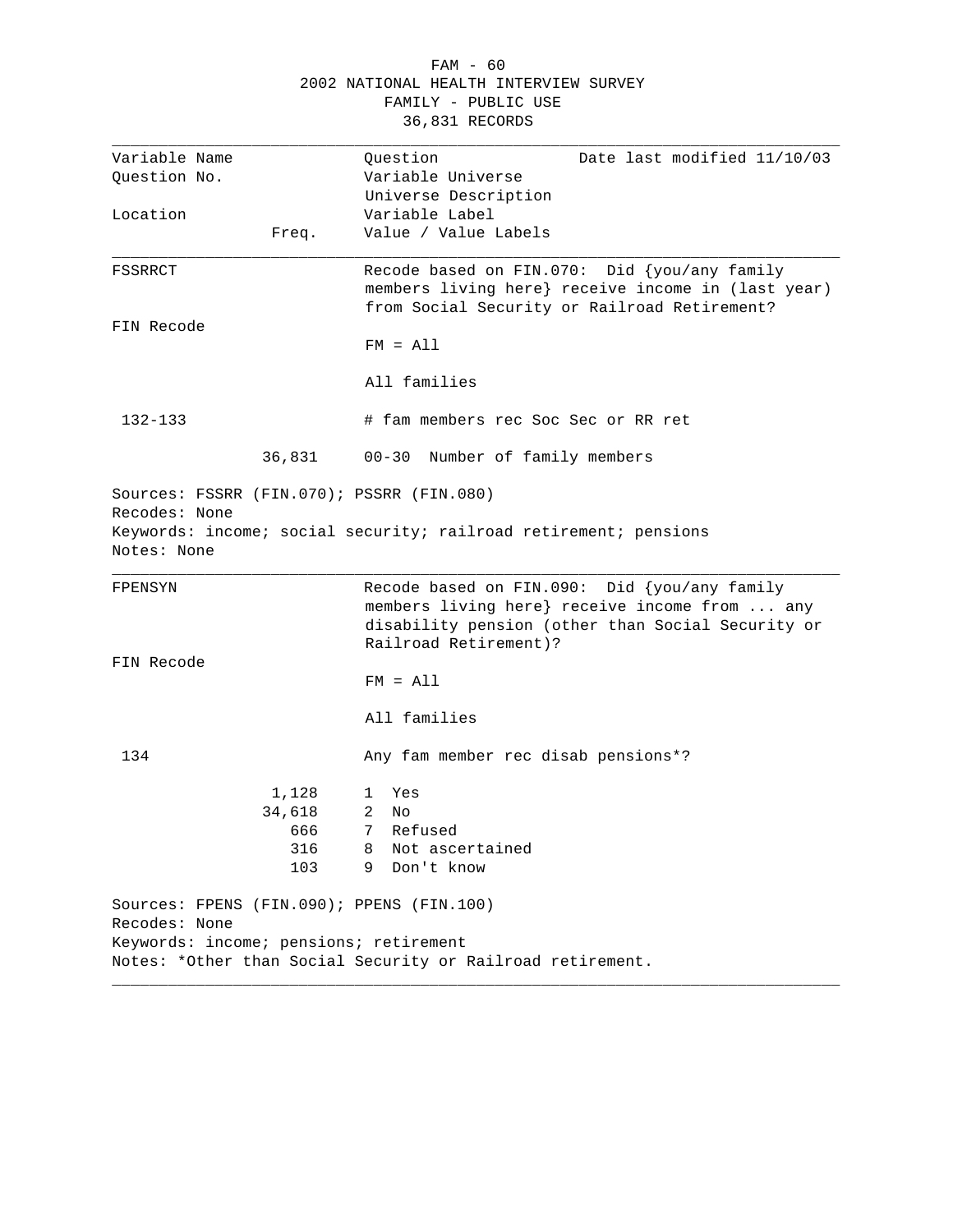#### FAM - 61 2002 NATIONAL HEALTH INTERVIEW SURVEY FAMILY - PUBLIC USE 36,831 RECORDS

| Variable Name                             |        | Question<br>Date last modified 11/10/03                                                      |
|-------------------------------------------|--------|----------------------------------------------------------------------------------------------|
| Question No.                              |        | Variable Universe                                                                            |
|                                           |        | Universe Description                                                                         |
| Location                                  |        | Variable Label                                                                               |
|                                           | Freq.  | Value / Value Labels                                                                         |
| FPENSCT                                   |        | Recode based on FIN.090: Did {you/any family                                                 |
|                                           |        | members living here} receive income from  any                                                |
|                                           |        | disability pension (other than Social Security or                                            |
|                                           |        | Railroad Retirement)?                                                                        |
| FIN Recode                                |        |                                                                                              |
|                                           |        | $FM = A11$                                                                                   |
|                                           |        | All families                                                                                 |
| 135-136                                   |        | # of fam members rec disab pensions*                                                         |
|                                           | 36,831 | 00-30 Number of family members                                                               |
| Sources: FPENS (FIN.090); PPENS (FIN.100) |        |                                                                                              |
| Recodes: None                             |        |                                                                                              |
| Keywords: income; pensions; retirement    |        |                                                                                              |
|                                           |        | Notes: *Other than Social Security or Railroad retirement.                                   |
|                                           |        |                                                                                              |
| FOPENSYN                                  |        | Recode based on FIN.102: Did (you/any family<br>members living here) receive income from any |
|                                           |        | retirement or survivor pension {fill "other than                                             |
|                                           |        | Social Security or Railroad Retirement" if FSSRR=1                                           |
|                                           |        | and FPENS ne 1; or fill "other disability pension"                                           |
|                                           |        | if FPENS=1 and FSSRR ne 1; or fill "other than                                               |
|                                           |        | Social Security or Railroad Retirement or                                                    |
|                                           |        | disability pension" if FSSRR=1 and FPENS=1; or No                                            |
|                                           |        | Fill if FSSRR ne 1 and FPENS ne 1)?                                                          |
| FIN Recode                                |        |                                                                                              |
|                                           |        | $FM = A11$                                                                                   |
|                                           |        | All families                                                                                 |
| 137                                       |        | Any fam member rec otr surv or ret pens?                                                     |
|                                           | 4,519  | Yes<br>1                                                                                     |
|                                           | 31,138 | 2<br>No                                                                                      |
|                                           | 730    | Refused<br>7                                                                                 |
|                                           | 320    | Not ascertained<br>8                                                                         |
|                                           | 124    | 9 Don't know                                                                                 |
|                                           |        | Sources: FOPENS (FIN.102); POPENS (FIN.104)                                                  |
| Recodes: None                             |        |                                                                                              |
| Keywords: income; pensions; retirement    |        |                                                                                              |
| Notes: None                               |        |                                                                                              |

\_\_\_\_\_\_\_\_\_\_\_\_\_\_\_\_\_\_\_\_\_\_\_\_\_\_\_\_\_\_\_\_\_\_\_\_\_\_\_\_\_\_\_\_\_\_\_\_\_\_\_\_\_\_\_\_\_\_\_\_\_\_\_\_\_\_\_\_\_\_\_\_\_\_\_\_\_\_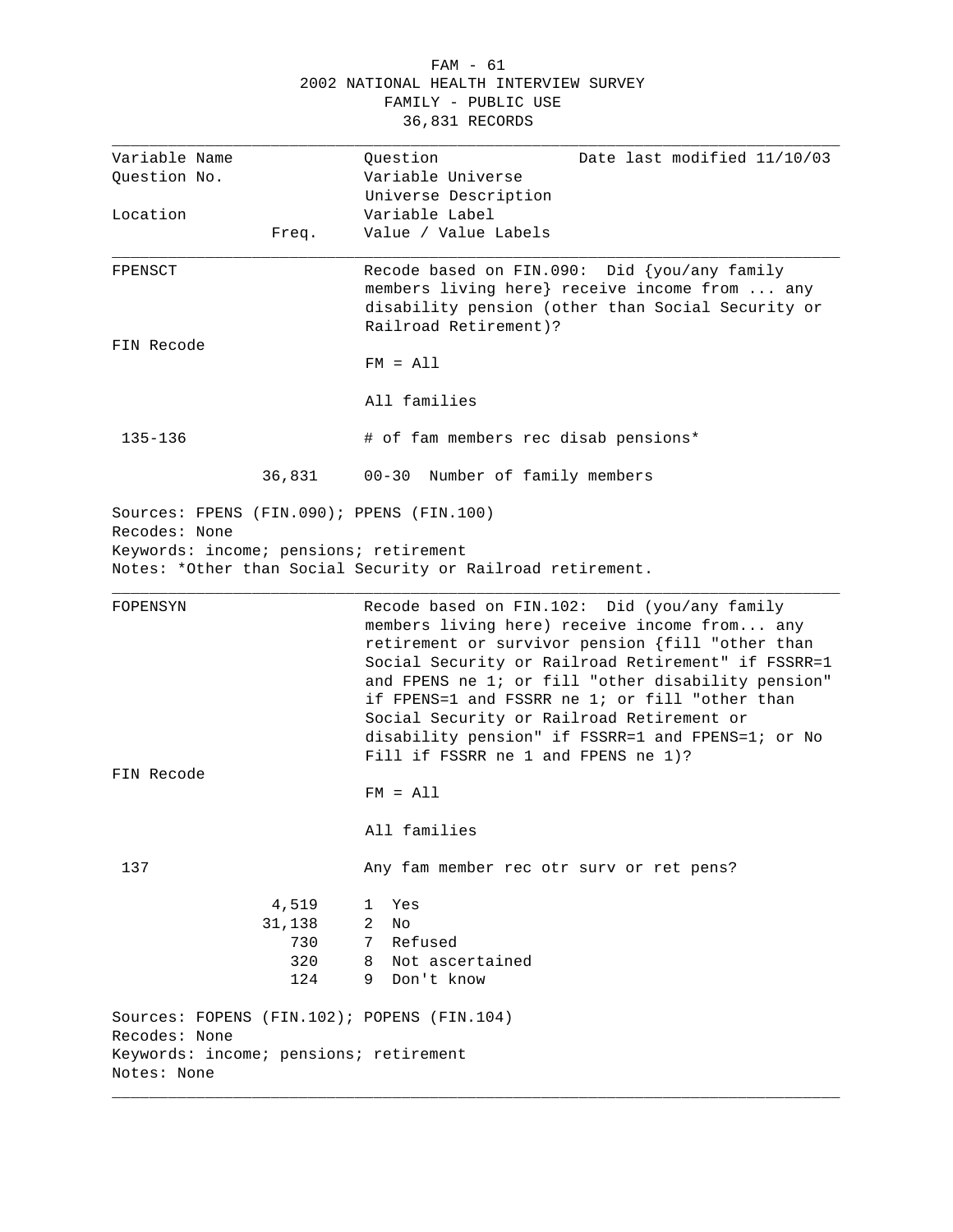#### FAM - 62 2002 NATIONAL HEALTH INTERVIEW SURVEY FAMILY - PUBLIC USE 36,831 RECORDS

| Variable Name                                                                                                         |       | Ouestion                                                                         | Date last modified 11/10/03                                                                                                                                                                                                                                                                                                                                         |
|-----------------------------------------------------------------------------------------------------------------------|-------|----------------------------------------------------------------------------------|---------------------------------------------------------------------------------------------------------------------------------------------------------------------------------------------------------------------------------------------------------------------------------------------------------------------------------------------------------------------|
| Question No.                                                                                                          |       | Variable Universe                                                                |                                                                                                                                                                                                                                                                                                                                                                     |
|                                                                                                                       |       | Universe Description                                                             |                                                                                                                                                                                                                                                                                                                                                                     |
| Location                                                                                                              |       | Variable Label                                                                   |                                                                                                                                                                                                                                                                                                                                                                     |
|                                                                                                                       | Freq. | Value / Value Labels                                                             |                                                                                                                                                                                                                                                                                                                                                                     |
| FOPENSCT                                                                                                              |       | Social Security or Railroad Retirement or<br>Fill if FSSRR ne 1 and FPENS ne 1)? | Recode based on FIN.102: Did (you/any family<br>members living here) receive income from any<br>retirement or survivor pension {fill "other than<br>Social Security or Railroad Retirement" if FSSRR=1<br>and FPENS ne 1; or fill "other disability pension"<br>if FPENS=1 and FSSRR ne 1; or fill "other than<br>disability pension" if FSSRR=1 and FPENS=1; or No |
| FIN Recode                                                                                                            |       |                                                                                  |                                                                                                                                                                                                                                                                                                                                                                     |
|                                                                                                                       |       | $FM = A11$                                                                       |                                                                                                                                                                                                                                                                                                                                                                     |
|                                                                                                                       |       | All families                                                                     |                                                                                                                                                                                                                                                                                                                                                                     |
| $138 - 139$                                                                                                           |       | # fam members rec otr surv or ret pens                                           |                                                                                                                                                                                                                                                                                                                                                                     |
|                                                                                                                       |       | 36,831 00-30 Number of family members                                            |                                                                                                                                                                                                                                                                                                                                                                     |
| Sources: FOPENS (FIN.102); POPENS (FIN.104)<br>Recodes: None<br>Keywords: income; pensions; retirement<br>Notes: None |       |                                                                                  |                                                                                                                                                                                                                                                                                                                                                                     |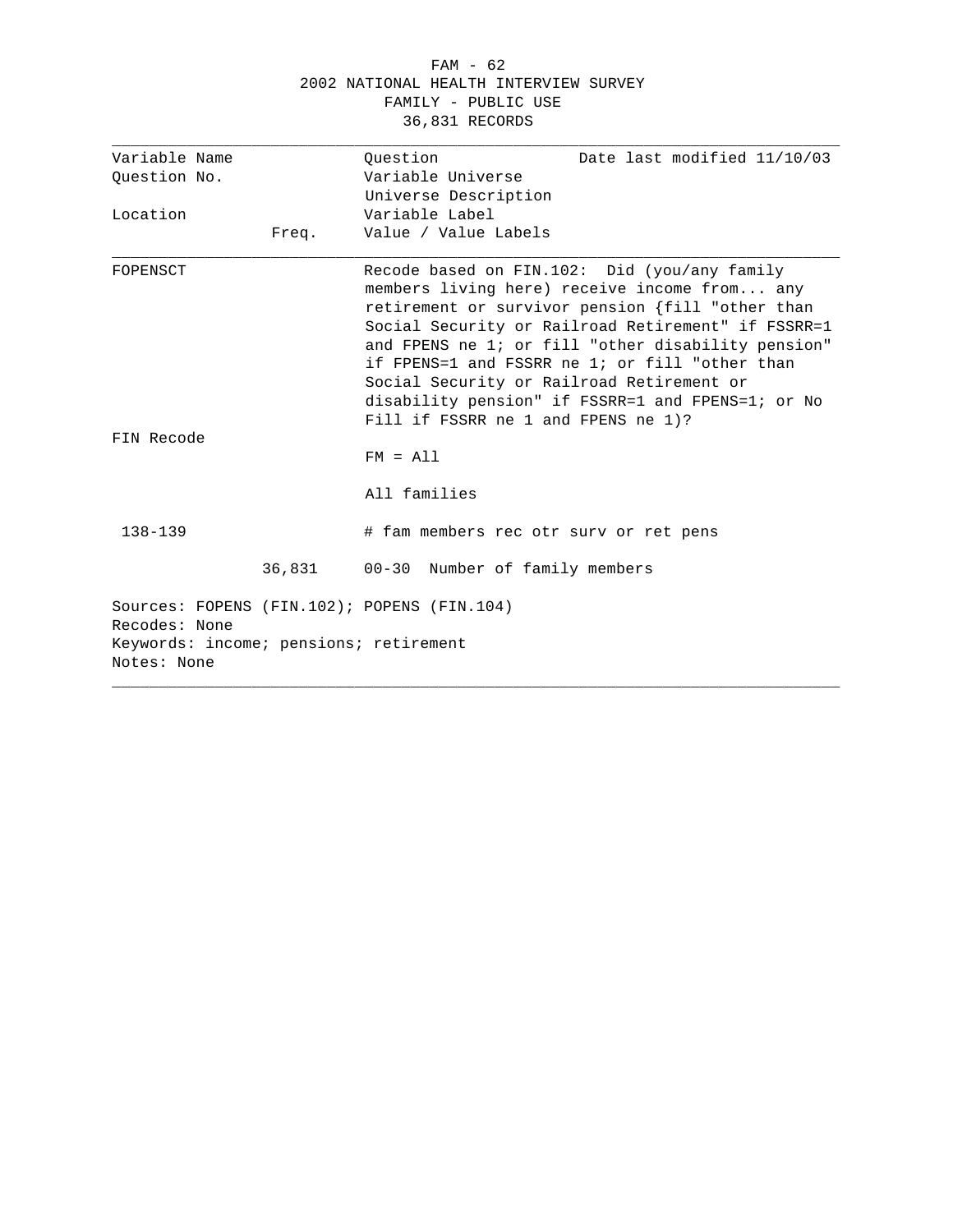|                                         |        |   | FAMILY - PUBLIC USE              |                                                                                                       |
|-----------------------------------------|--------|---|----------------------------------|-------------------------------------------------------------------------------------------------------|
|                                         |        |   | 36,831 RECORDS                   |                                                                                                       |
| Variable Name                           |        |   | Question                         | Date last modified 11/10/03                                                                           |
| Question No.                            |        |   | Variable Universe                |                                                                                                       |
|                                         |        |   | Universe Description             |                                                                                                       |
| Location                                |        |   | Variable Label                   |                                                                                                       |
|                                         | Freq.  |   | Value / Value Labels             |                                                                                                       |
| FSSIYN                                  |        |   | Income (SSI)?                    | Recode based on FIN.110: Did $\{you/any family$<br>members living here} receive Supplemental Security |
| FIN Recode                              |        |   |                                  |                                                                                                       |
|                                         |        |   | $FM = A11$                       |                                                                                                       |
|                                         |        |   | All families                     |                                                                                                       |
| 140                                     |        |   | Any fam member rec inc from SSI? |                                                                                                       |
|                                         | 1,723  |   | 1 Yes                            |                                                                                                       |
|                                         | 33,988 |   | $2$ No                           |                                                                                                       |
|                                         | 676    |   | 7 Refused                        |                                                                                                       |
|                                         | 324    |   | 8 Not ascertained                |                                                                                                       |
|                                         | 120    | 9 | Don't know                       |                                                                                                       |
| Sources: FSSI (FIN.110); PSSI (FIN.120) |        |   |                                  |                                                                                                       |
| Recodes: None                           |        |   |                                  |                                                                                                       |
| Keywords: income; ssi<br>Notes: None    |        |   |                                  |                                                                                                       |
|                                         |        |   |                                  |                                                                                                       |

# FAM - 63 2002 NATIONAL HEALTH INTERVIEW SURVEY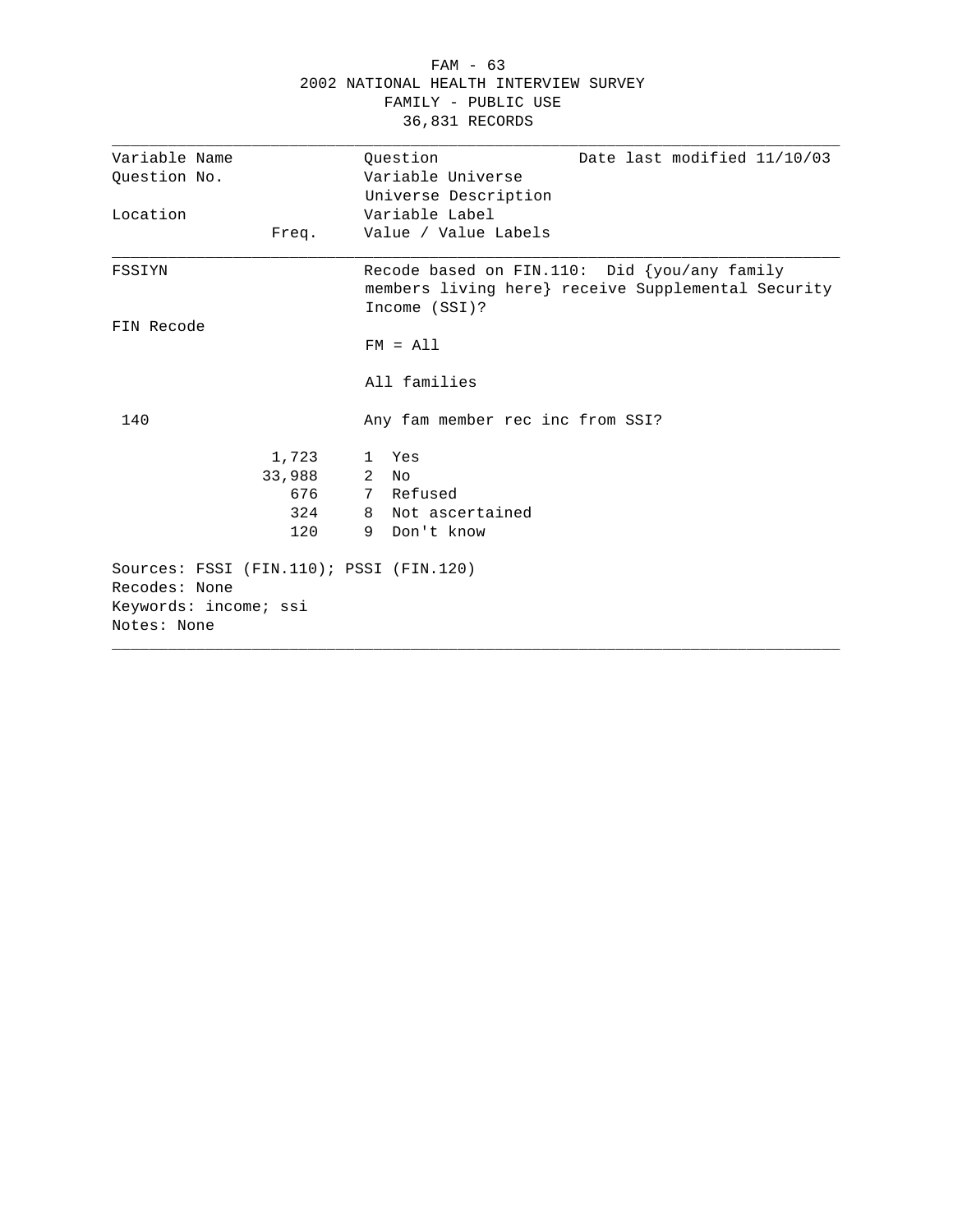|                                                                                                  |        | LAMITTI - RADTIC AST                                                                                                                                                                                                                                                 |
|--------------------------------------------------------------------------------------------------|--------|----------------------------------------------------------------------------------------------------------------------------------------------------------------------------------------------------------------------------------------------------------------------|
|                                                                                                  |        | 36,831 RECORDS                                                                                                                                                                                                                                                       |
| Variable Name                                                                                    |        | Question<br>Date last modified 11/10/03                                                                                                                                                                                                                              |
| Question No.                                                                                     |        | Variable Universe                                                                                                                                                                                                                                                    |
|                                                                                                  |        | Universe Description                                                                                                                                                                                                                                                 |
| Location                                                                                         |        | Variable Label                                                                                                                                                                                                                                                       |
|                                                                                                  |        | Value / Value Labels                                                                                                                                                                                                                                                 |
|                                                                                                  | Freq.  |                                                                                                                                                                                                                                                                      |
| FSSICT                                                                                           |        | Recode based on FIN.110: Did {you/any family<br>members living here} receive Supplemental Security<br>Income (SSI)?                                                                                                                                                  |
| FIN Recode                                                                                       |        |                                                                                                                                                                                                                                                                      |
|                                                                                                  |        | $FM = A11$                                                                                                                                                                                                                                                           |
|                                                                                                  |        | All families                                                                                                                                                                                                                                                         |
| 141-142                                                                                          |        | # fam members rec inc from SSI                                                                                                                                                                                                                                       |
|                                                                                                  | 36,831 | 00-30 Number of family members                                                                                                                                                                                                                                       |
| Sources: FSSI (FIN.110); PSSI (FIN.120)<br>Recodes: None<br>Keywords: income; ssi<br>Notes: None |        |                                                                                                                                                                                                                                                                      |
| FTANFYN                                                                                          |        | Recode based on FIN.150: At any time during (last<br>year), even for one month, did {you/any family<br>members living here} receive government assistance<br>payments because your income was low, such as<br>welfare or temporary assistance for needy<br>families? |
| FIN Recode                                                                                       |        |                                                                                                                                                                                                                                                                      |
|                                                                                                  |        | $FM = A11$                                                                                                                                                                                                                                                           |
|                                                                                                  |        | All families                                                                                                                                                                                                                                                         |
| 143                                                                                              |        | Any fam member rec inc from Wel/TANF?                                                                                                                                                                                                                                |
|                                                                                                  | 871    | Yes<br>1                                                                                                                                                                                                                                                             |
|                                                                                                  | 34,850 | 2<br>No                                                                                                                                                                                                                                                              |
|                                                                                                  | 667    | Refused<br>7                                                                                                                                                                                                                                                         |
|                                                                                                  | 325    | Not ascertained<br>8                                                                                                                                                                                                                                                 |
|                                                                                                  | 118    | Don't know<br>9                                                                                                                                                                                                                                                      |
|                                                                                                  |        |                                                                                                                                                                                                                                                                      |
| Sources: FTANF (FIN.150); PTANF (FIN.160)                                                        |        |                                                                                                                                                                                                                                                                      |
| Recodes: None                                                                                    |        |                                                                                                                                                                                                                                                                      |
| Keywords: income; welfare; tanf                                                                  |        |                                                                                                                                                                                                                                                                      |
| Notes: None                                                                                      |        |                                                                                                                                                                                                                                                                      |

# FAM - 64 2002 NATIONAL HEALTH INTERVIEW SURVEY FAMILY - PUBLIC USE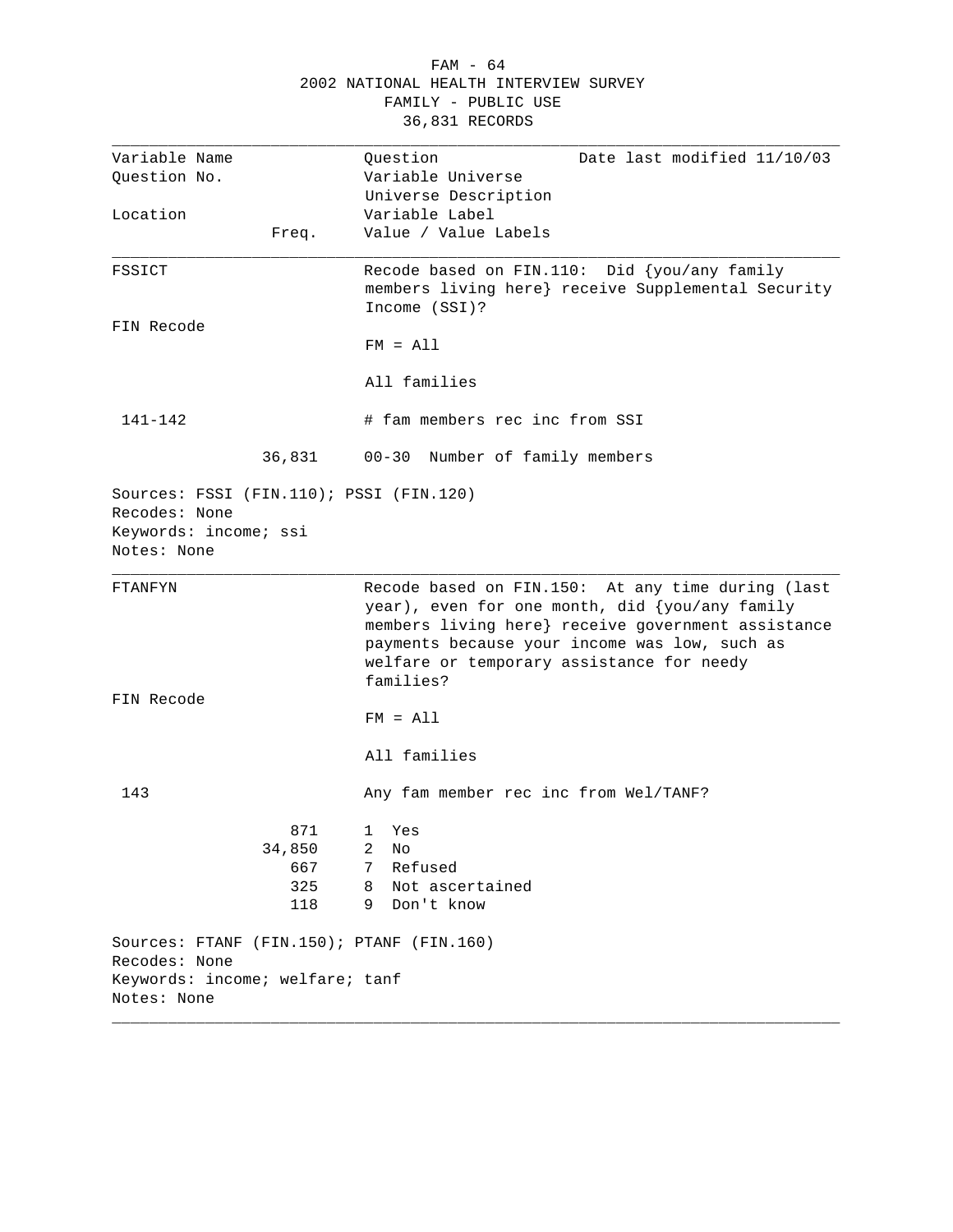#### FAM - 65 2002 NATIONAL HEALTH INTERVIEW SURVEY FAMILY - PUBLIC USE 36,831 RECORDS

| Variable Name                             | Date last modified 11/10/03<br>Ouestion                                                                                                                                                                                                                              |
|-------------------------------------------|----------------------------------------------------------------------------------------------------------------------------------------------------------------------------------------------------------------------------------------------------------------------|
|                                           |                                                                                                                                                                                                                                                                      |
| Question No.                              | Variable Universe                                                                                                                                                                                                                                                    |
|                                           | Universe Description                                                                                                                                                                                                                                                 |
| Location                                  | Variable Label                                                                                                                                                                                                                                                       |
| Freq.                                     | Value / Value Labels                                                                                                                                                                                                                                                 |
| FTANFCT                                   | Recode based on FIN.150: At any time during (last<br>year), even for one month, did {you/any family<br>members living here} receive government assistance<br>payments because your income was low, such as<br>welfare or temporary assistance for needy<br>families? |
| FIN Recode                                |                                                                                                                                                                                                                                                                      |
|                                           | $FM = A11$                                                                                                                                                                                                                                                           |
|                                           | All families                                                                                                                                                                                                                                                         |
| $144 - 145$                               | # of fam members rec inc from Wel/TANF                                                                                                                                                                                                                               |
|                                           | 36,831 00-30 Number of family members                                                                                                                                                                                                                                |
| Sources: FTANF (FIN.150); PTANF (FIN.160) |                                                                                                                                                                                                                                                                      |
| Recodes: None                             |                                                                                                                                                                                                                                                                      |
| Keywords: income; welfare; tanf           |                                                                                                                                                                                                                                                                      |
| Notes: None                               |                                                                                                                                                                                                                                                                      |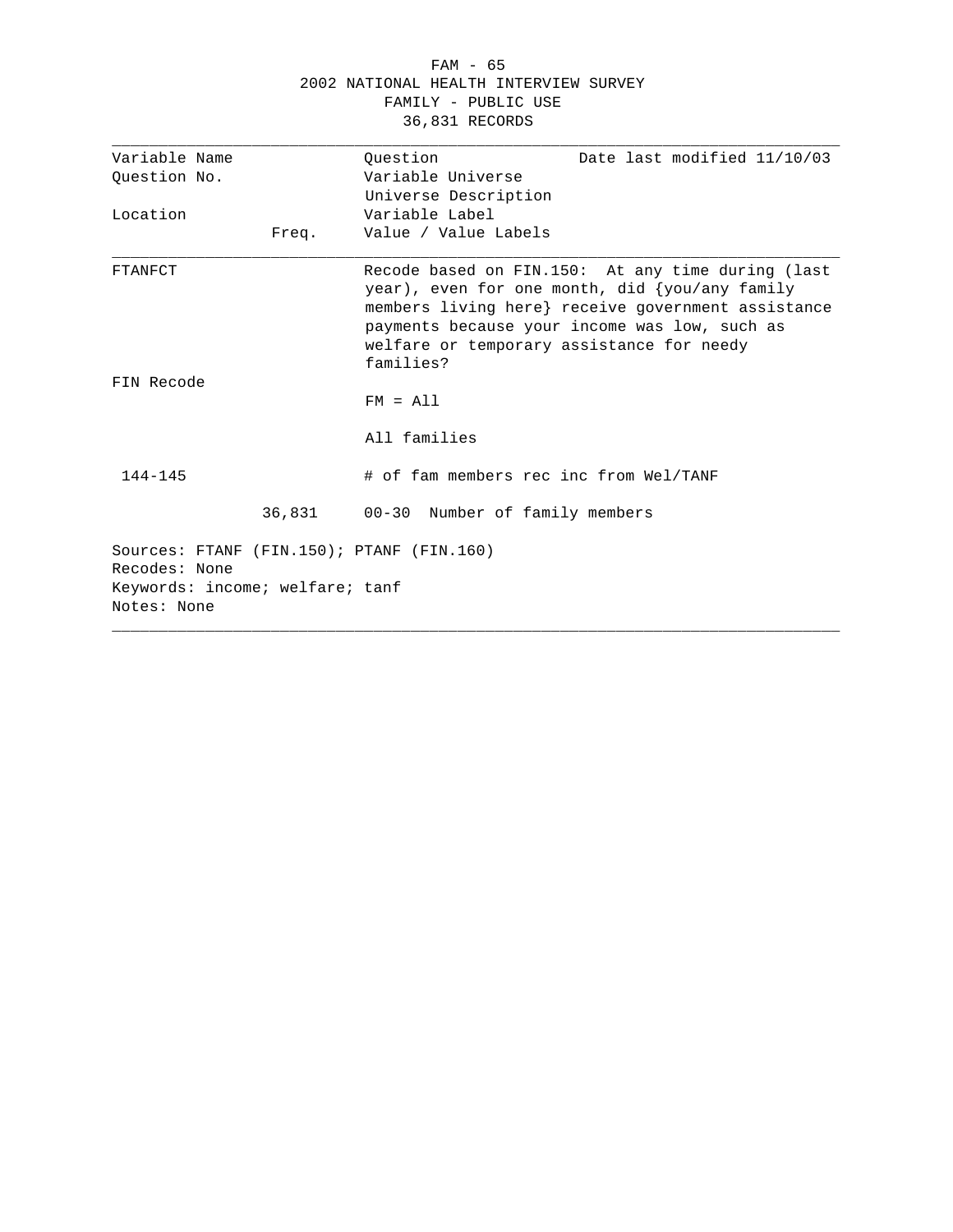#### FAM - 66 2002 NATIONAL HEALTH INTERVIEW SURVEY FAMILY - PUBLIC USE 36,831 RECORDS

| Variable Name                                                | Ouestion<br>Date last modified 11/10/03                                                                                                                                                                                                                                                                      |
|--------------------------------------------------------------|--------------------------------------------------------------------------------------------------------------------------------------------------------------------------------------------------------------------------------------------------------------------------------------------------------------|
| Ouestion No.                                                 | Variable Universe                                                                                                                                                                                                                                                                                            |
|                                                              | Universe Description                                                                                                                                                                                                                                                                                         |
| Location                                                     | Variable Label                                                                                                                                                                                                                                                                                               |
| Freq.                                                        | Value / Value Labels                                                                                                                                                                                                                                                                                         |
| FOWBENYN                                                     | Recode based on FIN.164: At any time during (last<br>year), even for one month, did $\{you/any$ family<br>members living here} receive any OTHER kind of<br>welfare assistance such as help getting a job,<br>placement in education of job training programs,<br>or help with transportation or child care? |
| FIN Recode                                                   | $FM = A11$                                                                                                                                                                                                                                                                                                   |
|                                                              | All families                                                                                                                                                                                                                                                                                                 |
| 146                                                          | Any fam mem rec inc fr othr Welfare pqm?                                                                                                                                                                                                                                                                     |
| 486                                                          | 1 Yes                                                                                                                                                                                                                                                                                                        |
| 35,252                                                       | 2<br>No                                                                                                                                                                                                                                                                                                      |
| 652                                                          | 7 Refused                                                                                                                                                                                                                                                                                                    |
| 328                                                          | 8 Not ascertained                                                                                                                                                                                                                                                                                            |
| 113                                                          | 9 Don't know                                                                                                                                                                                                                                                                                                 |
| Sources: FOWBEN (FIN.164); POWBEN (FIN.166)<br>Recodes: None |                                                                                                                                                                                                                                                                                                              |
| Notes: None                                                  | Keywords: income; welfare; tanf; job training; education                                                                                                                                                                                                                                                     |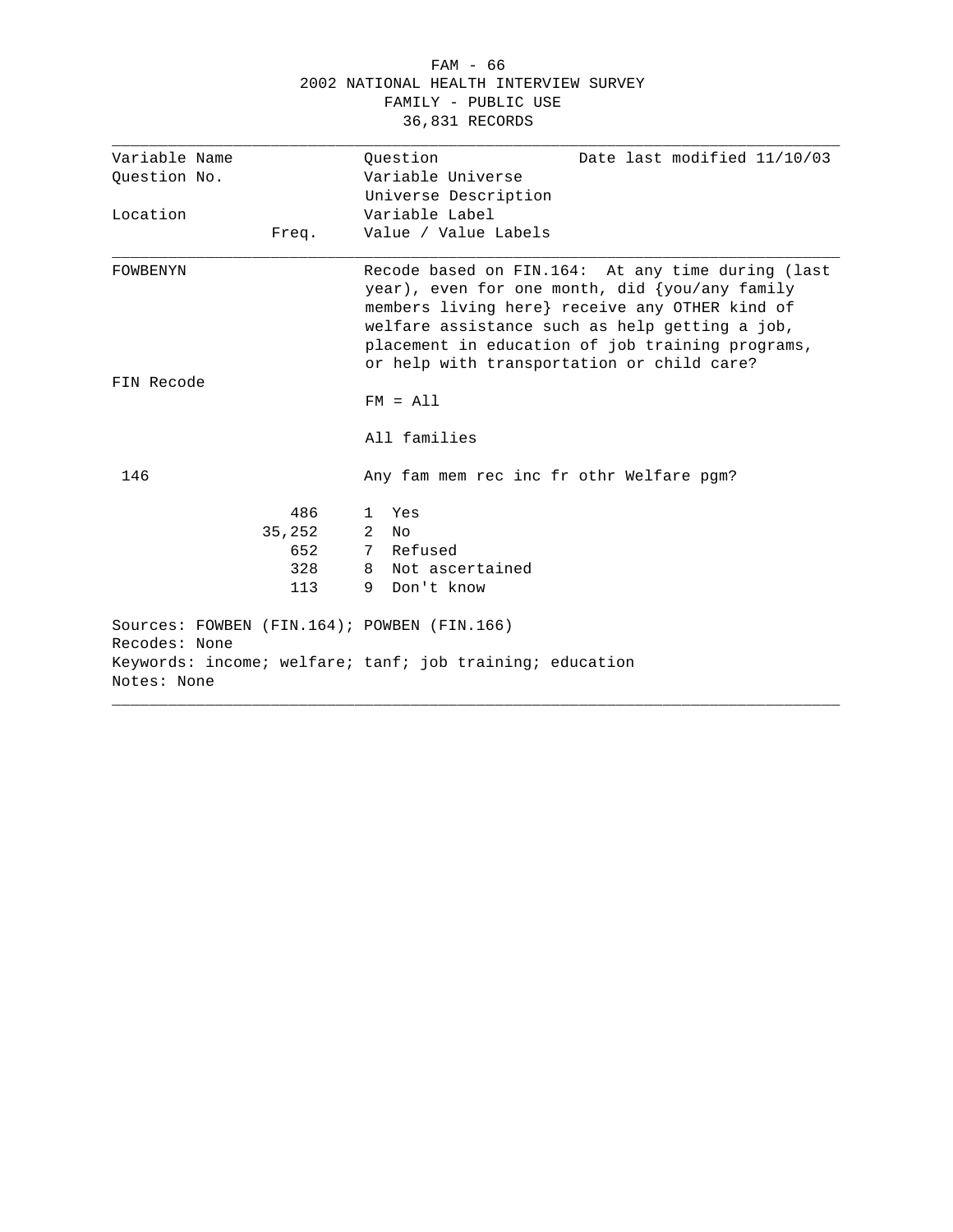#### FAM - 67 2002 NATIONAL HEALTH INTERVIEW SURVEY FAMILY - PUBLIC USE 36,831 RECORDS

| Variable Name |       | Date last modified 11/10/03<br>Ouestion                                                                                                                                                                                                                                                                      |
|---------------|-------|--------------------------------------------------------------------------------------------------------------------------------------------------------------------------------------------------------------------------------------------------------------------------------------------------------------|
| Question No.  |       | Variable Universe                                                                                                                                                                                                                                                                                            |
|               |       | Universe Description                                                                                                                                                                                                                                                                                         |
| Location      |       | Variable Label                                                                                                                                                                                                                                                                                               |
|               | Freq. | Value / Value Labels                                                                                                                                                                                                                                                                                         |
| FOWBENCT      |       | Recode based on FIN.164: At any time during (last<br>year), even for one month, did $\{you/any$ family<br>members living here} receive any OTHER kind of<br>welfare assistance such as help getting a job,<br>placement in education of job training programs,<br>or help with transportation or child care? |
| FIN Recode    |       | $FM = A11$                                                                                                                                                                                                                                                                                                   |
|               |       | All families                                                                                                                                                                                                                                                                                                 |
| $147 - 148$   |       | # of fam mem rec inc fr otr Welfare pqms                                                                                                                                                                                                                                                                     |
|               |       | 36,831 00-30 Number of family members                                                                                                                                                                                                                                                                        |
| Recodes: None |       | Sources: FOWBEN (FIN.164); POWBEN (FIN.166)                                                                                                                                                                                                                                                                  |
| Notes: None   |       | Keywords: income; welfare; tanf; job training; education                                                                                                                                                                                                                                                     |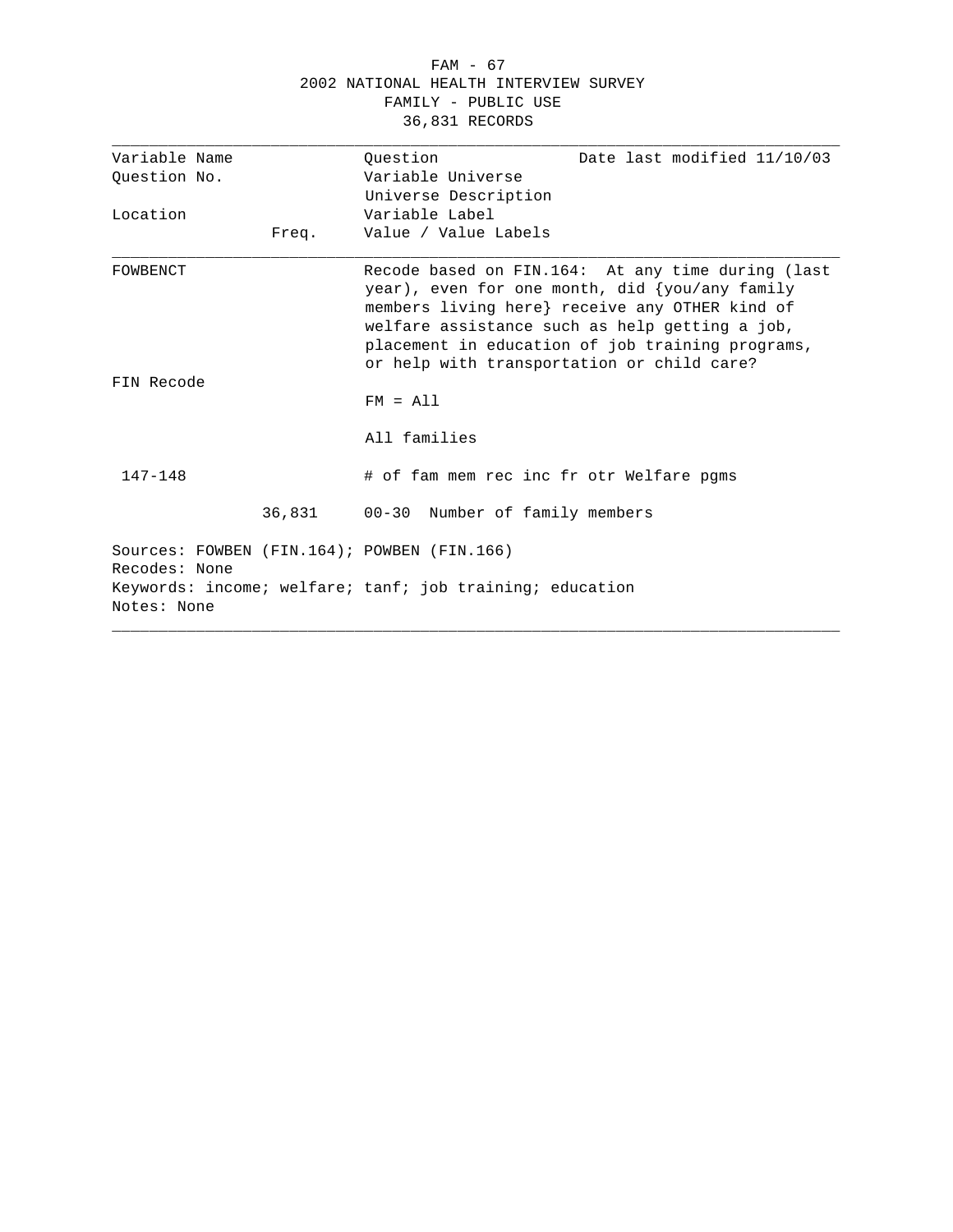|                                                                                                                       |       | 2002 NATIONAL HEALTH INTERVIEW SURVEY<br>FAMILY - PUBLIC USE<br>36,831 RECORDS |                                                                                                                                                                                                                                                            |
|-----------------------------------------------------------------------------------------------------------------------|-------|--------------------------------------------------------------------------------|------------------------------------------------------------------------------------------------------------------------------------------------------------------------------------------------------------------------------------------------------------|
| Variable Name<br>Question No.                                                                                         |       | Ouestion<br>Variable Universe                                                  | Date last modified 11/10/03                                                                                                                                                                                                                                |
|                                                                                                                       |       | Universe Description                                                           |                                                                                                                                                                                                                                                            |
| Location                                                                                                              |       | Variable Label                                                                 |                                                                                                                                                                                                                                                            |
| Freq.                                                                                                                 |       | Value / Value Labels                                                           |                                                                                                                                                                                                                                                            |
| FINTR1YN                                                                                                              |       |                                                                                | Recode based on FIN.170: Did $\{you/any family$<br>members living here} have money in any kind of<br>funds, treasury notes, IRA's or certificates of<br>deposit, interest bearing checking accounts, bonds<br>or any other investments that earn interest? |
| FIN Recode                                                                                                            |       | $FM = A11$                                                                     |                                                                                                                                                                                                                                                            |
|                                                                                                                       |       | All families                                                                   |                                                                                                                                                                                                                                                            |
| 149                                                                                                                   |       | Anyone have moneythat earned interest                                          |                                                                                                                                                                                                                                                            |
| 11,228                                                                                                                |       | 1 Yes                                                                          |                                                                                                                                                                                                                                                            |
| 23,254                                                                                                                |       | $2$ No                                                                         |                                                                                                                                                                                                                                                            |
|                                                                                                                       | 1,593 | 7 Refused                                                                      |                                                                                                                                                                                                                                                            |
|                                                                                                                       | 331   | 8 Not ascertained                                                              |                                                                                                                                                                                                                                                            |
|                                                                                                                       | 425   | 9 Don't know                                                                   |                                                                                                                                                                                                                                                            |
| Sources: FINTRST (FIN.170); PINTRSTR (FIN.180)<br>Recodes: None<br>Keywords: income; interest; savings<br>Notes: None |       |                                                                                |                                                                                                                                                                                                                                                            |
|                                                                                                                       |       |                                                                                |                                                                                                                                                                                                                                                            |

FAM - 68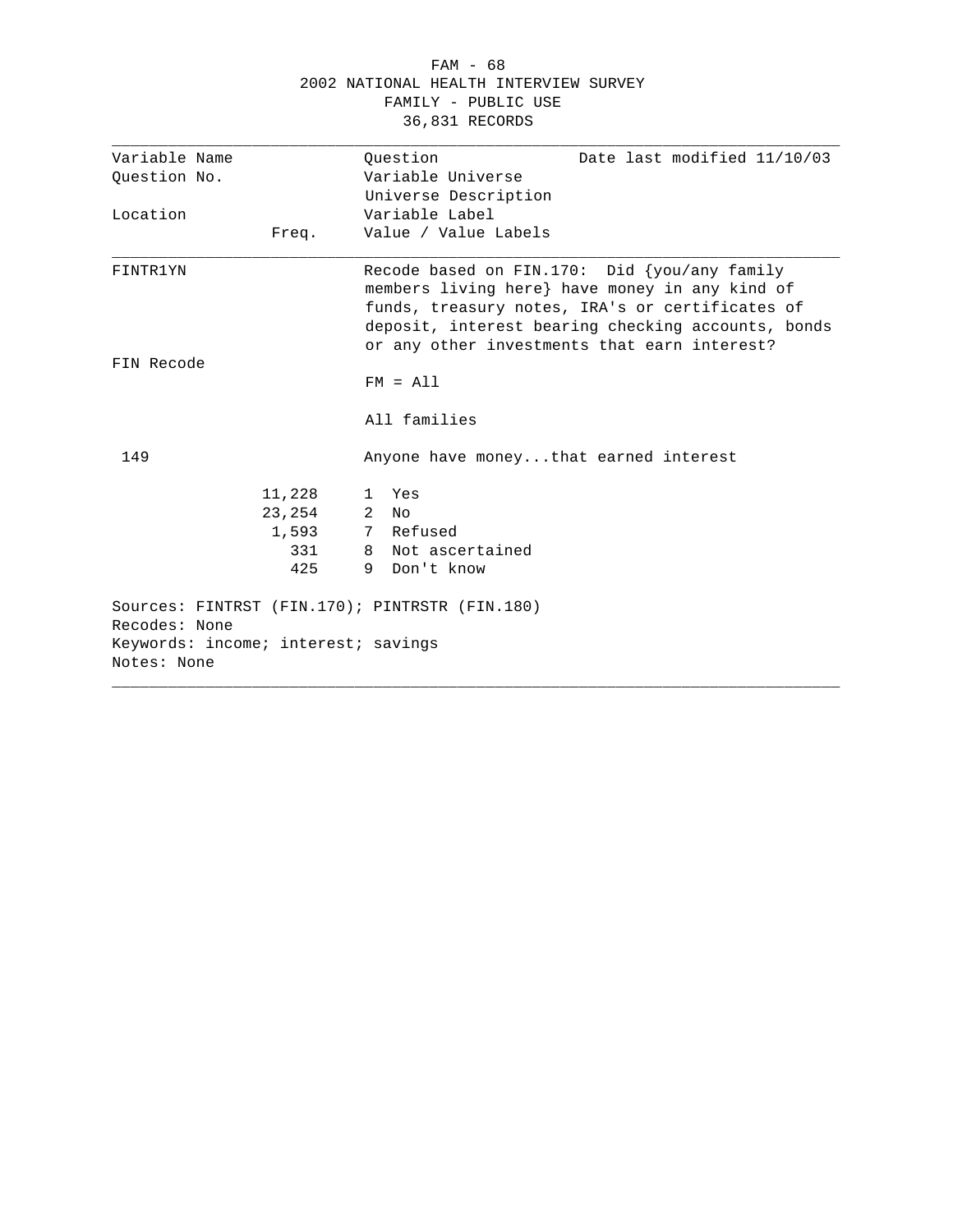#### FAM - 69 2002 NATIONAL HEALTH INTERVIEW SURVEY FAMILY - PUBLIC USE 36,831 RECORDS

| Variable Name                                        |            | Date last modified 11/10/03<br>Ouestion                                                                                                                                                                                                                    |
|------------------------------------------------------|------------|------------------------------------------------------------------------------------------------------------------------------------------------------------------------------------------------------------------------------------------------------------|
| Ouestion No.                                         |            | Variable Universe                                                                                                                                                                                                                                          |
|                                                      |            | Universe Description                                                                                                                                                                                                                                       |
| Location                                             |            | Variable Label                                                                                                                                                                                                                                             |
|                                                      | Freq.      | Value / Value Labels                                                                                                                                                                                                                                       |
| FINTR1CT                                             |            | Recode based on FIN.170: Did $\{you/any family$<br>members living here} have money in any kind of<br>funds, treasury notes, IRA's or certificates of<br>deposit, interest bearing checking accounts, bonds<br>or any other investments that earn interest? |
| FIN Recode                                           | $FM = A11$ |                                                                                                                                                                                                                                                            |
|                                                      |            | All families                                                                                                                                                                                                                                               |
| $150 - 151$                                          |            | # fam members w/ money earn interest                                                                                                                                                                                                                       |
|                                                      |            | 36,831 00-30 Number of family members                                                                                                                                                                                                                      |
| Recodes: None<br>Keywords: income; interest; savings |            | Sources: FINTRST (FIN.170); PINTRSTR (FIN.180)                                                                                                                                                                                                             |
| Notes: None                                          |            |                                                                                                                                                                                                                                                            |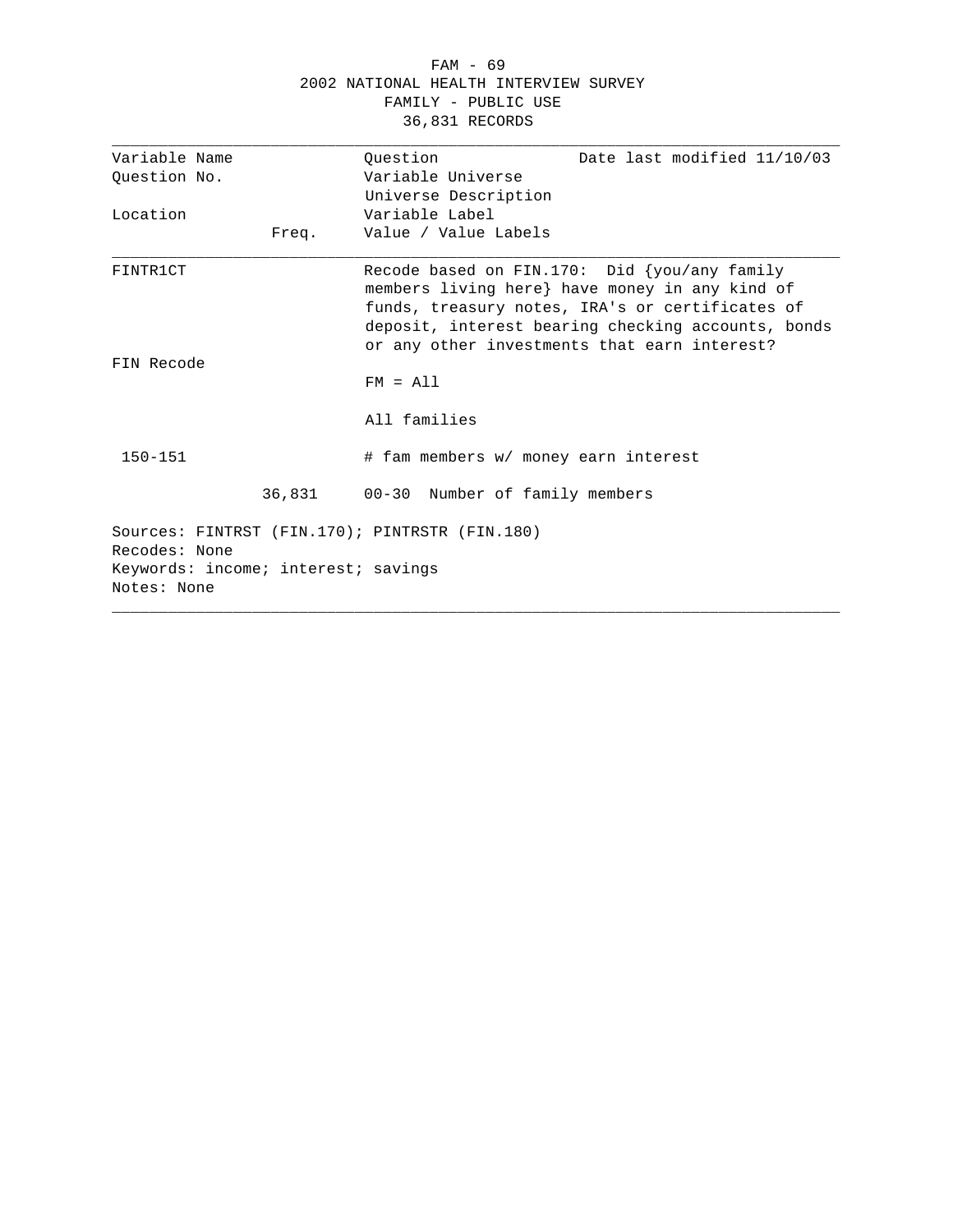|                                                                                              | 2002 NATIONAL HEALTH INTERVIEW SURVEY<br>FAMILY - PUBLIC USE<br>36,831 RECORDS                                                                                                                                      |
|----------------------------------------------------------------------------------------------|---------------------------------------------------------------------------------------------------------------------------------------------------------------------------------------------------------------------|
| Variable Name<br>Question No.                                                                | Date last modified 11/10/03<br>Question<br>Variable Universe<br>Universe Description                                                                                                                                |
| Location<br>Freq.                                                                            | Variable Label<br>Value / Value Labels                                                                                                                                                                              |
| FDIVDYN                                                                                      | Recode based on FIN.190: Did {you/any family<br>members living here} receive income from<br>dividends received from stocks or mutual funds, or<br>net rental income from property, royalties,<br>estates or trusts? |
| FIN Recode                                                                                   | $FM = A11$<br>All families                                                                                                                                                                                          |
| 152                                                                                          | Any fam member rec div from stocks, etc.                                                                                                                                                                            |
| 5,883<br>28,490<br>1,669<br>334<br>455                                                       | Yes<br>$\mathbf{1}$<br>$2^{\circ}$<br>No<br>7 Refused<br>Not ascertained<br>8<br>Don't know<br>9                                                                                                                    |
| Sources: FDIVD (FIN.190); PDIVD (FIN.200)<br>Recodes: None<br>trusts; estates<br>Notes: None | Keywords: income; dividends; stocks; mutual funds; property; royalties;                                                                                                                                             |

FAM - 70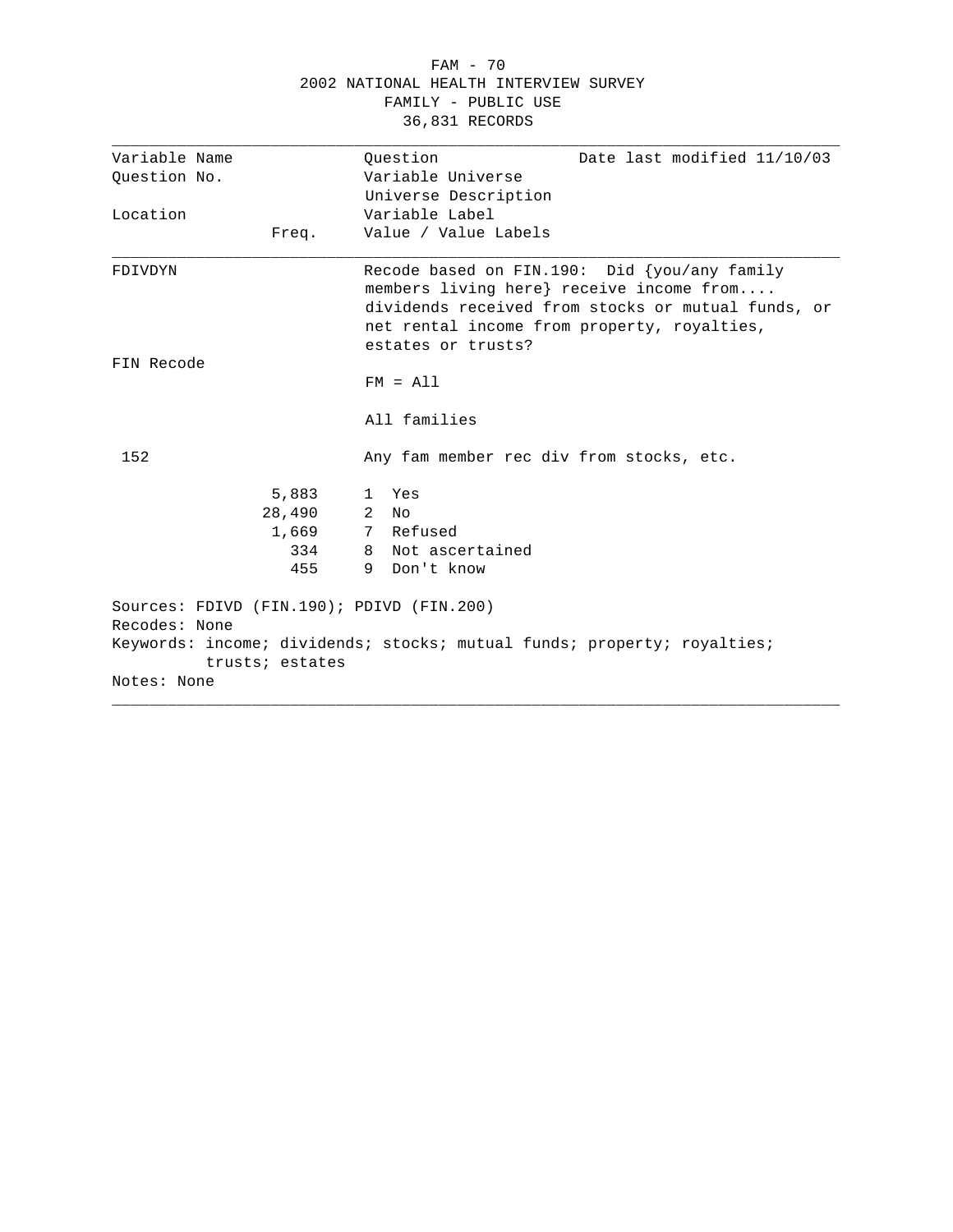#### FAM - 71 2002 NATIONAL HEALTH INTERVIEW SURVEY FAMILY - PUBLIC USE 36,831 RECORDS

| Variable Name |                 | Date last modified 11/10/03                                                                                                                                                                                            |
|---------------|-----------------|------------------------------------------------------------------------------------------------------------------------------------------------------------------------------------------------------------------------|
|               |                 | Ouestion<br>Variable Universe                                                                                                                                                                                          |
| Question No.  |                 |                                                                                                                                                                                                                        |
|               |                 | Universe Description                                                                                                                                                                                                   |
| Location      |                 | Variable Label                                                                                                                                                                                                         |
|               | Freq.           | Value / Value Labels                                                                                                                                                                                                   |
| FDIVDCT       |                 | Recode based on FIN.190: Did $\{you/any$ family<br>members living here} receive income from<br>dividends received from stocks or mutual funds, or<br>net rental income from property, royalties,<br>estates or trusts? |
| FIN Recode    |                 |                                                                                                                                                                                                                        |
|               |                 | $FM = A11$                                                                                                                                                                                                             |
|               |                 | All families                                                                                                                                                                                                           |
| $153 - 154$   |                 | # fam members rec div from stocks, etc.                                                                                                                                                                                |
|               | 36,831          | 00-30 Number of family members                                                                                                                                                                                         |
| Recodes: None |                 | Sources: FDIVD (FIN.190); PDIVD (FIN.200)                                                                                                                                                                              |
|               | trusts; estates | Keywords: income; dividends; stocks; mutual funds; property; royalties;                                                                                                                                                |
| Notes: None   |                 |                                                                                                                                                                                                                        |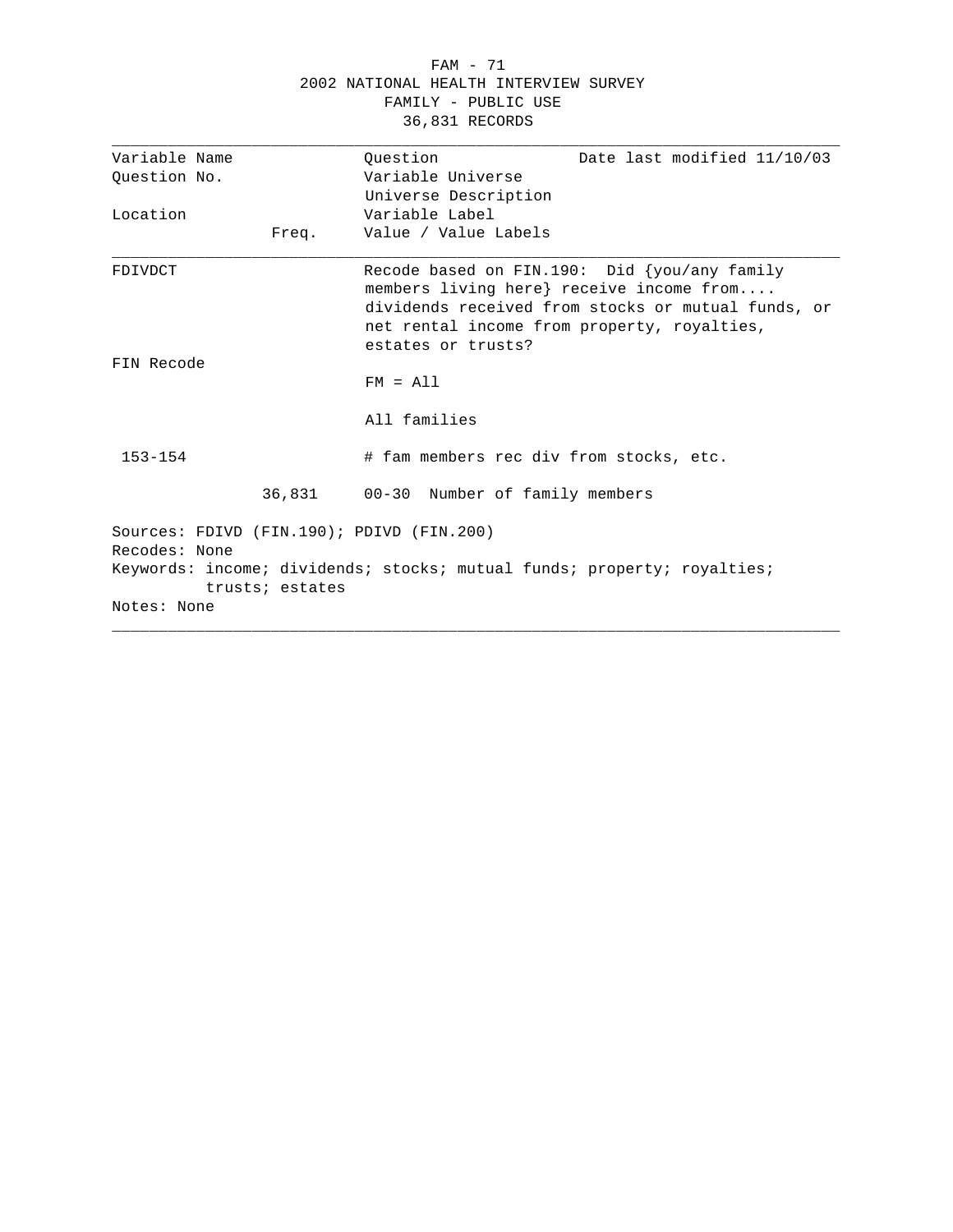|                                                                | 2002 NATIONAL HEALTH INTERVIEW SURVEY<br>FAMILY - PUBLIC USE<br>36,831 RECORDS                             |
|----------------------------------------------------------------|------------------------------------------------------------------------------------------------------------|
| Variable Name                                                  | Ouestion<br>Date last modified 11/10/03                                                                    |
| Ouestion No.                                                   | Variable Universe<br>Universe Description                                                                  |
| Location                                                       | Variable Label                                                                                             |
| Freq.                                                          | Value / Value Labels                                                                                       |
| FCHSPYN                                                        | Recode based on FIN.210: Did {you/any family<br>members living here} receive income from child<br>support? |
| FIN Recode                                                     |                                                                                                            |
|                                                                | $FM = A11$                                                                                                 |
|                                                                | All families                                                                                               |
| 155                                                            | Any fam member rec child support inc?                                                                      |
| 1,869                                                          | 1 Yes                                                                                                      |
| 33,758                                                         | $2$ No                                                                                                     |
| 754                                                            | 7 Refused                                                                                                  |
| 336                                                            | 8 Not ascertained                                                                                          |
| 114                                                            | 9 Don't know                                                                                               |
| Sources: FCHLDSP (FIN.210); PCHLDSP (FIN.220)<br>Recodes: None |                                                                                                            |
| Keywords: income; child support<br>Notes: None                 |                                                                                                            |

FAM - 72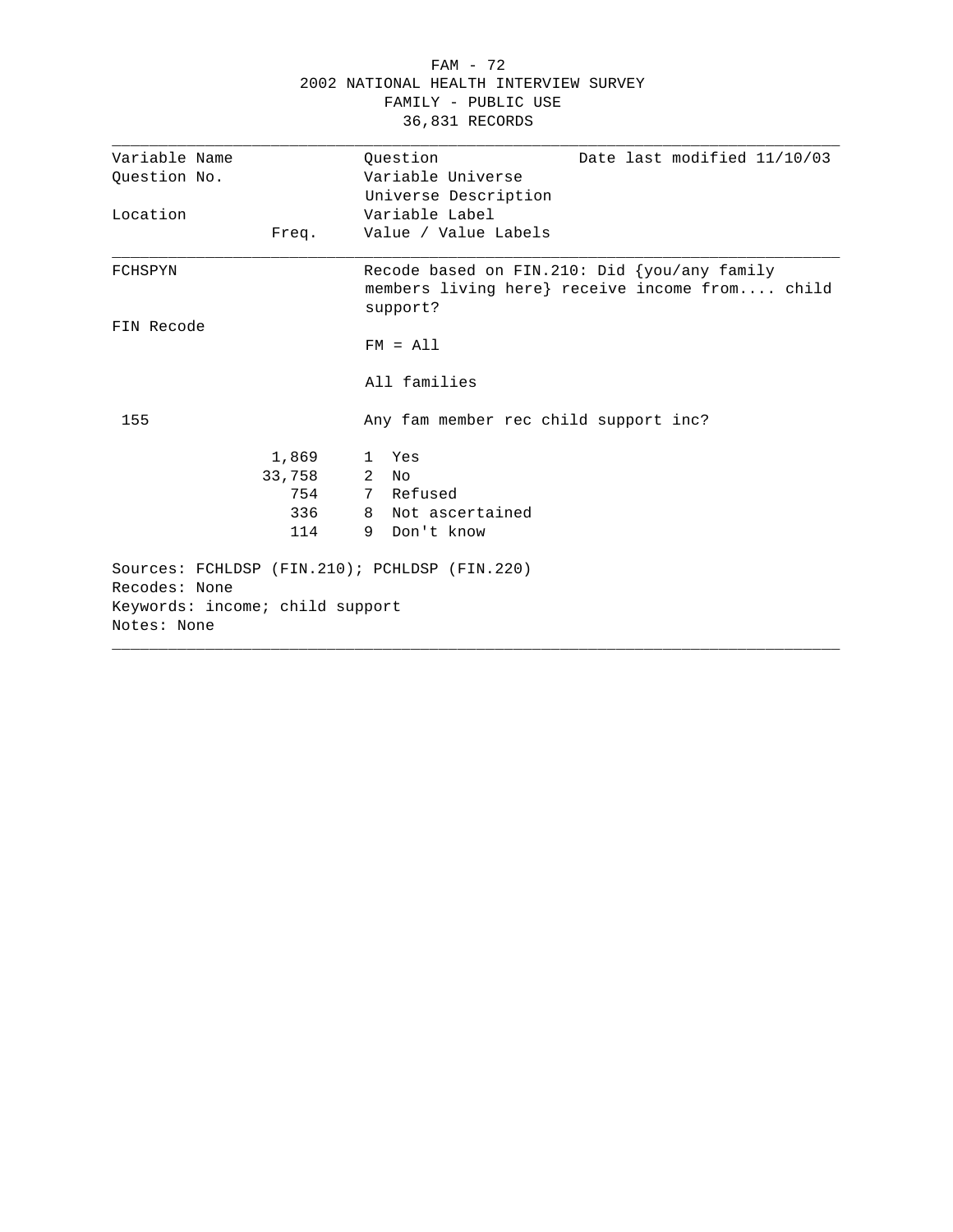|                                                | FAMILY - PUBLIC USE<br>36,831 RECORDS                                                                                                            |
|------------------------------------------------|--------------------------------------------------------------------------------------------------------------------------------------------------|
| Variable Name                                  | Date last modified 11/10/03<br>Question                                                                                                          |
| Question No.                                   | Variable Universe<br>Universe Description                                                                                                        |
| Location                                       | Variable Label                                                                                                                                   |
| Freq.                                          | Value / Value Labels                                                                                                                             |
| FCHSPCT                                        | Recode based on FIN.210: Did $\{you/any family$<br>members living here} receive income from child<br>support?                                    |
| FIN Recode                                     | $FM = A11$                                                                                                                                       |
|                                                | All families                                                                                                                                     |
| 156-157                                        | # fam members rec child support inc                                                                                                              |
| 36,831                                         | 00-30 Number of family members                                                                                                                   |
| Keywords: income; child support<br>Notes: None |                                                                                                                                                  |
| FINCOTYN                                       | Recode based on FIN.230: Did {you/any family<br>members living here} receive income from any<br>other source such as alimony, contributions from |
|                                                | family/others, VA payments, Worker's Compensation,<br>or unemployment compensation?                                                              |
| FIN Recode                                     |                                                                                                                                                  |
|                                                | $FM = A11$                                                                                                                                       |
|                                                | All families                                                                                                                                     |
| 158                                            | Any fam member rec inc from otr source?                                                                                                          |
| 2,567                                          | 1<br>Yes                                                                                                                                         |
| 32,893                                         | 2<br>No                                                                                                                                          |
| 848                                            | 7<br>Refused                                                                                                                                     |
| 339                                            | Not ascertained<br>8                                                                                                                             |
| 184                                            | 9<br>Don't know                                                                                                                                  |
| Sources: FINCOT (FIN.230); PINCOT (FIN.240)    |                                                                                                                                                  |
| Recodes: None                                  | Keywords: income; alimony; va; worker's compensation; unemployment                                                                               |
| compensation<br>Notes: None                    |                                                                                                                                                  |
|                                                |                                                                                                                                                  |

## FAM - 73 2002 NATIONAL HEALTH INTERVIEW SURVEY FAMILY - PUBLIC USE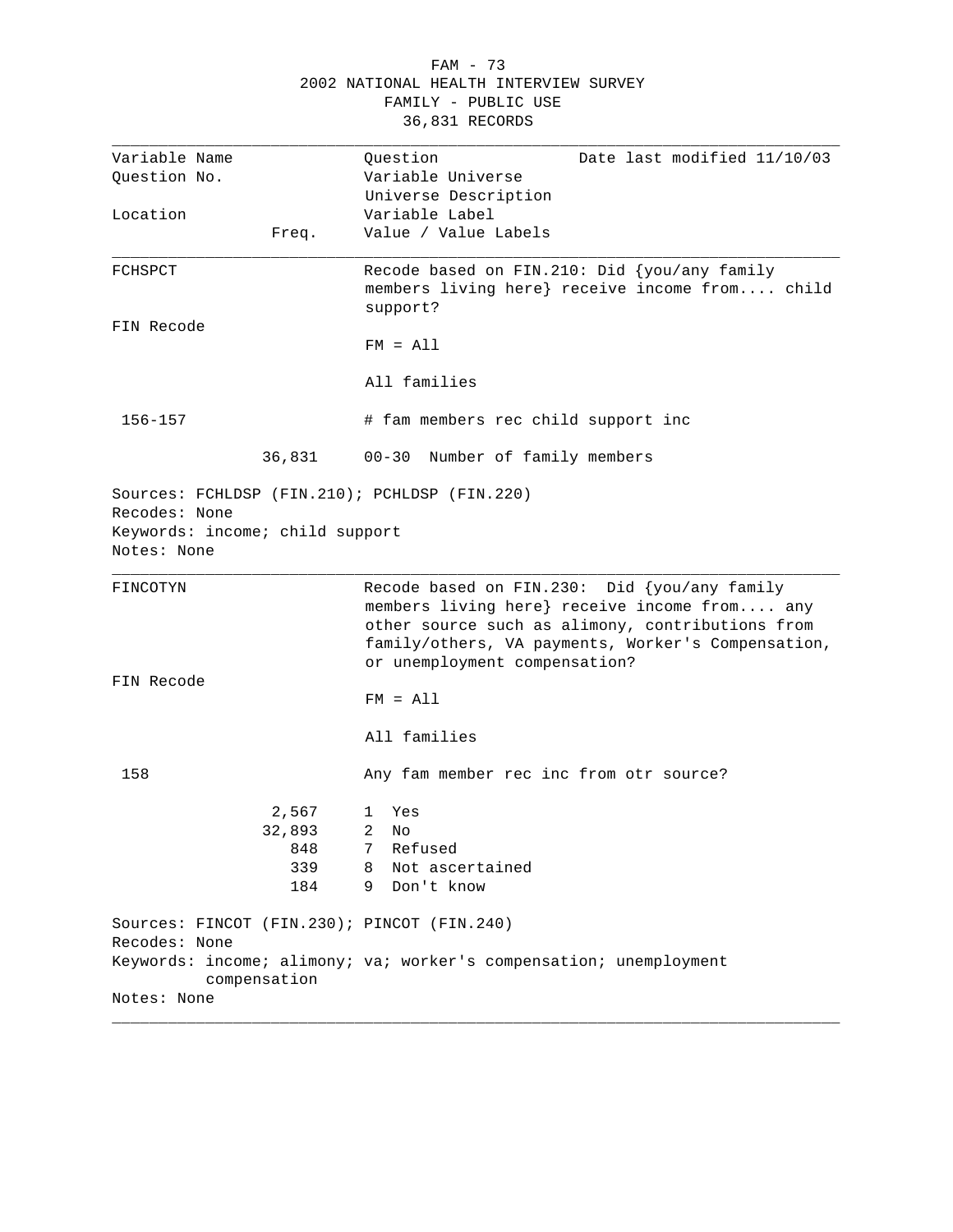#### FAM - 74 2002 NATIONAL HEALTH INTERVIEW SURVEY FAMILY - PUBLIC USE 36,831 RECORDS

| Variable Name |              | Date last modified 11/10/03<br>Ouestion                                                                                                                                                                                                    |
|---------------|--------------|--------------------------------------------------------------------------------------------------------------------------------------------------------------------------------------------------------------------------------------------|
| Question No.  |              | Variable Universe                                                                                                                                                                                                                          |
|               |              | Universe Description                                                                                                                                                                                                                       |
| Location      |              | Variable Label                                                                                                                                                                                                                             |
|               | Freq.        | Value / Value Labels                                                                                                                                                                                                                       |
| FINCOTCT      |              | Recode based on FIN.230: Did $\{you/any family$<br>members living here} receive income from any<br>other source such as alimony, contributions from<br>family/others, VA payments, Worker's Compensation,<br>or unemployment compensation? |
| FIN Recode    |              |                                                                                                                                                                                                                                            |
|               |              | $FM = A11$                                                                                                                                                                                                                                 |
|               |              | All families                                                                                                                                                                                                                               |
| $159 - 160$   |              | # fam members rec inc from otr source                                                                                                                                                                                                      |
|               | 36,831       | 00-30 Number of family members                                                                                                                                                                                                             |
| Recodes: None |              | Sources: FINCOT (FIN.230); PINCOT (FIN.240)                                                                                                                                                                                                |
|               | compensation | Keywords: income; alimony; va; worker's compensation; unemployment                                                                                                                                                                         |
| Notes: None   |              |                                                                                                                                                                                                                                            |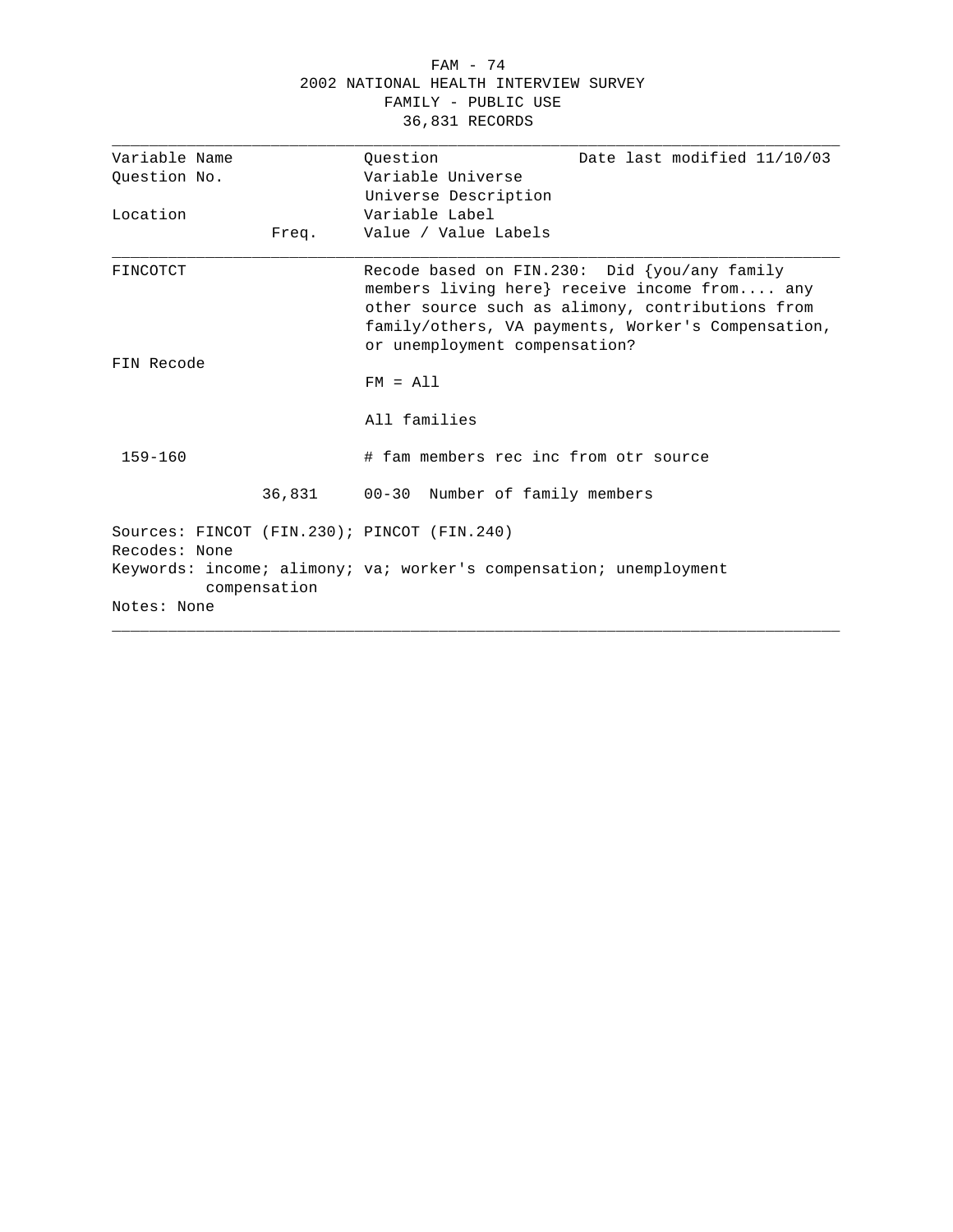| Variable Name                      |       | Question<br>Date last modified 11/10/03                                     |
|------------------------------------|-------|-----------------------------------------------------------------------------|
| Question No.                       |       | Variable Universe                                                           |
|                                    |       | Universe Description                                                        |
| Location                           |       | Variable Label                                                              |
|                                    | Freq. | Value / Value Labels                                                        |
| FINCGRP                            |       | Income Recode: Total Combined Family Income                                 |
|                                    |       | (Grouped)                                                                   |
| FIN Recode                         |       | $FM = A11$                                                                  |
|                                    |       |                                                                             |
|                                    |       | All families                                                                |
| 161-162                            |       | Total combined family income (grouped)                                      |
|                                    | 1,035 | 01<br>$0 - $4999$                                                           |
|                                    | 1,859 | 02<br>\$5000-\$9999                                                         |
|                                    | 1,910 | 03<br>$$10000 - $14999$                                                     |
|                                    | 1,778 | \$15000-\$19999<br>04                                                       |
|                                    | 1,963 | \$20000-\$24999<br>05                                                       |
|                                    | 3,499 | $$25000 - $34999$<br>06                                                     |
|                                    | 2,847 | 07<br>$$35000 - $44999$                                                     |
|                                    | 2,328 | $$45000 - $54999$<br>08                                                     |
|                                    | 1,869 | \$55000-\$64999<br>09                                                       |
|                                    | 1,564 | 10<br>\$65000-\$74999                                                       |
|                                    | 5,372 | \$75000 and over<br>11                                                      |
|                                    | 5,073 | \$20000 or more (no detail)<br>12                                           |
|                                    | 2,068 | Less than \$20000 (no detail)<br>13                                         |
|                                    | 2,394 | Refused<br>97                                                               |
|                                    | 341   | 98<br>Not ascertained                                                       |
|                                    | 931   | 99<br>Don't know                                                            |
| Sources: FIN.250; FIN.270; FIN.260 |       |                                                                             |
| Recodes: INCGRP                    |       |                                                                             |
| Keywords: income                   |       |                                                                             |
|                                    |       | Notes: This recode is based on variables from the FIN section of the Person |

### FAM - 75 2002 NATIONAL HEALTH INTERVIEW SURVEY FAMILY - PUBLIC USE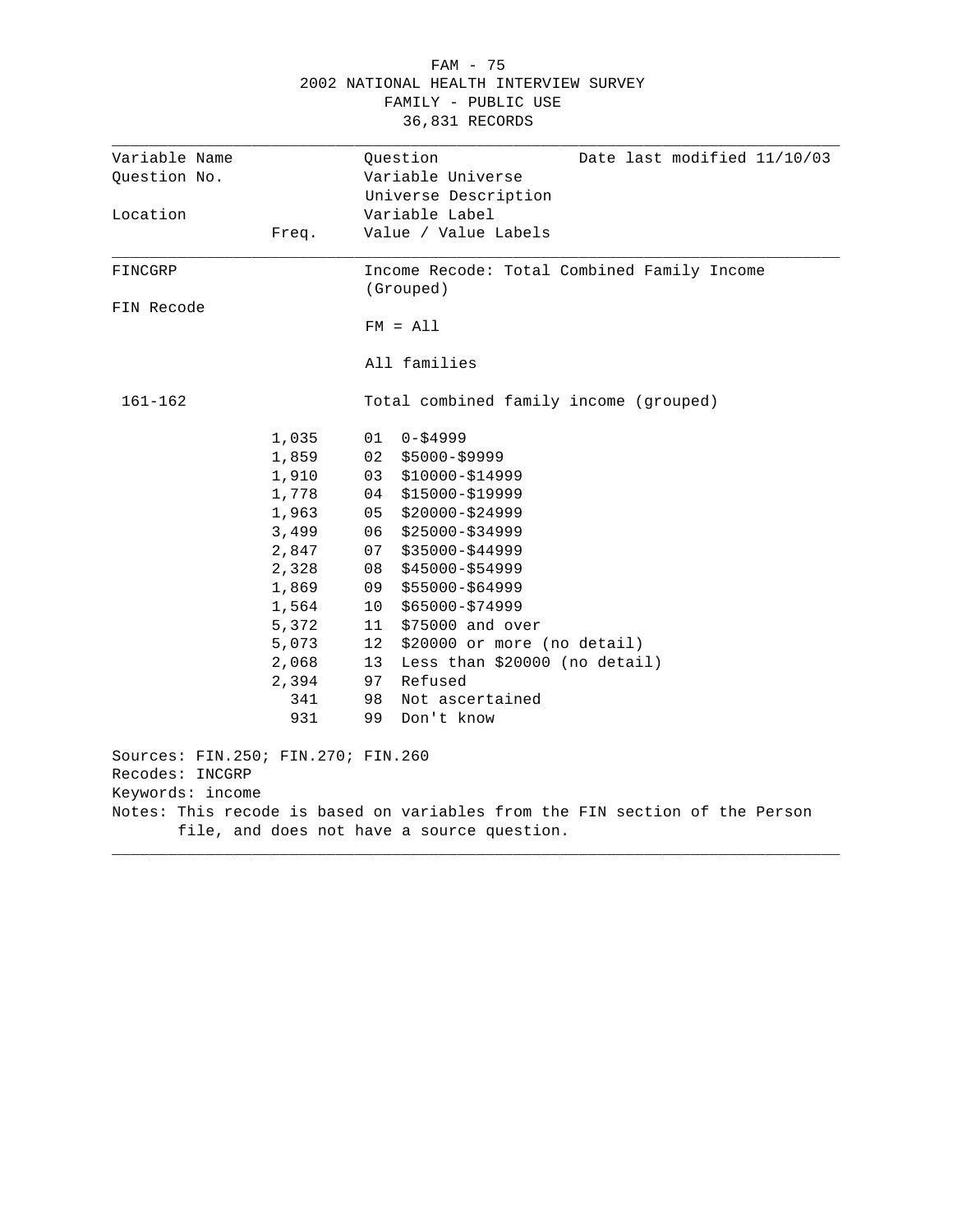|                           |        | 2002 NATIONAL HEALTH INTERVIEW SURVEY<br>FAMILY - PUBLIC USE<br>36,831 RECORDS                                                              |
|---------------------------|--------|---------------------------------------------------------------------------------------------------------------------------------------------|
| Variable Name             |        | Date last modified 11/10/03<br>Question                                                                                                     |
| Question No.              |        | Variable Universe                                                                                                                           |
|                           |        | Universe Description                                                                                                                        |
| Location                  |        | Variable Label                                                                                                                              |
|                           | Freq.  | Value / Value Labels                                                                                                                        |
| FRAT CAT                  |        | Recode                                                                                                                                      |
| FIN Recode                |        | $FM = A11$                                                                                                                                  |
|                           |        | All families                                                                                                                                |
| 163-164                   |        | Ratio of fam inc to poverty threshold                                                                                                       |
|                           | 1,362  | 50. Under<br>01                                                                                                                             |
|                           | 1,070  | 02<br>$.50$ to $.74$                                                                                                                        |
|                           | 1,320  | .75 to .99<br>03                                                                                                                            |
|                           | 1,349  | 1.00 to 1.24<br>04                                                                                                                          |
|                           | 1,337  | 1.25 to 1.49<br>05                                                                                                                          |
|                           | 1,217  | 1.50 to 1.74<br>06                                                                                                                          |
|                           | 1,166  | 1.75 to 1.99<br>07                                                                                                                          |
|                           | 2,389  | 08<br>$2.00$ to $2.49$                                                                                                                      |
|                           | 2,246  | 2.50 to 2.99<br>09                                                                                                                          |
|                           | 1,845  | 3.00 to 3.49<br>10                                                                                                                          |
|                           | 1,656  | 3.50 to 3.99<br>11 -                                                                                                                        |
|                           | 1,551  | 12 <sub>1</sub><br>4.00 to 4.49                                                                                                             |
|                           | 1,145  | 13<br>4.50 to 4.99                                                                                                                          |
|                           | 6,363  | 14<br>5.00 and over                                                                                                                         |
|                           | 13     | Undefinable<br>96                                                                                                                           |
|                           | 10,802 | Unknown<br>99                                                                                                                               |
|                           |        | Sources: FIN.250; FIN.270; FIN.260; FM_SIZE; FM_KIDS                                                                                        |
| Recodes: None             |        |                                                                                                                                             |
| Keywords: income; poverty |        |                                                                                                                                             |
|                           |        | Notes: The "Undefinable" cases consist of families where the number of                                                                      |
|                           |        | children under age 18 in the family is equivalent to the number of                                                                          |
|                           |        | family members. Published 2001 poverty thresholds from the Census<br>Bureau are used in these calculations. FM KIDS is a generated variable |
|                           |        | indicating how many family members are < 18 years of age.                                                                                   |
|                           |        |                                                                                                                                             |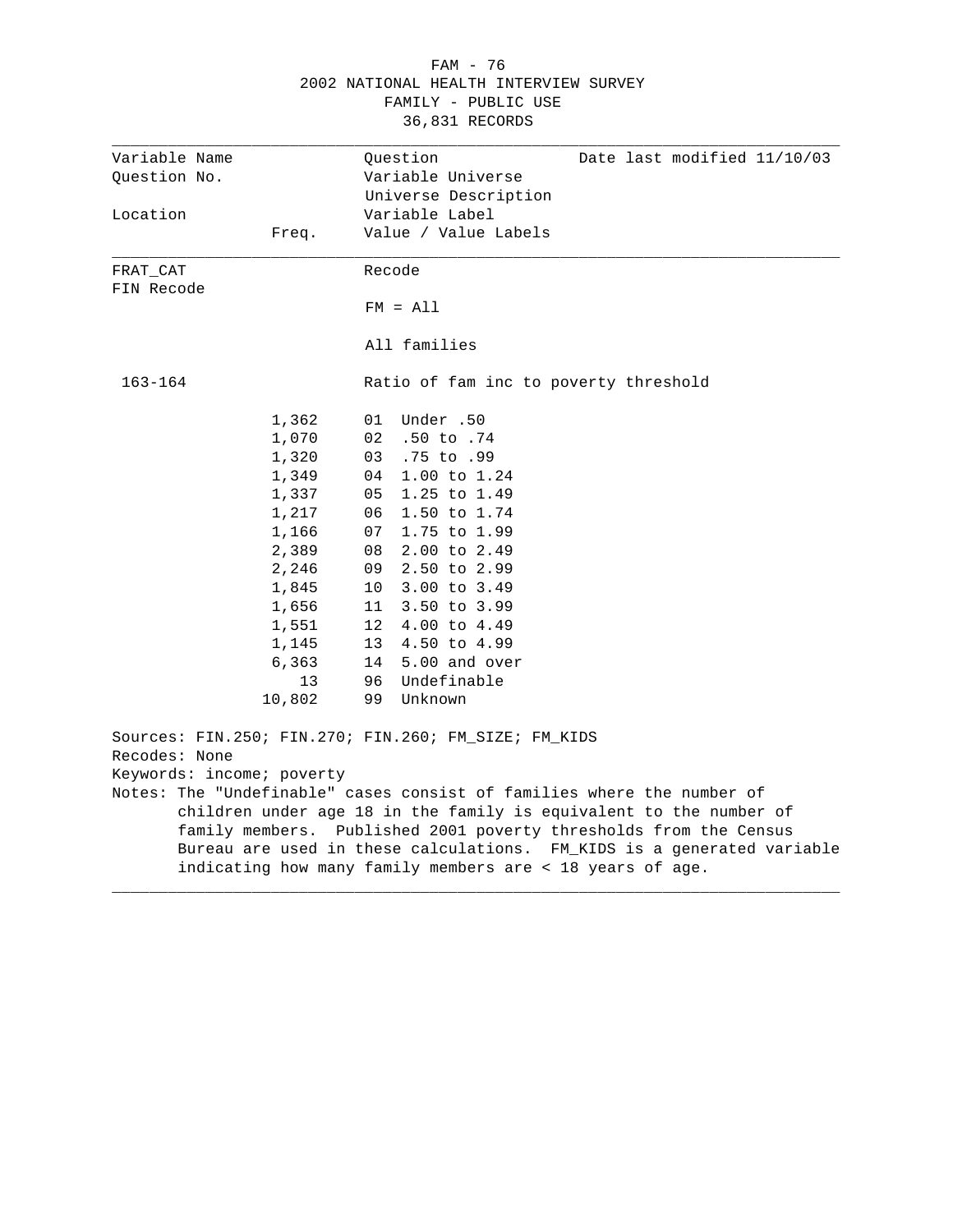|                                              |        |   | 36,831 RECORDS              |                                                                                                                                                          |
|----------------------------------------------|--------|---|-----------------------------|----------------------------------------------------------------------------------------------------------------------------------------------------------|
| Variable Name                                |        |   | Ouestion                    | Date last modified 11/10/03                                                                                                                              |
| Question No.                                 |        |   | Variable Universe           |                                                                                                                                                          |
|                                              |        |   | Universe Description        |                                                                                                                                                          |
| Location                                     |        |   | Variable Label              |                                                                                                                                                          |
|                                              | Freq.  |   | Value / Value Labels        |                                                                                                                                                          |
| <b>FHOUSE</b>                                |        |   | $family$ ?                  | Recode based on FIN.280: Is this house/apartment<br>owned or being bought, rented, or occupied by some<br>other arrangement by $\{you or someone in the$ |
| FIN Recode                                   |        |   |                             |                                                                                                                                                          |
|                                              |        |   | $FM = A11$                  |                                                                                                                                                          |
|                                              |        |   | All families                |                                                                                                                                                          |
| 165                                          |        |   | Family's home tenure status |                                                                                                                                                          |
|                                              | 22,959 | 1 | Owned or being bought       |                                                                                                                                                          |
|                                              | 12,167 |   | 2 Rented                    |                                                                                                                                                          |
|                                              | 947    |   | 3 Other arrangement         |                                                                                                                                                          |
|                                              | 360    |   | 7 Refused                   |                                                                                                                                                          |
|                                              | 344    | 8 | Not ascertained             |                                                                                                                                                          |
|                                              | 54     | 9 | Don't know                  |                                                                                                                                                          |
| Sources: HOUSEOWN (FIN.280)<br>Recodes: None |        |   |                             |                                                                                                                                                          |
| Keywords: home; apartment; rent              |        |   |                             |                                                                                                                                                          |
| Notes: None                                  |        |   |                             |                                                                                                                                                          |
|                                              |        |   |                             |                                                                                                                                                          |

## FAM - 77 2002 NATIONAL HEALTH INTERVIEW SURVEY FAMILY - PUBLIC USE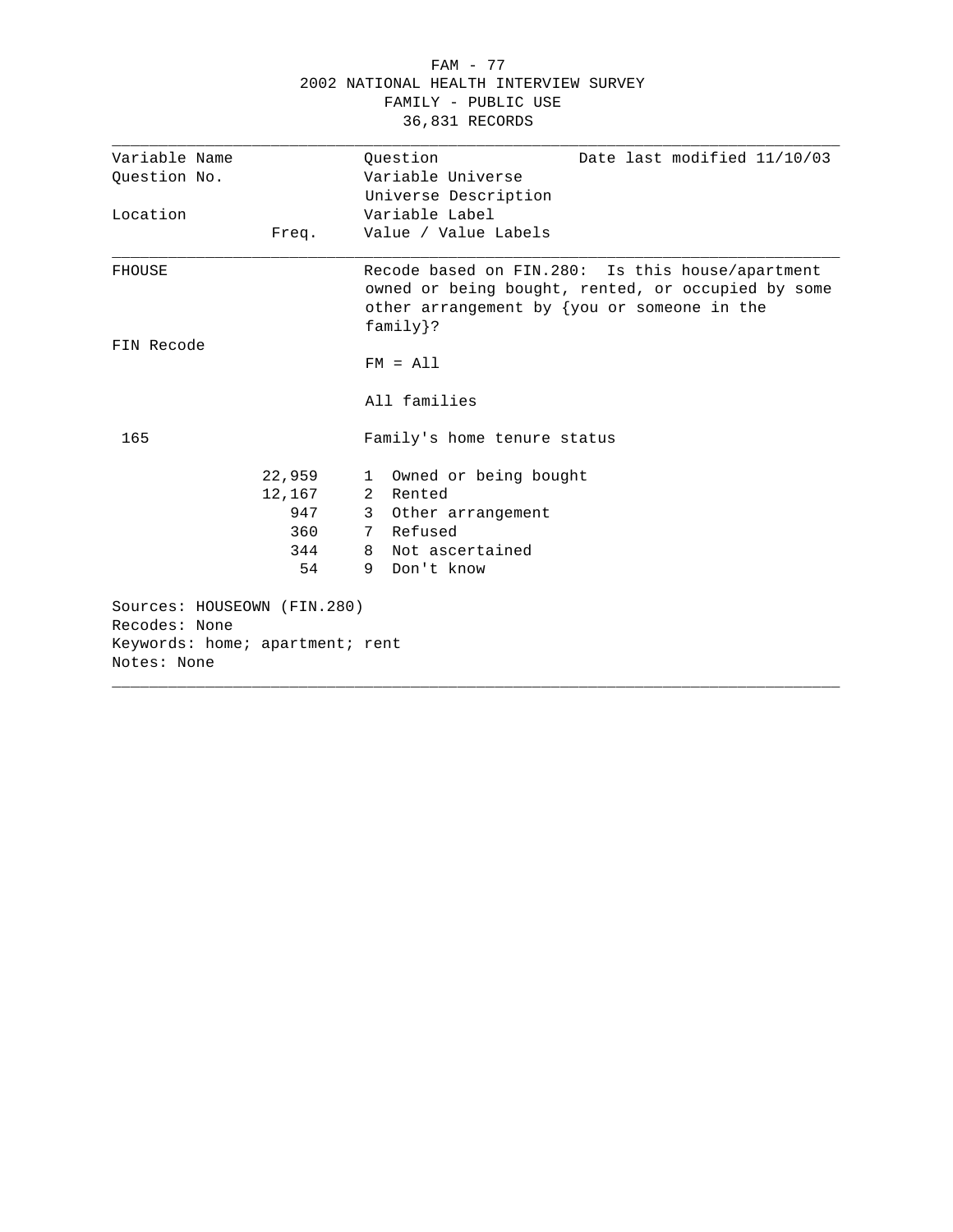|                                                              | FAMILY - PUBLIC USE<br>36,831 RECORDS                                                                                                                          |
|--------------------------------------------------------------|----------------------------------------------------------------------------------------------------------------------------------------------------------------|
| Variable Name                                                | Question<br>Date last modified 11/10/03                                                                                                                        |
| Ouestion No.                                                 | Variable Universe                                                                                                                                              |
|                                                              | Universe Description                                                                                                                                           |
| Location                                                     | Variable Label                                                                                                                                                 |
| Freq.                                                        | Value / Value Labels                                                                                                                                           |
| FSSAPLYN                                                     | Recode based on FIN.300: Have {you/any family<br>members living here} EVER applied for Supplemental<br>Security Income or SSI even if the claim was<br>denied? |
| FIN Recode                                                   |                                                                                                                                                                |
|                                                              | $FM = A11$                                                                                                                                                     |
|                                                              | All families                                                                                                                                                   |
| 166                                                          | Any fam member EVER applied for SSI?                                                                                                                           |
| 1,910                                                        | Yes<br>$\mathbf{1}$                                                                                                                                            |
| 33,840                                                       | $\overline{2}$<br>N <sub>O</sub>                                                                                                                               |
| 531                                                          | 7 Refused                                                                                                                                                      |
| 350                                                          | 8 Not ascertained                                                                                                                                              |
| 200                                                          | 9 Don't know                                                                                                                                                   |
| Sources: FSSAPL (FIN.300); PSSAPL (FIN.310)<br>Recodes: None |                                                                                                                                                                |
| Keywords: income; apply; SSI<br>Notes: None                  |                                                                                                                                                                |

 FAM - 78 2002 NATIONAL HEALTH INTERVIEW SURVEY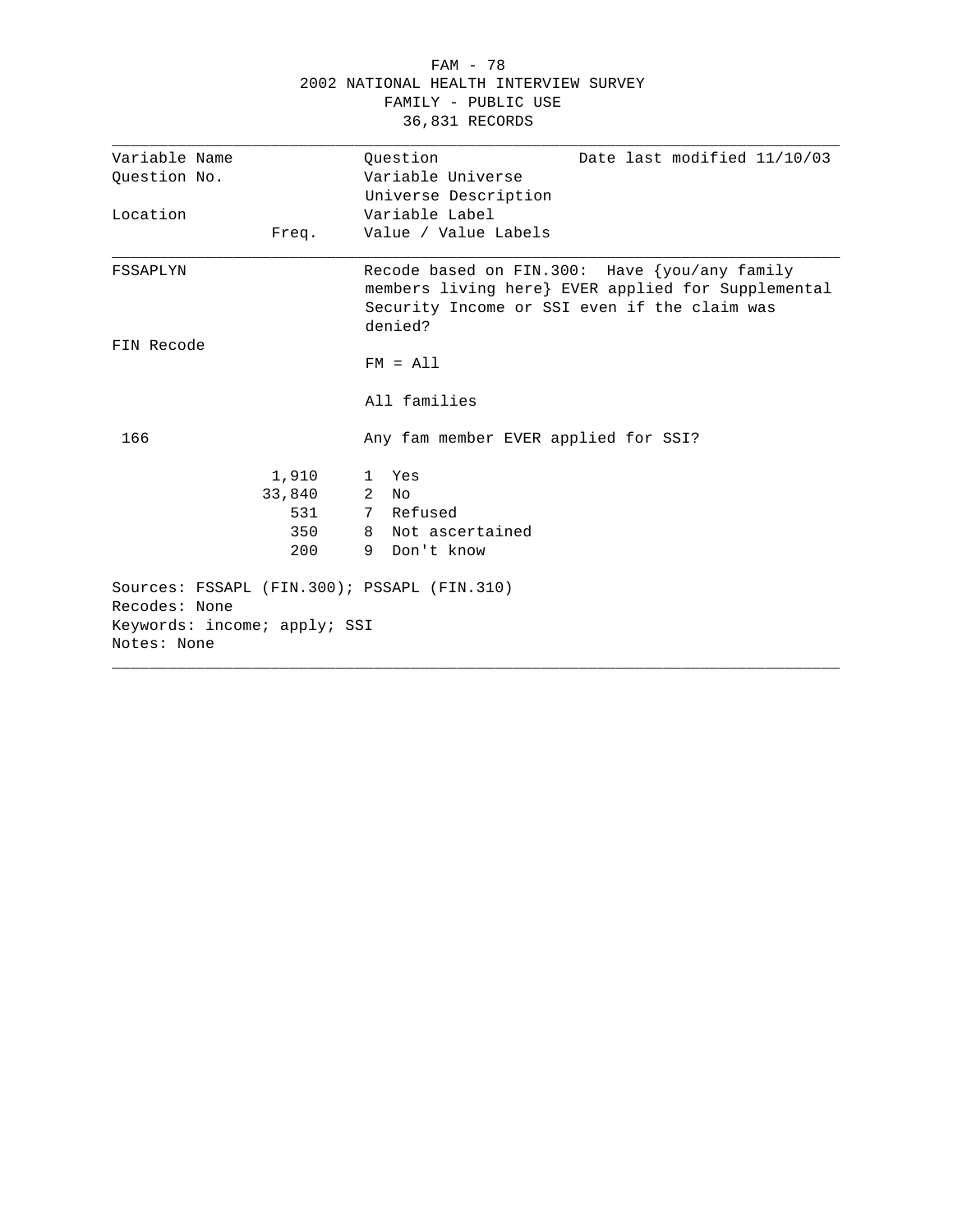|                                                               |        | 2002 NATIONAL HEALTH INTERVIEW SURVEY<br>FAMILY - PUBLIC USE<br>36,831 RECORDS                                                                                      |
|---------------------------------------------------------------|--------|---------------------------------------------------------------------------------------------------------------------------------------------------------------------|
| Variable Name                                                 |        | Date last modified 11/10/03<br>Question                                                                                                                             |
| Question No.                                                  |        | Variable Universe                                                                                                                                                   |
|                                                               |        | Universe Description<br>Variable Label                                                                                                                              |
| Location                                                      | Freq.  | Value / Value Labels                                                                                                                                                |
|                                                               |        |                                                                                                                                                                     |
| FSSAPLCT                                                      |        | Recode based on FIN.300: Have {you/any family<br>members living here} EVER applied for Supplemental<br>Security Income or SSI even if the claim was<br>denied?      |
| FIN Recode                                                    |        |                                                                                                                                                                     |
|                                                               |        | $FM = A11$                                                                                                                                                          |
|                                                               |        | All families                                                                                                                                                        |
| $167 - 168$                                                   |        | # fam members EVER applied for SSI                                                                                                                                  |
|                                                               | 36,831 | $00 - 30$<br>Number of family members                                                                                                                               |
| Recodes: None<br>Keywords: income; apply; SSI<br>Notes: None  |        | Sources: FSSAPL (FIN.300); PSSAPL (FIN.310)                                                                                                                         |
|                                                               |        |                                                                                                                                                                     |
| FSDAPLYN                                                      |        | Recode based on FIN.330: Have {you/any family<br>members living here} EVER applied for disability<br>benefits from Social Security even if the claim<br>was denied? |
| FIN Recode                                                    |        |                                                                                                                                                                     |
|                                                               |        | $FM = A11$                                                                                                                                                          |
|                                                               |        | All families                                                                                                                                                        |
| 169                                                           |        | Any fam member EVER applied for SSDI?                                                                                                                               |
|                                                               | 2,803  | Yes<br>1                                                                                                                                                            |
|                                                               | 32,938 | 2<br>No                                                                                                                                                             |
|                                                               | 531    | 7<br>Refused                                                                                                                                                        |
|                                                               | 353    | Not ascertained<br>8                                                                                                                                                |
|                                                               | 206    | Don't know<br>9                                                                                                                                                     |
| Recodes: None<br>Keywords: income; apply; SSDI<br>Notes: None |        | Sources: FSDAPL (FIN.330); PSDAPL (FIN.340)                                                                                                                         |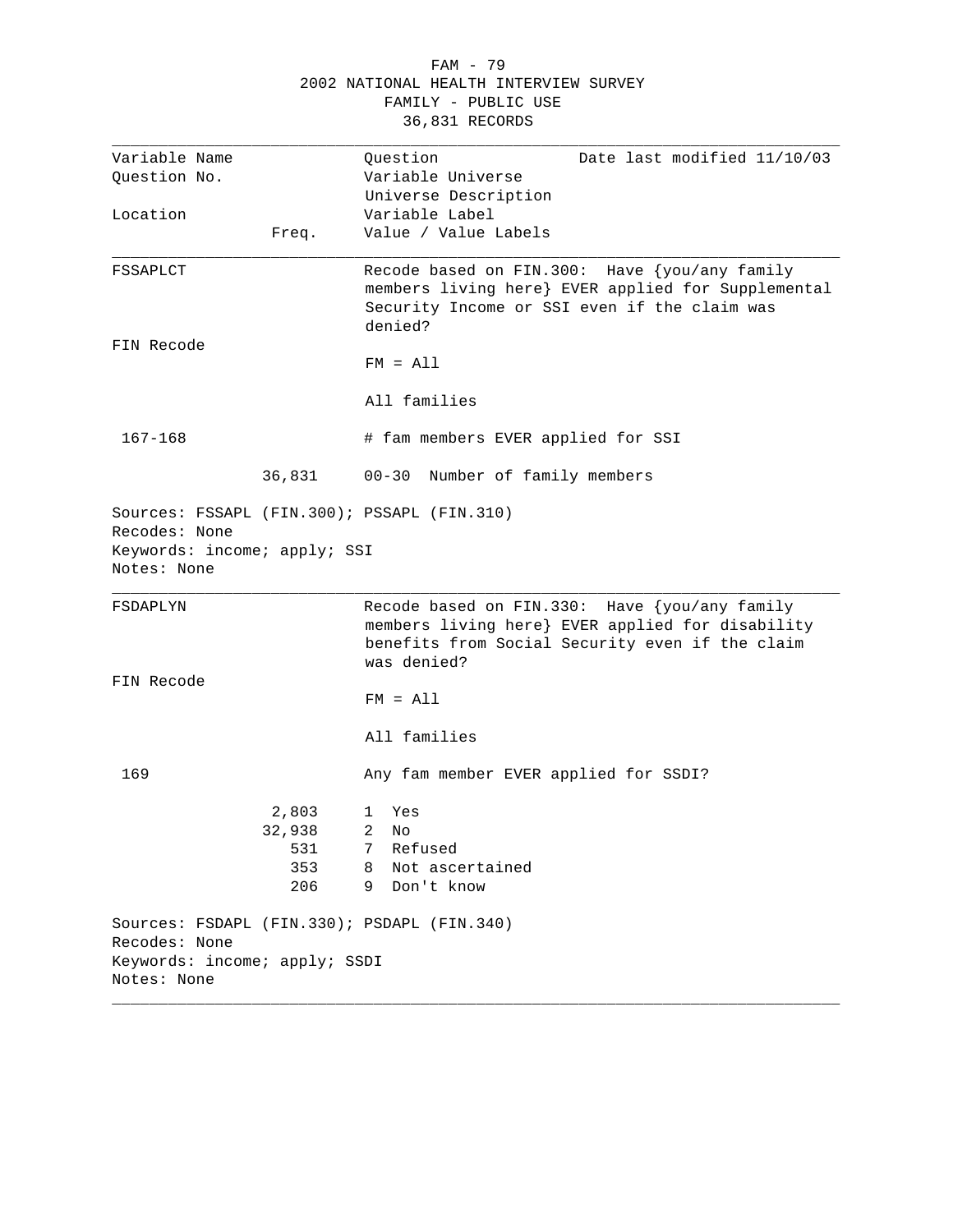|                                                               |        | 2002 NATIONAL HEALTH INTERVIEW SURVEY                                                                                                                                                                                             |
|---------------------------------------------------------------|--------|-----------------------------------------------------------------------------------------------------------------------------------------------------------------------------------------------------------------------------------|
|                                                               |        | FAMILY - PUBLIC USE                                                                                                                                                                                                               |
|                                                               |        | 36,831 RECORDS                                                                                                                                                                                                                    |
| Variable Name                                                 |        | Date last modified 11/10/03<br>Question                                                                                                                                                                                           |
| Question No.                                                  |        | Variable Universe                                                                                                                                                                                                                 |
|                                                               |        | Universe Description                                                                                                                                                                                                              |
| Location                                                      |        | Variable Label                                                                                                                                                                                                                    |
|                                                               | Freq.  | Value / Value Labels                                                                                                                                                                                                              |
| FSDAPLCT                                                      |        | Recode based on FIN.330: Have {you/any family<br>members living here} EVER applied for disability<br>benefits from Social Security even if the claim<br>was denied?                                                               |
| FIN Recode                                                    |        | $FM = A11$                                                                                                                                                                                                                        |
|                                                               |        | All families                                                                                                                                                                                                                      |
| $170 - 171$                                                   |        | # fam members EVER applied for SSDI                                                                                                                                                                                               |
|                                                               | 36,831 | $00 - 30$<br>Number of family members                                                                                                                                                                                             |
| Recodes: None<br>Keywords: income; apply; SSDI<br>Notes: None |        | Sources: FSDAPL (FIN.330); PSDAPL (FIN.340)                                                                                                                                                                                       |
|                                                               |        |                                                                                                                                                                                                                                   |
| FFDSTYN                                                       |        | Recode based on FIN.360: {Were/Was} {you/anyone<br>in the family} authorized to receive food stamps<br>(which includes a food stamp card or voucher, or<br>cash grants from the state for food) at anytime<br>during {last year}? |
| FIN Recode                                                    |        |                                                                                                                                                                                                                                   |
|                                                               |        | $FM = A11$                                                                                                                                                                                                                        |
|                                                               |        | All families                                                                                                                                                                                                                      |
| 172                                                           |        | Any fam member auth to rec food stamps?                                                                                                                                                                                           |
|                                                               | 2,394  | Yes<br>1                                                                                                                                                                                                                          |
|                                                               | 33,456 | $\overline{2}$<br>No                                                                                                                                                                                                              |
|                                                               | 496    | Refused<br>7                                                                                                                                                                                                                      |
|                                                               | 358    | Not ascertained<br>8                                                                                                                                                                                                              |
|                                                               | 127    | Don't know<br>9                                                                                                                                                                                                                   |
|                                                               |        | Sources: FFSTP (FIN.360); PFSTP (FIN.370)                                                                                                                                                                                         |
| Recodes: None<br>Keywords: income; food stamps                |        |                                                                                                                                                                                                                                   |
| Notes: None                                                   |        |                                                                                                                                                                                                                                   |
|                                                               |        |                                                                                                                                                                                                                                   |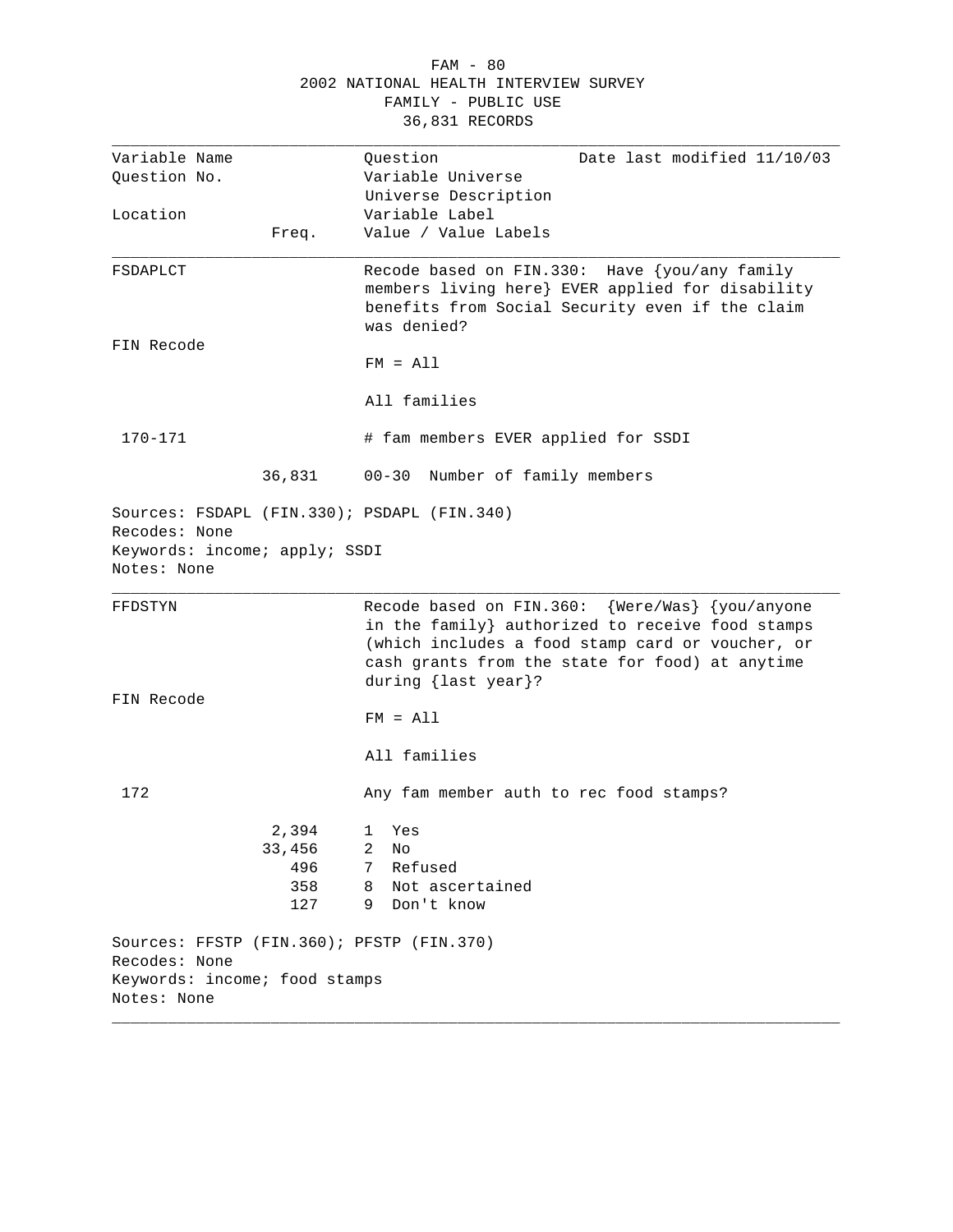#### FAM - 81 2002 NATIONAL HEALTH INTERVIEW SURVEY FAMILY - PUBLIC USE 36,831 RECORDS

| Variable Name                                              | Question<br>Date last modified 11/10/03                                                                                                                                                                                           |
|------------------------------------------------------------|-----------------------------------------------------------------------------------------------------------------------------------------------------------------------------------------------------------------------------------|
| Ouestion No.                                               | Variable Universe                                                                                                                                                                                                                 |
|                                                            | Universe Description                                                                                                                                                                                                              |
| Location                                                   | Variable Label                                                                                                                                                                                                                    |
|                                                            | Value / Value Labels                                                                                                                                                                                                              |
| Freq.                                                      |                                                                                                                                                                                                                                   |
| FFDSTCT                                                    | Recode based on FIN.360: {Were/Was} {you/anyone<br>in the family} authorized to receive food stamps<br>(which includes a food stamp card or voucher, or<br>cash grants from the state for food) at anytime<br>during {last year}? |
| FIN Recode                                                 |                                                                                                                                                                                                                                   |
|                                                            | $FM = A11$                                                                                                                                                                                                                        |
|                                                            | All families                                                                                                                                                                                                                      |
| $173 - 174$                                                | # fam members auth to rec food stamps                                                                                                                                                                                             |
|                                                            | 36,831 00-30 Number of family members                                                                                                                                                                                             |
| Sources: FFSTP (FIN.360); PFSTP (FIN.370)<br>Recodes: None |                                                                                                                                                                                                                                   |
| Keywords: income; food stamps                              |                                                                                                                                                                                                                                   |
| Notes: None                                                |                                                                                                                                                                                                                                   |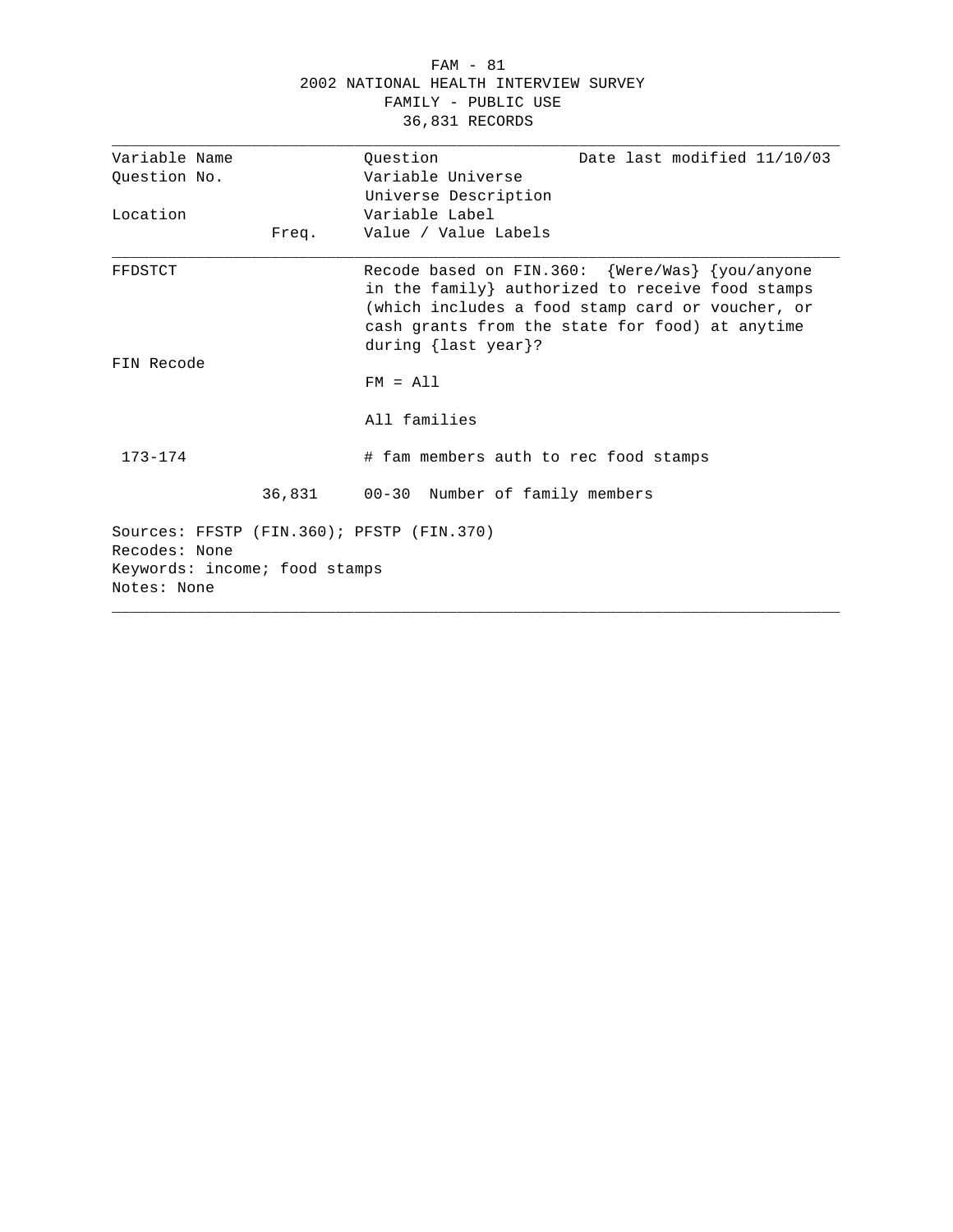#### FAM - 82 2002 NATIONAL HEALTH INTERVIEW SURVEY FAMILY - PUBLIC USE 36,831 RECORDS

| Variable Name                      |        | Ouestion<br>Date last modified 11/10/03                                                                                                                                     |
|------------------------------------|--------|-----------------------------------------------------------------------------------------------------------------------------------------------------------------------------|
| Ouestion No.                       |        | Variable Universe                                                                                                                                                           |
|                                    |        | Universe Description                                                                                                                                                        |
| Location                           |        | Variable Label                                                                                                                                                              |
|                                    | Freq.  | Value / Value Labels                                                                                                                                                        |
| FWICYN                             |        | Recode based on FIN.384: At any time during {last<br>year} did {you/any family members living here}<br>receive benefits from Women, Infants, and<br>Children (WIC) program? |
| FIN Recode                         |        |                                                                                                                                                                             |
|                                    |        | $ELIGPWIC = 1$                                                                                                                                                              |
|                                    |        | All families with a WIC age-eligible person                                                                                                                                 |
| 175                                |        | Any fam member rec WIC benefits?                                                                                                                                            |
|                                    | 1,869  | 1 Yes                                                                                                                                                                       |
|                                    | 20,657 | 2<br>No                                                                                                                                                                     |
|                                    | 290    | 7 Refused                                                                                                                                                                   |
|                                    | 260    | 8 Not ascertained                                                                                                                                                           |
|                                    | 80     | Don't know<br>9                                                                                                                                                             |
|                                    | 13,675 | <blank: in="" not="" universe=""></blank:>                                                                                                                                  |
| Recodes: None                      |        | Sources: FINWIC (FIN.384); PWIC (FIN.385)                                                                                                                                   |
| Keywords: income; WIC<br>variable. |        | Notes: Families lacking members who are WIC age-eligible (children 0-5 years<br>of age OR females 12-55 years of age) are out of universe for this                          |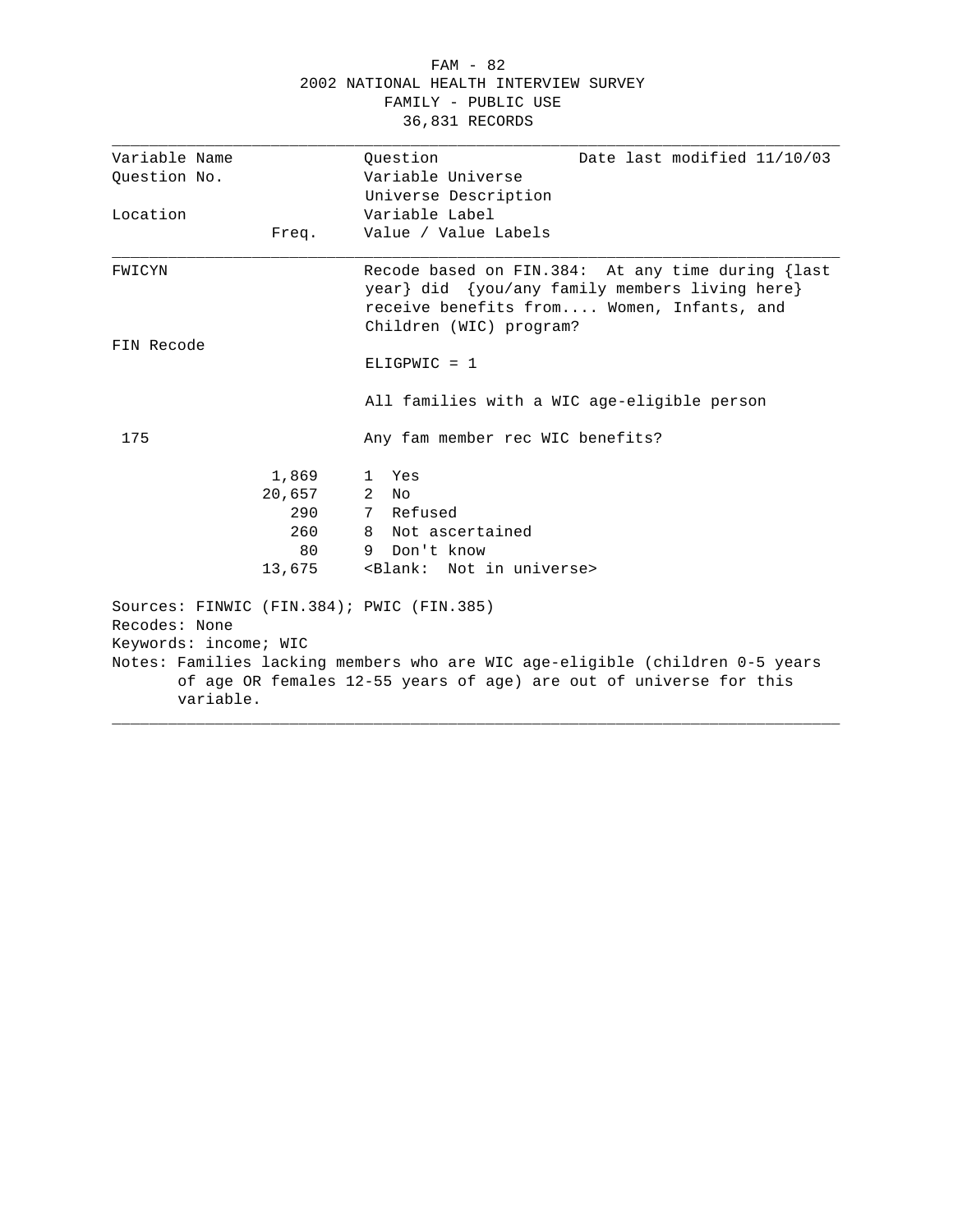#### FAM - 83 2002 NATIONAL HEALTH INTERVIEW SURVEY FAMILY - PUBLIC USE 36,831 RECORDS

| Variable Name                                              |        | Question                                                                            | Date last modified 11/10/03                                                                                                                      |
|------------------------------------------------------------|--------|-------------------------------------------------------------------------------------|--------------------------------------------------------------------------------------------------------------------------------------------------|
| Ouestion No.                                               |        | Variable Universe                                                                   |                                                                                                                                                  |
|                                                            |        | Universe Description                                                                |                                                                                                                                                  |
| Location                                                   |        | Variable Label                                                                      |                                                                                                                                                  |
|                                                            | Freq.  | Value / Value Labels                                                                |                                                                                                                                                  |
| FWICCT                                                     |        | Children (WIC) program?                                                             | Recode based on FIN.384: At any time during {last<br>year} did {you/any family members living here}<br>receive benefits from Women, Infants, and |
| FIN Recode                                                 |        |                                                                                     |                                                                                                                                                  |
|                                                            |        | $ELIGPWIC = 1$                                                                      |                                                                                                                                                  |
|                                                            |        | All families with a WIC age-eligible person                                         |                                                                                                                                                  |
| 176-177                                                    |        | # fam members rec WIC benefits                                                      |                                                                                                                                                  |
|                                                            | 13,675 | 23,156 00-30 Number of family members<br><blank: in="" not="" universe=""></blank:> |                                                                                                                                                  |
| Sources: FINWIC (FIN.384); PWIC (FIN.385)<br>Recodes: None |        |                                                                                     |                                                                                                                                                  |
| Keywords: income; WIC                                      |        |                                                                                     |                                                                                                                                                  |
| Notes: See note for FWICYN (above).                        |        |                                                                                     |                                                                                                                                                  |
|                                                            |        |                                                                                     |                                                                                                                                                  |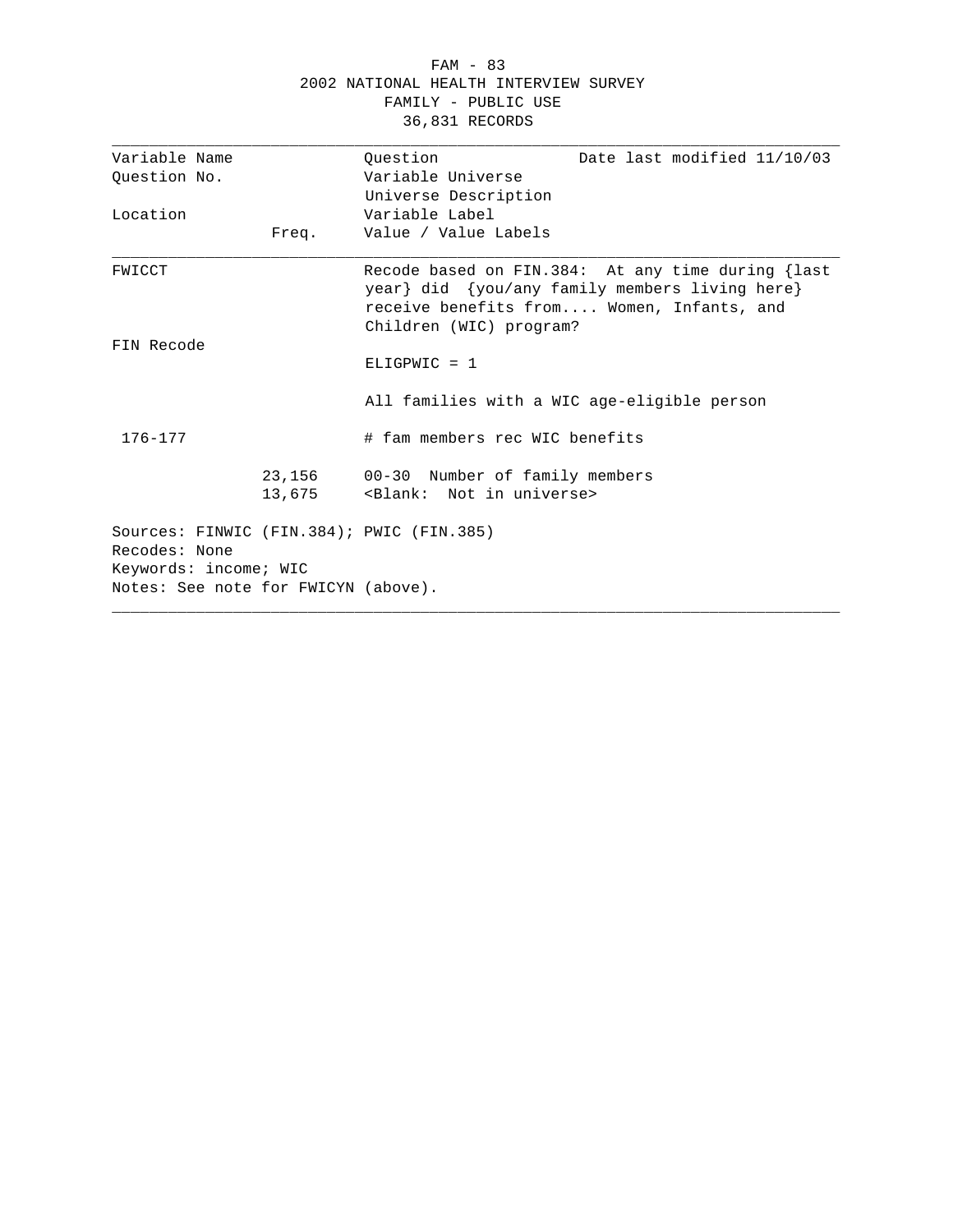#### FAM - 84 2002 NATIONAL HEALTH INTERVIEW SURVEY FAMILY - PUBLIC USE 36,831 RECORDS

| Variable Name |                       | Ouestion<br>Date last modified 11/10/03                                                                                                                                                                               |
|---------------|-----------------------|-----------------------------------------------------------------------------------------------------------------------------------------------------------------------------------------------------------------------|
| Question No.  |                       | Variable Universe                                                                                                                                                                                                     |
|               |                       | Universe Description                                                                                                                                                                                                  |
| Location      |                       | Variable Label                                                                                                                                                                                                        |
|               | Freq.                 | Value / Value Labels                                                                                                                                                                                                  |
| FWICYN2       |                       | Recode based on FIN.384: At any time during {last<br>year} did {you/any family members living here}<br>receive benefits from Women, Infants, and<br>Children (WIC) program?                                           |
| FIN Recode    |                       | $ELIGPWIC = 1$                                                                                                                                                                                                        |
|               |                       | All families with a WIC age-eligible person                                                                                                                                                                           |
| 178           |                       | Any fam member rec WIC benefits?                                                                                                                                                                                      |
|               | 1,868                 | 1 Yes - at least 1 recipient age-eligible                                                                                                                                                                             |
|               | $\mathbf{1}$          | Yes - no recipients age-eligible<br>2                                                                                                                                                                                 |
|               | 20,657                | 3<br>Nο                                                                                                                                                                                                               |
|               | 290                   | Refused<br>7                                                                                                                                                                                                          |
|               | 260                   | 8 Not ascertained                                                                                                                                                                                                     |
|               | 80                    | 9 Don't know                                                                                                                                                                                                          |
|               | 13,675                | <blank: in="" not="" universe=""></blank:>                                                                                                                                                                            |
| Recodes: None | Keywords: income; WIC | Sources: FINWIC (FIN.384); PWIC (FIN.385); WIC_FLAG<br>Notes: This variable is a recode presented to illustrate the family's WIC                                                                                      |
|               | the program.          | status as well as the age-eligibility of the persons receiving WIC<br>benefits. Families with FWICYN2 = 2 are those families where all the<br>recipients identified as receiving WIC benefits were age-ineligible for |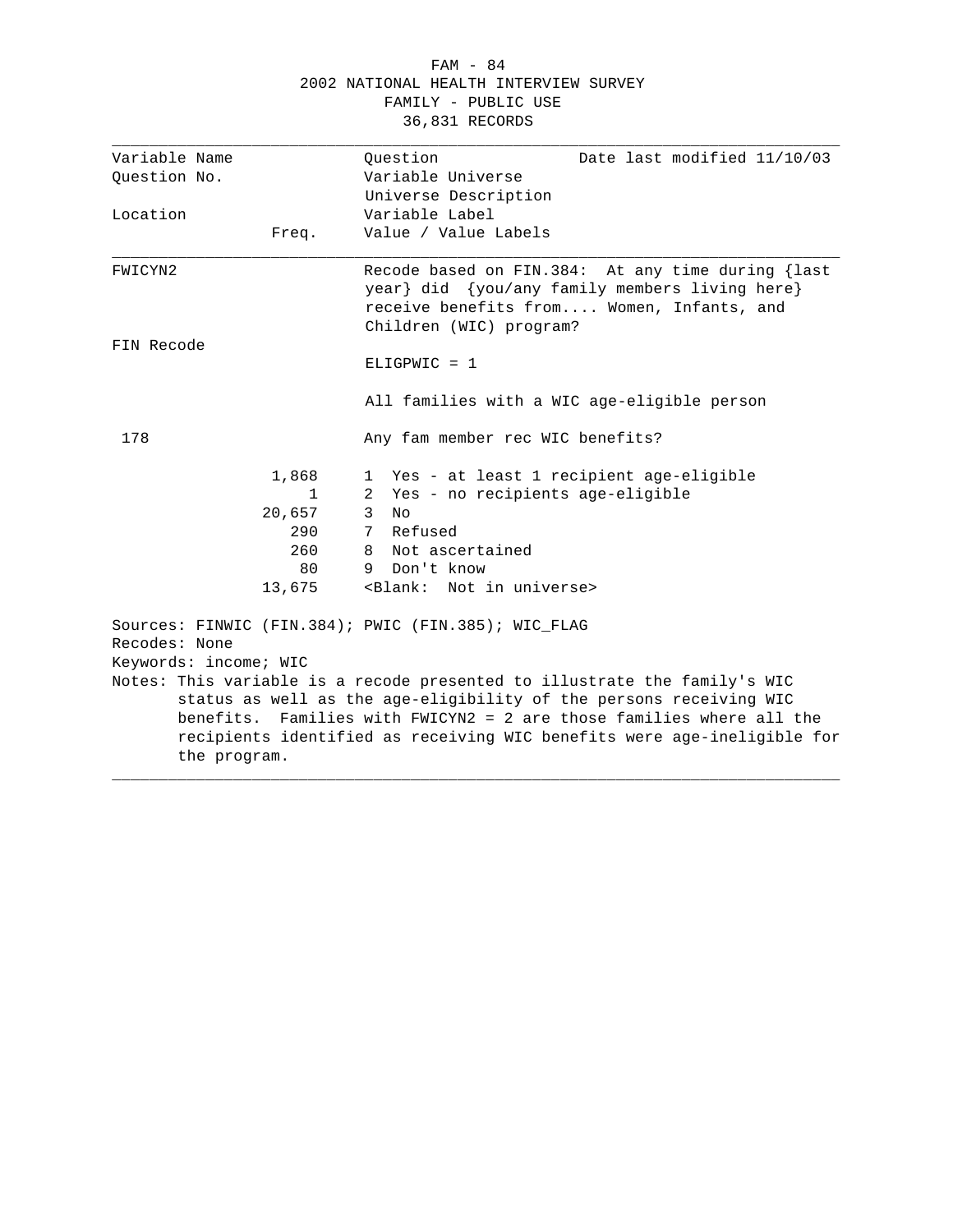|                                                                 |        | $FAM - 85$<br>2002 NATIONAL HEALTH INTERVIEW SURVEY<br>FAMILY - PUBLIC USE<br>36,831 RECORDS                                |
|-----------------------------------------------------------------|--------|-----------------------------------------------------------------------------------------------------------------------------|
| Variable Name<br>Question No.                                   |        | Date last modified 11/10/03<br>Question<br>Variable Universe<br>Universe Description                                        |
| Location                                                        | Freq.  | Variable Label<br>Value / Value Labels                                                                                      |
| FM KIDS                                                         |        | $AGE = All$                                                                                                                 |
|                                                                 |        | All families                                                                                                                |
| 179-180                                                         | 36,831 | # fam members under 18 years of age<br>Number of fam members<br>$00 - 30$                                                   |
| Sources: None<br>Recodes: None<br>Keywords: children per family |        | Notes: This is a generated variable that does not have a true source question.                                              |
| FM ELDR                                                         |        | $AGE = All$                                                                                                                 |
|                                                                 |        | All families                                                                                                                |
| $181 - 182$                                                     |        | # fam members aged 65 and older                                                                                             |
|                                                                 | 36,831 | Number of fam members<br>$00 - 30$                                                                                          |
| Sources: None<br>Recodes: None                                  |        | Keywords: persons 65 and older per family<br>Notes: This is a generated variable that does not have a true source question. |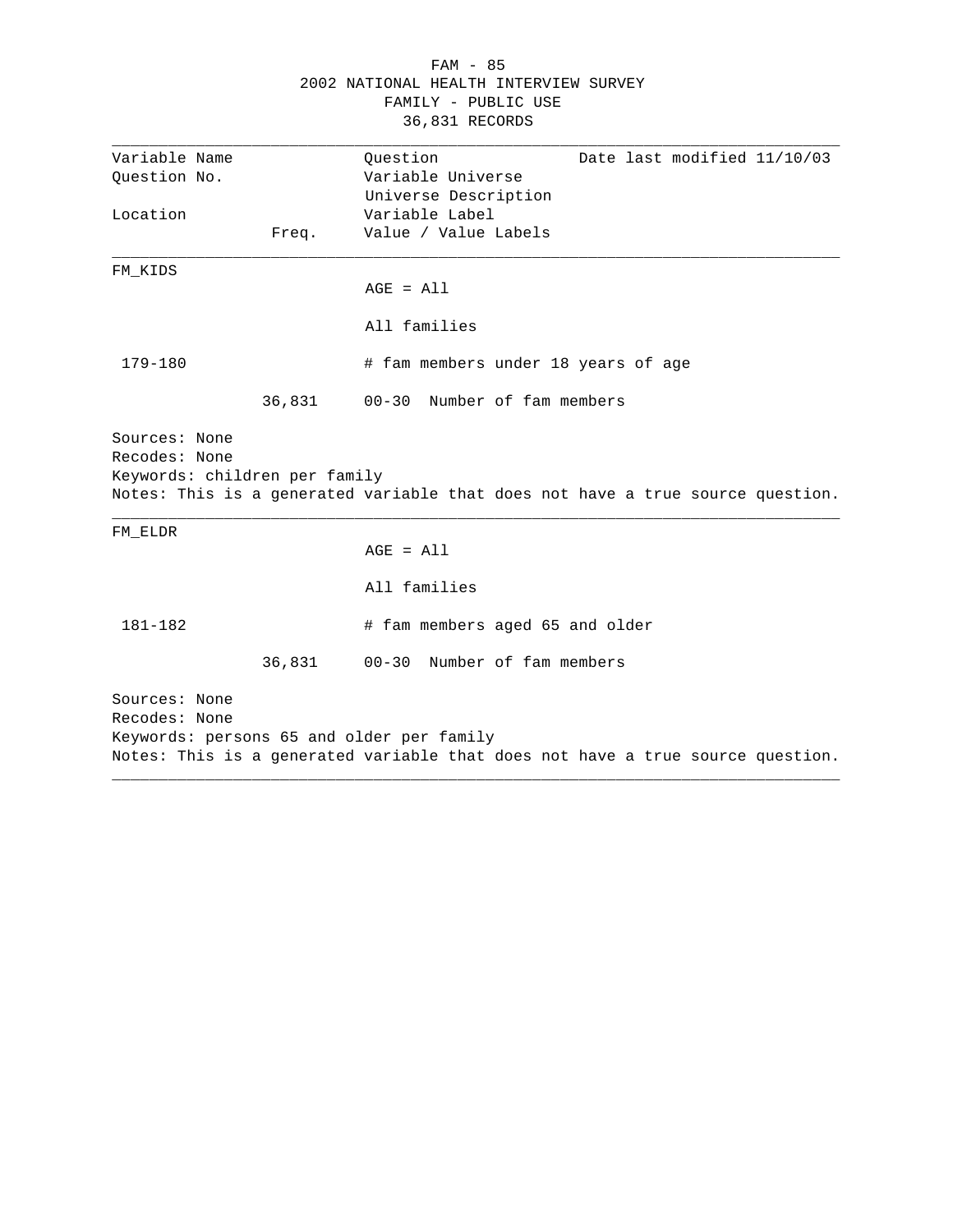| 2002 NATIONAL HEALTH INTERVIEW SURVEY<br>FAMILY - PUBLIC USE<br>36,831 RECORDS |                                                 |                                                                                                                                                                                                                                                                          |  |
|--------------------------------------------------------------------------------|-------------------------------------------------|--------------------------------------------------------------------------------------------------------------------------------------------------------------------------------------------------------------------------------------------------------------------------|--|
| Variable Name<br>Ouestion No.                                                  |                                                 | Date last modified 11/10/03<br>Ouestion<br>Variable Universe<br>Universe Description                                                                                                                                                                                     |  |
| Location                                                                       | Freq.                                           | Variable Label<br>Value / Value Labels                                                                                                                                                                                                                                   |  |
| FMTYPE<br>Recode                                                               |                                                 | Recode<br>$AGE = A11$<br>All families                                                                                                                                                                                                                                    |  |
| 183                                                                            | 10,767<br>12,491<br>2,445<br>11,128<br>$\Omega$ | Family Type<br>One adult, no child(ren) under 18<br>1<br>Multiple adults, no child(ren) under 18<br>2<br>One adult, 1+ child(ren) under 18<br>3<br>Multiple adults, 1+ child(ren) under 18<br>4<br>Unknown<br>9                                                          |  |
| Sources: AGE; FM SIZE<br>Recodes: FMSTRUCT                                     | for more information.                           | Keywords: family type; living arrangements<br>Notes: Regarding the family structure variables, emancipated minors are<br>treated as adults regardless of their age. This variable does not have<br>a single true source; please refer to the Survey Description Document |  |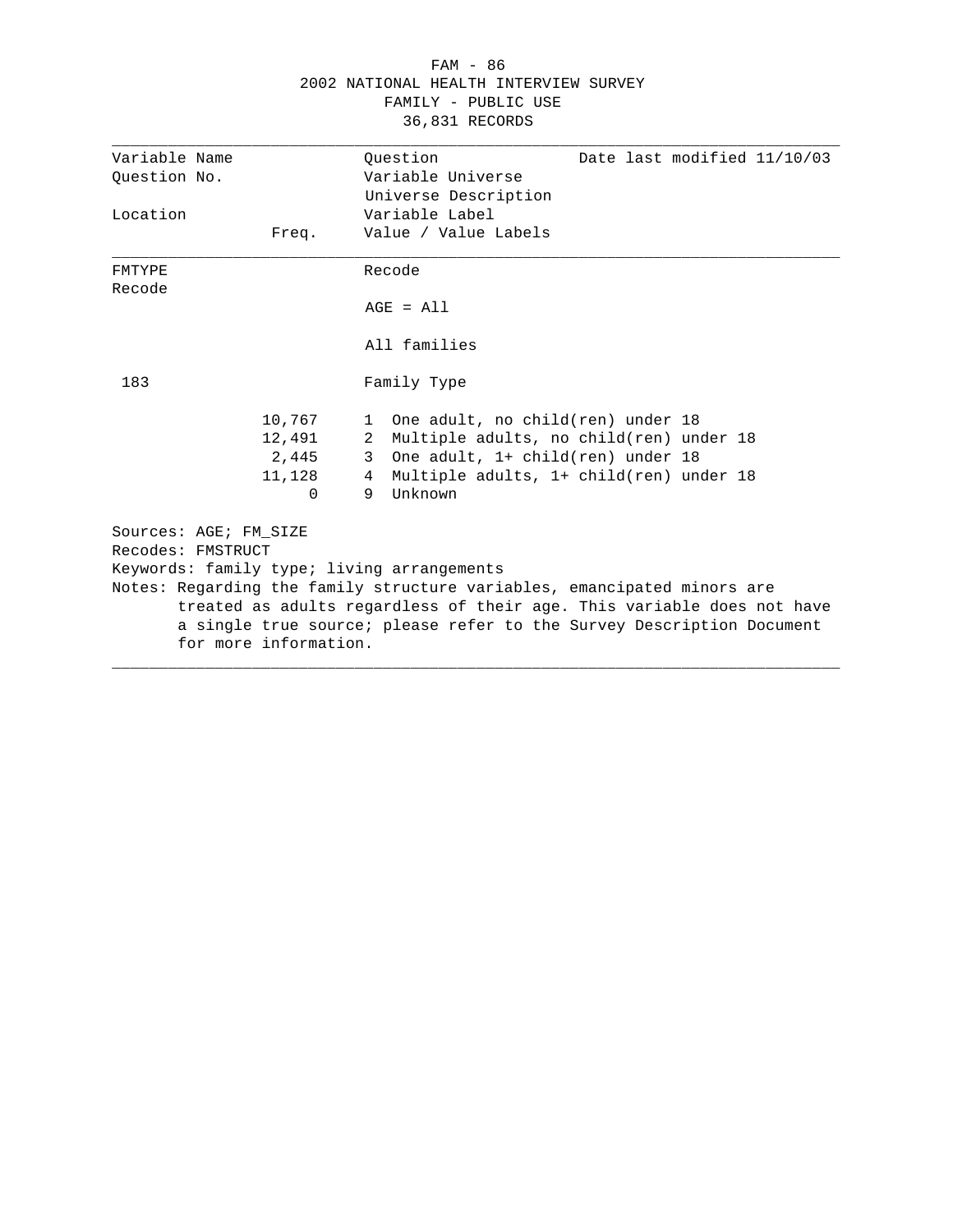| FAM - 87                              |  |  |  |  |
|---------------------------------------|--|--|--|--|
| 2002 NATIONAL HEALTH INTERVIEW SURVEY |  |  |  |  |
| FAMILY - PUBLIC USE                   |  |  |  |  |
| 36,831 RECORDS                        |  |  |  |  |

| Variable Name      |                      | Ouestion                                                       | Date last modified 11/10/03                                                                                                                                                                                                                                                                                                                                                      |
|--------------------|----------------------|----------------------------------------------------------------|----------------------------------------------------------------------------------------------------------------------------------------------------------------------------------------------------------------------------------------------------------------------------------------------------------------------------------------------------------------------------------|
| Ouestion No.       |                      | Variable Universe                                              |                                                                                                                                                                                                                                                                                                                                                                                  |
|                    |                      | Universe Description                                           |                                                                                                                                                                                                                                                                                                                                                                                  |
| Location           |                      | Variable Label                                                 |                                                                                                                                                                                                                                                                                                                                                                                  |
|                    | Freq.                | Value / Value Labels                                           |                                                                                                                                                                                                                                                                                                                                                                                  |
| FMSTRCT2<br>Recode |                      | Recode                                                         |                                                                                                                                                                                                                                                                                                                                                                                  |
|                    |                      | $AGE = ALL$                                                    |                                                                                                                                                                                                                                                                                                                                                                                  |
|                    |                      | All persons                                                    |                                                                                                                                                                                                                                                                                                                                                                                  |
| $184 - 185$        |                      | Family Structure                                               |                                                                                                                                                                                                                                                                                                                                                                                  |
|                    |                      |                                                                | See Family Structure - PU Appendix for values<br>See Family Structure - PU Appendix for value label                                                                                                                                                                                                                                                                              |
|                    | Sources: FMSTRCT1    |                                                                |                                                                                                                                                                                                                                                                                                                                                                                  |
| Recodes: None      |                      |                                                                |                                                                                                                                                                                                                                                                                                                                                                                  |
|                    | cohabiting; same-sex |                                                                | Keywords: family structure; parent; single parent; step parent; unmarried;                                                                                                                                                                                                                                                                                                       |
|                    |                      | age. See the Survey Description document for more information. | Notes: This is essentially a family level variable that is attached to each<br>family member's record. FMSTRCT2 is identical to the variable of the<br>same name that was included in the 1998 and 2001 NHIS. Families that<br>could not be classified are coded "99". Regarding the family structure<br>variables, emancipated minors are treated as adults regardless of their |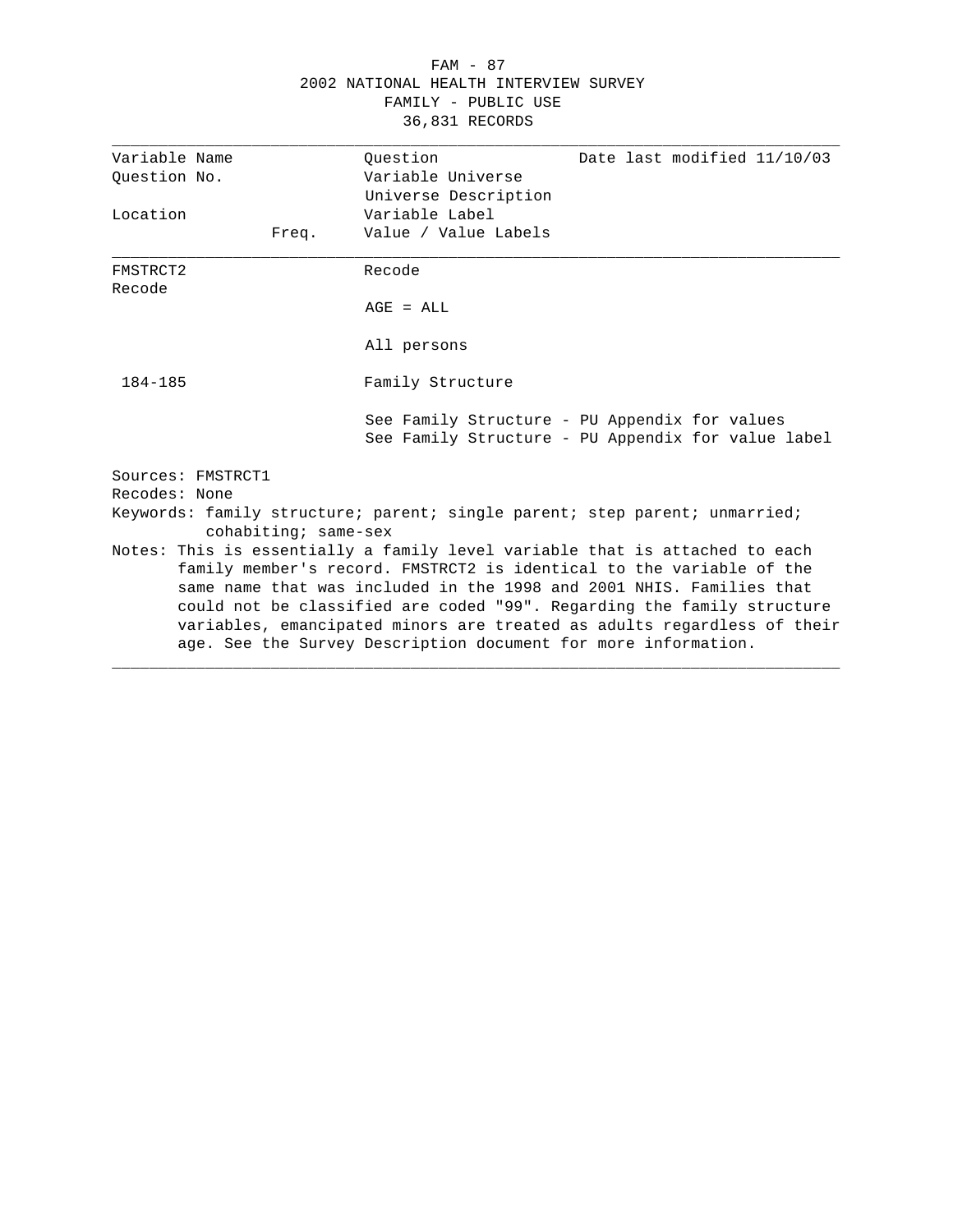#### FAM - 88 2002 NATIONAL HEALTH INTERVIEW SURVEY FAMILY - PUBLIC USE 36,831 RECORDS

| Variable Name                                                                                                                                                                                                                                                                                                                                              |                      | Ouestion                               | Date last modified 11/10/03                                                                         |
|------------------------------------------------------------------------------------------------------------------------------------------------------------------------------------------------------------------------------------------------------------------------------------------------------------------------------------------------------------|----------------------|----------------------------------------|-----------------------------------------------------------------------------------------------------|
| Ouestion No.                                                                                                                                                                                                                                                                                                                                               |                      | Variable Universe                      |                                                                                                     |
|                                                                                                                                                                                                                                                                                                                                                            |                      | Universe Description                   |                                                                                                     |
| Location                                                                                                                                                                                                                                                                                                                                                   |                      | Variable Label                         |                                                                                                     |
|                                                                                                                                                                                                                                                                                                                                                            | Freq.                | Value / Value Labels                   |                                                                                                     |
| FMSTR2<br>Recode                                                                                                                                                                                                                                                                                                                                           |                      | Recode                                 |                                                                                                     |
|                                                                                                                                                                                                                                                                                                                                                            |                      | $AGE = ALL$                            |                                                                                                     |
|                                                                                                                                                                                                                                                                                                                                                            |                      | All persons                            |                                                                                                     |
| 186-187                                                                                                                                                                                                                                                                                                                                                    |                      | Family Structure (on the person-level) |                                                                                                     |
|                                                                                                                                                                                                                                                                                                                                                            |                      |                                        | See Family Structure - PU Appendix for values<br>See Family Structure - PU Appendix for value label |
|                                                                                                                                                                                                                                                                                                                                                            |                      |                                        | Sources: FM TYPE; MOTHER; FATHER; FDEGREE1-FDEGREE3; DEGREE1-DEGREE5; RRP                           |
| Recodes: None                                                                                                                                                                                                                                                                                                                                              |                      |                                        |                                                                                                     |
|                                                                                                                                                                                                                                                                                                                                                            | cohabiting; same-sex |                                        | Keywords: family structure; parent; single parent; step parent; unmarried;                          |
| Notes: FMSTR2 is identical to the variables of the same name that were<br>included in the 1999-2001 NHIS Family File. Families that could not be<br>classified are coded "99". Regarding the family structure variables,<br>emancipated minors are treated as adults regardless of their age. See<br>the Survey Description document for more information. |                      |                                        |                                                                                                     |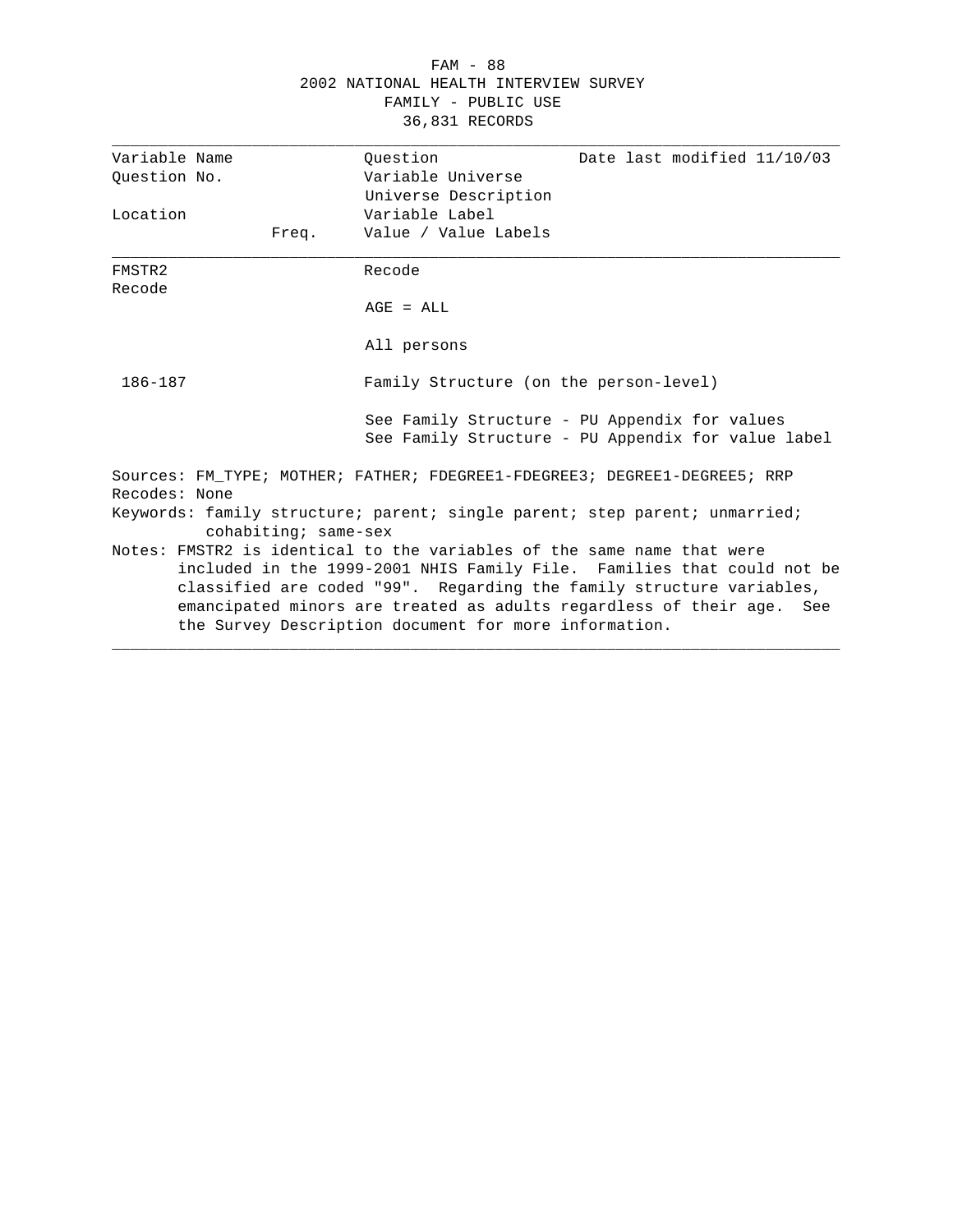#### FAM - 89 2002 NATIONAL HEALTH INTERVIEW SURVEY FAMILY - PUBLIC USE 36,831 RECORDS

| Variable Name       |                                     |        | Question<br>Date last modified 11/10/03<br>Variable Universe                 |
|---------------------|-------------------------------------|--------|------------------------------------------------------------------------------|
| Ouestion No.        |                                     |        |                                                                              |
| Location            |                                     |        | Universe Description<br>Variable Label                                       |
|                     | Freq.                               |        | Value / Value Labels                                                         |
|                     |                                     |        |                                                                              |
| FM EDUC             |                                     | Recode |                                                                              |
| Recode              |                                     |        |                                                                              |
|                     |                                     |        | $AGE = 1 + member AGE = 18 +$                                                |
|                     |                                     |        | All families with members aged 18 and over                                   |
| 188-189             |                                     |        | Educ of adult with highest educ in fam                                       |
|                     | 1,886                               | 01     | Less/equal to 8th grade                                                      |
|                     | 3,081                               | 02     | 9-12th grade, no high school diploma                                         |
|                     | 7,686                               | 03     | High school graduate                                                         |
|                     | 1,413                               | 04     | GED recipient                                                                |
|                     | 7,304                               | 05     | Some college, no degree                                                      |
|                     | 2,632                               | 06     | AA degree, technical or vocational                                           |
|                     | 1,240                               | 07     | AA degree, academic program                                                  |
|                     | 6,593                               | 08     | Bachelor's degree (BA, BS, AB, BBA)                                          |
|                     | 3,945                               | 09     | Master's, professional, or doctoral degree                                   |
|                     | 871                                 |        | 97 Refused                                                                   |
|                     | $\mathbf{1}$                        | 98     | Not ascertained                                                              |
|                     | 167                                 | 99     | Don't know                                                                   |
|                     | 12                                  |        | <blank: in="" not="" universe=""></blank:>                                   |
| Sources: EDUC_R1    |                                     |        |                                                                              |
| Recodes: None       |                                     |        |                                                                              |
| Keywords: education |                                     |        |                                                                              |
|                     |                                     |        | Notes: This recode is based on the recode EDUC_R1 created in the FSD section |
|                     |                                     |        | of the Person file, hence, it does not have a source question.               |
|                     |                                     |        | Analysts interested in more information about this recode should refer       |
|                     |                                     |        | to the FSD section of the Person file documentation, or the FSD section      |
|                     | of the Survey Description document. |        |                                                                              |
|                     |                                     |        |                                                                              |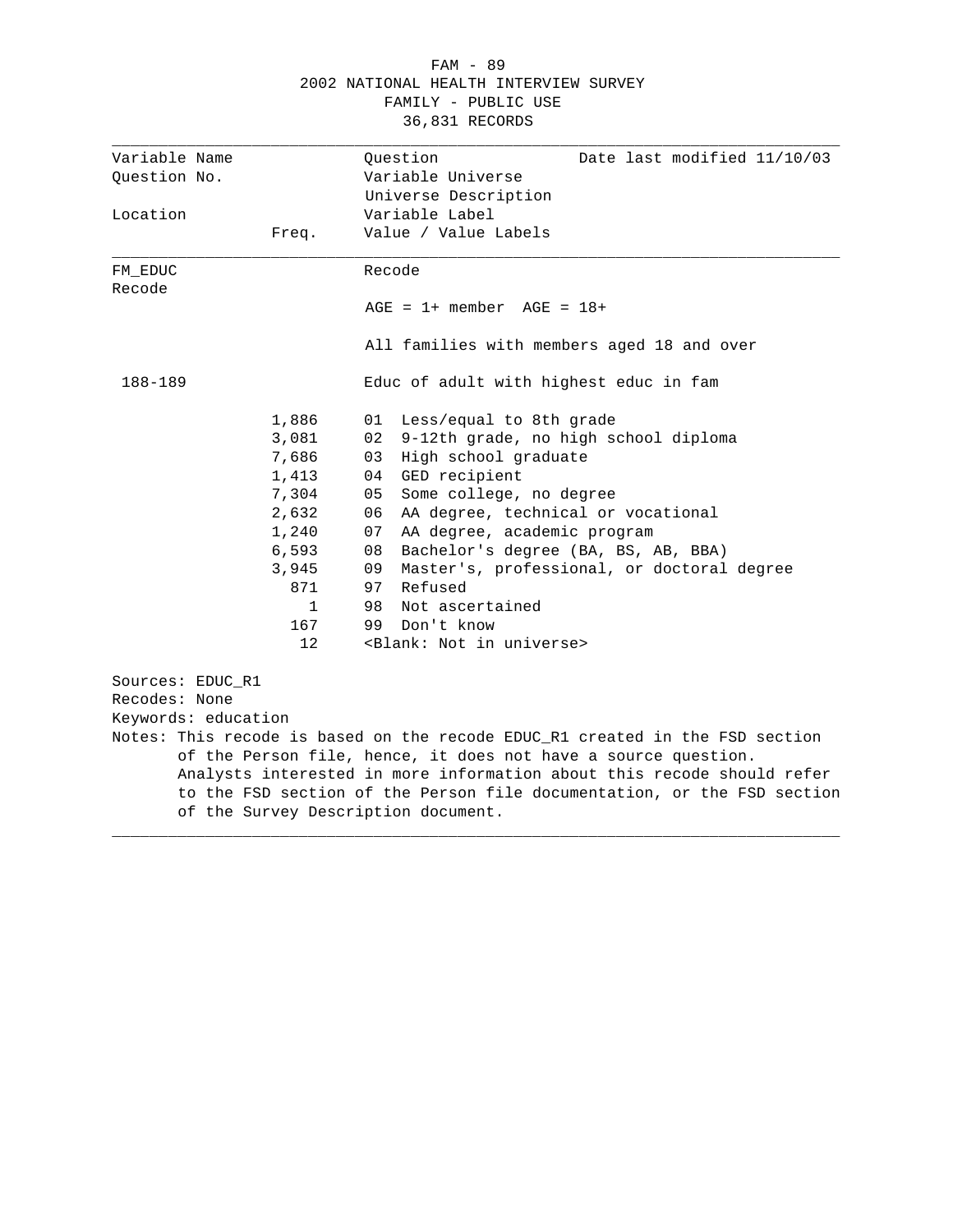|                |        | $FAM - 90$                                                                     |
|----------------|--------|--------------------------------------------------------------------------------|
|                |        | 2002 NATIONAL HEALTH INTERVIEW SURVEY                                          |
|                |        | FAMILY - PUBLIC USE                                                            |
|                |        | 36,831 RECORDS                                                                 |
| Variable Name  |        | Ouestion<br>Date last modified 11/10/03                                        |
| Question No.   |        | Variable Universe                                                              |
|                |        | Universe Description                                                           |
| Location       |        | Variable Label                                                                 |
|                | Freq.  | Value / Value Labels                                                           |
| FM RESP        |        | Generated variable                                                             |
|                |        | $FM = ALL$                                                                     |
|                |        | All families                                                                   |
| $190 - 191$    |        | Person number of family respondent                                             |
|                | 36,821 | 01-30 Person number                                                            |
|                | 10     | 98 —<br>Not ascertained                                                        |
| Sources: None  |        |                                                                                |
| Recodes: None  |        |                                                                                |
| Keywords: None |        |                                                                                |
|                |        | Notes: This is a generated variable that does not have a true source variable. |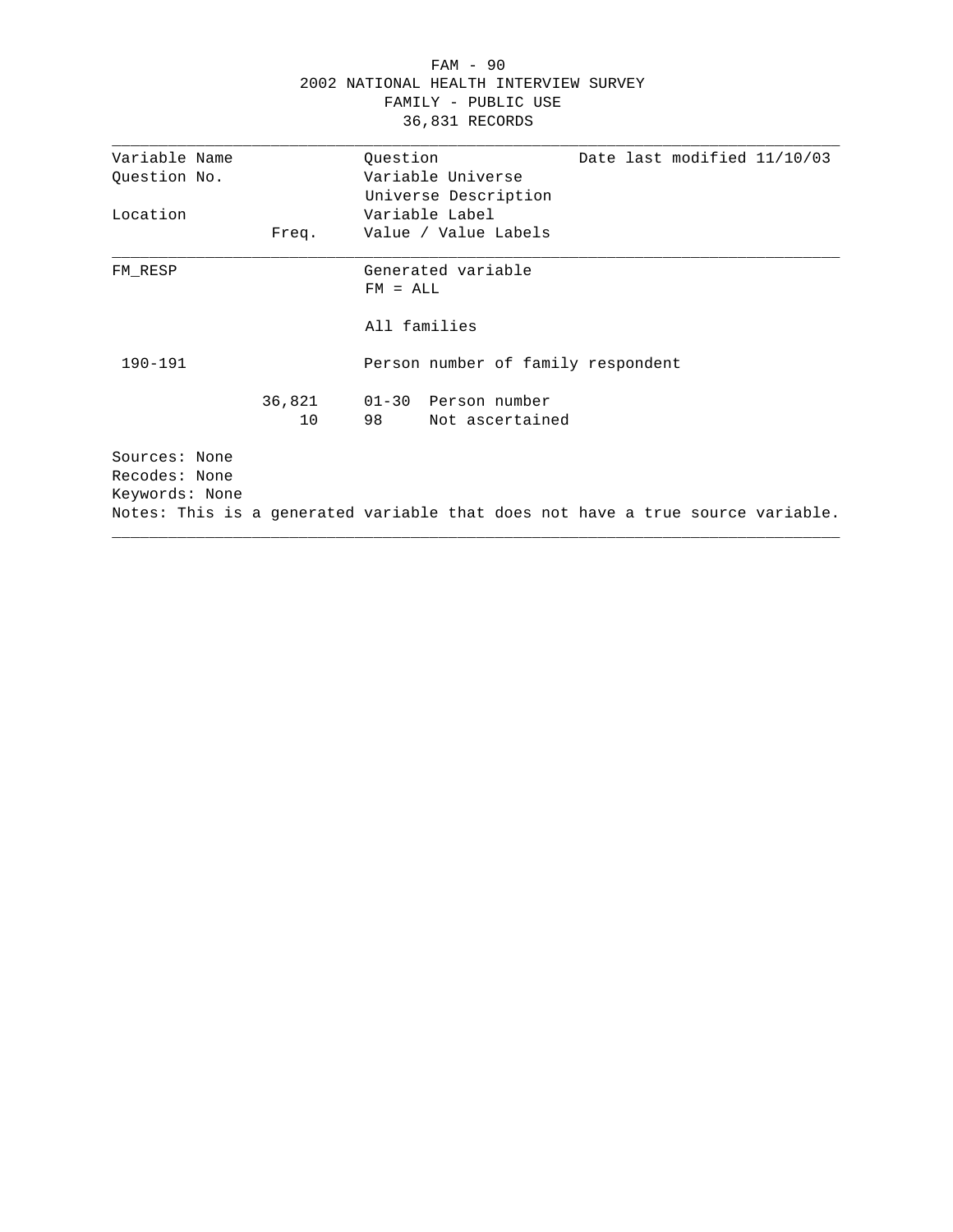2002 National Health Interview Survey Public Use File Version Family File

\_\_\_\_\_\_\_\_\_\_\_\_\_\_\_\_\_\_\_\_\_\_\_\_\_\_\_\_\_\_\_\_\_\_\_\_\_\_\_\_\_\_\_\_\_\_\_\_\_\_\_\_\_\_\_\_\_\_\_\_\_\_\_\_\_\_\_\_\_\_\_\_\_\_\_\_\_\_

| FMSTRCT2<br>FID Recode | (Family Structure)                              |
|------------------------|-------------------------------------------------|
|                        |                                                 |
| 11                     | Living alone                                    |
| 12 <sup>°</sup>        | Living with roommate $(s)$                      |
| 21                     | Married couples                                 |
|                        | 22 Unmarried couples                            |
| 23                     | All other adult-only families                   |
| 31                     | Mother & biological or non-biological           |
|                        | child(ren) only                                 |
|                        | 32 Father & biological or non-biological        |
|                        | child(ren) only                                 |
| 33                     | All other single-adult & child(ren) families    |
| 41                     | Married or unmarried parents w/                 |
|                        |                                                 |
|                        | biological/adoptive child(ren) only             |
| 42                     | Parent, step parent, & child(ren)               |
| 43                     | Parent, cohabiting partner, & child(ren)        |
| 44                     | At least 1 (biological/adoptive) parent, 1+     |
|                        | $child(ren)$ , & other related adults           |
| 45                     | Other related &/or unrelated adults, 1+         |
|                        | $child(ren)$ , no biological/adoptive parent(s) |
| 99                     | Unknown                                         |
|                        |                                                 |